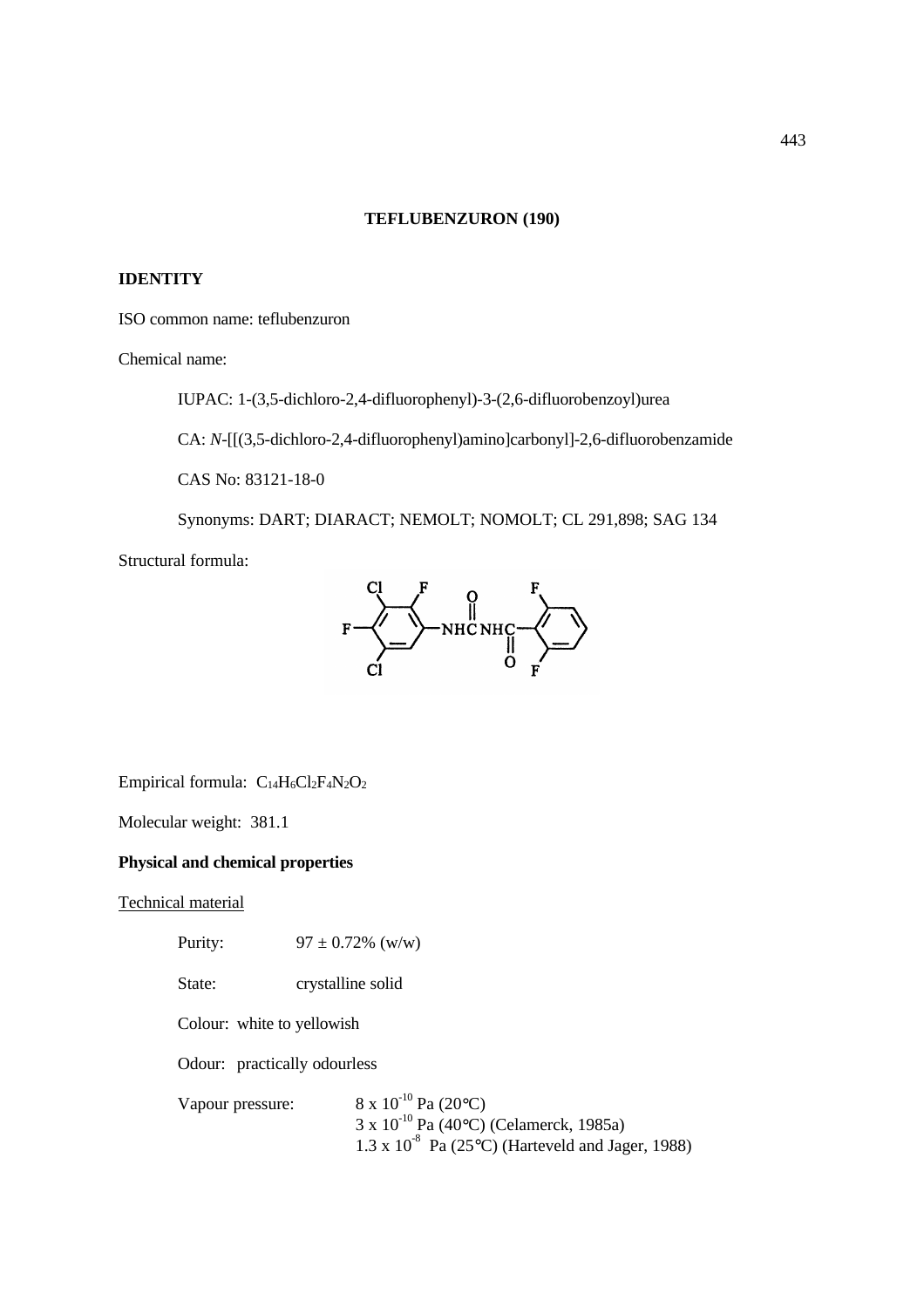Melting Point: 222.5°C (Pesticide Manual, 1994)

Octanol/water partition coefficient:  $log P_{OW} = 4.56$  (Darskus, 1982)

| Solubility ( $g/l$ at 20 $\degree$ C): |                    |                   |                                            |
|----------------------------------------|--------------------|-------------------|--------------------------------------------|
| hexane                                 | 0.05               | ethanol           | 1.4                                        |
| methanol                               | 0.6                | dichloromethane   | 1.8                                        |
| n-octanol                              | 0.7                | acetone           | 10                                         |
| 2-propanol                             | 0.8                | dioxane           | 19                                         |
| toluene                                | 0.9                | cyclohexanone     | 24                                         |
| acetonitrile                           | 1.1                | dimethylformamide | 170                                        |
| water                                  | $2 \times 10^{-5}$ |                   | (Cardinaals, 1989; Pesticide Manual, 1994) |

Hydrolytic stability: half-life at pH 5-7: 30 days (25°C), 5 days (50°C) half-life at pH 9: 10 days (25 $\degree$ C), 4 h (50 $\degree$ C)

Photolytic stability: in aqueous solution teflubenzuron shows a half-life of approximately 10 days

Storage stability : minimum 2 years under normal conditions (Pesticide Manual, 1994)

### **Formulations**

Teflubenzuron is available as suspension concentrates containing 150 g ai/l (NOMOLT, NEMOLT, and DART SC 15) or 50 g ai/1 (NOMOLT and DART SC 5).

# **METABOLISM AND ENVIRONMENTAL FATE**

# **Animal metabolism**

The biokinetics and metabolism of teflubenzuron were studied in rats, lactating goats and laying hens.

Rats. The Absorption, distribution, excretion and metabolism of teflubenzuron in the rat were studied by Schlüter (1984, 1985a, 1986a).  $\int_{0}^{14}$ C | teflubenzuron labelled in the aniline ring was administered by oral gavage.

Experiments were performed at dose levels of 25 and 750 mg ai/kg body weight (Schlüter, 1984). The test substance was applied as a suspension in a 1:1 mixture of 1% Tylose C 30 (methylcellulose) and 1% Tween 80 (polyoxyethylene sorbitan mono-oleate) ensuring a high concentration and stable suspension of teflubenzuron. The low dose corresponded approximately to a no-effect level and the high dose was the highest that could be applied without gavage difficulties. The test substance was administered to 6 groups of rats. The general design of the study is shown in Table 1.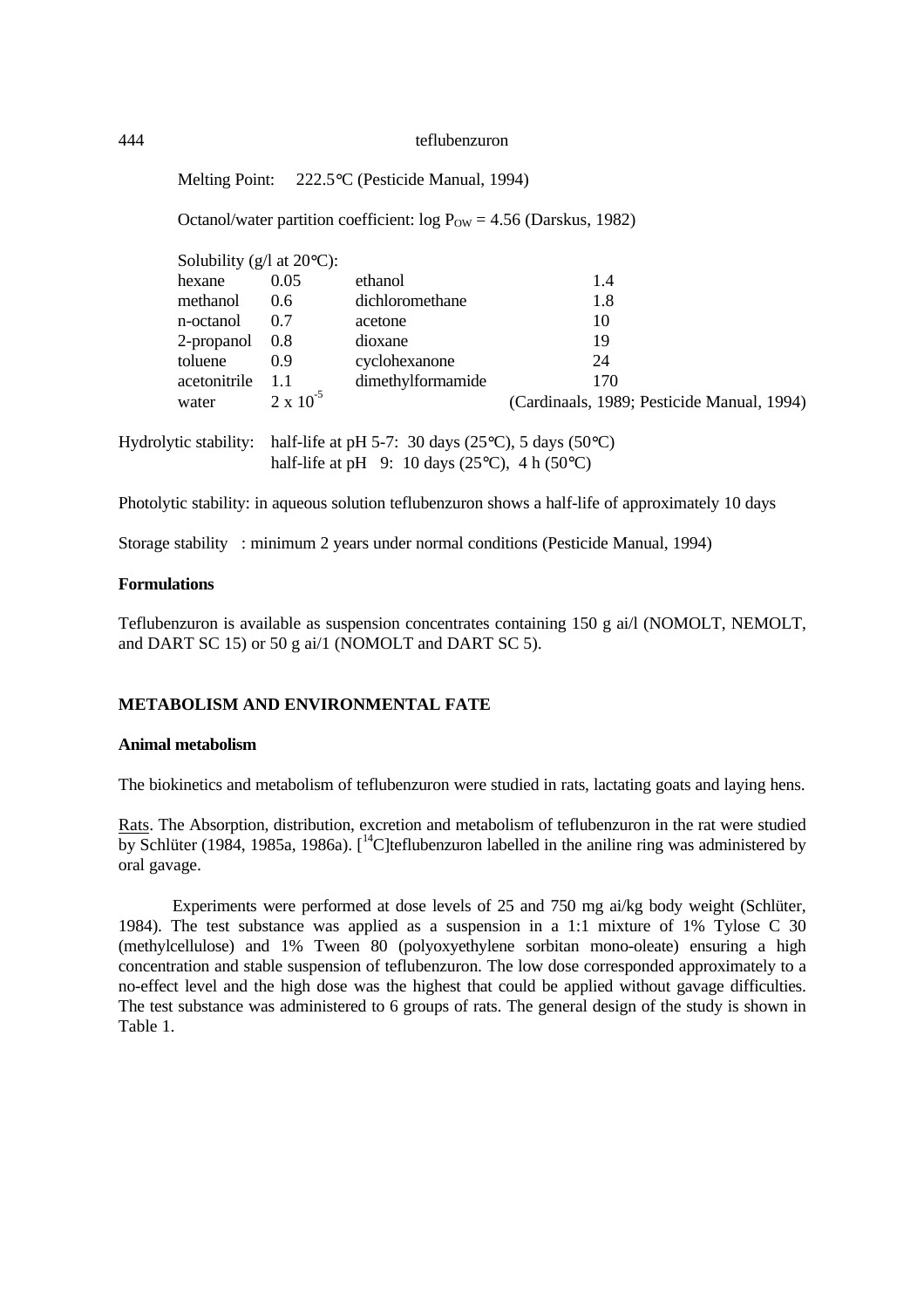| Group | Number of rats     | Administration and type of study            |
|-------|--------------------|---------------------------------------------|
|       | 1 male, 1 female   | single low dose, analysis of expired air    |
| B     | 5 males, 5 females | single low dose, excretion and metabolism   |
|       | 5 males, 5 females | repeated low dose, excretion and metabolism |
|       | 5 males, 5 females | single high dose, excretion and metabolism  |
| E     | 5 males, 5 females | single low dose, blood level                |
| F     | 5 males, 5 females | single high dose, blood level               |

Table 1. Metabolism of teflubenzuron in rats, study design (Schlüter, 1984).

The results revealed that teflubenzuron was excreted completely within a short time with no differences between the sexes and no differences due to the type of exposure. The main route of elimination was in the faeces with more than 85% of the dose being eliminated within 24 h. The main component in the faeces was the unchanged parent compound (90 and 96% of the faecal residue from the low and high dose respectively), indicating low absorption by the gastrointestinal tract. Traces of metabolites (up to at least 15, mostly polar) were also found. One of them was identified as 3,5 dichloro-2,4-difluorophenylurea. The remainder of the total dose (10% and 4% of the low and high doses respectively) was absorbed and subsequently small quantities were excreted in the bile and urine. The amounts in the urine were very low: 0.5-0.9% and 0.1-0.2% of the low and high doses respectively, consisting of several polar products.

Another study (Schlüter, 1985a) revealed three metabolites in the urine. Two compounds (products 1 and 2) were structural isomers formed by hydroxylation of the benzoyl ring at positions 3 and 4 (Figure 1). The third compound was formed by replacement of one fluorine atom of the aniline ring by hydroxyl.



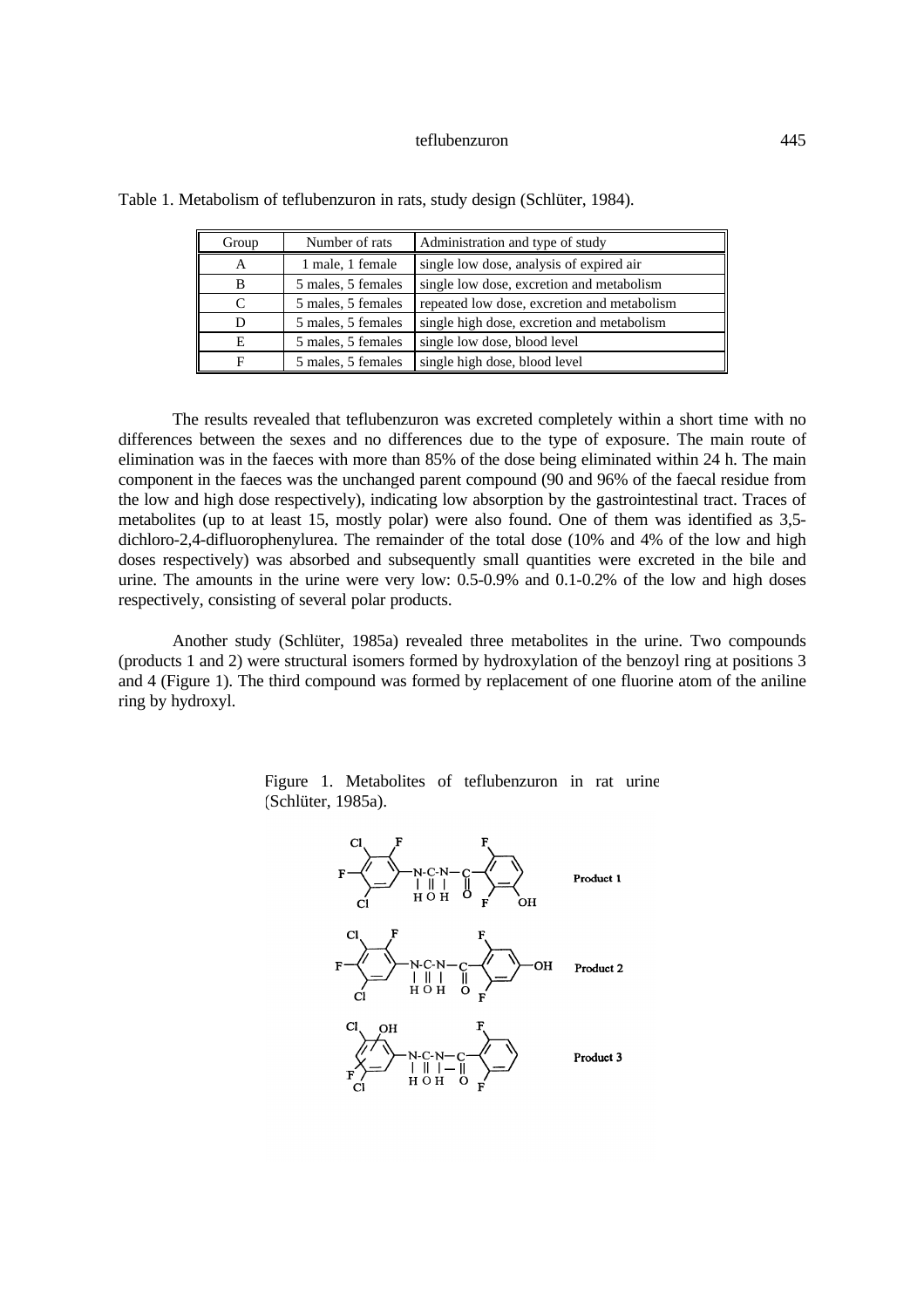The low absorption of teflubenzuron from the gastrointestinal tract of the rat was confirmed by its low levels in the plasma. The administration of 25 mg/kg body weight gave less than 0.5  $\mu$ g equivalents of parent compound/ml plasma. After treatment with 750 mg/kg body weight the plasma concentrations amounted to 1-3 µg/ml (Schlüter, 1986a).

The examination of organs and tissues showed that even after 7 days administration by gavage the compound is rapidly and completely eliminated. Two days after the last treatment, no residues exceeding 0.05% of the applied radioactivity were found in any organ or tissue except the liver (0.1-0.2%). Five days after treatment the  $^{14}$ C residues in all tissues and organs (including the gastrointestinal tract) were below 0.01 %, except in the liver which contained 0.05%.

No <sup>14</sup>C was detected in expired air, indicating that the aniline ring was metabolically stable. Less than 1% of the radioactivity was detected in the carcases of the animals at the end of the study.

The metabolism and biokinetics of teflubenzuron can be characterized as showing poor absorption from the gastrointestinal tract and rapid elimination, mainly in the faeces and largely as the unchanged parent molecule with no accumulation in any organ or tissue, the sum of all metabolites accounting for less than 1% of the total radioactivity (Schlüter, 1984, 1985a, 1986a).

Nendza (1991) considered that phenylurea derivatives, including teflubenzuron, are rapidly metabolized, e.g. by demethylation and hydroxylation, and hence do not accumulate in mammalian tissues.

The biliary excretion and metabolism of aniline ring-labelled  $\int_{0}^{14}C$ ]teflubenzuron was studied in two groups of 6 rats (3 males and 3 females) with bile-duct canulae by Hawkins and Mayo (1988a). After the oral administration of  $\int_0^{14}$ C]teflubenzuron at 25 mg/kg, about 16% and 1% of the dose was excreted in 48 h in the bile and urine respectively. After dosing with 750 mg/kg the corresponding figures were about 2% and 0.4%. Summation of the radioactivity in the urine, bile and liver indicated a total absorption of about 18% and 2% of the dose after administration at the 25 and 750 mg/kg levels respectively. It is evident that absorption is dose-dependent. Virtually all the absorbed teflubenzuron has been shown to be transformed. A radioactive component which yielded material which co-chromatographed with compound 5 (Figure 2) after hydrolysis indicated that one biotransformation pathway was meta-hydroxylation of the benzoyl ring and conjugation. Only very small amounts of radioactivity were co-eluted with the hydroxylated aniline derivatives of teflubenzuron (compounds 3 and 4). A radioactive component associated with 3,5-dichloro-2,4 difluorophenylurea (compound 6) confirmed that scission of the benzoyl-urea bond was an additional degradation pathway. Hydrolytic treatments of bile indicated that this phenylurea may also be present as a sulfate conjugate.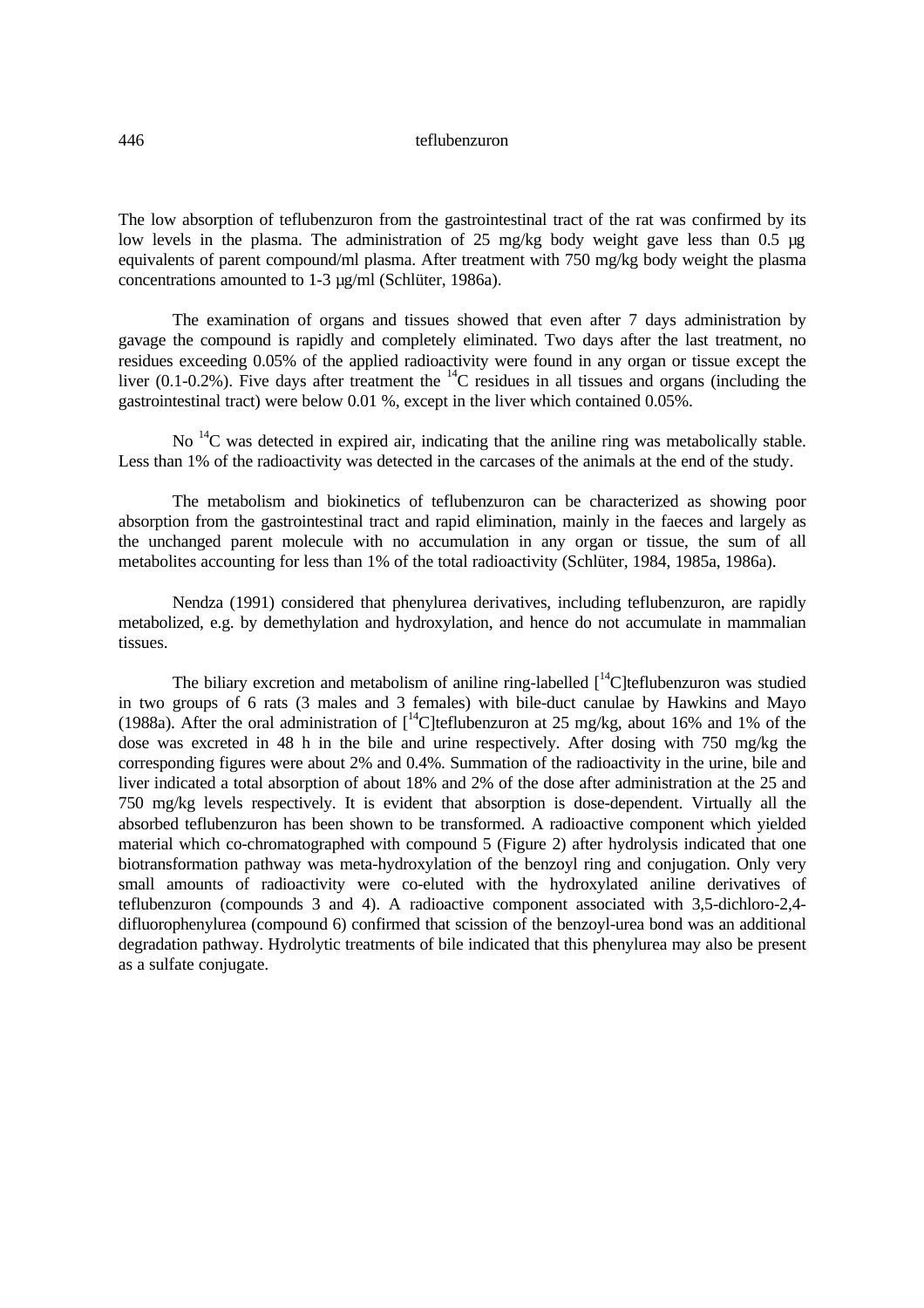The Figure 2. Reference compounds used in the teflubenzuron bile-duct cannulation study (Hawkins and Mayo, 1988a).



biotransformation products in bile and urine included much unidentified polar material. The proportion of this material decreased only slightly after various enzyme treatments, to produce the *m*hydroxybenzoyl derivative of teflubenzuron and the dichlorodifluorophenylurea. Acid and alkaline hydrolysis decreased the proportion of this polar material further to produce some unidentified products. There was no appreciable difference between the high-level and low-level doses in the proportions of radioactive components produced in bile or the effects of various hydrolytic treatments.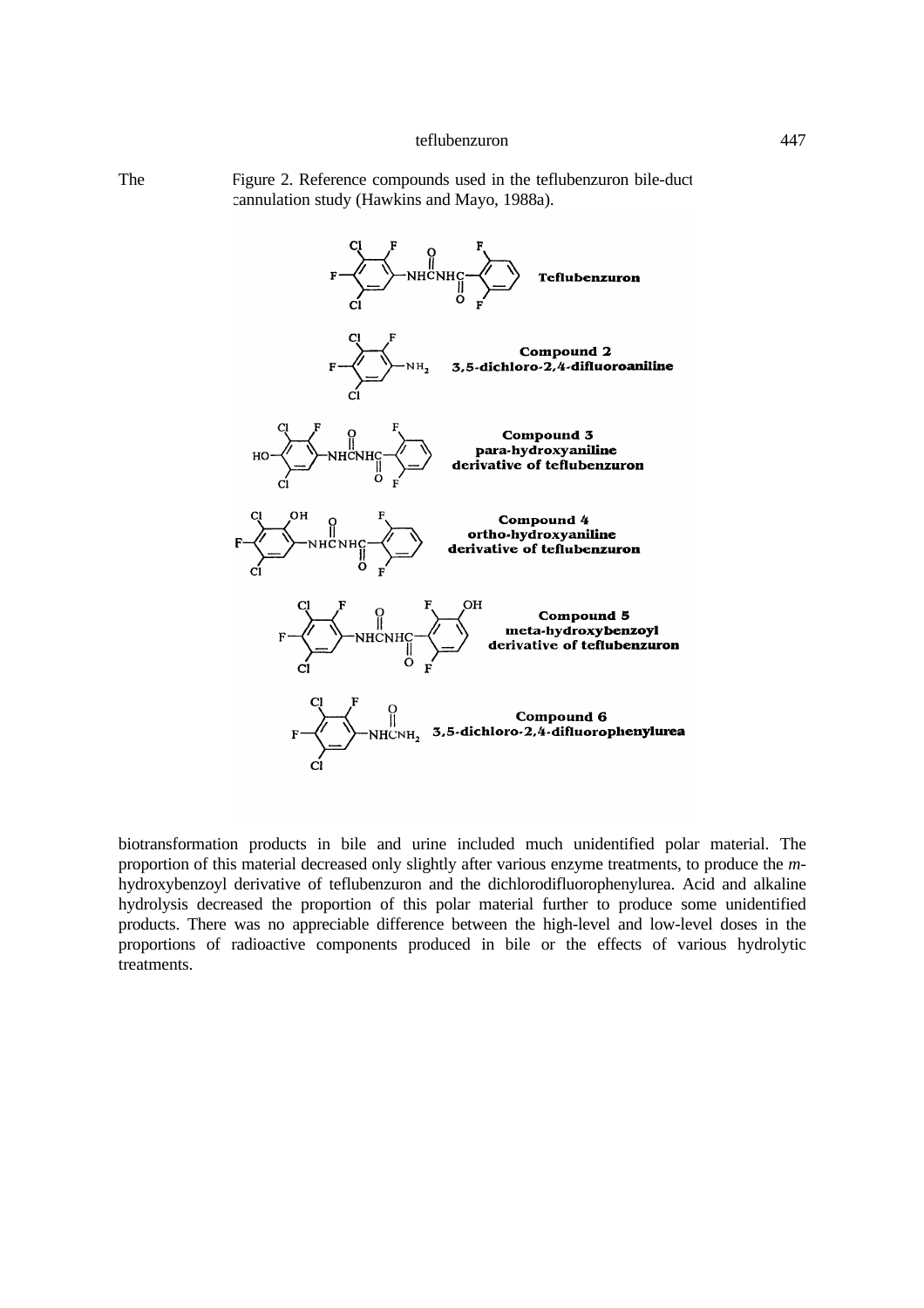Lactating goats. Cameron *et al.*(1987a) carried out a study to determine the rates and routes of excretion of orally administered  $\int_{0}^{14}$ C]teflubenzuron uniformly labelled in the aniline ring in two lactating goats and to quantify and identify the radioactive metabolites in the milk, plasma, urine, faeces, bile, organs and tissues. The nature of the radioactivity in the faeces and bile was also investigated. The goats were dosed orally twice daily for 7.5 days at a level of 7 mg/kg body weight/day.

The main route of elimination of radioactivity was in the faeces, accounting for 99% of the total administered dose (including intestinal contents at post-mortem). The major radioactive component in goat faeces had identical HPLC and TLC retention characteristics to teflubenzuron and accounted for 76.9% of the radioactivity. A minor radioactive component with similar retention characteristics to compound 5 in Figure 2 accounted for 3.6% of the radioactivity, and a second unknown minor component for 5.9%.

The levels of total radioactivity in the plasma following the first dose remained at or close to the limit of detection. During the dosing period they increased to a maximum of 8-10 ng teflubenzuron equivalent/ml by day 4.

The levels of total radioactivity in the milk were similar to those in the plasma at the same times. The highest levels were found in the day 5 evening milk (10-15 ng equivalent/ml) and represented 0.002-0.005% of the cumulative administered dose up to that time. The radioactivity in the milk accounted for 0.03% of the total administered dose. Cameron *et al.* (1989) showed that the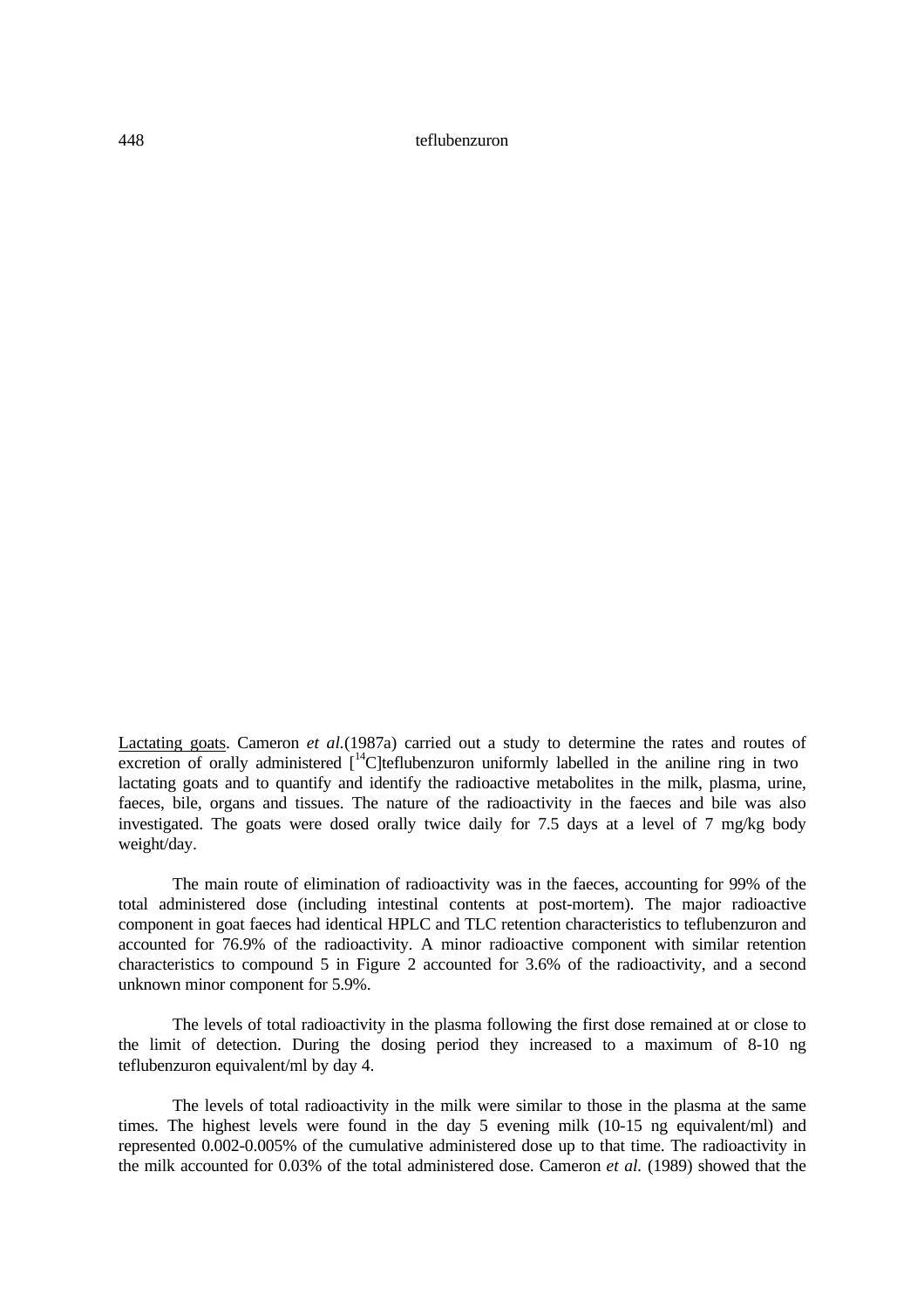radioactive residues had the chromatographic characteristics of teflubenzuron.

The radioactive residues in all organs, tissues and body fluids examined post mortem were low in relation to the total dose. The highest mean levels in organs were in the liver and lung with 486 ng equivalent/g and 136 ng equivalent/g respectively, which corresponded to 0.14% and 0.02% of the total administered dose in the whole organs. Relatively high levels were also detected in bile (mean level 1306 ng equivalent/ml, 0.002% of the total administered dose). The levels of radioactivity in the liver and bile indicate biliary excretion as being important in the elimination of the absorbed fraction of an orally administered dose. The absence of similar levels in the plasma suggests that much of the absorbed radioactivity is removed by 'first-pass metabolism' in the liver.

The radioactivity in the bile was mainly in ß-glucuronide (or possibly sulfate) conjugates. When these were hydrolysed the main product had similar chromatographic characteristics to 1-(3,5dichloro-2,4-difluorophenyl)-3-(2,6-difluoro-3-hydroxybenzoyl)urea (compound 5 in Figure 2). No unchanged teflubenzuron was found in bile either before or after enzymic hydrolysis.

The levels of radioactivity in all other organs, tissues and body fluids were generally less than 100 ng equivalent/g. Teflubenzuron was, therefore, shown to be poorly absorbed after oral administration: the absorbed fraction appears to be metabolized in the liver and conjugated before elimination, mainly in the bile.

Cameron *et al.* (1989) examined the nature of the radioactivity in extracts of the liver. The major component was a polar compound which was not identical to any of the reference compounds. Traces of material co-chromatographing with 1-(3,5-dichloro-2,4-difluorphenyl)-3-(2,6-difluoro-3 hydroxybenzoyl)urea (compound 5 in Figure 2) were also detected. The distribution of the radioactivity was unaffected by treatment with deconjugating enzymes, indicating that the polar material was not a glucuronide or sulfate conjugate.

None of the extracts contained any radioactive components with similar characteristics to either 3,5-dichloro-2,4-difluoroaniline or 3,5-dichloro-2,4-difluorophenylurea (compounds 2 and 6 in Figure 2).

Laying hens. Cameron *et al.* (1987b) investigated the disposition of teflubenzuron in laying hens and the levels and identity of the radioactive compounds in the plasma, bile, organs, tissues and eggs. [<sup>14</sup>C]teflubenzuron uniformly labelled in the aniline ring was administered orally to 3 groups of 6 laying hens twice daily for 7.5 days at a level of 1.25 mg/kg/day.

The administered radioactivity was almost quantitatively recovered from the excreta (mean recovery 95.6%). The low levels of radioactivity found in plasma, eggs and post-mortem tissue samples suggest that teflubenzuron is only poorly absorbed after oral administration to hens. The absorbed radioactivity was readily eliminated from the eggs and plasma when dosing stopped (halflife of elimination 1.5-2 days).

The main radioactive component in extracts of the excreta had identical HPLC retention characteristics to teflubenzuron.

The levels of radioactivity detected in the liver and bile indicate biliary excretion as being important in the elimination of the absorbed fraction of orally administered doses. The radioactivity in the bile was again mainly in  $\hat{a}$ -glucuronide (or possibly sulfate) conjugates which yielded a product with the chromatographic characteristics of 1-(3,5-dichloro-2,4-difluoropheny1)-3-(2,6-difluoro-3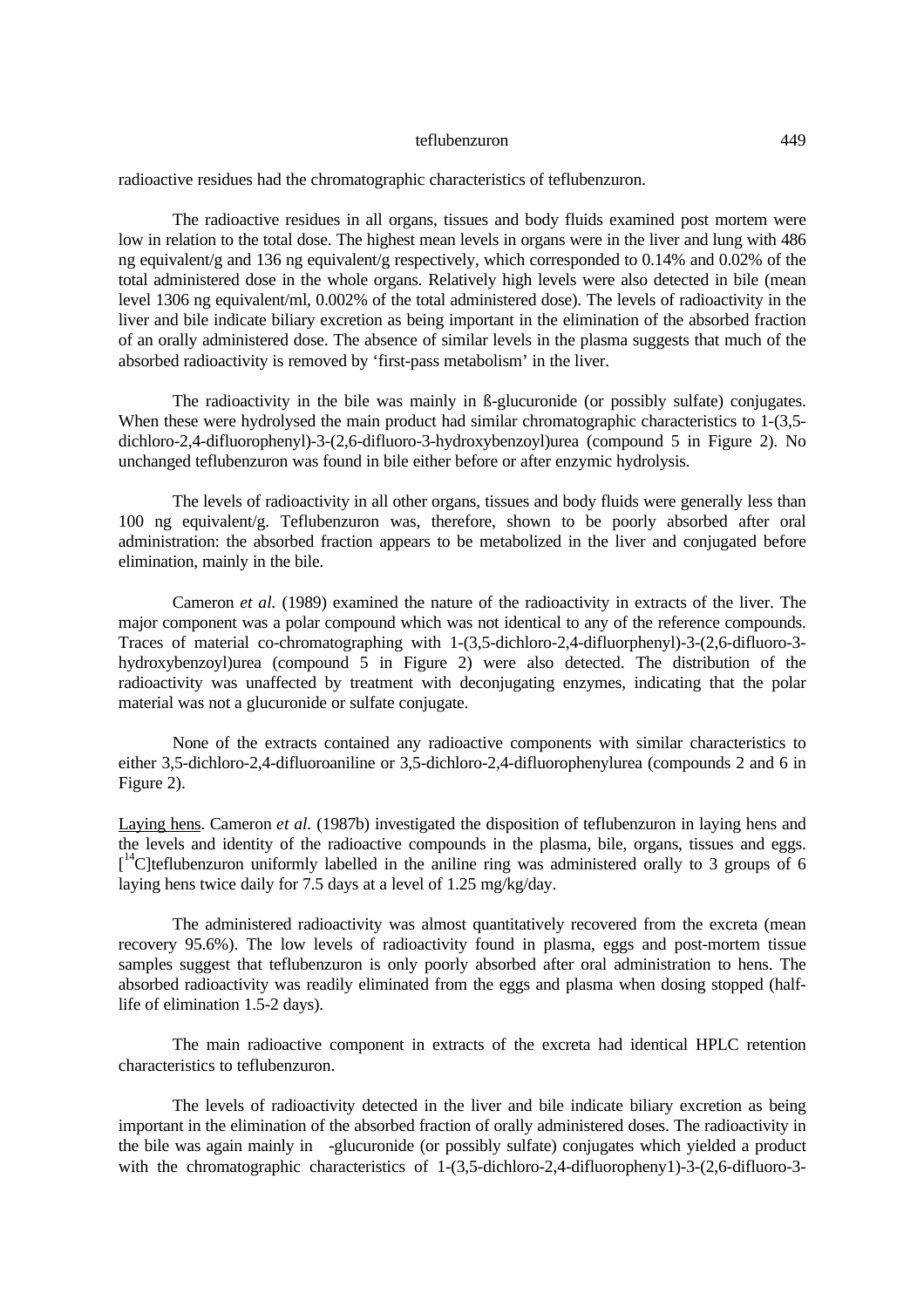hydroxybenzoyl)urea (compound 5 in Figure 2) on hydrolysis. No unchanged teflubenzuron was found in bile either before or after enzymic deconjugation.

A radioactive component with identical retention characteristics to teflubenzuron was found in the plasma, fat, liver and egg yolk. One or possibly two very polar radioactive components were also observed in the plasma and liver which had similar retention characteristics to the main constituent of untreated bile.

In summary teflubenzuron was found to be poorly absorbed after oral administration with the absorbed fraction passing into body tissues, especially fatty tissues and egg yolk. It was readily eliminated when dosing was stopped. The absorbed fraction is apparently metabolized in the liver and conjugated before elimination, mainly in the bile. The main route of metabolism of teflubenzuron in the liver seems to be by hydroxylation of the difluorobenzoyl ring followed by conjugation of the hydroxyl group to form a  $\hat{a}$ -glucuronide.

An additional study with similarly labelled teflubenzuron was carried out to identify the radioactive components in hen excreta, liver, kidney, egg yolk, and fat by HPLC and TLC (Cameron *et al*., 1988).

Liver extracts were shown to contain two components, one with characteristics identical to teflubenzuron and one very polar compound which could not be identified. No significant differences were noted following treatment with deconjugating enzymes, indicating that this polar species was not a conjugate. No compounds were found with the chromatographic characteristics of 3,5-dichloro-2,4 difluoroaniline or 3,5-dichloro-2,4-difluorphenylurea (compounds 2 and 6 in Figure 2).

Kidney extracts were shown to contain both species detected in liver extracts and also traces of material which co-chromatographed with 3,5-dichloro-2,4-difluorphenylurea.

Most of the radioactivity in yolk extracts and all of it in fat extracts co-chromatographed with teflubenzuron.

# **Plant metabolism**

The metabolism of teflubenzuron was investigated in apples, potatoes, cotton and spinach.

Apples. Schlüter (1987a) treated selected parts of young apple trees three times with formulated [U*aniline*<sup>-14</sup>C]teflubenzuron according to the spraying schedule to be applied in agricultural practice: treatments at 3-week intervals with a 3-6 week PHI. The surfaces of the fruits and leaves were covered with droplets of the application mixture. The concentration of the active ingredient was 0.2 mg/ml (two to four times that used in agricultural practice, 0.05-0.1 mg/ml). Treated apples were sampled at intervals as well as at normal harvest, and treated and untreated leaves and untreated apples only at harvest. The radioactive residues in treated leaves and apples consisted almost exclusively of unchanged teflubenzuron: 99% and 98% respectively.

It was concluded that teflubenzuron does not penetrate into the fruits or leaves if it is sprayed on apple trees, with no systemic transport and no metabolism within the plants.

Potatoes. Schlüter (1987b) studied metabolism and kinetics of  $\int_{0}^{14}C$  [teflubenzuron (uniformly labelled in the aniline ring) in potato plants. The tops of the plants as well as the soil surfaces of a potato plot were separately treated four times according to the spraying schedule to be used in agricultural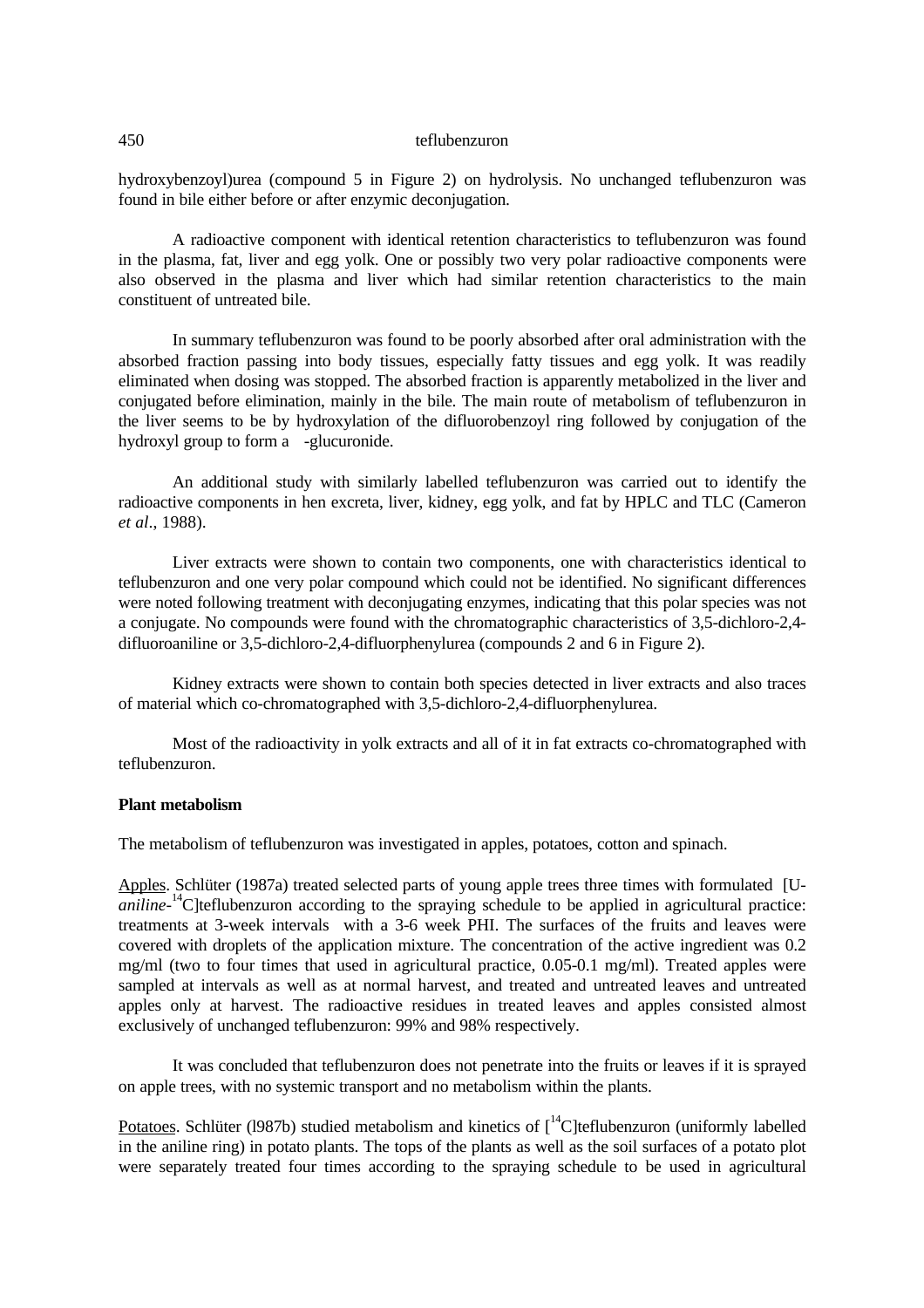practice (treatments at about 2-week intervals, the last treatment at the beginning of flowering). Some of the plants were treated by spraying the leaves only (the soil was covered with plastic foil and cellulose tissues), and in part of the plot the application mixture was applied to the soil with no leaf treatment. The application rate of the active ingredient was 90 g ai/ha (3 times the highest rate recommended in practice of 10-30 g ai/ha). Treated and untreated tubers and tops were sampled at the growing stage and at normal harvest.

At the end of the test period (63 days after the first treatment), 99.8% of the total radioactivity was extractable from the treated leaves and could be identified as the unchanged parent compound. No significant amounts of radioactive residues were found in the tubers of leaf-treated plants, but trace amounts were detectable in the tubers sampled after soil treatment. After peeling the tubers, mean residues of 0.009 mg/kg were found in the peel, which corresponded to 0.03% of the total radioactivity applied. A total residue of 0.002 mg/kg in unpeeled tubers can be calculated.

It was concluded that teflubenzuron does not penetrate into leaves or stems if it is sprayed on to the aerial parts of potato plants. No translocation or metabolism occurs in the plants.

Cotton. Cotton plants (*Gossypium hirsutum*) were repeatedly treated with formulated teflubenzuron according to the recommendations. Six unlabelled treatments at 81 g ai/ha were followed by two applications of 156 g ai/ha of formulated [U-*aniline*-<sup>14</sup>C]teflubenzuron (Schwalbe-Fehl *et al.*, 1986). Various plant parts and soil were sampled periodically until harvest. The concentrations of  ${}^{14}C$  in the samples at harvest were as follows.

| Soil:   | $0.05 \mu$ g ai equivalent/g air dried soil (0-5 cm)         |
|---------|--------------------------------------------------------------|
| Leaves: | 6.4 µg ai equivalent/g fresh sample                          |
|         | Stems: 0.5 µg ai equivalent/g fresh sample                   |
|         | Capsule walls: $0.4$ - $0.9$ µg ai equivalent/g fresh sample |
|         | Seed hairs: $0.02-1.5 \mu g$ ai equivalent/g fresh sample    |
|         | Seeds: 0.005-0.011 µg ai equivalent/g fresh sample           |

Significant residues were found only in those plant parts which were directly hit by the radiolabelled spray. The test substance was not translocated to closed cotton fruits or seeds. The radioactive residues were almost quantitatively extractable (93-98% of the total radioactivity). More than 99% of the extractable radioactivity was from the unchanged parent compound.

Spinach. Spinach plants were subjected to one run-off spray treatment with 20 ml of a 0.18% spraywash containing 247 mg/kg  $\int_{0}^{14}$ C | teflubenzuron, which corresponds to an application rate of 60 g ai/ha (Schlüter, 1985b).

The treated plants showed 6.9, 1.01, and 0.7 mg/kg total radioactive residues at 0, 8 and 15 days after treatment respectively. Almost all the residue could be removed from the plants by a surface rinse at all sampling times (at day 0 99%, day 8 99.1%, and day 15 99.2% of the corresponding total radioactive residue).

The remaining 0.8-1.0% was extractable after homogenization of the plants. TLC showed that most of the radioactive residue consisted of unchanged teflubenzuron, which amounted to 94.8% of the total radioactive residue on day 0, 91.7% on day 8 and 77.1% on day 15.

The sum of the degradation products reached 22.9% at day 15. No major product was found. The fact that the radioactivity was almost completely removed by surface rinsing indicates the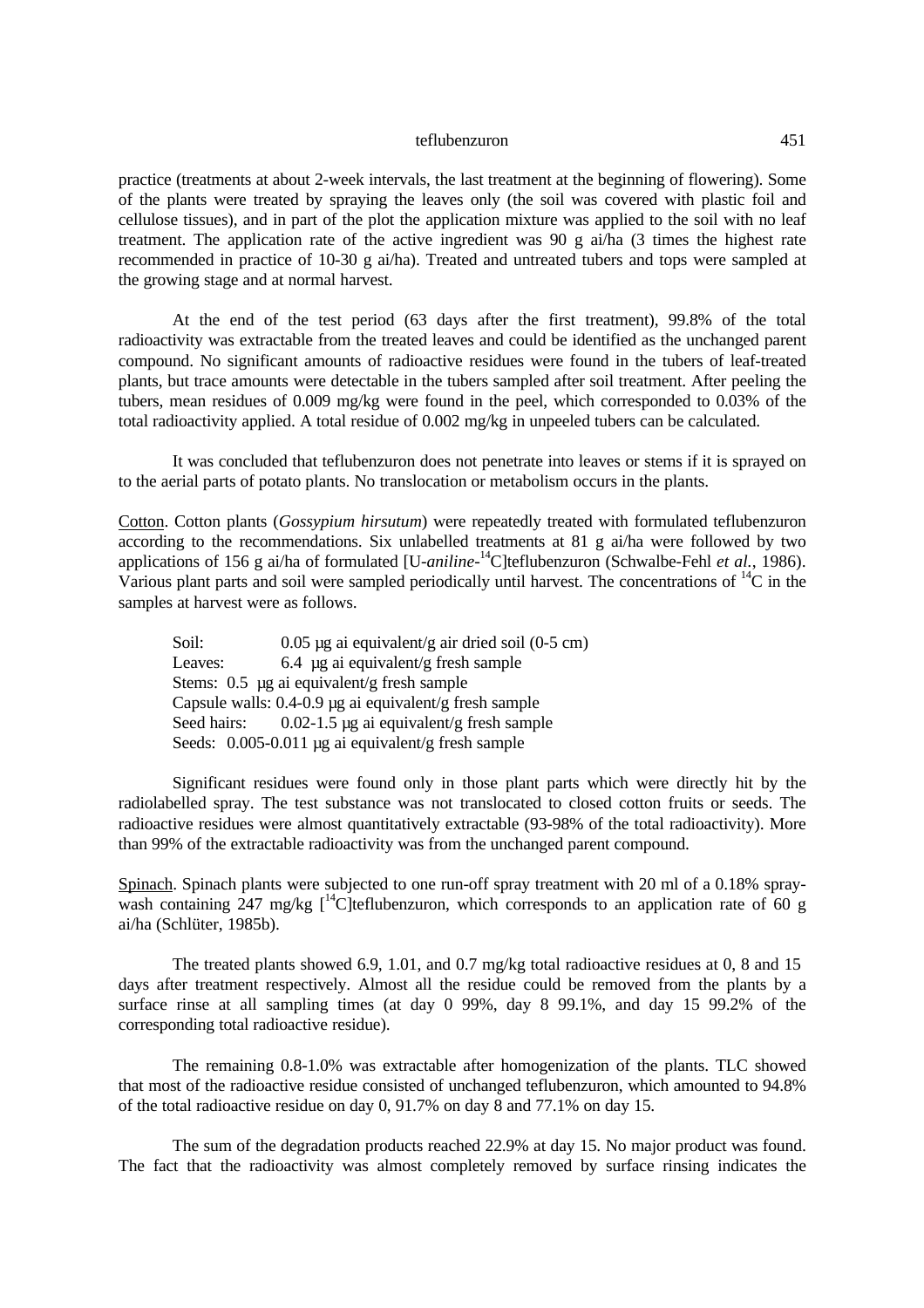absence of metabolic degradation. It is more likely that teflubenzuron is photolytically degraded when applied to the plant surface.

### **Environmental fate in soil**

### Laboratory studies.

Degradation. The degradation of unlabelled teflubenzuron in two different types of soil was studied by Heupt (1984). Analytical grade teflubenzuron was added at a starting concentration of 100 µg per 100 g soil (1 mg/kg).

The results showed a big difference in the rates of degradation in the different soil types. In humic soil (humic sand) degradation was more rapid than in sandy loam soil which showed less microbiological activity. The results emphasize that the microbiological factor is of primary importance. The course of the degradation curves (Figure 3) confirm this microbial metabolism. Both curves after an initial linear course show a distinct break after 3 weeks in humic soil and 4 weeks in loam soil. Thereafter they are approximately linear again with a reduced gradient. This effect is probably determined by a change of microbial activity, owing to a partial 'intoxication' of some micro-organisms involved in the degradation by the metabolites formed. The half-life of teflubenzuron in humic sand soil was 2 weeks and in sandy loam soil 6 weeks.

Figure 3. Degradation of teflubenzuron in soil (Heupt, 1984).



The aerobic and anaerobic degradation of teflubenzuron in a sandy loam soil (5 mg/kg) was studied by Schlüter (1985c). The compound was uniformly labelled with  ${}^{14}C$  in the aniline ring. The results show that teflubenzuron is degraded in a sandy loam soil under anaerobic conditions about six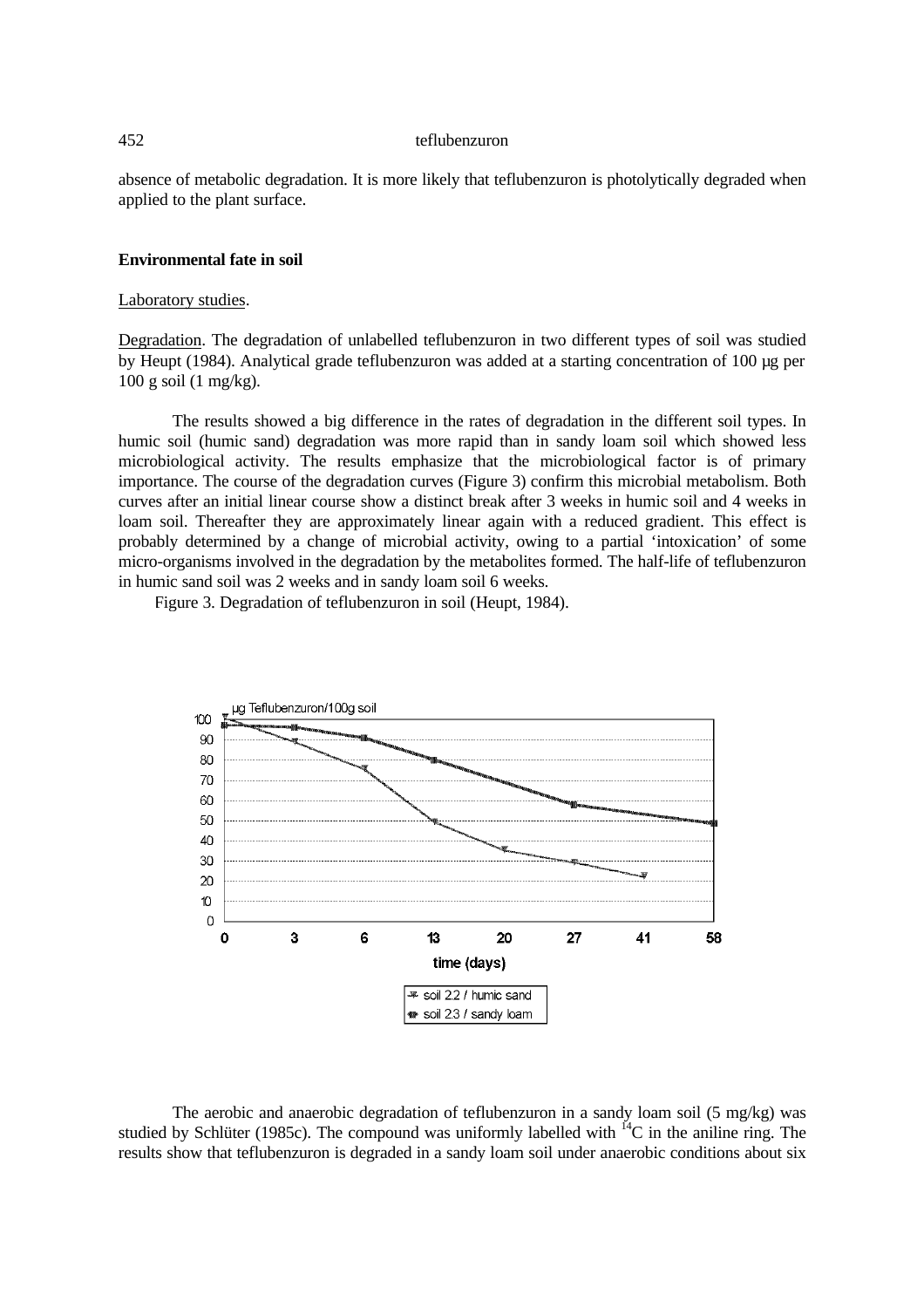times as rapidly as under aerobic. This is confirmed by the fact that the sample taken about 1 h after treatment in the anaerobic test already showed considerable degradation (about 14%) of the parent compound whereas the aerobic test showed about 3% degradation at day 0. Under practical conditions in the field, degradation is likely to be considerably higher than under aerobic conditions in the laboratory because anaerobic degradation is involved.

There is no fundamental difference in the initial degradation pathway under anaerobic and aerobic conditions (cleavage of the parent compound and formation of unextractable residues). In both cases 3,5-dichloro-2,4-difluorophenylurea and 3,5-dichloro-2,4-difluoroaniline were found, indicating that the initial steps in the degradation route were not affected by the difference in conditions. This is consistent with the previous results which demonstrated that 3,5-dichloro-2,4-difluorophenylurea was the major product under both aerobic and anaerobic conditions.

A proposed pathway for the degradation of teflubenzuron in soil under aerobic and anaerobic conditions is shown in Figure 4.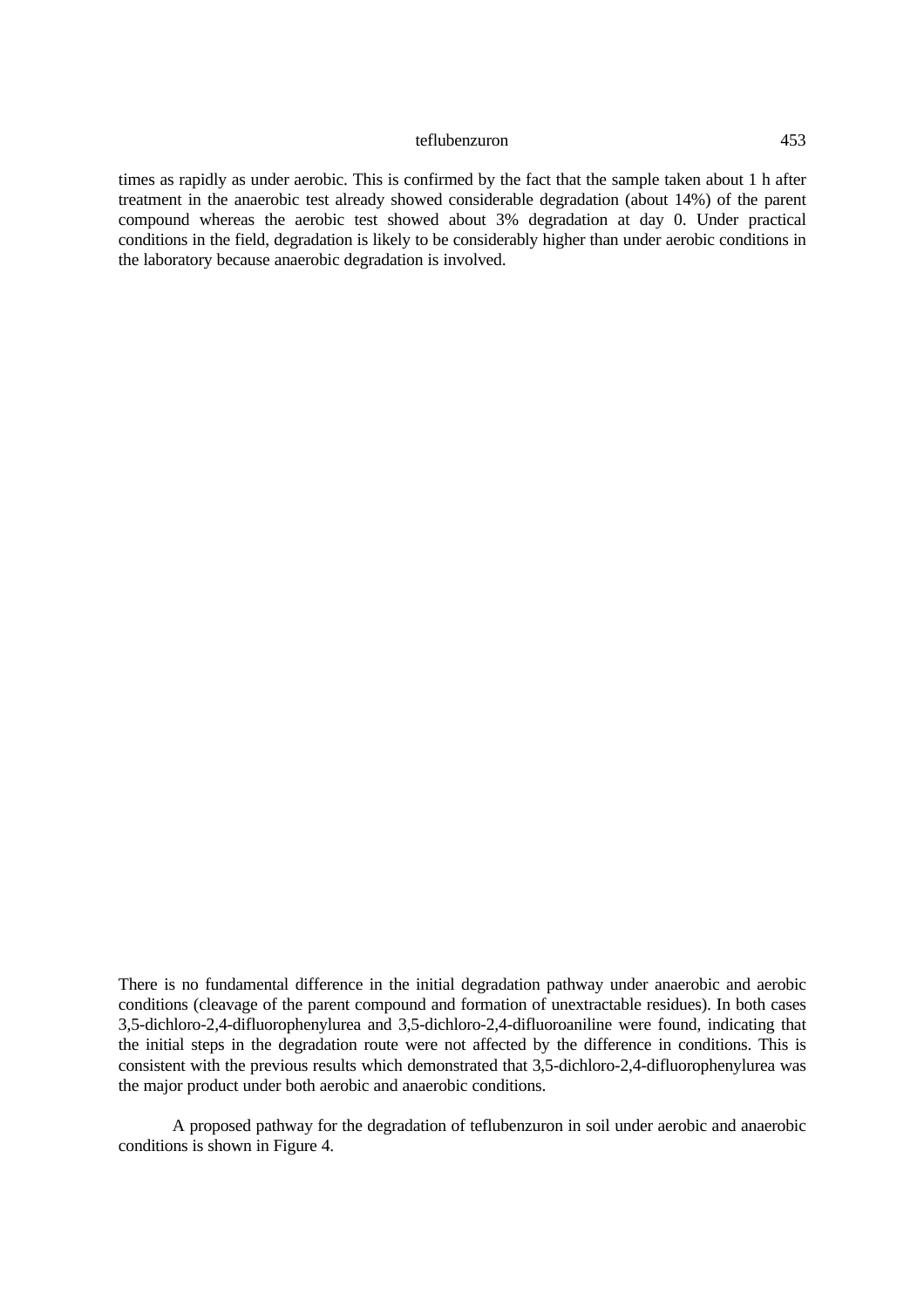Figure4. Proposed pathway of teflubenzuron degradation in soil under aerobic and anaerobic conditions (Schlüter, 1985c).



In an additional 150-day study the aerobic and anaerobic degradation of teflubenzuron in silty clay loam (0.5 mg/kg) was investigated by Croucher and Edwards (1990), using the benzoyl- $^{14}C$ compound. Soil samples were incubated under aerobic conditions for 30 days, when conditions in some of the samples were made anaerobic by flooding with water and purging with nitrogen. Soils incubated in both aerobic and anaerobic conditions were analysed 60 days and 90 days after treatment.

The degradation of teflubenzuron in aerobic soil occurred at a moderately rapid rate with a half-life (DT-50) of 29 days and a DT-90 of 108 days. After the change to anaerobic conditions the rate of  ${}^{14}CO_2$  evolution slowed considerably but the overall rate of degradation did not change, indicating that the initial steps in the degradation route were not affected by the change in conditions.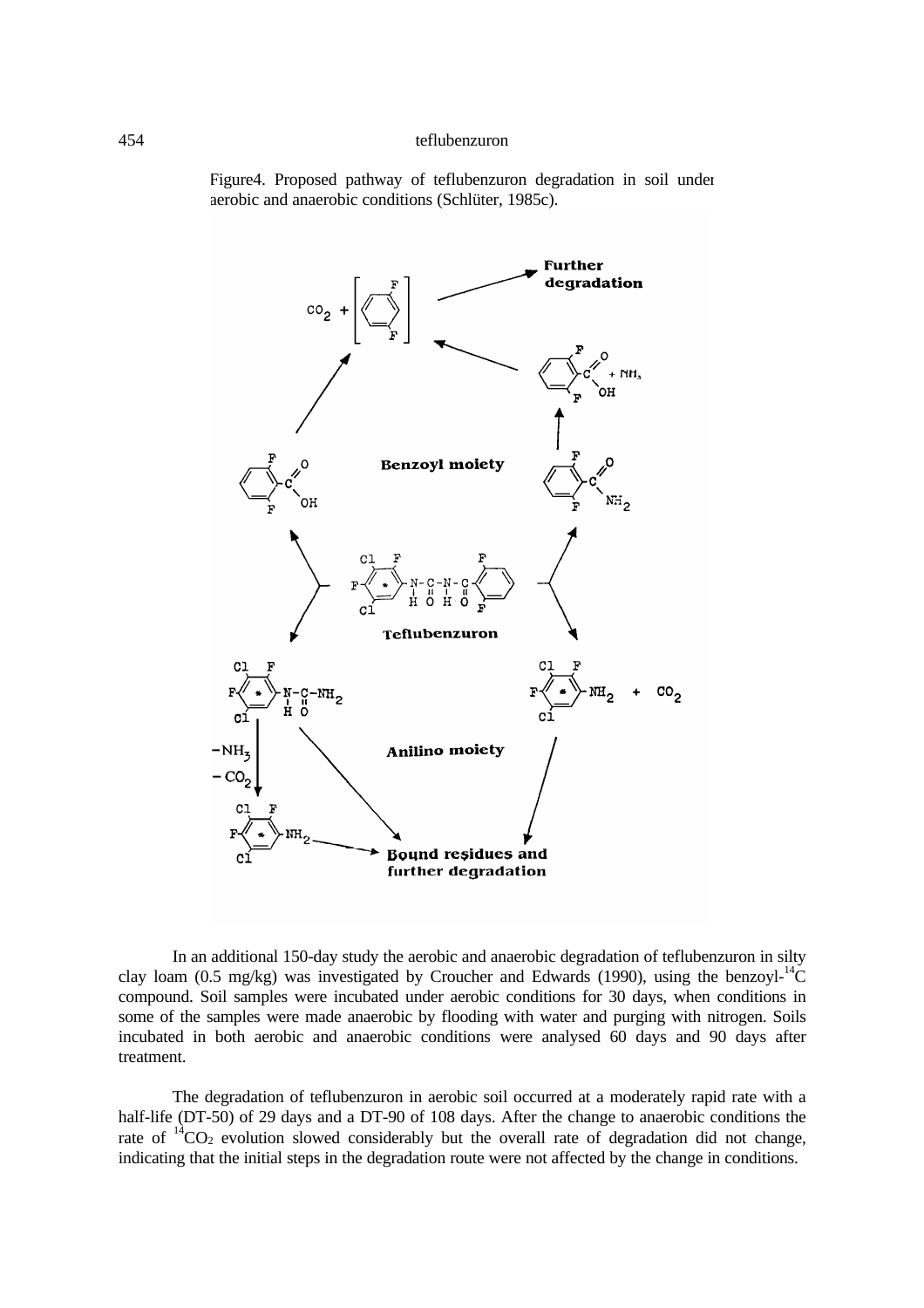The proportions of the radioactive products recovered after 90 days from the anaerobic and aerobic soils were different. Only 3% of the applied radioactivity was evolved as  ${}^{14}CO_2$  in the anaerobic phase of the experiment compared with 24% from the aerobic soils over the same time period. The bound residue was higher in the anaerobic than the aerobic soil.

The major extractable radioactive component at all sampling times under both aerobic and anaerobic conditions was teflubenzuron, but at least 6 other components were observed in extracts of 60-day anaerobic soil accounting for a total of 7% of the applied radioactivity. The radioactive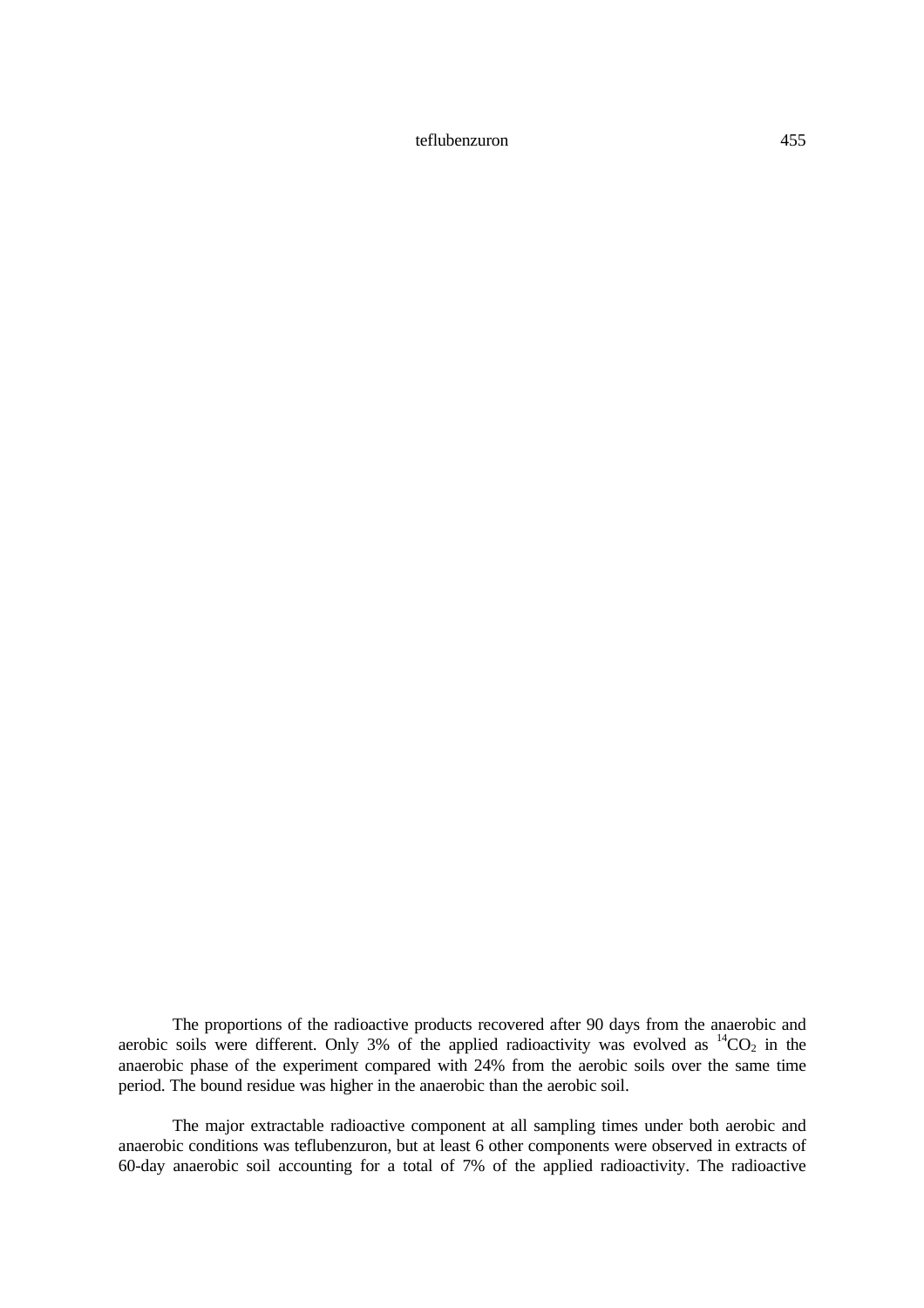product expected from the initial cleavage of the [*benzoyl*-<sup>14</sup>C]teflubenzuron was 2,6-difluorobenzoic acid. It was not observed under aerobic conditions, which indicated that its rate of depletion exceeded its rate of formation, but trace amounts were identified in the anaerobic soil where the rate of mineralization of the benzoyl ring was slower. Another minor degradation product identified under anaerobic conditions was formed by replacement of fluorine by hydroxyl in the 4-position of the aniline ring. This may be an aerobic transformation which was detected because of the slower rate of subsequent catabolism under anaerobic conditions. Alternatively reductive defluorination is a possible first step, followed by replacement of hydrogen by hydroxyl. Decarboxylation of 2,6-difluorobenzoic acid would also be expected. This provides good evidence for the mineralization of the bound residues under aerobic conditions.

Hawkins *et al.* (1987) studied the photodegradation of  $\int_{0}^{14}$ C | teflubenzuron, uniformly labelled in the aniline ring, applied to thin layers of soil on glass plates at a rate of 30 mg/m<sup>2</sup> and irradiated with artificial sunlight from a xenon arc lamp for periods up to a maximum of 15 days. The compound was also applied to control plates which were maintained in the dark under similar conditions of temperature and ventilation.

On exposed plates, teflubenzuron was degraded with a half-life of about 104 days. The major degradation product was volatile and accounted for about 7.2% of the applied radioactivity after 15 days exposure; it was probably  ${}^{14}CO_2$ . Most of the radioactivity remaining in the soil was extractable into acetone and chromatographed with teflubenzuron, although after 15 days exposure 7.5-11.9% of the applied radioactivity remained bound to the soil. 3,5-Dichloro-2,4-difluorophenylurea was a minor degradation product (about 2% of the applied radioactivity) after 15 days exposure. No volatile labelled products were formed on the control plates. Apparently photodegradation has relatively little significance in the degradation of teflubenzuron in soil.

Leaching. The fate and behaviour of compounds in soil depends on the extent to which they are leached. The leaching of unlabelled teflubenzuron was studied in three types of soil: (i) sand with a low humus content, (ii) loam sand with a high humus content, and (iii) sandy loam with low humus (Celamerck, 1980). The application rate was 0.6 kg ai/ha (0.12 mg/column) and the columns were leached with a simulated rainfall of about 200 mm during two days. The leachates were extracted with benzene and analysed by HPLC. The LOD was 5 µg/l. Teflubenzuron was not detectable in the drainage water of any of the three soils.

In a more recent study (Schlüter, 1986b) a sandy loam soil was treated with [<sup>14</sup>C]teflubenzuron uniformly labelled in the aniline ring at 0.5 mg/kg and aged for 30 days under aerobic conditions. After ageing 90.7% of the applied radioactivity could be extracted with solvents of increasing polarity. The radiolabelled material consisted of teflubenzuron (75.5% of the applied activity), 3,5-dichloro-2,4-difluoroaniline (2.1%), 3,5-dichloro-2,4-difluorophenylurea (5.6%), and traces of various unidentified products (7.45% in total).

Aged soil samples each equivalent to 100 g of air-dried soil were placed on top of a 30 cm segmented leaching column of untreated soil to which 11 ml distilled water was added each day for 45 days. After this simulated irrigation most of the applied radioactivity was found in the originally treated soil (80.5% of the applied activity) and the first 5 cm column segment (13.3%). In these segments teflubenzuron was still the main residue and was accompanied by the two compounds identified in the aged soil before the start of the irrigation period.

From the first 5 cm segment only 0.03% of the applied radioactivity could be found in the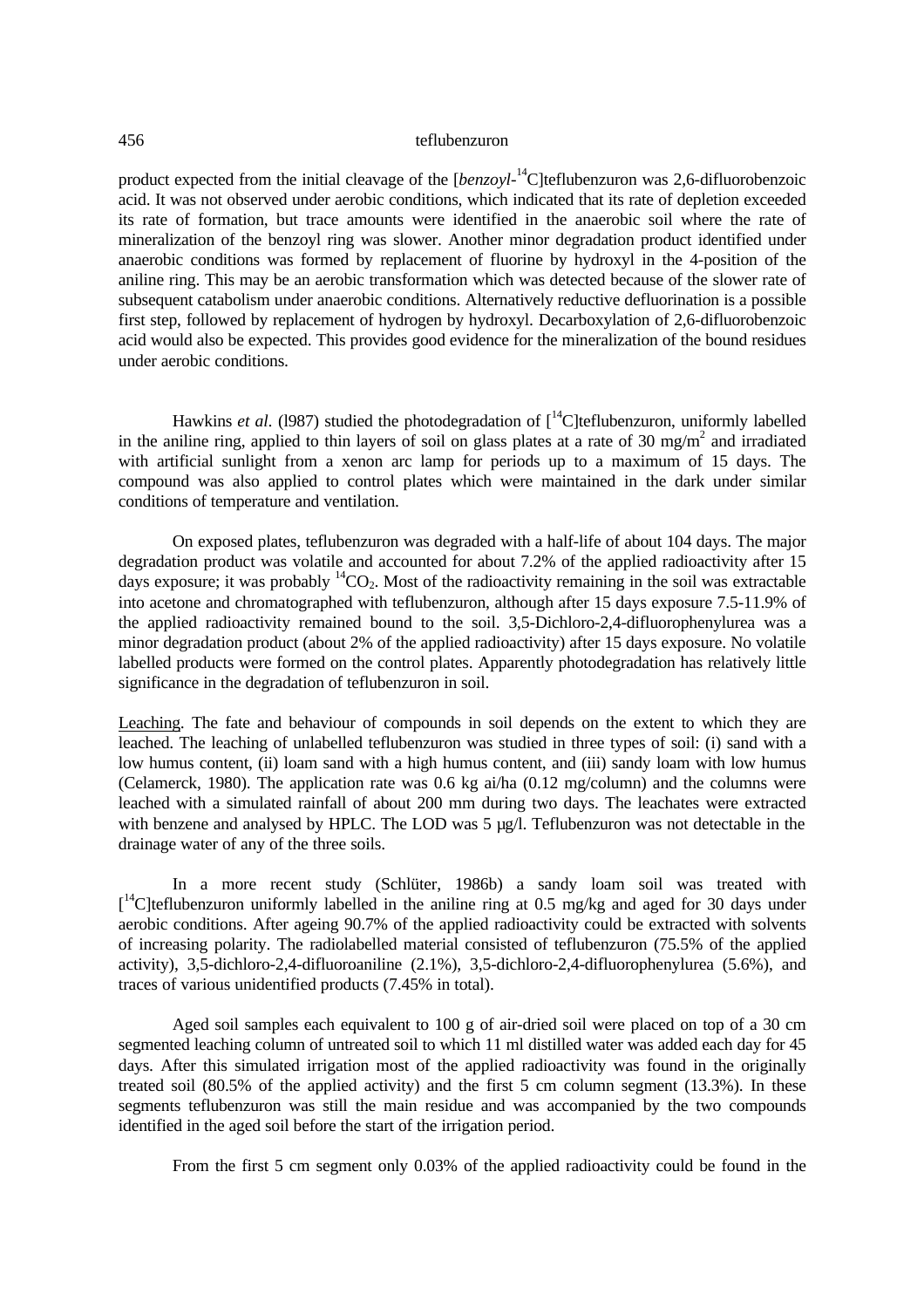aqueous effluent obtained during the 45 days period. Neither teflubenzuron nor its identified degradation products could be found in the effluent, and all three compounds show almost no tendency to migrate into deeper soil layers. The contamination of ground water by these compounds is extremely improbable in agricultural practice.

The lack of leaching is related to high adsorption of teflubenzuron by soil as is evident from the next study.

Adsorption/desorption in soil. The adsorption/desorption of teflubenzuron in soil was studied by Schlüter (1986c) in sand, sandy loam, silt loam and clay loam using a solution of the compound in 0.01 M CaCl<sub>2</sub> at a level of about one-half saturation (9.46 µg/l). After 6 hours the concentration in the supernatant solutions in contact with sand, sandy loam, silt loam and clay loam had decreased to 0.24, 0.09, 0.07, and 0.05 µg/l respectively. The concentration of the solution without soil was still 7.94 µg/l.

From these results it was calculated that the proportions of teflubenzuron adsorbed after the 6-h treatment period were 96.9% from sand, 98.8% from sandy loam, 99.1% from silt loam and 99.4% from clay loam, showing very strong adsorption of the compound to all the soils tested.

Desorption tests with the treated soil samples revealed that 6.1%, 3.7%, 1.2%, and 1.3% of the adsorbed radioactivity could be desorbed again from sand, sandy loam, silt loam and clay loam soils respectively during two desorption periods of 24 h each. It is very improbable that these trace amounts still consist only of the unchanged parent compound, since the results of the degradation studies under aerobic and anaerobic conditions indicate appreciable degradation after a corresponding period of time.

It was concluded that teflubenzuron itself shows practically no tendency to migrate once it is applied to soil. This is attributable to the very low solubility of the compound in water, and strong adsorption with very little leaching in all types of soil tested.

# **Rotational crops**

In a study by Schlüter (1989) on rotational crops with  $\int_{0}^{14}$ C | teflubenzuron uniformly labelled in the aniline ring, soil was treated with 0.5 kg ai/ha and aged under anaerobic conditions. At 30, 120 and 360 days after the soil treatment, head lettuce, carrots and wheat were planted or sown as rotational crops and grown to maturity. The  $^{14}$ C residues, as mg/kg teflubenzuron equivalents, are shown in Table 2.

Table 2. <sup>14</sup>C levels in rotational crops after treatment with  $1^{4}$ C lteflubenzuron, expressed as mg/kg teflubenzuron equivalents (Schlüter, 1989).

| Crop            | $^{14}C$ as teflubenzuron, mg/kg |                    |                    |  |  |
|-----------------|----------------------------------|--------------------|--------------------|--|--|
|                 | Soil aged 30 days                | Soil aged 120 days | Soil aged 360 days |  |  |
| head lettuce    | 0.007                            | 0.006              | 0.002              |  |  |
| carrots, peeled | 0.013                            | 0.006              | 0.002              |  |  |
| peel            | 0.08                             | 0.053              | 0.017              |  |  |
| whole root      | 0.026                            | 0.013              | 0.005              |  |  |
| wheat straw     | 0.24                             | 0.088              | 0.035              |  |  |
| wheat grain     | 0.005                            | 0.003              | 0.002              |  |  |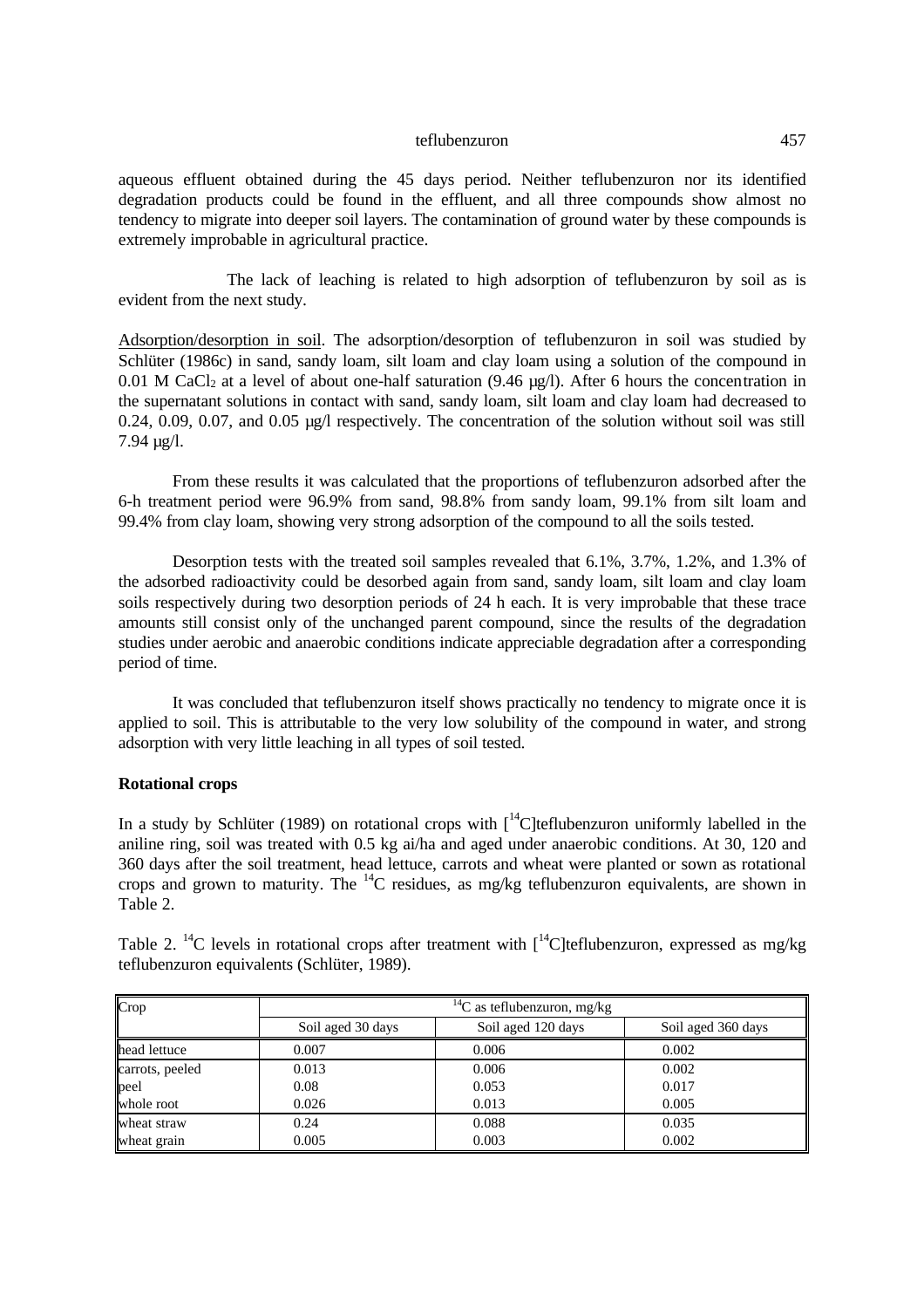The comparatively high residue in wheat straw is partly due to the high degree of dryness of the material at harvest. Relatively high values were also found in carrots; the cause in this case is the direct contact with the treated soil. Peeled carrots, and all other fresh plant material, contained equivalents of  $\leq 0.01$  mg/kg. The results further show that, in all samples, the radioactive residues decrease significantly with increasing soil ageing periods. This decrease corresponds to the observed decrease in extractable radioactivity in soil on increasing the ageing period. Unextractable soil residues, on the other hand, increase markedly throughout the entire experimental period (up to 70% of the radioactivity originally applied). These observations indicate that the unextractable residues in soil are very probably not taken up by the rotational crops and that the radioactive residues found in the plants originate only from the extractable soil residues. Since at all times the concentration of the unchanged parent compound in the extractable soil residues is much higher than those of the individual degradation products it is probable that teflubenzuron itself is taken up by the plants.

 In so far as the low residues made analysis possible, it could be shown that the plants contained numerous, mainly polar, compounds in very small amounts  $(\leq 0.05 \text{ mg/kg})$ . Neither teflubenzuron nor its known soil degradation products (3,5-dichloro-2,4-difluorophenylurea and 3,5 dichloro-2,4-difluoroaniline) could be detected in the plants  $\langle 0.01 \text{ mg/kg} \rangle$ .

#### **Environmental fate in water and water/sediment systems**

# Laboratory studies

Hydrolysis. Teflubenzuron (unlabelled) was incubated with buffers at pH 5, 7 and 9 at room temperature. It was stable at pH 5 but was hydrolysed at pH 7 and 9 with half-lives of 8 months and 8 days respectively. In additional studies with suspensions the products identified by HPLC were 2,6 difluorobenzoic acid, 2,6-difluorobenzamide, and 3,5-dichloro-2,4-difluoroaniline, showing that all three N-CO bonds are cleaved when teflubenzuron is hydrolysed (Hawkins *et al.*, 1988b; Heupt, 1983).

Photolysis. The photodegradation of  $\int_0^1 C$  teflubenzuron in aqueous solution has been investigated by Hawkins *et al.* (1988c). [<sup>14</sup>C]teflubenzuron (uniformly labelled in the aniline ring) in ethanol was added to acetate buffer (0.1 M, pH 5) to a concentration 0.1 mg/l (10% ethanol) and irradiated with artificial sunlight from a xenon arc lamp for periods up 15 days. Control samples were maintained in the dark under similar conditions of temperature and ventilation.

In the exposed solutions, teflubenzuron was degraded with a half-life of about 10 days. Only one breakdown product exceeded 10% of the applied radioactivity, accounting for about 32% after 15 days, when teflubenzuron accounted for about 45%. About 5% of the applied radioactivity was recorded as volatile breakdown products. No volatile products were formed in the control incubations and after 15 days most of the applied radioactivity chromatographed with teflubenzuron.

The main product of photolysis chromatographed with the reference compound 1-(3,5 dichloro-2,4-difluorophenyl)-5-fluoro-3*H*-dihydroquinazoline-2,4-dione. The degradation product was isolated and its identification confirmed by mass spectrometry.

Sunlight has little effect on the aqueous stability of teflubenzuron. It may be adsorbed onto organic matter, thus reducing its concentration in field water. In highly polluted water, the chemical appeared to be lost because of microbial action as well as adsorption onto organic matter (Schaefer *et*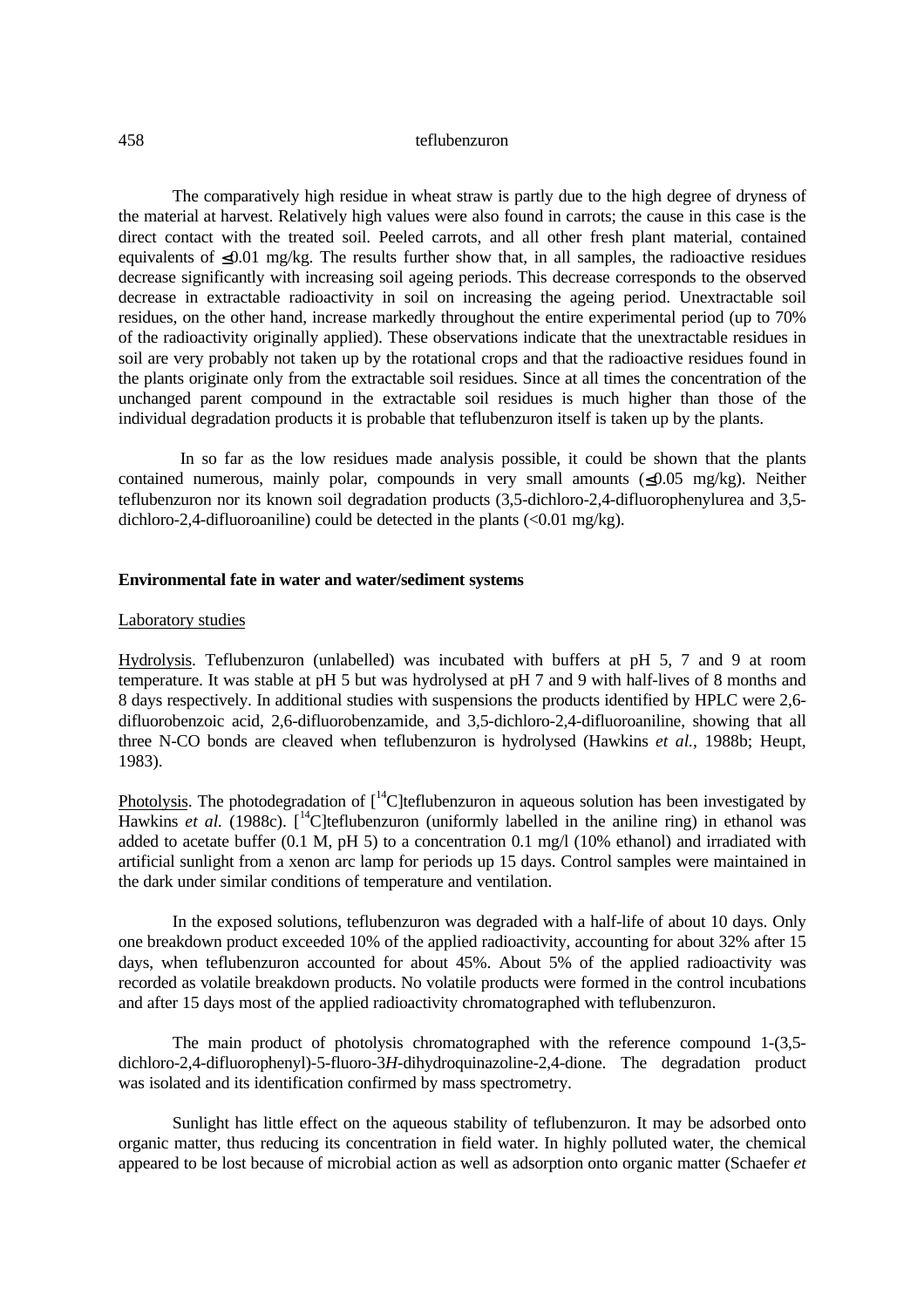### *al.*, 1988).

Water/sediment systems. The biodegradation of  $\int_{0}^{14}C$  |teflubenzuron labelled in the aniline ring was determined in two water/sediment systems in The Netherlands (Muttzall, 1987). Ditch water and one sediment sample were collected from an unpolluted ditch surrounding the premises of "TNO-Zuidpolder", Delft. A second sediment sample was collected from the river "Kromme Rijn" near Odijk (Province of Utrecht). This river has been contaminated with biocides for many years and is considered to be polluted. The concentrations of the test substance were 1 and 0.02 mg/l of labelled and unlabelled teflubenzuron.

In the "Kromme Rijn" sediment system, very little of the teflubenzuron was biodegraded to CO<sub>2</sub>: after 12 weeks (t<sub>12</sub>) only 0.9% of the initial radioactivity was detected as  ${}^{14}CO_2$ . The radioactivity in the aqueous phase increased from 12% at  $t_0$  to 37% at  $t_{12}$  with the test concentration of 0.02 mg/l. In the test with 1 mg/l, the aqueous radioactivity reached only about 20% at the end of the test. While bound residues increased steadily from 4% at  $t_0$  to 18% at  $t_{12}$  the radioactivity in the extracts of the solids decreased from 80% to 33%.

In the "TNO" sediment system only 0.6% of the initial  ${}^{14}C$  was detected as  ${}^{14}CO_2$  after 12 weeks. The biodegradation was similar to that in the "Kromme Rijn" system: the radioactivity in the aqueous phase rose from 8% at the beginning to 12% at the end of the test. Bound residues increased from 4% to 32% after 12 weeks, during which time the radioactivity in the extracts of the solids fell from 85% to 48%.

Analysis of the aqueous phase and the extracts of the solids by thin-layer chromatography showed that the amount of teflubenzuron decreased from 87% to 35% after 12 weeks in the Kromme Rijn sediment system: its half-life was calculated to be 6 weeks. Two major degradation products were found, one with an Rf value of 0.23, which accounted for 6% of the initial radioactivity, and one with an Rf value of 0.08, which was identified as 3,5-dichloro-2,4-difluorophenylurea. The amount of this compound increased from  $3\%$  at the beginning of the test to 14% at t<sub>12</sub>.

In the TNO sediment system, the amount of teflubenzuron fell from 86% at  $t_0$  to 40% at  $t_{12}$ , giving a half-life of 7 weeks. In this system the same 2 major products were found, 5% of the radioactivity being present as the compound with an Rf value of 0.23. The product with the Rf of 0.08 (the phenylurea) increased from 1% at to to 23% at  $t_{12}$ .

#### **METHODS OF RESIDUE ANALYSIS**

# **Analytical methods**

This type of compound is particularly suited to determination by HPLC with ultraviolet detection because of its strong absorbance near 254 mm. Teflubenzuron could not be determined by GLC on packed columns, but when GLC with capillary columns became available this procedure was also employed.

Plant material and soil. The HPLC procedure was used for alfalfa, apples, blackberries, broccoli, cabbage, citrus, cotton, cucumbers, grapes, grass, maize, mushrooms, peaches, pears, peppers, potatoes, soya beans and tomatoes, as well as for soils (Celamerk, 1982, 1985b, 1986; Cyanamid, 1995; Shell, 1988a). Teflubenzuron is extracted with acetone or from soil also with an acetone/water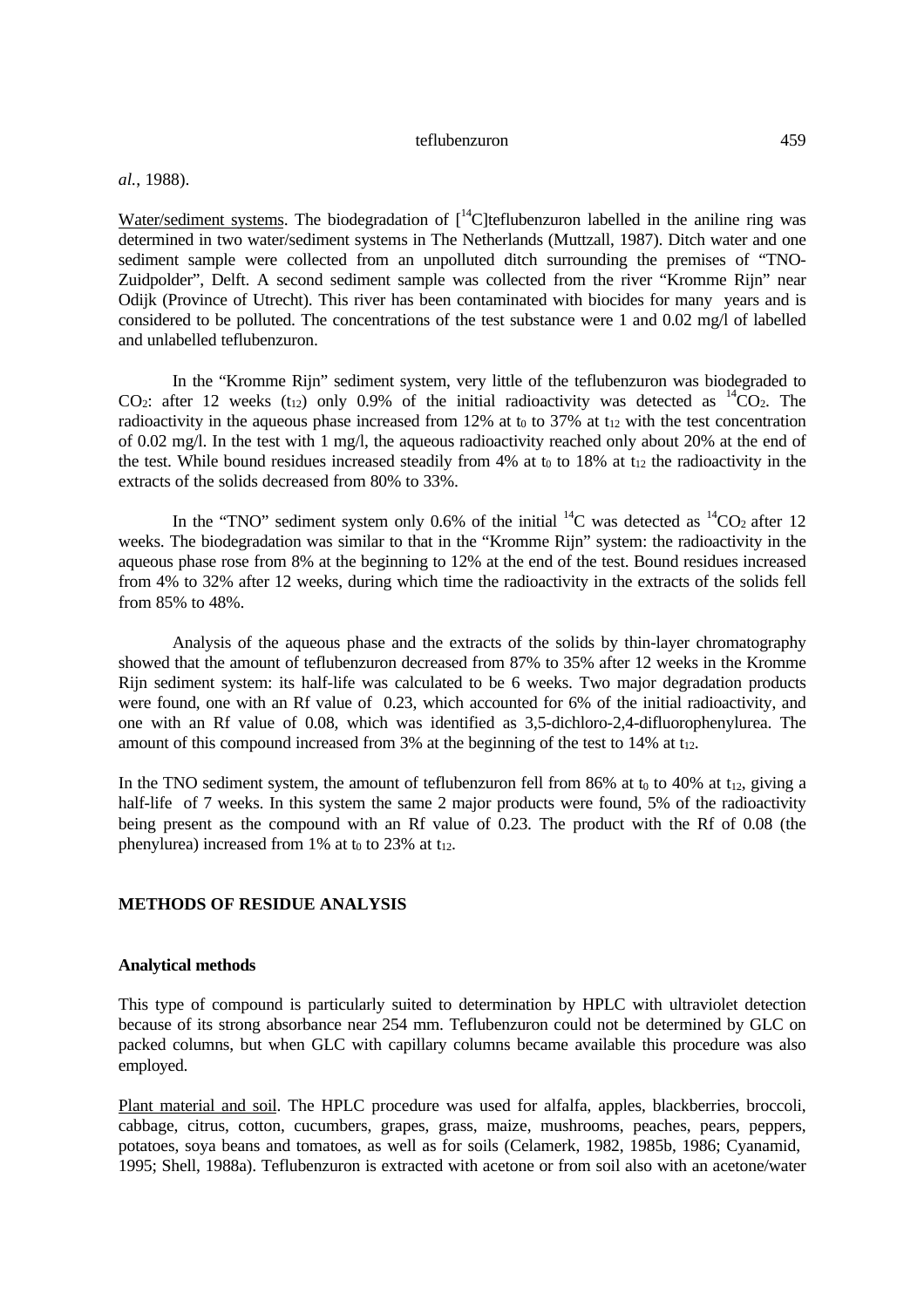mixture. Clean-up is by solvent partition followed by gel-permeation chromatography and/or silica gel column chromatography. The residue is determined by reversed-phase HPLC with ultraviolet detection at 254 nm. Recoveries determined at levels ranging from 0.01 to 2 mg/kg were 70-110%.

Some years ago, an alternative method using capillary gas chromatography was introduced and applied to cherries and plums (Shell, 1992). As in the other methods, the acetone extracts are cleaned up by solvent partition and gel-permeation chromatography. Determination is by both reversed-phase HPLC and gas chromatography with mass-selective detection. Thus GC-MS can be used as a confirmatory method. Validation was at fortification levels between 0.01 and 0.1 mg/kg. Recoveries were 85-96% and the limit of determination (LOD) was 0.01 mg/kg for both procedures.

Animal products. An HPLC method was developed for the residue determination of teflubenzuron in products of cattle and hens (Shell, 1988b). The residue is extracted with methanol or acetonitrile. In the case of high-fat material the fat is separated in a cooling bath. Further clean-up and quantification by HPLC is as in the crop method. The procedure was validated for muscle, liver, kidney, fat, skin, milk and eggs. Fortification levels were 0.01 to 0.2 mg/kg. Recoveries from the various types of sample were in the range 73-110% with an LOD of 0.01 mg/kg.

Water. A modification of the HPLC method was developed for the determination of residues in water (Cyanamid, 1988) to meet the requirements of the EU drinking water directive. Teflubenzuron is extracted from the water sample on a C18 "Bondelut" solid-phase column. After elution, further cleanup on a silica gel column follows if necessary. The compound is determined by reversed-phase HPLC with UV detection at 254 nm. Analysis of water samples spiked at 0.0001 - 0.002 mg/l gave recoveries of 78-100%. The LOD was 0.0001 mg/l.

Air. Air is sucked through a Tenax or XAD column and teflubenzuron is adsorbed. The compound is then eluted and determined by reverse-phase HPLC with UV detection or by GLC with a massselective detector as a confirmatory method. The LOD was 56  $\mu$ g/m<sup>3</sup> air. The method was later validated in a separate study and the LOD was lowered to 10  $\mu$ g/m<sup>3</sup> air (Weitzel, 1995). The range of recoveries was 83-110%.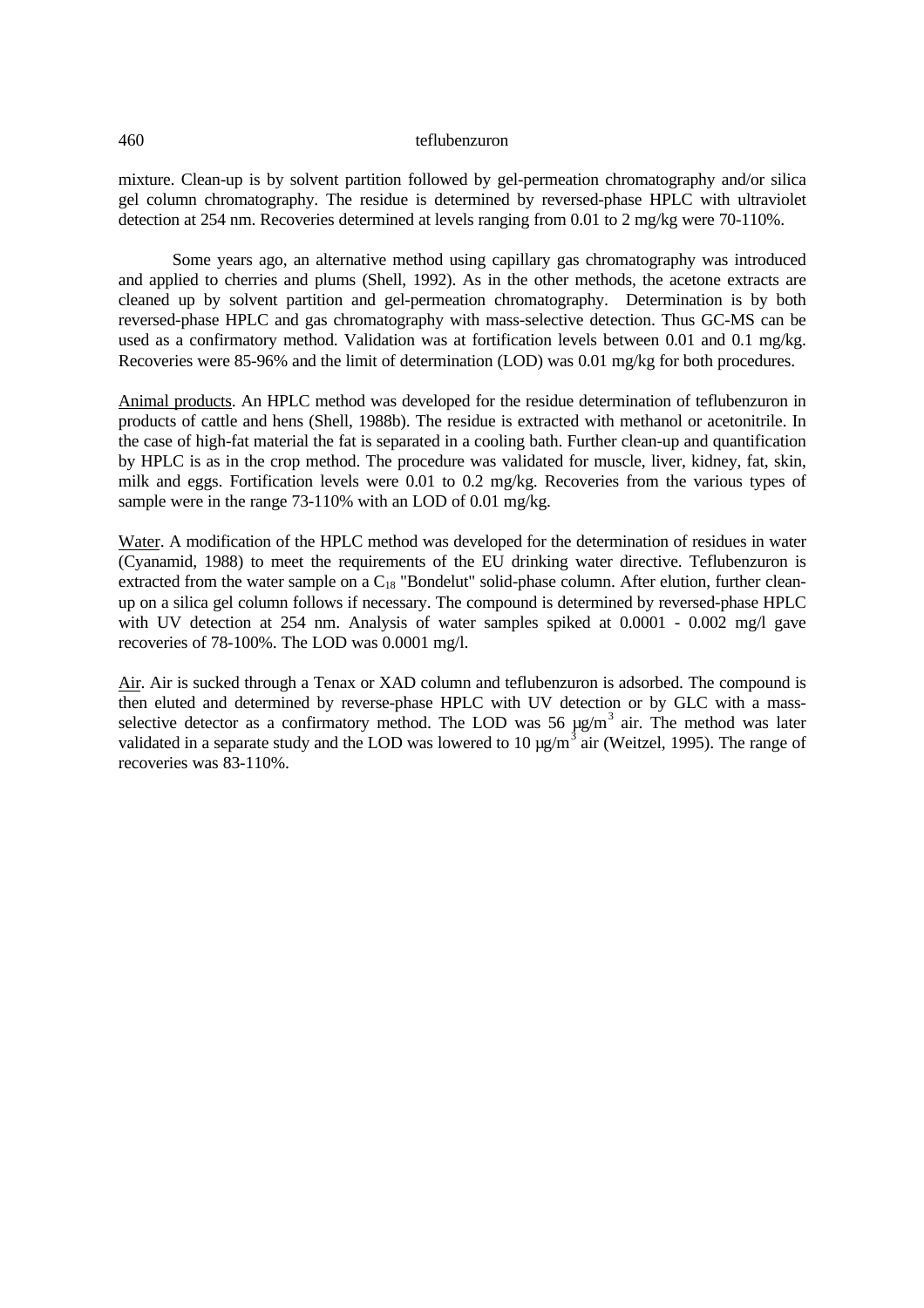#### **Stability of pesticide residues in stored analytical samples**

The stability of teflubenzuron in various crops held under frozen conditions up to 36 months was tested by Thorstenson (1990). Untreated apple, pear, potato and cabbage samples were fortified at 0.2 mg/kg with teflubenzuron and placed in a freezer maintained at -20°C. The frozen samples were analyzed after 3, 6, 12, and 36 months of storage. The results are shown in Table 3.

Table 3. Stability of teflubenzuron in various crops stored under frozen conditions (Thorstenson, 1990).

| Crop    | 3 months | Teflubenzuron $(\%)$ <sup>1</sup> remaining after<br>6 months<br>12 months<br>36 months |      |      |
|---------|----------|-----------------------------------------------------------------------------------------|------|------|
| Apple   | 115.0    | 101.3                                                                                   | 95.0 | 74.3 |
| Pear    | 90.7     | 113.7                                                                                   | 90.0 | 82.3 |
| Potato  | 77.0     | 114.3                                                                                   | 91.3 | 84.7 |
| Cabbage | 103.0    | 102.3                                                                                   | 95.0 | 94.0 |

<sup>1</sup> Average values

After one and three years storage, 91-95% and 74-94% of the original teflubenzuron remained respectively, showing that teflubenzuron is stable in the crops investigated when stored under deep-frozen conditions.

# **USE PATTERN**

Teflubenzuron is an insecticide which inhibits the biochemical synthesis of chitin. It controls all immature stages of the insects; the youngest larvae are the most susceptible and less teflubenzuron needs to be applied to control young larvae than older ones. The insecticidal activity of teflubenzuron results primarily from the ingestion of treated foliage; contact activity is less significant. The compound is also ovicidal by topical application.

Teflubenzuron controls a wide range of insect pests (*lepidopterous* and *coleopterous* larvae being the most sensitive), and some mites e.g. citrus rust mites - *Phyllocoptruta spp.*

The Meeting received information on GAP from the manufacturer, Germany (Anon., 1995a), Poland (Anon., 1995b), The Netherlands (Anon., 1996) and Spain (Anon., 1993). The information submitted by Spain referred to 1993 and was not taken into consideration because current Spanish GAP (March 1996) was included in the information from the manufacturer.

Table 4 shows the registered uses of teflubenzuron on all important crops and the countries where they apply.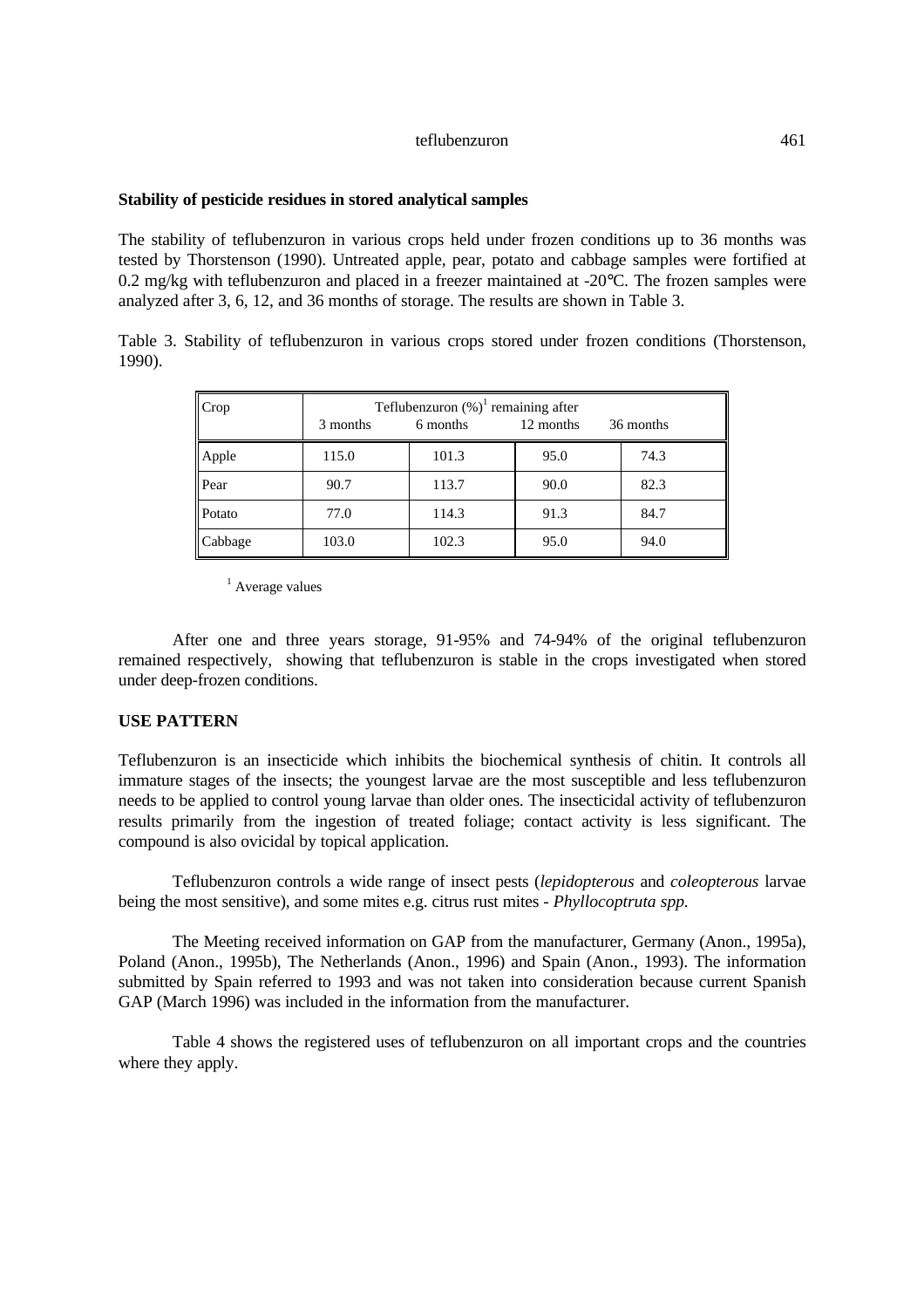| Max. rate kg ai/ha<br>No.<br>F/G<br>(kg ai/hl)<br>150 SC<br>$\overline{2}$<br>Argentina<br>0.15<br>$\mathbf{F}$<br>21<br>Apple<br>150 SC<br>0.05<br>$_{\rm F}$<br>14<br>France<br>1<br>$2 - 3$<br>Greece<br>150 SC<br>0.21<br>$_{\rm F}$<br>30<br>$1-3$<br>0.15<br>${\bf F}$<br>150 SC<br>14<br>Italy<br>53 SC<br>$1-3$<br>0.16<br>$\mathbf F$<br>14<br>Jordan<br>150 SC<br>$\sqrt{2}$<br>$_{\rm F}$<br>15<br>(0.0075)<br>28<br>Netherlands<br>$1-3$<br>$0.11 - 0.16$<br>$\mathbf{F}$<br>150 SC<br>(0.015)<br>3<br>0.07<br>$\mathbf F$<br>150 SC<br>Portugal<br>14<br>$\overline{c}$<br>Saudi Arabia<br>$_{\rm F}$<br>21<br>150 SC<br>(0.011)<br>150 SC<br>$1-2$<br>0.09<br>$\boldsymbol{\mathrm{F}}$<br>$28\,$<br>Spain<br>$2 - 3$<br>0.3<br>${\bf F}$<br>21<br>Switzerland<br>150 SC<br>$\overline{7}$<br><b>United Arab</b><br>150 SC<br>$\mathbf{2}$<br>(0.0038)<br>$_{\rm F}$<br>Emirates<br><b>Broccoli</b><br>Netherlands<br>150 SC<br>$2 - 4$<br>$_{\rm F}$<br>0.06<br>14<br>0.09<br>150 SC<br>$6 - 8$<br>$\mathbf{F}$<br>14<br><b>Brussels</b> sprouts<br>Netherlands<br>Indonesia<br>$\boldsymbol{\mathrm{F}}$<br>Head cabbages<br>50 EC<br>0.025 |
|-------------------------------------------------------------------------------------------------------------------------------------------------------------------------------------------------------------------------------------------------------------------------------------------------------------------------------------------------------------------------------------------------------------------------------------------------------------------------------------------------------------------------------------------------------------------------------------------------------------------------------------------------------------------------------------------------------------------------------------------------------------------------------------------------------------------------------------------------------------------------------------------------------------------------------------------------------------------------------------------------------------------------------------------------------------------------------------------------------------------------------------------------------------|
|                                                                                                                                                                                                                                                                                                                                                                                                                                                                                                                                                                                                                                                                                                                                                                                                                                                                                                                                                                                                                                                                                                                                                             |
|                                                                                                                                                                                                                                                                                                                                                                                                                                                                                                                                                                                                                                                                                                                                                                                                                                                                                                                                                                                                                                                                                                                                                             |
|                                                                                                                                                                                                                                                                                                                                                                                                                                                                                                                                                                                                                                                                                                                                                                                                                                                                                                                                                                                                                                                                                                                                                             |
|                                                                                                                                                                                                                                                                                                                                                                                                                                                                                                                                                                                                                                                                                                                                                                                                                                                                                                                                                                                                                                                                                                                                                             |
|                                                                                                                                                                                                                                                                                                                                                                                                                                                                                                                                                                                                                                                                                                                                                                                                                                                                                                                                                                                                                                                                                                                                                             |
|                                                                                                                                                                                                                                                                                                                                                                                                                                                                                                                                                                                                                                                                                                                                                                                                                                                                                                                                                                                                                                                                                                                                                             |
|                                                                                                                                                                                                                                                                                                                                                                                                                                                                                                                                                                                                                                                                                                                                                                                                                                                                                                                                                                                                                                                                                                                                                             |
|                                                                                                                                                                                                                                                                                                                                                                                                                                                                                                                                                                                                                                                                                                                                                                                                                                                                                                                                                                                                                                                                                                                                                             |
|                                                                                                                                                                                                                                                                                                                                                                                                                                                                                                                                                                                                                                                                                                                                                                                                                                                                                                                                                                                                                                                                                                                                                             |
|                                                                                                                                                                                                                                                                                                                                                                                                                                                                                                                                                                                                                                                                                                                                                                                                                                                                                                                                                                                                                                                                                                                                                             |
|                                                                                                                                                                                                                                                                                                                                                                                                                                                                                                                                                                                                                                                                                                                                                                                                                                                                                                                                                                                                                                                                                                                                                             |
|                                                                                                                                                                                                                                                                                                                                                                                                                                                                                                                                                                                                                                                                                                                                                                                                                                                                                                                                                                                                                                                                                                                                                             |
|                                                                                                                                                                                                                                                                                                                                                                                                                                                                                                                                                                                                                                                                                                                                                                                                                                                                                                                                                                                                                                                                                                                                                             |
|                                                                                                                                                                                                                                                                                                                                                                                                                                                                                                                                                                                                                                                                                                                                                                                                                                                                                                                                                                                                                                                                                                                                                             |
|                                                                                                                                                                                                                                                                                                                                                                                                                                                                                                                                                                                                                                                                                                                                                                                                                                                                                                                                                                                                                                                                                                                                                             |
|                                                                                                                                                                                                                                                                                                                                                                                                                                                                                                                                                                                                                                                                                                                                                                                                                                                                                                                                                                                                                                                                                                                                                             |
| $\boldsymbol{7}$<br>Italy<br>150 SC<br>0.03<br>$\boldsymbol{\mathrm{F}}$<br>$\mathbf{1}$                                                                                                                                                                                                                                                                                                                                                                                                                                                                                                                                                                                                                                                                                                                                                                                                                                                                                                                                                                                                                                                                    |
| 53 SC<br>0.03<br>$_{\rm F}$<br>$\boldsymbol{7}$<br>1                                                                                                                                                                                                                                                                                                                                                                                                                                                                                                                                                                                                                                                                                                                                                                                                                                                                                                                                                                                                                                                                                                        |
| 150 SC<br>$\mathbf{2}$<br>(0.0075)<br>$_{\rm F}$<br>14<br>Jordan                                                                                                                                                                                                                                                                                                                                                                                                                                                                                                                                                                                                                                                                                                                                                                                                                                                                                                                                                                                                                                                                                            |
| $\mathbf{1}$<br>14<br>$_{\rm F}$<br>Poland<br>150 SC<br>0.03                                                                                                                                                                                                                                                                                                                                                                                                                                                                                                                                                                                                                                                                                                                                                                                                                                                                                                                                                                                                                                                                                                |
| Switzerland<br>150 SC<br>0.045<br>$_{\rm F}$<br>14                                                                                                                                                                                                                                                                                                                                                                                                                                                                                                                                                                                                                                                                                                                                                                                                                                                                                                                                                                                                                                                                                                          |
| 0.06<br>$\boldsymbol{\mathrm{F}}$<br>14<br>Cabbage, Red<br>150 SC<br>$\mathbf{1}$<br>Germany                                                                                                                                                                                                                                                                                                                                                                                                                                                                                                                                                                                                                                                                                                                                                                                                                                                                                                                                                                                                                                                                |
| Netherlands<br>$2 - 4$<br>$_{\rm F}$<br>14<br>150 SC<br>0.06                                                                                                                                                                                                                                                                                                                                                                                                                                                                                                                                                                                                                                                                                                                                                                                                                                                                                                                                                                                                                                                                                                |
| 150 SC<br>0.06<br>$\boldsymbol{\mathrm{F}}$<br>14<br>Cabbage, Savoy<br>$\mathbf{1}$<br>Germany                                                                                                                                                                                                                                                                                                                                                                                                                                                                                                                                                                                                                                                                                                                                                                                                                                                                                                                                                                                                                                                              |
| 14<br>Switzerland<br>150 SC<br>0.045<br>$\mathbf F$                                                                                                                                                                                                                                                                                                                                                                                                                                                                                                                                                                                                                                                                                                                                                                                                                                                                                                                                                                                                                                                                                                         |
| Cabbage, White<br>150 SC<br>$_{\rm F}$<br>$\mathbf{1}$<br>0.06<br>14<br>Germany                                                                                                                                                                                                                                                                                                                                                                                                                                                                                                                                                                                                                                                                                                                                                                                                                                                                                                                                                                                                                                                                             |
| $2 - 4$<br><b>Netherlands</b><br>150 SC<br>0.06<br>F<br>14                                                                                                                                                                                                                                                                                                                                                                                                                                                                                                                                                                                                                                                                                                                                                                                                                                                                                                                                                                                                                                                                                                  |
| 14<br>Cauliflower<br>Netherlands<br>150 SC<br>$2 - 4$<br>0.06<br>$\boldsymbol{\mathrm{F}}$                                                                                                                                                                                                                                                                                                                                                                                                                                                                                                                                                                                                                                                                                                                                                                                                                                                                                                                                                                                                                                                                  |
| 42<br>$\mathbf{F}$<br>150 SC<br>Switzerland<br>0.06<br>Cereals                                                                                                                                                                                                                                                                                                                                                                                                                                                                                                                                                                                                                                                                                                                                                                                                                                                                                                                                                                                                                                                                                              |
| Chinese cabbage<br>150 SC<br>$2 - 4$<br>$0.06\,$<br>$\boldsymbol{\mathrm{F}}$<br>14<br>Netherlands                                                                                                                                                                                                                                                                                                                                                                                                                                                                                                                                                                                                                                                                                                                                                                                                                                                                                                                                                                                                                                                          |
| Citrus fruits<br>Saudi Arabia<br>150 SC<br>$\overline{c}$<br>(0.011)<br>$\boldsymbol{\mathrm{F}}$<br>$21\,$                                                                                                                                                                                                                                                                                                                                                                                                                                                                                                                                                                                                                                                                                                                                                                                                                                                                                                                                                                                                                                                 |
| South Africa<br>150 SC<br>${\bf F}$<br>30<br>$1-2$<br>(0.003)                                                                                                                                                                                                                                                                                                                                                                                                                                                                                                                                                                                                                                                                                                                                                                                                                                                                                                                                                                                                                                                                                               |
| $\overline{7}$<br><b>United Arab</b><br>$\overline{2}$<br>(0.0038)<br>150 SC<br>$_{\rm F}$<br>Emirates                                                                                                                                                                                                                                                                                                                                                                                                                                                                                                                                                                                                                                                                                                                                                                                                                                                                                                                                                                                                                                                      |
| <b>Brazil</b><br>150 SC<br>Coffee<br>0.038<br>F<br>$30\,$                                                                                                                                                                                                                                                                                                                                                                                                                                                                                                                                                                                                                                                                                                                                                                                                                                                                                                                                                                                                                                                                                                   |
| 150 SC<br>0.11<br>$\boldsymbol{\mathrm{F}}$<br>Kenya<br>$1-2$<br>30                                                                                                                                                                                                                                                                                                                                                                                                                                                                                                                                                                                                                                                                                                                                                                                                                                                                                                                                                                                                                                                                                         |
| $\overline{c}$<br>$0.011\,$<br>Argentina<br>150 SC<br>F<br>Cotton<br>21                                                                                                                                                                                                                                                                                                                                                                                                                                                                                                                                                                                                                                                                                                                                                                                                                                                                                                                                                                                                                                                                                     |
| <b>Brazil</b><br>150 SC<br>$0.0075 - 0.1$<br>F<br>$30\,$                                                                                                                                                                                                                                                                                                                                                                                                                                                                                                                                                                                                                                                                                                                                                                                                                                                                                                                                                                                                                                                                                                    |
| Colombia<br>150 SC<br>$\overline{c}$<br>0.019<br>$\boldsymbol{\mathrm{F}}$                                                                                                                                                                                                                                                                                                                                                                                                                                                                                                                                                                                                                                                                                                                                                                                                                                                                                                                                                                                                                                                                                  |
| $\overline{2}$<br>Ecuador<br>150 SC<br>0.019-0.045<br>$\mathbf F$                                                                                                                                                                                                                                                                                                                                                                                                                                                                                                                                                                                                                                                                                                                                                                                                                                                                                                                                                                                                                                                                                           |

# Table 4. Registered uses of teflubenzuron.

 $\mathbf{r}$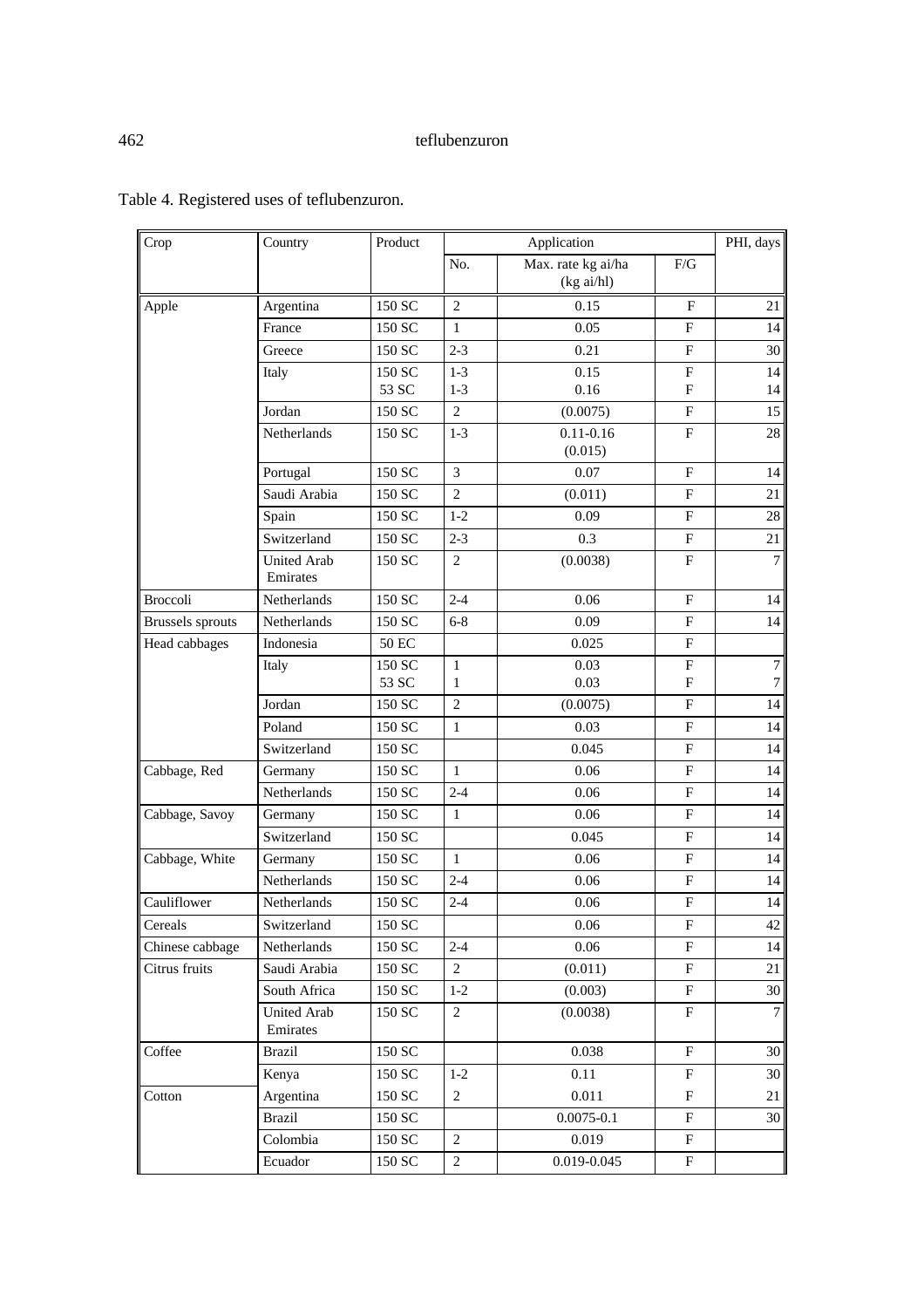|                             | Guatemala    | 150 SC          | $2 - 3$        | 0.075                       | F                                      |                                  |
|-----------------------------|--------------|-----------------|----------------|-----------------------------|----------------------------------------|----------------------------------|
|                             | Paraguay     | 150 SC          | $2 - 3$        | 0.0075                      | F                                      | 30                               |
| Cucumber                    | Jordan       | 150 SC          | 2              | (0.0075)                    | ${\bf F}$                              | $\mathfrak{Z}$                   |
|                             | Netherlands  | 150 SC          | $3 - 5$        | 0.23(0.015)                 | $\mathbf G$                            | 3                                |
|                             | Saudi Arabia | 150 SC          | $\mathfrak{2}$ | (0.011)                     | ${\bf F}$                              |                                  |
| Cucurbits                   | Spain        | 150 SC          | $2 - 3$        | 0.18                        | F,G                                    | $\ensuremath{\mathfrak{Z}}$      |
| Egg plant                   | Italy        | 150 SC          | $1-2$          | 0.022                       | ${\bf F}$                              | 10                               |
|                             |              | 53 SC           | $1-2$          | 0.024                       | ${\bf F}$                              | 10                               |
|                             | Jordan       | 150 SC          | 2              | (0.0075)                    | ${\bf F}$                              |                                  |
|                             | Netherlands  | 150 SC          | $3 - 5$        | 0.23(0.015)                 | ${\bf G}$                              | $\mathfrak{Z}$                   |
|                             | Saudi Arabia | 150 SC          | $\overline{2}$ | (0.011)                     | $\mathbf F$                            |                                  |
|                             | Spain        | 150 SC          | $2 - 3$        | 0.18                        | ${\bf F}$                              | 3                                |
|                             |              | 150 SC          | $2 - 3$        | 0.23                        | $\mathbf G$                            | 3                                |
| Gherkin                     | Jordan       | 150 SC          | 2              | (0.0075)                    | $\mathbf{F}$                           |                                  |
|                             | Netherlands  | 150 SC          | $3 - 5$        | 0.23(0.015)<br>0.06(0.0075) | G<br>$\boldsymbol{\mathrm{F}}$         | $\overline{3}$<br>$\mathfrak{Z}$ |
| Grapes                      | Italy        | 150 SC          | $\mathfrak{2}$ | 0.09                        | ${\bf F}$                              | $28\,$                           |
|                             |              | 53 SC           | $\overline{c}$ | 0.096                       | F                                      | $28\,$                           |
|                             | Saudi Arabia | 150 SC          | $\overline{2}$ | (0.011)                     | $\boldsymbol{\mathrm{F}}$              | 21                               |
|                             | Spain        | 150 SC          | $\mathfrak{2}$ | 0.09                        | $\mathbf{F}$                           | 28                               |
|                             | Switzerland  | 150 SC          | $\overline{2}$ | 0.09                        | ${\bf F}$                              | 21                               |
| Maize                       | Colombia     | 150 SC          | $\mathbf{2}$   | 0.045                       | ${\bf F}$                              |                                  |
|                             | Ecuador      | 150 SC          | $\mathfrak{2}$ | 0.045                       | ${\bf F}$                              | 21                               |
|                             | Italy        | 150 SC          | $\mathfrak{2}$ | 0.15                        | ${\bf F}$                              | $28\,$                           |
|                             |              | 53 SC           | $\overline{2}$ | 0.16                        | $\mathbf F$                            | $28\,$                           |
| Melon                       | Netherlands  | 150 SC          | $3 - 5$        | 0.23(0.015)                 | $\mathbf G$                            | $\overline{3}$                   |
| Mushroom                    | Belgium      | 150 SC          |                | 3.0                         | G                                      | 14                               |
|                             | Italy        | 150 SC          | $\mathbf{1}$   | 6.0                         | ${\bf F}$                              | 45                               |
|                             |              | 53 SC           | $\mathbf{1}$   | 4.8                         | ${\bf F}$                              | 45                               |
| Nectarine                   | Italy        | 150 SC          | $1-3$          | 0.11                        | $\mathbf F$                            | 21                               |
|                             |              | 53 SC           | $1-3$          | 0.12                        | ${\bf F}$                              | 21                               |
| <b>Nuts</b>                 | France       | 150 SC          | $\mathbf{1}$   | 0.045                       | ${\bf F}$                              |                                  |
| Olives                      | Greece       | 150 SC          | $2 - 3$        | 0.29                        | ${\bf F}$                              |                                  |
| Orchards and<br>small trees | Poland       | 150 SC          | $\mathbf{1}$   | 0.11                        | F                                      | $28\,$                           |
| Peach                       | Italy        | 150 SC<br>53 SC | $1-3$<br>$1-3$ | 0.11<br>0.12                | ${\bf F}$<br>$\boldsymbol{\mathrm{F}}$ | 21<br>21                         |
|                             | Saudi Arabia | 150 SC          | $\sqrt{2}$     | (0.011)                     | ${\bf F}$                              | 21                               |
| Pear                        | France       | 150 SC          | 1              | 0.05                        | $_{\rm F}$                             | 14                               |
|                             | Greece       | 150 SC          | $2 - 3$        | 0.21                        | $\boldsymbol{\mathrm{F}}$              | 60                               |
|                             | Italy        | 53 SC           | $1-3$          | 0.16                        | $_{\rm F}$                             | 14                               |
|                             | Jordan       | 150 SC          | $\overline{2}$ | (0.0075)                    | $\boldsymbol{\mathrm{F}}$              | 15                               |
|                             | Netherlands  | 150 SC          | $1-4$          | $0.11 - 0.16$               | $\mathbf F$                            | $28\,$                           |
|                             |              |                 |                | (0.011)                     |                                        |                                  |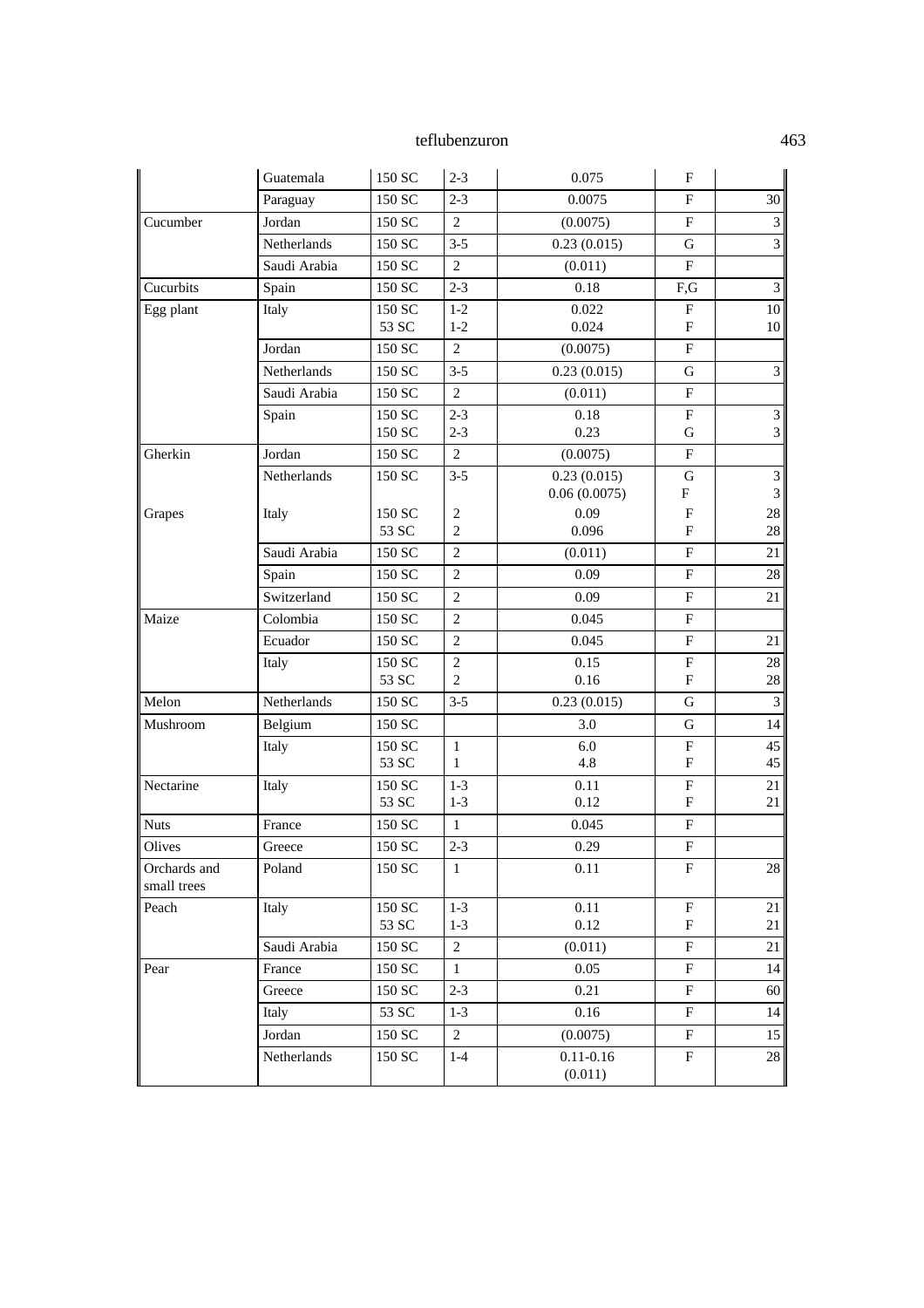|                 | Portugal                       | 150 SC          | $\mathfrak{Z}$ | 0.07                        | $\mathbf{F}$                             | 14                      |
|-----------------|--------------------------------|-----------------|----------------|-----------------------------|------------------------------------------|-------------------------|
|                 | Spain                          | 150 SC          | $1-2$          | 0.06                        | ${\bf F}$                                | $28\,$                  |
|                 | Switzerland                    | 150 SC          | $2 - 3$        | 0.3                         | $_{\rm F}$                               | 21                      |
|                 | <b>United Arab</b><br>Emirates | 150 SC          | $\overline{2}$ | (0.0038)                    | ${\bf F}$                                | $\overline{7}$          |
| Peppers, Sweet  | Italy                          | 150 SC<br>53 SC | $1-2$<br>$1-2$ | 0.075<br>$0.08\,$           | $\boldsymbol{\mathrm{F}}$<br>$\mathbf F$ | 10<br>10                |
|                 | Netherlands                    | 150 SC          | $3 - 5$        | 0.23(0.015)                 | G                                        | $\mathfrak{Z}$          |
|                 | Spain                          | 150 SC          | $2 - 3$        | 0.18                        | $\mathbf F$                              | 3                       |
|                 |                                | 150 SC          | $2 - 3$        | 0.23                        | G                                        | $\mathfrak{Z}$          |
|                 | Jordan                         | 150 SC          | $\mathbf{2}$   | (0.0075)                    | $\boldsymbol{\mathrm{F}}$                |                         |
|                 | Saudi Arabia                   | 150 SC          | $\sqrt{2}$     | (0.011)                     | $\boldsymbol{\mathrm{F}}$                |                         |
| Peppers, Chilli | Indonesia                      | 50 SC           |                | 0.1                         | $\rm F$                                  |                         |
| Potato          | Germany                        | 150 SC          | $\mathbf{1}$   | 0.045                       | $\rm F$                                  | 14                      |
|                 | Italy                          | 150 SC<br>53 SC | $1-2$<br>$1-2$ | 0.024<br>0.024              | $\mathbf F$<br>$\mathbf F$               | $28\,$<br>28            |
|                 | Poland                         | 150 SC          | $1-2$          | 0.038                       | $\mathbf{F}$                             | 14                      |
|                 | Saudi Arabia                   | 150 SC          | $\overline{c}$ | (0.011)                     | $\rm F$                                  |                         |
|                 | Spain                          | 150 SC          | $1-2$          | 0.022                       | $\boldsymbol{\mathrm{F}}$                | $28\,$                  |
|                 | Switzerland                    | 150 SC          |                | 0.038                       | ${\bf F}$                                | 21                      |
| Quince          | France                         | 150 SC          | $\mathbf{1}$   | 0.05                        | $\rm F$                                  | 14                      |
| Sorghum         | Colombia                       | 150 SC          | $\mathfrak{2}$ | 0.045                       | ${\bf F}$                                |                         |
|                 | Ecuador                        | 150 SC          | $\overline{2}$ | 0.045                       | ${\bf F}$                                | 21                      |
| Soya bean       | <b>Brazil</b>                  | 150 SC          |                | 0.0075-0.023                | ${\bf F}$                                | 30                      |
|                 | Paraguay                       | 150 SC          | $2 - 3$        | 0.0075                      | $\boldsymbol{\mathrm{F}}$                | 30                      |
| Squash          | Saudi Arabia                   | 150 SC          | $\overline{2}$ | (0.011)                     | $\rm F$                                  |                         |
| Squash, Summer  | Netherlands                    | 150 SC          | $3 - 5$        | 0.23(0.015)<br>0.06(0.0075) | G<br>${\bf F}$                           | 3<br>$\mathfrak{Z}$     |
| Stone fruits    | Switzerland                    | 150 SC          | $2 - 3$        | 0.12                        | $\mathbf F$                              | 21                      |
| Tomato          | Argentina                      | 150 SC          | $3 - 8$        | 0.075                       | $\boldsymbol{\mathrm{F}}$                | $\boldsymbol{7}$        |
|                 | <b>Brazil</b>                  | 150 SC          | $5 - 8$        | 0.038                       | $\boldsymbol{\mathrm{F}}$                | $\boldsymbol{7}$        |
|                 | Colombia                       | 150 SC          | $5 - 8$        | 0.03                        | ${\bf F}$                                |                         |
|                 | Ecuador                        | $150\ {\rm SC}$ | $5 - 8$        | $0.03\,$                    | $\boldsymbol{\mathrm{F}}$                | 21                      |
|                 | Jordan                         | 150 SC          | 2              | (0.0075)                    | F                                        | $\overline{\mathbf{3}}$ |
|                 | Netherlands                    | 150 SC          | $3 - 5$        | 0.23(0.015)                 | ${\bf G}$                                | $\mathfrak{Z}$          |
|                 | Paraguay                       | 150 SC          | $5 - 8$        | 0.038                       | ${\bf F}$                                | $\overline{7}$          |
|                 | Spain                          | 150 SC          | $2 - 3$        | 0.18                        | ${\bf F}$                                | 3                       |
|                 |                                | 150 SC          | $2 - 3$        | 0.23                        | G                                        | $\mathfrak{Z}$          |
| Vegetables      | Saudi Arabia                   | 150 SC          | $\overline{2}$ | (0.011)                     | $\boldsymbol{\mathrm{F}}$                | $\overline{7}$          |
|                 | <b>United Arab</b><br>Emirates | 150 SC          | $\overline{2}$ | (0.0038)                    | $\mathbf F$                              | $\overline{7}$          |
| Watermelon      | Jordan                         | 150 SC          | $\sqrt{2}$     | (0.0075)                    | $\boldsymbol{\mathrm{F}}$                |                         |

F: field, G: greenhouse.

# **RESIDUES RESULTING FROM SUPERVISED TRIALS**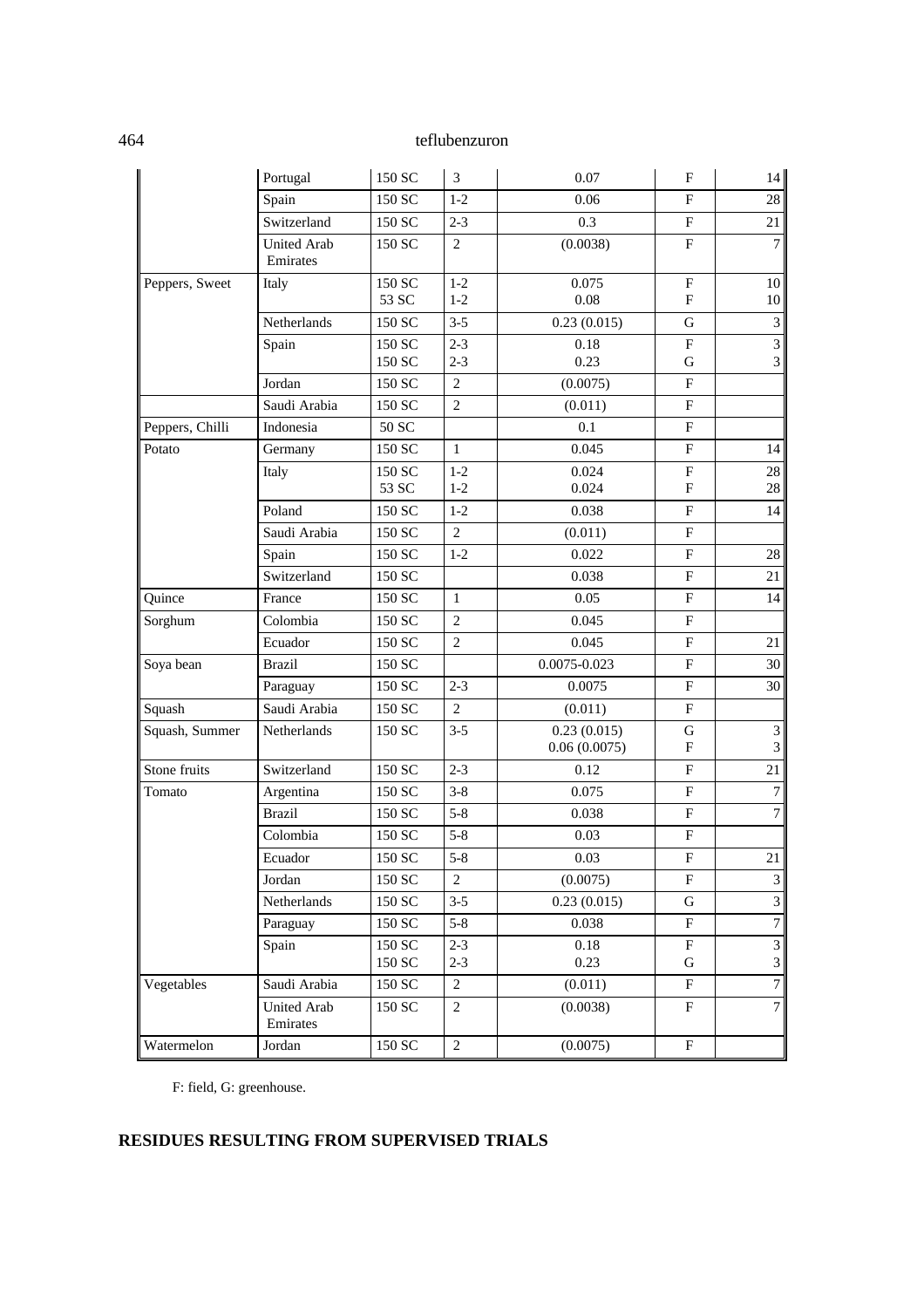Supervised residue trials have been carried out world-wide on a wide range of crops such as citrus fruits, pome fruits, stone fruits, berries, various types of vegetables, oilseeds and fodder items. In nearly all trials teflubenzuron has been used as a 15% SC formulation (150 g/l suspension concentrate). In some trials teflubenzuron formulated as an emulsion concentrate has been applied as well (25 g/l; 33.3 g/l; 100 g/l). Trials were carried out in different climatic areas, e.g. Northern and Southern Europe, Northern and Southern America, South Africa and the Far East.

Many of the field studies cover a wide range of spray regimes for such reasons as the need to obtain data on rates of decline or to examine the effects of high application rates. In most trials the application rate was given as concentration of active ingredient in the spray solution and as kg of active ingredient per hectare if the spray volume was known. In the few trials in which different rates were used in multiple applications the individual rates are given in the Tables.

Residues have been rounded to 2 significant figures. Where replicates of the same sample have been analysed the mean has been calculated. In most of the studies carried out in the USA, replicate samples were analysed; in these cases all the results are shown. Underlined residues are from treatments according to GAP. Double-underlined residues have been used for the estimation of Supervised Trials Median Residue (STMR) levels.

| Table No. | Commodity, country, year                                                                                                                              |
|-----------|-------------------------------------------------------------------------------------------------------------------------------------------------------|
| Table 6   | Grapefruit, USA (1987)                                                                                                                                |
| Table 7   | Oranges, Brazil (1984, 1985, 1989), South Africa (1984, 1985, 1986), USA (1987)                                                                       |
| Table 8   | Apples, France (1982, 1983, 1984, 1985), Germany (1982, 1983, 1984, 1985, 1993), Italy (1984) Slovakia<br>(1986), South Africa, UK (1985), USA (1987) |
| Table 9   | Pears, France (1982, 1984, 1985, 1990), Germany (1993), Italy (1983, 1984)                                                                            |
| Table 10  | Cherries, Germany (1991)                                                                                                                              |
| Table 11  | Plums, Germany (1991, 1992), Italy (1988)                                                                                                             |
| Table 12  | Nectarines, Italy (1988)                                                                                                                              |
| Table 13  | Peaches, France (1982, 1983, 1984), Italy (1986)                                                                                                      |
| Table 14  | Grapes, France (1982, 1983, 1984), Germany (1982, 1983), Italy (1983, 1984)                                                                           |
| Table 15  | Raspberries, blackberries, blueberries, Germany (1984, 1985)                                                                                          |
| Table 16  | Persimmons, Korea (1992)                                                                                                                              |
| Table 17  | Kiwifruit, New Zealand (1986, 1987)                                                                                                                   |
| Table 18  | Head cabbages, Brazil (1989), Germany (1982, 1983, 1984, 1985), Philippines (1985), Malaysia (1984),<br>UK (1985), USA (1987)                         |
| Table 19  | Broccoli, Germany (1984)                                                                                                                              |
| Table 20  | Brussels sprouts, The Netherlands (1985)                                                                                                              |
| Table 21  | Cucumbers, Germany (1987), The Netherlands (1987)                                                                                                     |

| Table 5. List of Tables of residues from supervised trials on crops. |  |  |  |
|----------------------------------------------------------------------|--|--|--|
|----------------------------------------------------------------------|--|--|--|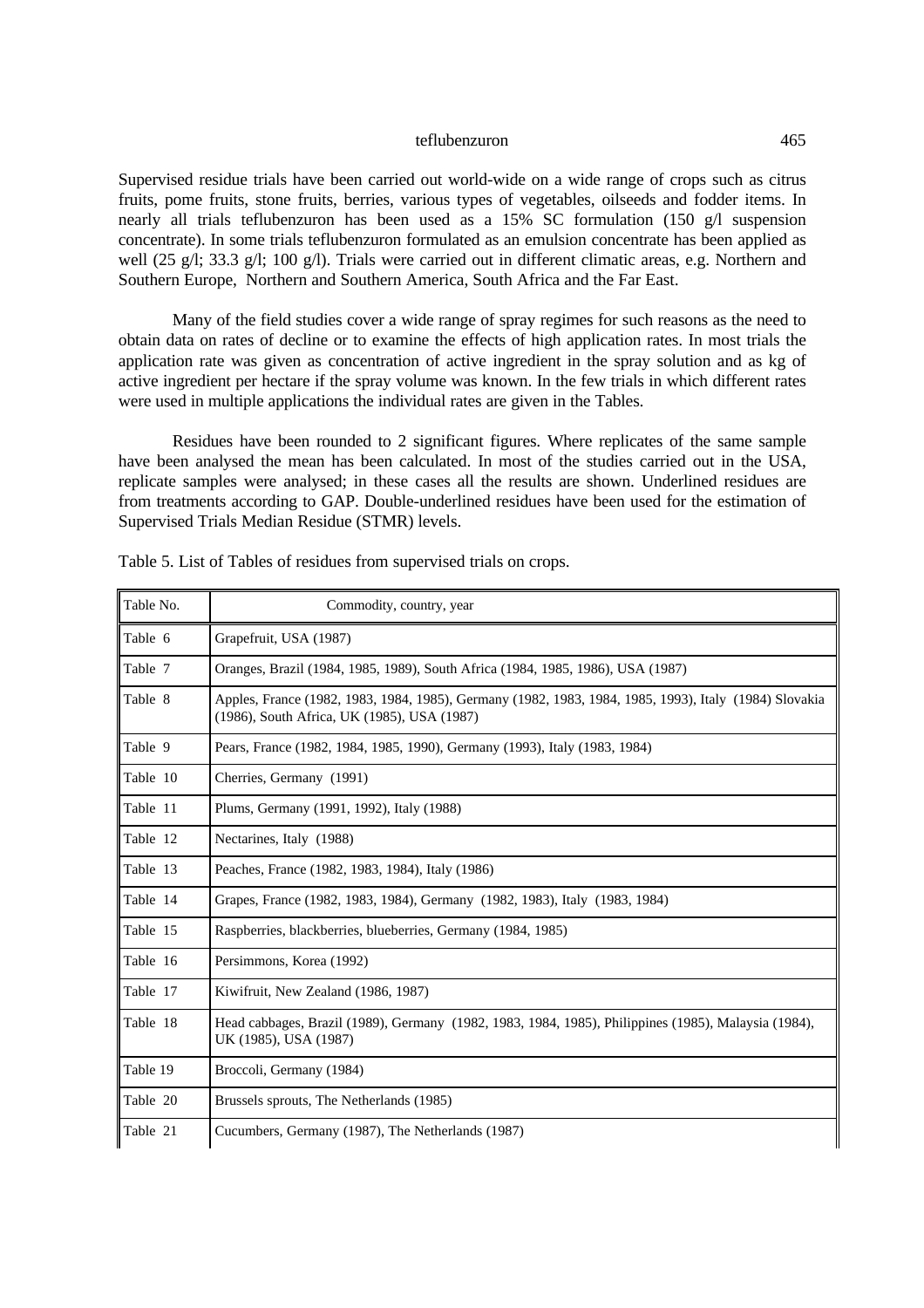| Table No. | Commodity, country, year                                                                                               |
|-----------|------------------------------------------------------------------------------------------------------------------------|
| Table 22  | Peppers, Italy (1985, 1988), Korea (1992)                                                                              |
| Table 23  | Egg plants, Italy (1988)                                                                                               |
| Table 24  | Tomatoes, Brazil (1986, 1989), Germany (1987), Italy (1987), UK (1986, 1993),<br>USA (1987)                            |
| Table 25  | Mushrooms, Germany (1984, 1985), The Netherlands (1987)                                                                |
| Table 26  | Chinese cabbage, Philippines (1985), Malaysia (1985), The Netherlands (1986)                                           |
| Table 27  | Peas, France (1983)                                                                                                    |
| Table 28  | Soya beans, Brazil (1985, 1989), USA (1987)                                                                            |
| Table 29  | Potatoes, Brazil (1985), France (1984), Germany (1982, 1983, 1986, 1987), Italy (1985), Slovakia (1987),<br>USA (1987) |
| Table 30  | Maize, France (1982, 1983, 1984), Germany (1982, 1983, 1986, 1987), Italy (1984)                                       |
| Table 31  | Cotton, Brazil (1989), Guatemala (1984, 1985), Mexico (1984), USA (1987)                                               |
| Table 32  | Coffee beans, Brazil (1989)                                                                                            |
| Table 33  | Alfalfa forage, green grass, Italy (1988)                                                                              |
| Table 34  | Soya bean forage and hay, USA (1987)                                                                                   |

Citrus fruits (Tables 6-7). The use of teflubenzuron on citrus is registered in African countries, where one or two treatments with 0.003-0.011 kg ai/hl are recommended with PHIs of 7 (United Arab Emirates), 21 (Saudi Arabia) and 30 days (South Africa).

In one trial in the USA, grapefruit treated 3 times at a rate of 0.11 kg ai/ha were harvested 45 days after last treatment. In the samples taken, residues of teflubenzuron in whole fruit were <0.05 mg/kg.

Table 6. Residues of teflubenzuron in grapefruit from supervised trials, USA, 1987.

| kg ai/hl | Application<br>kg ai/ha | No. | PHI, days | Sample      | Residues, mg/kg   Report No. |                       |
|----------|-------------------------|-----|-----------|-------------|------------------------------|-----------------------|
| 0.005    | 0.112                   |     | 45        | whole fruit |                              | $< 0.05$ HAS A025.001 |

Nineteen residue trials were carried out on oranges in Brazil, South Africa and the USA during 1984-1989. In one US trial teflubenzuron was applied three times at a rate of 0.11 kg ai/ha. Whole fruits analysed for teflubenzuron showed residues <0.05 mg/kg 45 or 76 days after the last treatment. Samples from trials in South Africa and Brazil were analysed to determine the distribution of residues between edible pulp and inedible peel. As expected, increasing the spray concentration or the number of applications resulted in increased residues. In nine studies in South Africa the rate of decline of residues was determined after 1 or 2 applications of 0.094-2.3 kg ai/ha. Residues in the peel decreased from 0.33-11 mg/kg at day 0 to 0.28-6.8 mg/kg at day 53 or 64, and were <0.05-0.12 mg/kg in the pulp both on days 0 and 64.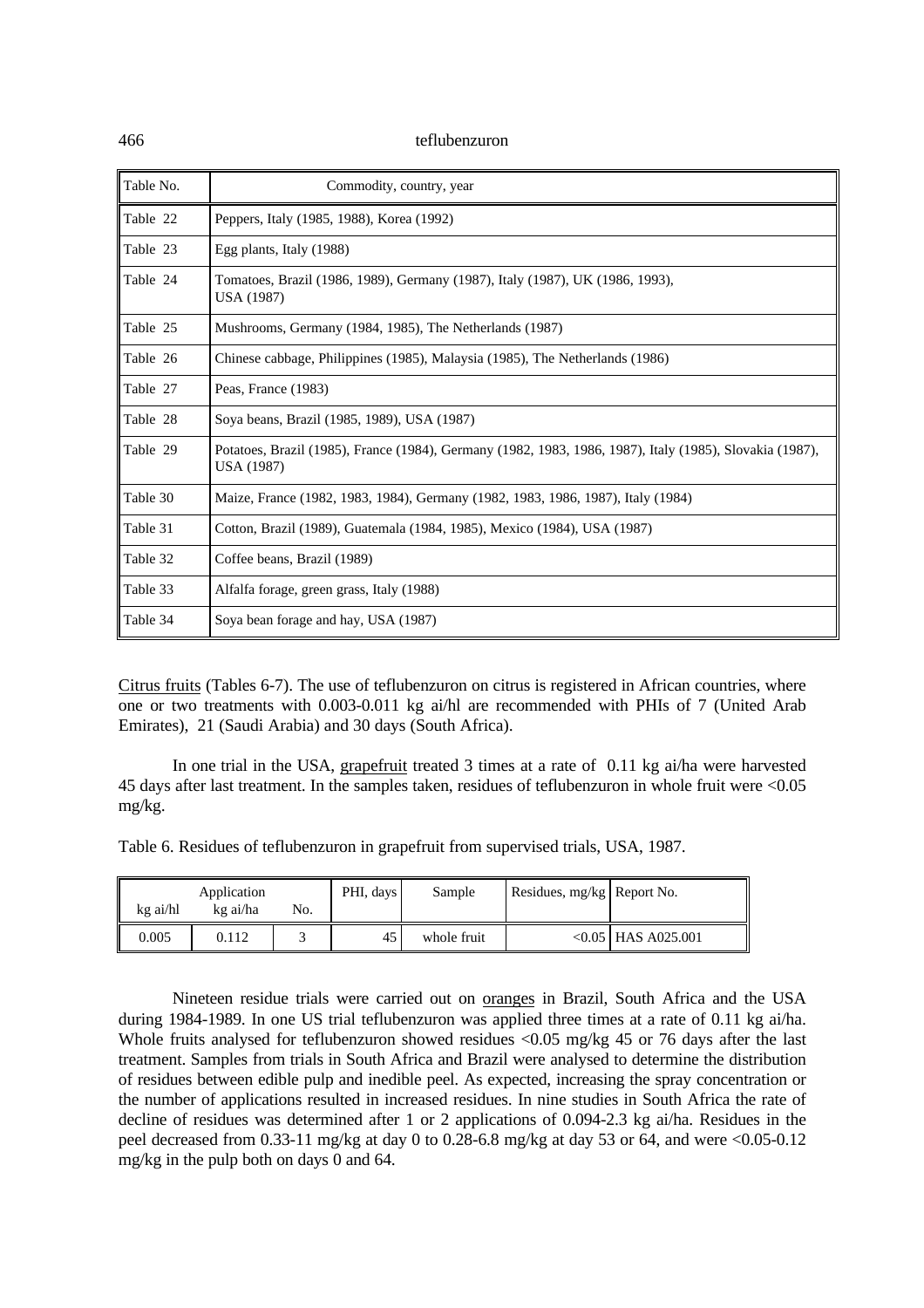Two supervised residue trials were carried out on oranges in 1989 in Brazil. After two preharvest applications of 0.06 kg/ha or 0.12 kg/ha, residues after 30 days were <0.01 mg/kg in the pulp and 0.34-0.36 mg/kg in the peel.

In six further trials conducted in South Africa and Brazil samples were taken 159 and 160 days after single applications of 0.009-0.03 kg ai/hl sprays. Residues in the peel were <0.05-2.2 mg/kg, and in the pulp <0.05-0.1 mg/kg.

| Country, year         | kg ai/hl | Application<br>kg ai/ha | No.            | PHI,<br>days                                                                                                                                    | Sample                                                                                                       | Residues,<br>mg/kg                                                                                           | Report No.     |
|-----------------------|----------|-------------------------|----------------|-------------------------------------------------------------------------------------------------------------------------------------------------|--------------------------------------------------------------------------------------------------------------|--------------------------------------------------------------------------------------------------------------|----------------|
| Brazil, 1984          | 0.009    | 0.09                    | $\mathbf{1}$   | 159                                                                                                                                             | pulp<br>peel                                                                                                 | < 0.05<br>2.2                                                                                                | BRA84100601    |
| Brazil, 1985          | 0.009    | 0.09                    | $\overline{c}$ | 68                                                                                                                                              | pulp<br>peel                                                                                                 | < 0.05<br>1.3                                                                                                | BRA85100601    |
| Brazil, 1989          | 0.003    | 0.06                    | $\overline{c}$ | 30                                                                                                                                              | pulp<br>peel                                                                                                 | < 0.01<br>0.34                                                                                               | SHGR.90.016    |
| Brazil, 1989          | 0.06     | 0.12                    | $\mathfrak{2}$ | 30                                                                                                                                              | pulp<br>peel                                                                                                 | < 0.01<br>0.36                                                                                               | SHGR.90.016    |
| South Africa,<br>1984 | 0.012    | 0.58                    | $\,1$          | $\boldsymbol{0}$<br>$\boldsymbol{0}$<br>$\mathbf{1}$<br>$\,1$<br>$\overline{c}$<br>$\frac{2}{5}$<br>5<br>$\,8\,$<br>16<br>33<br>33<br>64<br>64  | pulp<br>peel<br>pulp<br>peel<br>pulp<br>peel<br>pulp<br>peel<br>pulp<br>pulp<br>pulp<br>peel<br>pulp<br>peel | 0.08<br>3.0<br>0.16<br>2.7<br>0.11<br>2.9<br>0.09<br>2.5<br>< 0.05<br>0.05<br>0.01<br>2.4<br>$0.02\,$<br>1.9 | 13406-532-2701 |
| South Africa,<br>1984 | 0.024    | 1.2                     | $\,1\,$        | $\boldsymbol{0}$<br>$\boldsymbol{0}$<br>$\mathbf{1}$<br>$\mathbf{1}$<br>$\overline{c}$<br>$\frac{2}{5}$<br>5<br>$\,8\,$<br>16<br>33<br>33<br>64 | pulp<br>peel<br>pulp<br>peel<br>pulp<br>peel<br>pulp<br>peel<br>pulp<br>pulp<br>pulp<br>peel<br>pulp         | 0.11<br>3.6<br>0.13<br>4.3<br>0.26<br>3.4<br>0.23<br>3.4<br>0.10<br>0.07<br>0.02<br>3.9<br>0.07              | 13406-532-2702 |

Table 7. Residues of teflubenzuron in oranges from supervised trials.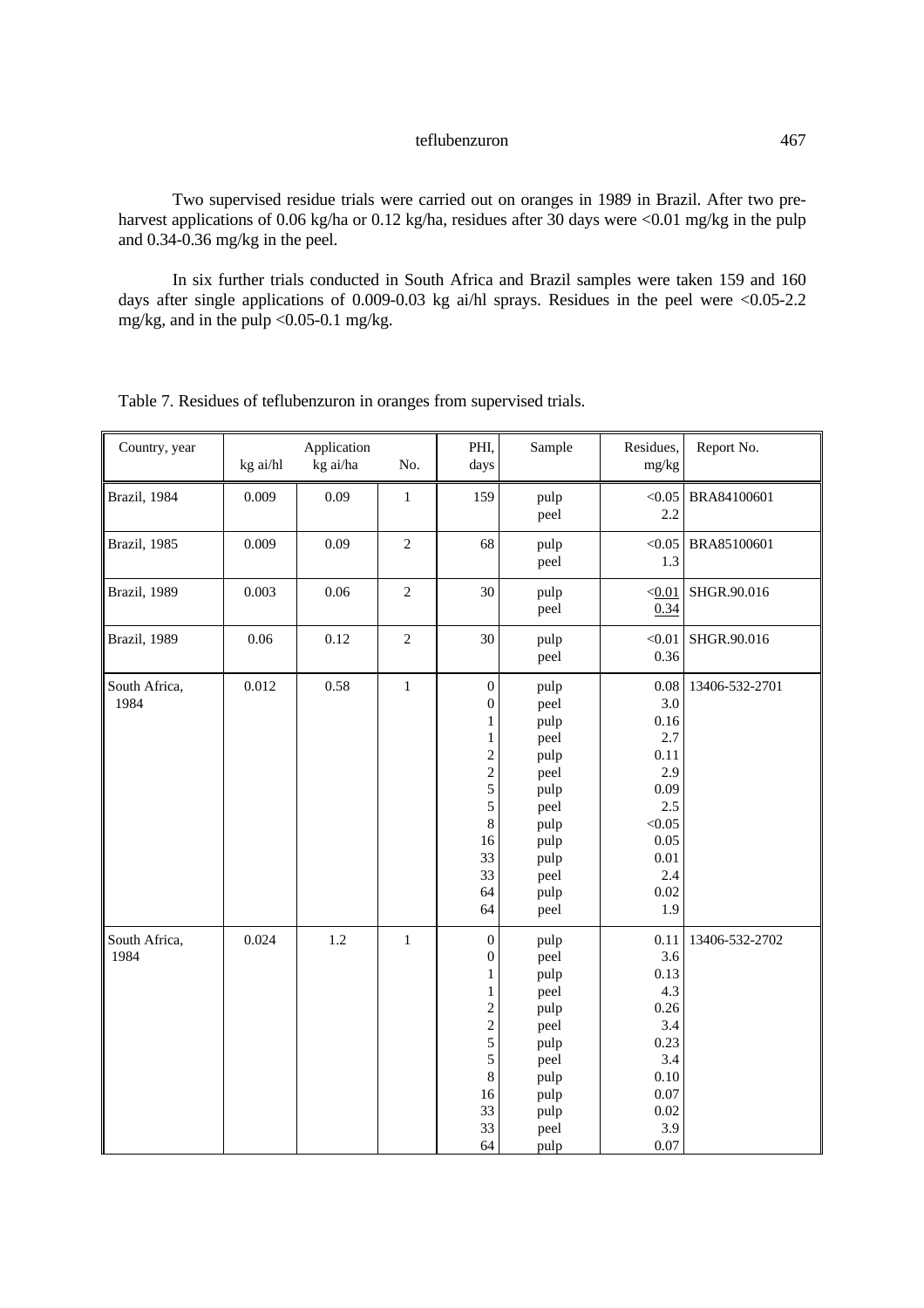| Country, year         | kg ai/hl | Application<br>kg ai/ha | No.          | PHI,<br>days                                                                                                                                                                             | Sample                                                                                                                       | Residues,<br>mg/kg                                                                                                                           | Report No.     |
|-----------------------|----------|-------------------------|--------------|------------------------------------------------------------------------------------------------------------------------------------------------------------------------------------------|------------------------------------------------------------------------------------------------------------------------------|----------------------------------------------------------------------------------------------------------------------------------------------|----------------|
|                       |          |                         |              | 64                                                                                                                                                                                       | peel                                                                                                                         | 3.1                                                                                                                                          |                |
| South Africa,<br>1984 | 0.048    | 2.3                     | $\,1$        | $\boldsymbol{0}$<br>$\boldsymbol{0}$<br>1<br>$\mathbf{1}$<br>$\sqrt{2}$<br>$rac{2}{5}$<br>5<br>$\,8$<br>16<br>33<br>33<br>64                                                             | pulp<br>peel<br>pulp<br>peel<br>pulp<br>peel<br>pulp<br>peel<br>pulp<br>pulp<br>pulp<br>peel<br>pulp                         | 0.12<br>11<br>0.30<br>10<br>0.33<br>8.2<br>0.32<br>8.9<br>0.39<br>0.28<br>0.12<br>7.2<br>0.12                                                | 13406-532-2703 |
|                       |          |                         |              | 64                                                                                                                                                                                       | peel                                                                                                                         | 6.8                                                                                                                                          |                |
| South Africa,<br>1985 | 0.016    |                         | $\mathbf 1$  | 160<br>160                                                                                                                                                                               | pulp<br>peel                                                                                                                 | < 0.05<br>< 0.05                                                                                                                             | CU 85-87-A     |
| South Africa,<br>1985 | $0.02\,$ |                         | $\,1$        | 160<br>160                                                                                                                                                                               | pulp<br>peel                                                                                                                 | < 0.05<br>0.06                                                                                                                               | CU 85-87-B     |
| South Africa,<br>1985 | 0.025    |                         | $\mathbf{1}$ | 160<br>160                                                                                                                                                                               | pulp<br>peel                                                                                                                 | < 0.05<br>0.06                                                                                                                               | CU 85-87-C     |
| South Africa,<br>1985 | 0.03     |                         | $\mathbf{1}$ | 160<br>160                                                                                                                                                                               | pulp<br>peel                                                                                                                 | < 0.05<br>< 0.05                                                                                                                             | CU 85-87-D     |
| South Africa,<br>1986 | 0.004    | 0.094                   | $\,1$        | $\boldsymbol{0}$<br>$\boldsymbol{0}$<br>$\mathbf{1}$<br>1<br>$\overline{\mathcal{A}}$<br>4<br>$\sqrt{6}$<br>$\sqrt{6}$<br>$\,8\,$<br>$\bf 8$<br>14<br>14<br>$25\,$<br>$25\,$<br>53<br>53 | pulp<br>peel<br>pulp<br>peel<br>pulp<br>peel<br>pulp<br>peel<br>pulp<br>peel<br>pulp<br>peel<br>pulp<br>peel<br>pulp<br>peel | < 0.05<br>0.33<br>< 0.05<br>0.41<br>< 0.05<br>0.28<br>< 0.05<br>0.39<br>< 0.05<br>0.29<br>< 0.05<br>0.36<br>< 0.05<br>0.24<br>< 0.05<br>0.28 | 86/01/I/K/1A   |
| South Africa,<br>1986 | 0.008    | 0.19                    | $\,1$        | $\boldsymbol{0}$<br>$\boldsymbol{0}$<br>$\mathbf{1}$<br>1<br>$\overline{4}$<br>$\overline{4}$<br>6<br>6<br>8<br>$8\,$<br>$14\,$                                                          | pulp<br>peel<br>pulp<br>peel<br>pulp<br>peel<br>pulp<br>peel<br>pulp<br>peel<br>pulp                                         | < 0.05<br>0.94<br>0.05<br>0.92<br>< 0.05<br>0.59<br>< 0.05<br>0.85<br>< 0.05<br>0.82<br>< 0.05                                               | 86/01/I/K/1B   |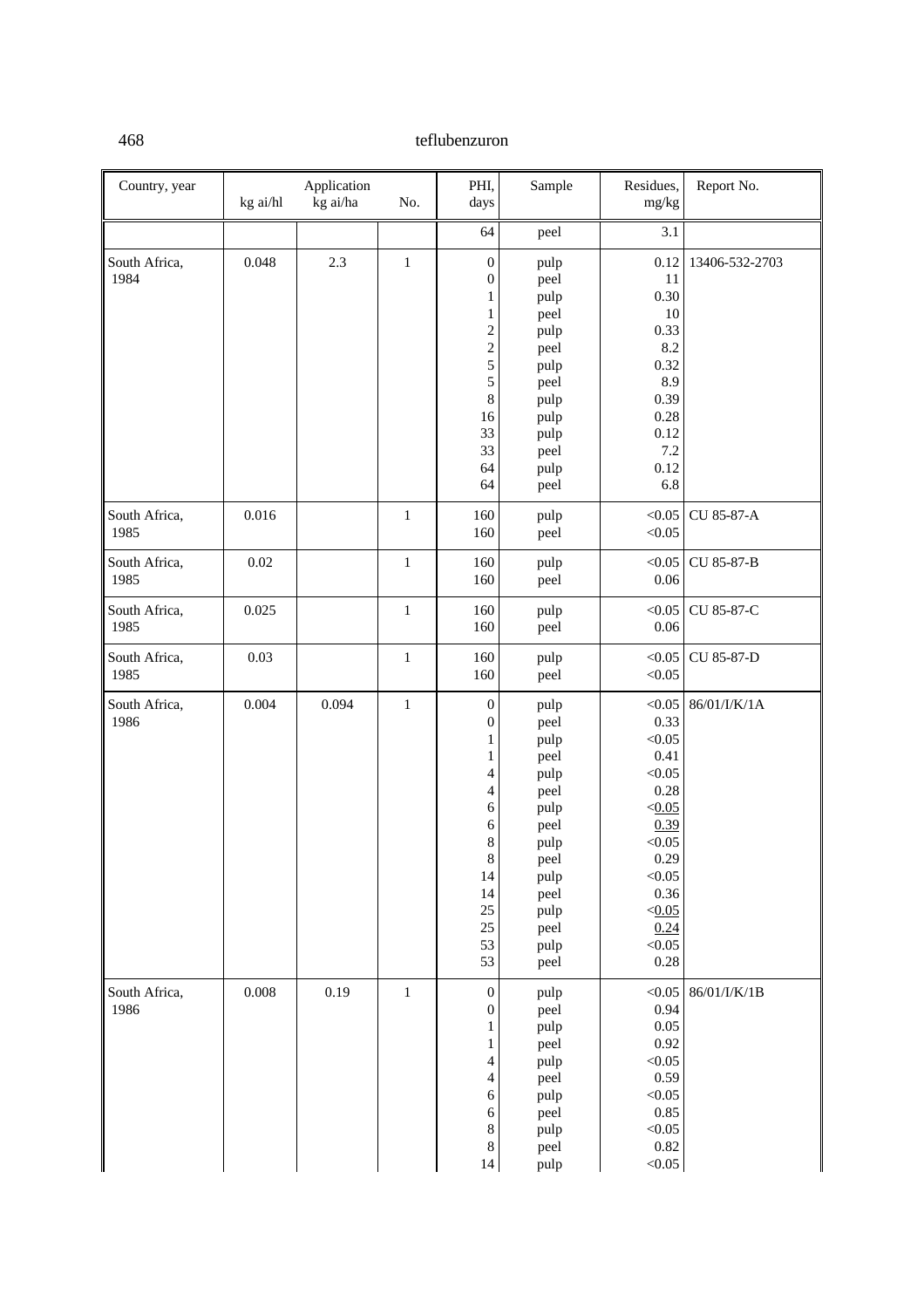| Country, year         | kg ai/hl | Application<br>kg ai/ha | No.            | PHI,<br>days                                                                                                   | Sample                                                                       | Residues,<br>mg/kg                                                                     | Report No.   |
|-----------------------|----------|-------------------------|----------------|----------------------------------------------------------------------------------------------------------------|------------------------------------------------------------------------------|----------------------------------------------------------------------------------------|--------------|
|                       |          |                         |                | 14<br>25<br>25<br>53<br>53                                                                                     | peel<br>pulp<br>peel<br>pulp<br>peel                                         | 0.77<br>< 0.05<br>0.60<br>< 0.05<br>0.59                                               |              |
| South Africa,<br>1986 | 0.004    | 0.094                   | $\sqrt{2}$     | $\boldsymbol{0}$<br>$\boldsymbol{0}$<br>$\overline{7}$<br>$\boldsymbol{7}$<br>22<br>22<br>35<br>35<br>49<br>49 | pulp<br>peel<br>pulp<br>peel<br>pulp<br>peel<br>pulp<br>peel<br>pulp<br>peel | < 0.05<br>0.55<br>< 0.05<br>0.37<br>< 0.05<br>0.35<br>< 0.05<br>0.47<br>< 0.05<br>0.45 | 86/01/I/K/1C |
| South Africa,<br>1986 | 0.008    | 0.19                    | $\overline{2}$ | $\boldsymbol{0}$<br>$\boldsymbol{0}$<br>$\overline{7}$<br>7<br>22<br>22<br>35<br>35<br>49<br>49                | pulp<br>peel<br>pulp<br>peel<br>pulp<br>peel<br>pulp<br>peel<br>pulp<br>peel | 0.10<br>1.4<br>< 0.05<br>1.3<br>< 0.05<br>0.91<br>< 0.05<br>0.95<br>0.07<br>0.87       | 86/01/I/K/1D |
| South Africa,<br>1986 | 0.004    |                         | $\sqrt{2}$     | $\boldsymbol{0}$<br>$\boldsymbol{0}$<br>$\overline{7}$<br>$\sqrt{ }$<br>14<br>14<br>34<br>34                   | pulp<br>peel<br>pulp<br>peel<br>pulp<br>peel<br>pulp<br>peel                 | < 0.05<br>0.73<br>< 0.05<br>0.36<br>< 0.05<br>0.65<br>0.10<br>0.26                     | C86-268A     |
| South Africa,<br>1986 | 0.07     |                         | $\,1\,$        | $\boldsymbol{0}$<br>$\boldsymbol{0}$<br>$\tau$<br>7<br>14<br>14<br>34<br>34                                    | pulp<br>peel<br>pulp<br>peel<br>pulp<br>peel<br>pulp<br>peel                 | $0.06\,$<br>2.6<br>< 0.05<br>1.3<br>< 0.05<br>1.6<br>0.20<br>0.43                      | C86-268B     |
| South Africa,<br>1987 | 0.006    | 0.11                    | $\mathfrak{Z}$ | 45<br>45<br>76<br>76                                                                                           | whole fruit                                                                  | < 0.05<br>< 0.05<br>< 0.05<br>< 0.05                                                   | HAS A025.001 |

Underlined values are from treatments according to GAP of the United Arab Emirates (PHI 7 days) or South Africa (PHI 30 days)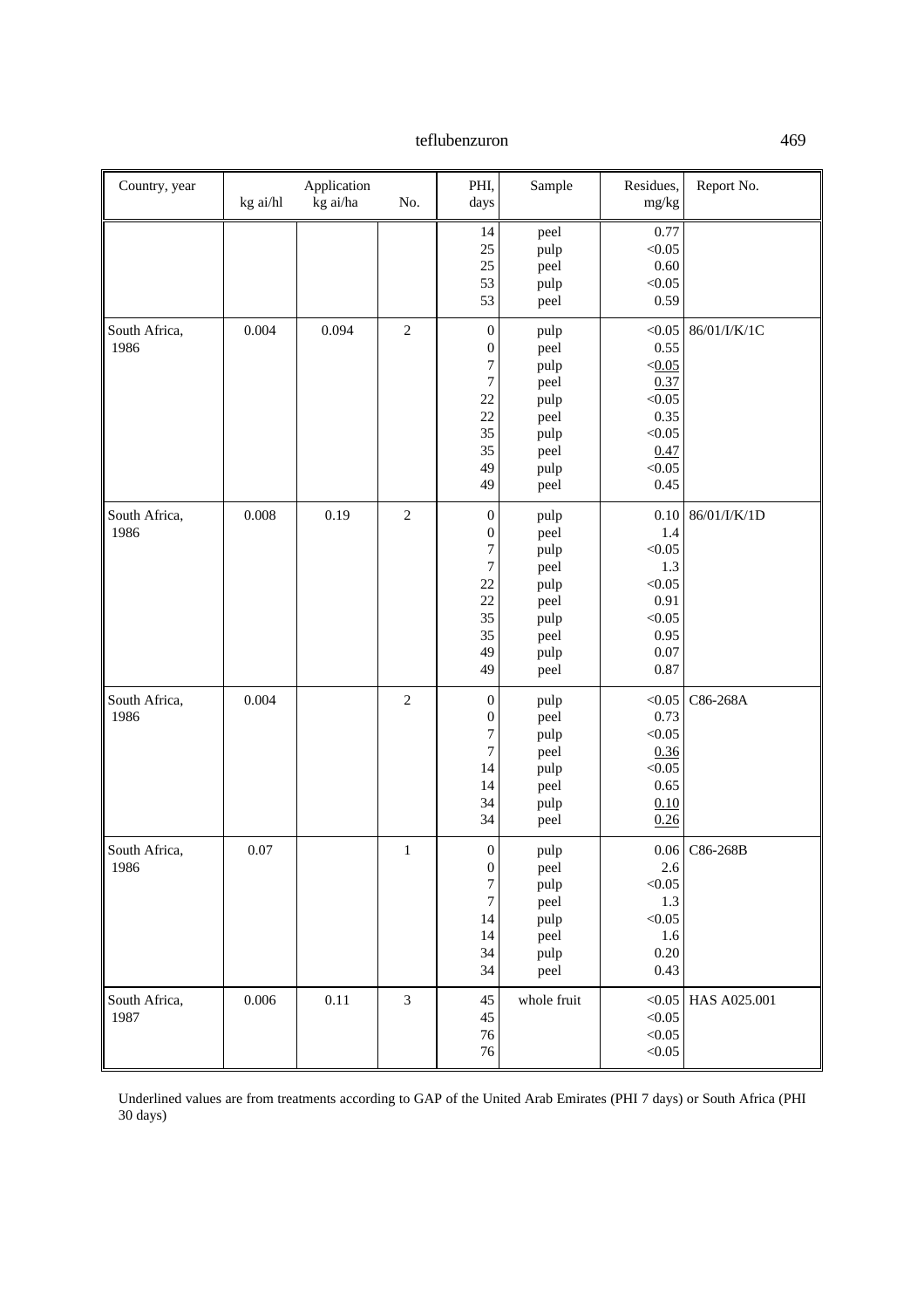Pome fruits. Teflubenzuron is registered for use on apples, pears and quinces in France, apples and pears in Greece, Italy, Jordan, The Netherlands, Portugal, Spain, Switzerland and the United Arab Emirates, and apples in Argentina and Poland. One to three treatments with 0.06 (Spain) to 0.3 kg ai/ha (Switzerland) are recommended with PHIs of 7 (United Arab Emirates) to 30 (Greece, apple) and 60 days (Greece, pear).

Apples (Table 8). Supervised trials on a number of varieties of apples have been conducted in Slovakia, France, Germany, Italy, South Africa, the UK and the USA between 1982 and 1993. No GAP was available for Germany or the UK, but the trials in these countries could be related to Dutch GAP. After 1-4 treatments with 0.11-0.21 kg ai/ha (0.011 kg ai/hl) the highest residue after PHIs of 24-28 days was 0.37 mg/kg.

Many residue trials were conducted in France, but they did not accord with French or other Southern European GAP.

The results of 5 Italian trials were evaluated with reference to Southern European GAP (Italy, Greece and Switzerland). Two of the trials (2 treatments with 0.24-0.27 kg ai/ha approximated both Swiss GAP (2-3 treatments, 0.3 kg ai/ha, 21-day PHI) and Greek (2-3 treatments, 0.21 kg ai/ha, 30 day PHI). The residues were 0.46 and 0.48 mg/kg at 21 days and 0.45 and 0.51 mg/kg at 28 days. Two other complied with the Italian GAP of 1-3 treatments at 0.15-0.16 kg ai/ha and a PHI of 14 days. The residues were 0.23 and 0.27 mg/kg.

No GAP was available for the USA so the results could not be evaluated.

| Country,<br>year | kg ai/hl                | Application<br>kg ai/ha | No.                                                | PHI.<br>days   | Residues,<br>mg/kg   | Report No.     |
|------------------|-------------------------|-------------------------|----------------------------------------------------|----------------|----------------------|----------------|
| France, 1982     | 0.008                   | 0.098                   | 6                                                  | 28             | 0.25                 | 18264.35.02    |
| France, 1982     | 0.008                   | 0.098                   | 6                                                  | 19             | 0.27                 | 18264.35.01    |
| France, 1983     | 0.009                   | 0.098                   | 6                                                  | 21             | 0.34                 | 18364.35.01    |
| France, 1983     | 0.009                   | 0.098                   | 6                                                  | 27             | 0.35                 | 18364.35.02    |
| France, 1984     | 0.005<br>0.005<br>0.005 | 0.05<br>0.05<br>0.05    | $\overline{4}$<br>$\overline{4}$<br>$\overline{4}$ | 42<br>42<br>42 | 0.1<br>0.06<br>0.04  | FR84405046018B |
| France, 1984     | 0.011<br>0.011<br>0.011 | 0.1<br>0.1<br>0.1       | $\overline{4}$<br>$\overline{4}$<br>$\overline{4}$ | 42<br>42<br>42 | 0.2<br>0.15<br>0.22  | FR84405046018C |
| France, 1984     | 0.015<br>0.015<br>0.015 | 0.15<br>0.15<br>0.15    | $\overline{4}$<br>4<br>$\overline{4}$              | 42<br>42<br>42 | 0.37<br>0.18<br>0.27 | FR84405046018D |
| France, 1984     | 0.001                   | 0.11                    | 8                                                  | 27             | 0.68                 | I8451.3501A    |
| France, 1984     | 0.01                    | 0.15                    | 8                                                  | 27             | 1.2                  | I8451.3501B    |
| France, 1984     | 0.008                   | 0.11                    | 9                                                  | 6              | 0.49                 | I8451.3601A    |

Table 8. Residues of teflubenzuron in apples from supervised trials.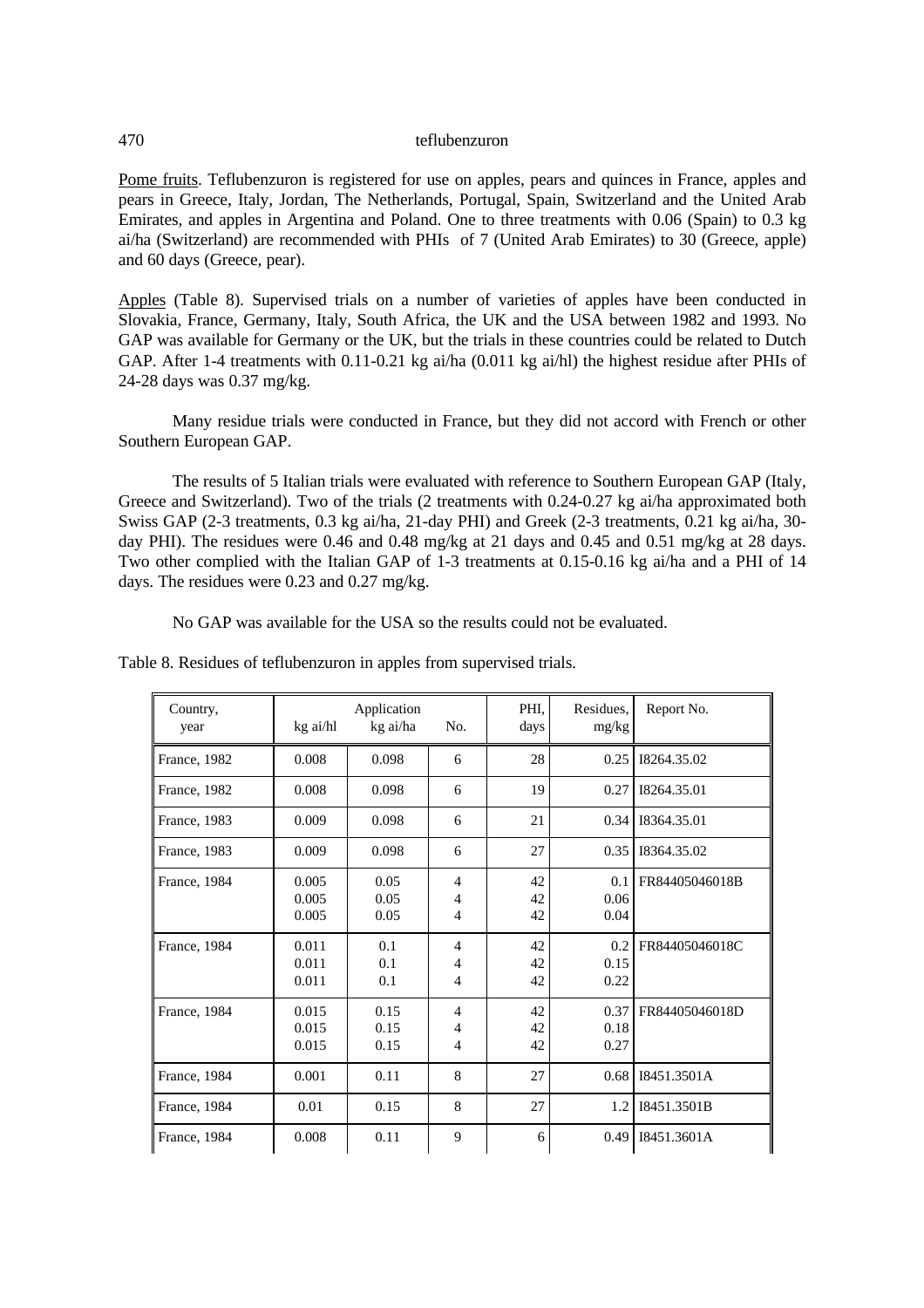| Country,<br>year | kg ai/hl                | Application<br>kg ai/ha | No.                                        | PHI,<br>days                     | Residues,<br>mg/kg       | Report No.  |
|------------------|-------------------------|-------------------------|--------------------------------------------|----------------------------------|--------------------------|-------------|
| France, 1984     | 0.01                    | 0.15                    | 9                                          | 6                                | 0.63                     | I8451.3601B |
| France, 1985     | 0.005<br>0.009<br>0.014 | 0.14<br>0.27<br>0.41    | $\sqrt{2}$<br>$\sqrt{2}$<br>$\overline{c}$ | 100<br>100<br>100                | < 0.07<br>< 0.06<br>0.16 | 16082.86A   |
| France, 1985     | 0.005<br>0.009<br>0.014 | 0.11<br>0.23<br>0.34    | $\mathfrak{2}$<br>$\sqrt{2}$<br>$\sqrt{2}$ | 100<br>100<br>100                | < 0.05<br>0.08<br>< 0.07 | 16082.86B   |
| France           | 0.005                   | 0.05                    | $\mathbf{1}$                               | 118                              | < 0.03                   | 15734.87    |
| France           | 0.017                   | 0.05                    | $\mathbf{1}$                               | 107                              | < 0.03                   |             |
| France           | 0.005                   | 0.05                    | $\mathbf{1}$                               | 136                              | < 0.03                   |             |
| France           | 0.005                   | 0.05                    | $\mathbf{1}$                               | 126                              | < 0.03                   |             |
| France           | 0.01                    | 0.05                    | $\mathbf{1}$                               | 121                              | < 0.04                   |             |
| France           | 0.005                   | 0.05                    | $\mathfrak{2}$                             | 83                               | < 0.04                   |             |
| France           | 0.005                   | 0.05                    | $\overline{c}$                             | 81                               | 0.03                     |             |
| France           | 0.005                   | 0.05                    | $\boldsymbol{2}$                           | 41                               | $0.08\,$                 |             |
| France           | 0.01                    | 0.05                    | $\overline{c}$                             | $80\,$                           | < 0.03                   |             |
| France           | 0.005                   | 0.05                    | 3                                          | 30                               | 0.04                     |             |
| France           | 0.004                   | 0.05                    | 3                                          | 35                               | 0.03                     |             |
| France           | 0.005                   | 0.05                    | 3                                          | 82                               | < 0.03                   |             |
| France           | 0.005                   | 0.05                    | 3                                          | 28                               | 0.06                     |             |
| France           | 0.005                   | 0.05                    | 3                                          | 50                               | < 0.03                   |             |
| France           | 0.005                   | 0.05                    | $\mathfrak{Z}$                             | 42                               | 0.06                     |             |
| France           | 0.005                   | 0.05                    | 3                                          | 47                               | 0.03                     |             |
| France           | 0.005                   | 0.05                    | 3                                          | 16                               | $0.08\,$                 |             |
| France           | 0.005                   | $0.05\,$                | 3                                          | 47                               | 0.07                     |             |
| France           | 0.005                   | 0.05                    | 3                                          | 5                                | $0.08\,$                 |             |
| France           | 0.005                   | 0.05                    | 3                                          | 16                               | 0.11                     |             |
| France           | 0.005                   | $0.05\,$                | 3                                          | 48                               | $0.07\,$                 |             |
| France           | 0.005                   | 0.05                    | $\sqrt{6}$                                 | 38                               | 0.09                     |             |
| France           | 0.005                   | 0.05                    | 6                                          | 54                               | 0.10                     |             |
| France           | 0.005                   | 0.05                    | 6                                          | 30                               | 0.09                     |             |
| Germany, 1982    | 0.011                   | 0.14                    | $\overline{4}$                             | $\boldsymbol{0}$<br>$14\,$<br>21 | 0.32<br>0.29<br>0.20     | C820972     |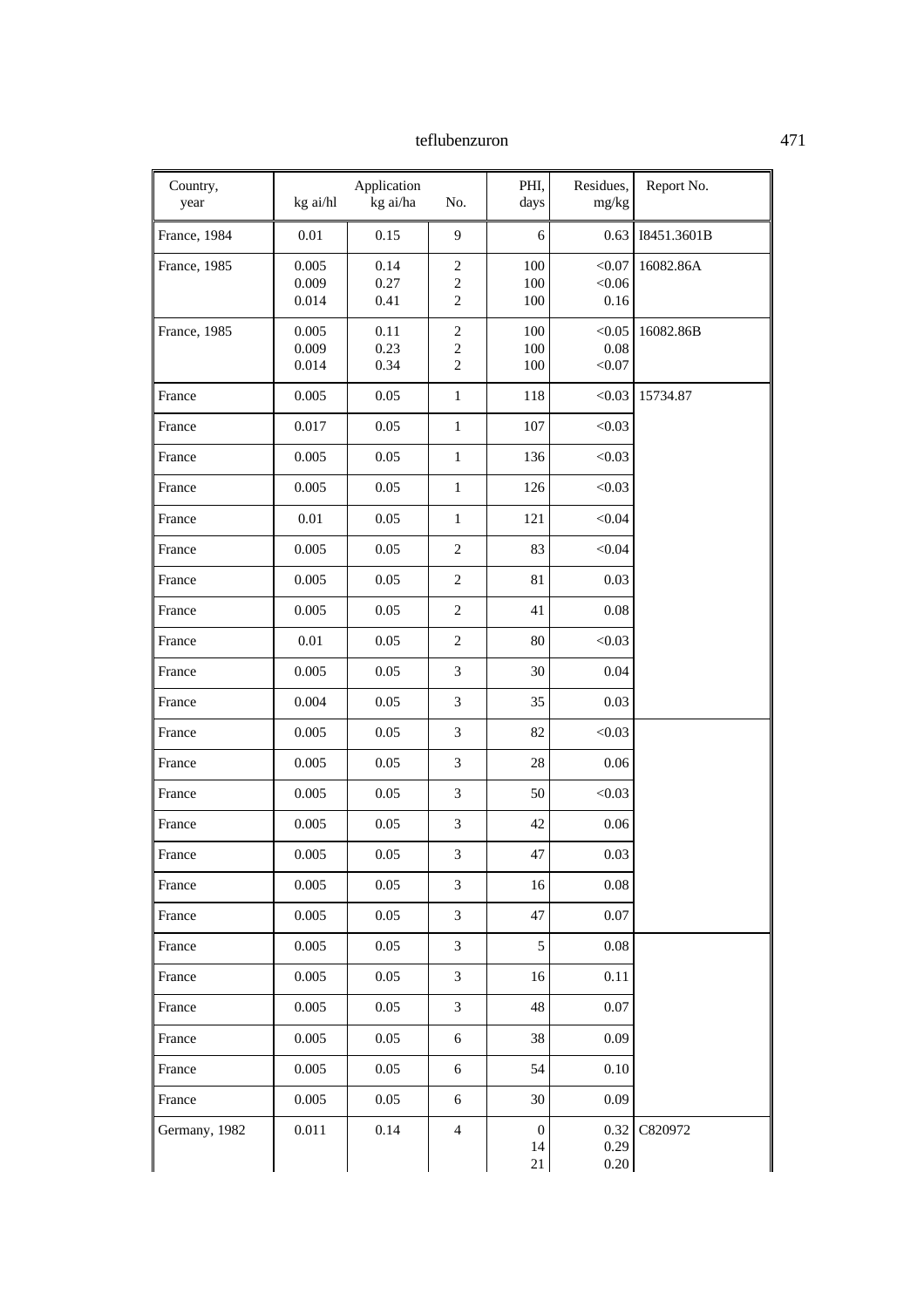| Country,<br>year | kg ai/hl       | Application<br>kg ai/ha | No.                            | PHI,<br>days                                         | Residues,<br>$mg/kg$                                       | Report No.     |
|------------------|----------------|-------------------------|--------------------------------|------------------------------------------------------|------------------------------------------------------------|----------------|
|                  |                |                         |                                | $28\,$<br>35<br>42                                   | 0.23<br>0.20<br>0.26                                       |                |
| Germany, 1982    | 0.011          | 0.14                    | $\overline{4}$                 | $\boldsymbol{0}$<br>14<br>21<br>$28\,$<br>35<br>42   | 0.27<br>0.17<br>0.19<br>0.19<br>0.15<br>0.13               | C821072        |
| Germany, 1982    | 0.011          | 0.14                    | $\mathbf{1}$                   | $\boldsymbol{0}$<br>14<br>28<br>42<br>56<br>70<br>84 | 0.31<br>0.15<br>0.09<br>0.07<br>< 0.05<br>< 0.05<br>< 0.05 | C827572        |
| Germany, 1983    | 0.011<br>0.005 | 0.16<br>0.08            | $\sqrt{2}$<br>$\mathbf{1}$     | $\boldsymbol{0}$<br>14<br>$28\,$<br>35<br>42         | 0.23<br>0.21<br>0.19<br>0.19<br>0.18                       | C832872        |
| Germany, 1983    | 0.011<br>0.005 | 0.21<br>0.10            | $\overline{c}$<br>$\mathbf{1}$ | $\mathbf{0}$<br>14<br>28<br>35<br>42                 | 0.43<br>0.23<br>0.24<br>0.22<br>0.17                       | C83280101      |
| Germany, 1983    | 0.011<br>0.005 | 0.21<br>0.10            | $\sqrt{2}$<br>$\mathbf{1}$     | $\boldsymbol{0}$<br>14<br>$28\,$<br>35<br>42         | 0.46<br>0.38<br>0.36<br>0.31<br>0.28                       | C83280501      |
| Germany, 1983    | 0.011<br>0.005 | 0.21<br>0.10            | $\overline{c}$<br>1            | $\boldsymbol{0}$<br>14<br>$28\,$<br>35<br>42         | 0.13<br>0.13<br>0.05<br>0.09<br>0.09                       | C83280601      |
| Germany, 1984    | 0.011          | 0.12                    | $\overline{4}$                 | $\mathbf{0}$<br>14<br>$28\,$<br>35<br>42             | 0.35<br>0.29<br>0.27<br>0.23<br>$0.20\,$                   | C840672        |
| Germany, 1984    | 0.011          | 0.21                    | $\overline{4}$                 | $\boldsymbol{0}$<br>14<br>$28\,$<br>35<br>50         | 0.70<br>0.56<br>0.37<br>0.35<br>$0.30\,$                   | C84060101      |
| Germany, 1984    | 0.011          | 0.21                    | $\overline{4}$                 | $\boldsymbol{0}$<br>14                               | 0.23                                                       | 0.39 C84060601 |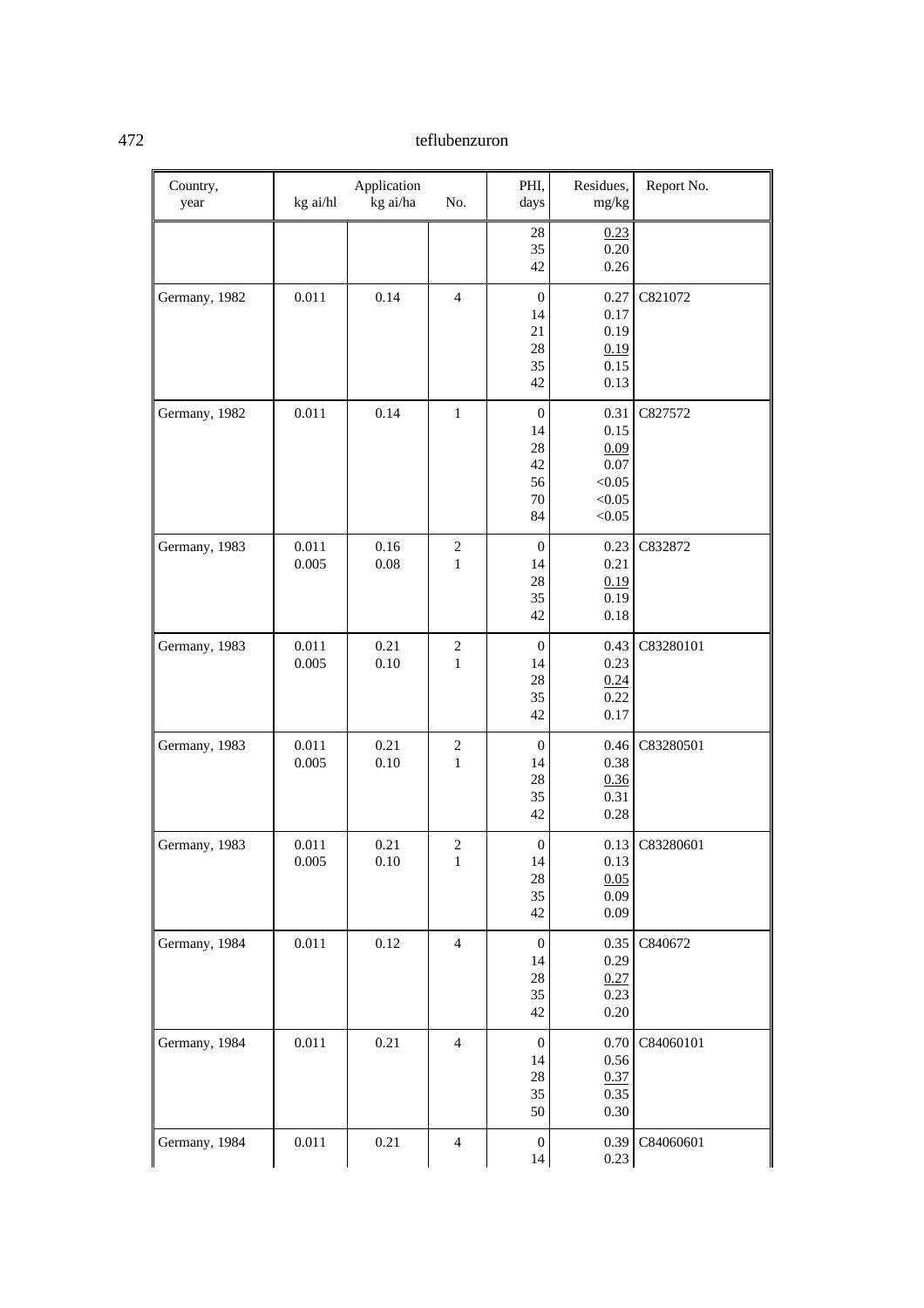| Country,<br>year    | kg ai/hl       | Application<br>kg ai/ha | No.                   | PHI,<br>days                                           | Residues,<br>mg/kg                       | Report No.      |
|---------------------|----------------|-------------------------|-----------------------|--------------------------------------------------------|------------------------------------------|-----------------|
|                     |                |                         |                       | $28\,$<br>35<br>49                                     | 0.29<br>0.21<br>0.18                     |                 |
| Germany, 1985       | 0.032          | 0.16                    | $\overline{4}$        | $\boldsymbol{0}$<br>3<br>$\boldsymbol{7}$<br>14<br>21  | 0.40<br>0.29<br>0.38<br>0.28<br>0.22     | C852272         |
| Germany, 1985       | 0.042          | 0.17                    | $\overline{4}$        | $\boldsymbol{0}$<br>3<br>7<br>14<br>21                 | 0.27<br>0.24<br>0.25<br>0.23<br>0.16     | C852206         |
| Germany, 1985       | 0.042          | 0.21                    | $\overline{4}$        | $\boldsymbol{0}$<br>3<br>$\boldsymbol{7}$<br>14<br>21  | 0.36<br>0.16<br>0.13<br>0.12<br>0.12     | C852201         |
| Germany, 1993       | 0.021          | 0.16                    | 3                     | $\boldsymbol{0}$<br>$\boldsymbol{7}$<br>14<br>20       | 0.27<br>0.23<br>0.12<br>0.16             | <b>SHE-9308</b> |
| <b>Italy</b> , 1984 | 0.008          | 0.15                    | $\mathbf{1}$          | $\boldsymbol{0}$<br>$\tau$<br>14<br>21<br>28           | 0.29<br>0.20<br>0.23<br>0.19<br>0.18     | 184/31/07/03    |
| Italy, 1984         | 0.008          | 0.15                    | $\mathbf{1}$          | $\boldsymbol{0}$<br>$\boldsymbol{7}$<br>14<br>21<br>28 | 0.40<br>0.19<br>0.27<br>0.20<br>$0.18\,$ | 184/31/07/04    |
| Italy, 1984         | 0.014<br>0.014 | 0.24<br>$0.27\,$        | $\mathbf{1}$<br>$\,1$ | $\boldsymbol{0}$<br>$\boldsymbol{7}$<br>14<br>21<br>28 | 0.86<br>0.73<br>0.66<br>0.46<br>0.51     | 184/35/07/02    |
| Italy, 1984         | 0.014          | 0.24                    | $\sqrt{2}$            | $\boldsymbol{0}$<br>$\tau$<br>14<br>21<br>28           | 0.39<br>0.53<br>0.41<br>0.48<br>0.45     | I84/35/07/03    |
| Italy, 1984         | 0.014<br>0.014 | 0.24<br>$0.27\,$        | $\mathbf{1}$<br>3     | $\boldsymbol{0}$<br>7<br>14<br>21<br>$28\,$            | 1.3<br>$0.87\,$<br>0.56<br>0.65<br>0.60  | I84/35/07/05    |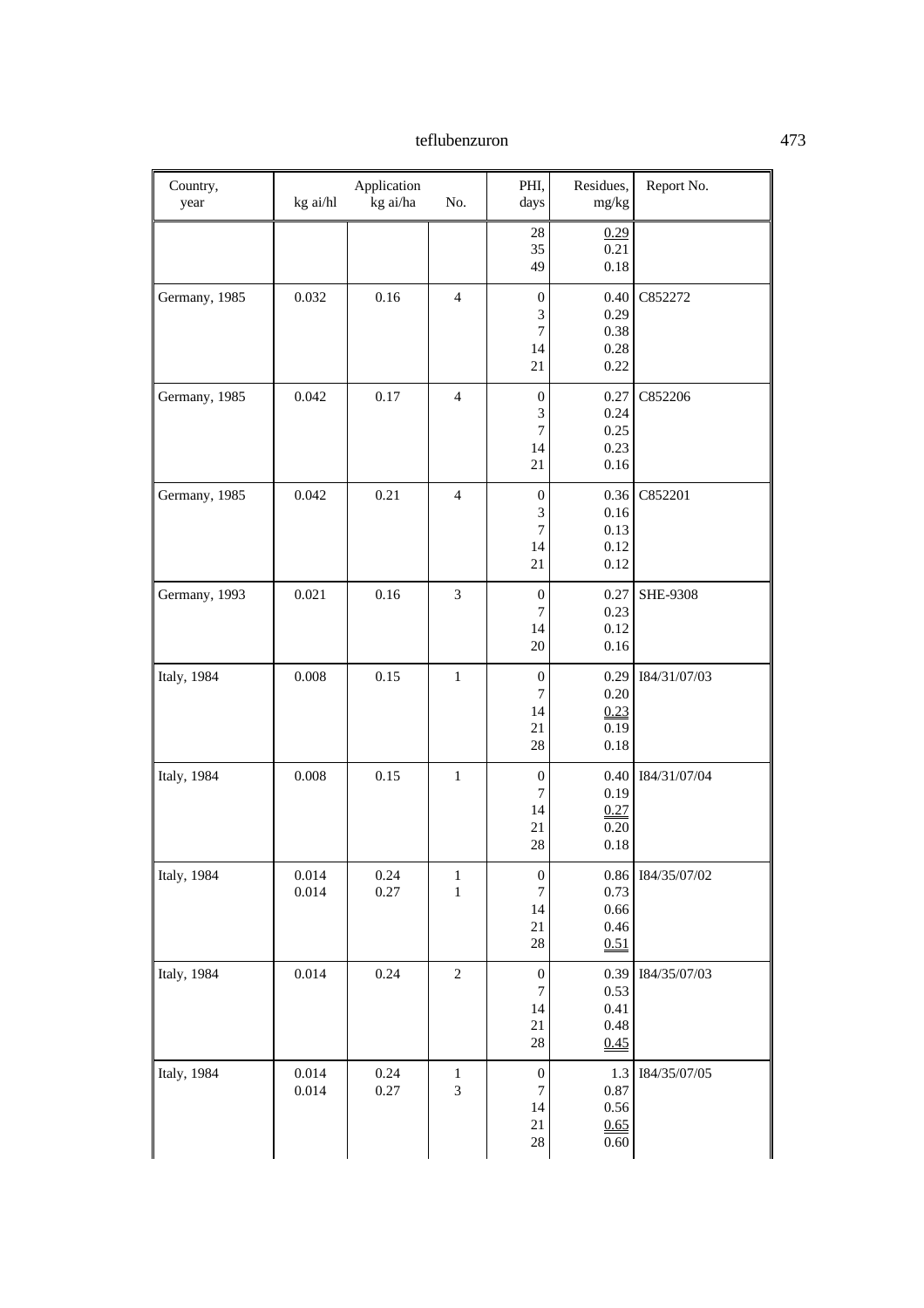| Country,<br>year | kg ai/hl  | Application<br>kg ai/ha | No.                     | PHI,<br>days                                                                                                                                                                                                                                                | Residues,<br>mg/kg                                                                                                                                                                           | Report No.   |
|------------------|-----------|-------------------------|-------------------------|-------------------------------------------------------------------------------------------------------------------------------------------------------------------------------------------------------------------------------------------------------------|----------------------------------------------------------------------------------------------------------------------------------------------------------------------------------------------|--------------|
| Slovakia, 1986   | 0.015     | 0.15                    | $\overline{4}$          | 48                                                                                                                                                                                                                                                          | 0.53                                                                                                                                                                                         | CU87-389     |
| Slovakia, 1986   | 0.015     | 0.15                    | $\overline{4}$          | 64                                                                                                                                                                                                                                                          | 0.28                                                                                                                                                                                         | CU87-388     |
| South Africa     | $0.011\,$ | 0.26                    | $\epsilon$              | 16                                                                                                                                                                                                                                                          | 0.66                                                                                                                                                                                         | ZAF86I00501  |
| UK, 1985         | 0.011     | 0.11                    | $\sqrt{2}$              | $20\,$                                                                                                                                                                                                                                                      | 0.09                                                                                                                                                                                         | GBR85I00201  |
| UK, 1985         | 0.011     | 0.11                    | $\mathfrak{2}$          | 24                                                                                                                                                                                                                                                          | 0.11                                                                                                                                                                                         | GBR85I00202  |
| UK, 1985         | 0.011     | 0.11                    | $\boldsymbol{2}$        | 24                                                                                                                                                                                                                                                          | 0.23                                                                                                                                                                                         | GBR85I00203  |
| USA, 1987        | 0.006     | 0.11                    | $\overline{4}$          | 5<br>5<br>11<br>$11\,$<br>20<br>$20\,$                                                                                                                                                                                                                      | 0.25<br>0.12<br>0.26<br>0.12<br>0.17<br>< 0.05                                                                                                                                               | HAS A025.001 |
| <b>USA, 1987</b> | 0.024     | 0.11                    | $\overline{4}$          | $\boldsymbol{7}$<br>$\boldsymbol{7}$<br>15<br>15<br>30<br>30                                                                                                                                                                                                | $0.06\,$<br>< 0.05<br>0.10<br>$0.08\,$<br>0.11<br>$0.06\,$                                                                                                                                   | HAS A025.001 |
| <b>USA, 1987</b> | 0.024     | 0.11                    | $\overline{\mathbf{4}}$ | $\overline{7}$<br>$\overline{7}$<br>$\overline{7}$<br>$\overline{7}$<br>$\overline{7}$<br>$\overline{7}$<br>$\overline{7}$<br>$\overline{7}$<br>7<br>$\boldsymbol{7}$<br>$\boldsymbol{7}$<br>15<br>15<br>15<br>15<br>15<br>15<br>30<br>30<br>30<br>30<br>30 | 0.10<br>0.07<br>0.12<br>< 0.05<br>0.12<br>0.07<br>0.12<br>0.12<br>0.07<br>0.09<br>0.09<br>$0.16\,$<br>$0.12\,$<br>0.10<br>0.12<br>< 0.05<br>0.08<br>0.05<br>0.16<br>0.10<br>$0.08\,$<br>0.09 | HAS A025.001 |
| USA, 1987        | 0.12      | 0.56                    | $\overline{4}$          | $\boldsymbol{7}$<br>$\overline{7}$<br>$\sqrt{ }$<br>$\overline{7}$<br>$\overline{7}$<br>$\overline{7}$<br>$\boldsymbol{7}$<br>$\sqrt{ }$                                                                                                                    | 0.24<br>0.55<br>0.33<br>0.14<br>0.10<br>0.11<br>0.15<br>$0.16\,$                                                                                                                             | HAS A025.001 |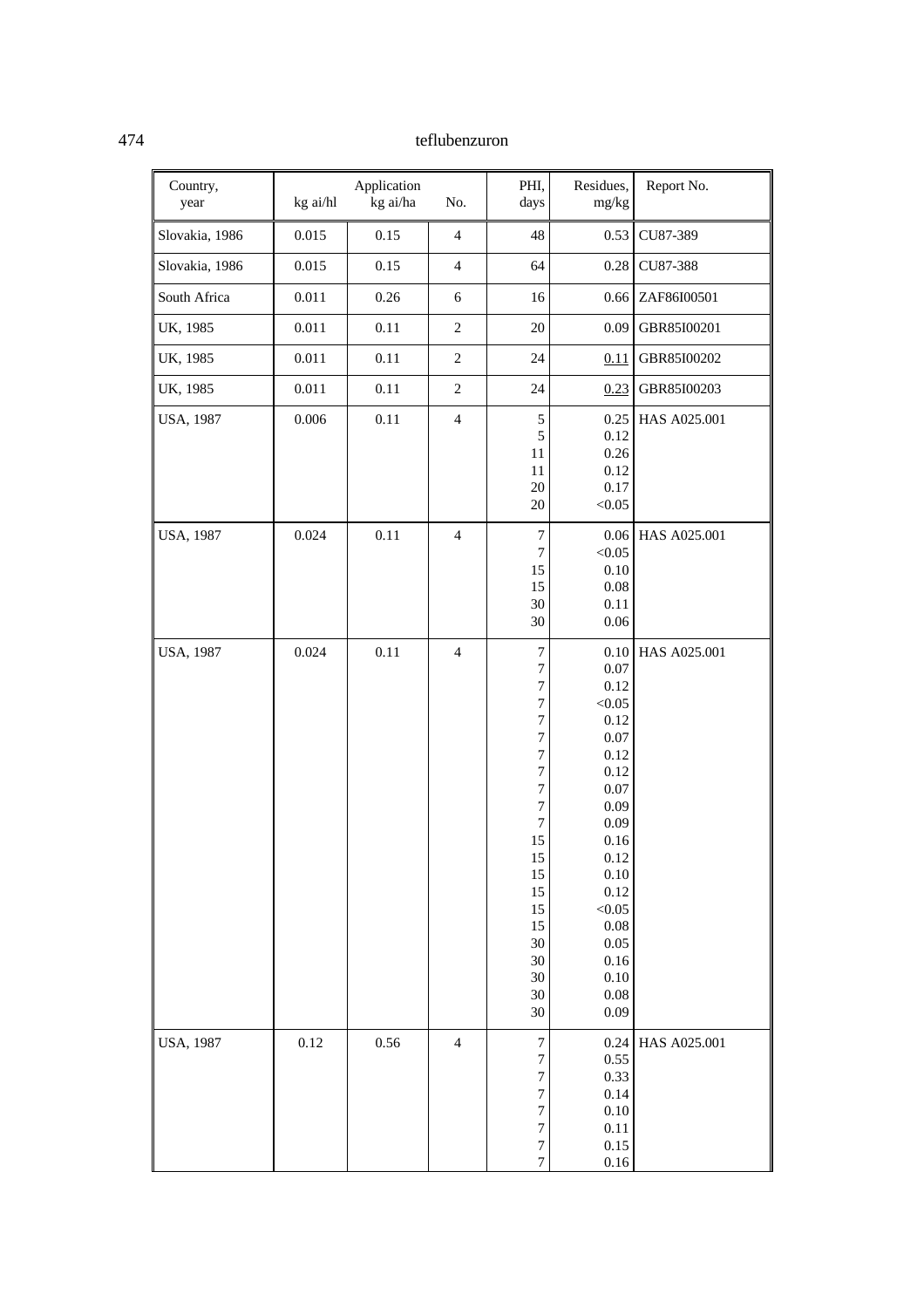| Country,<br>year | kg ai/hl | Application<br>kg ai/ha | No.            | PHI,<br>days                                                   | Residues,<br>mg/kg                                                                     | Report No.   |
|------------------|----------|-------------------------|----------------|----------------------------------------------------------------|----------------------------------------------------------------------------------------|--------------|
|                  |          |                         |                | 15<br>15<br>15<br>15<br>15<br>30<br>30<br>30<br>30<br>30<br>30 | 0.13<br>0.07<br>0.10<br>0.07<br>0.57<br>0.21<br>0.26<br>0.51<br>< 0.05<br>0.30<br>0.10 |              |
| USA, 1987        | 0.012    | 0.11                    | $\overline{4}$ | 30<br>$\sqrt{ }$<br>$\boldsymbol{7}$<br>15                     | 0.27<br>0.09<br>0.07<br>0.14                                                           | HAS A025.001 |
|                  |          |                         |                | 15<br>30<br>30                                                 | 0.13<br>< 0.05<br>< 0.05                                                               |              |
| <b>USA, 1987</b> | 0.005    | 0.11                    | $\overline{4}$ | 6<br>6<br>12<br>12<br>12<br>12<br>24<br>24<br>24<br>24         | 0.15<br>0.13<br>0.12<br>0.10<br>0.12<br>0.10<br>0.18<br>0.08<br>0.11<br>0.11           | HAS A025.001 |
| <b>USA, 1987</b> | 0.012    | 0.11                    | $\overline{4}$ | 10<br>10<br>$20\,$<br>$20\,$<br>40<br>40                       | 0.05<br>0.06<br>0.07<br>0.08<br>< 0.05<br>0.06                                         | HAS A025.001 |

Underlined residues in German and UK trials are from treatments which approximate Dutch GAP. Double-underlined Italian residues are from treatments which approximate Italian, Greek or Swiss GAP.

Pears (Table 9). Trials on eight varieties of pears were carried out in France, Germany and Italy. As in the trials on apples the spray regimes were widely spread. When samples were taken at maturity after 3 or fewer applications of 0.023-0.3 kg ai/ha the residues of teflubenzuron were  $\leq 0.66$  mg/kg.

Most of the trials could not be evaluated. Only three Italian trials were approximately in accord with Swiss GAP. The residues at a 21-day PHI ranged from 0.43 to 0.71 mg/kg after 2 or 3 treatments at 0.27 kg ai/ha.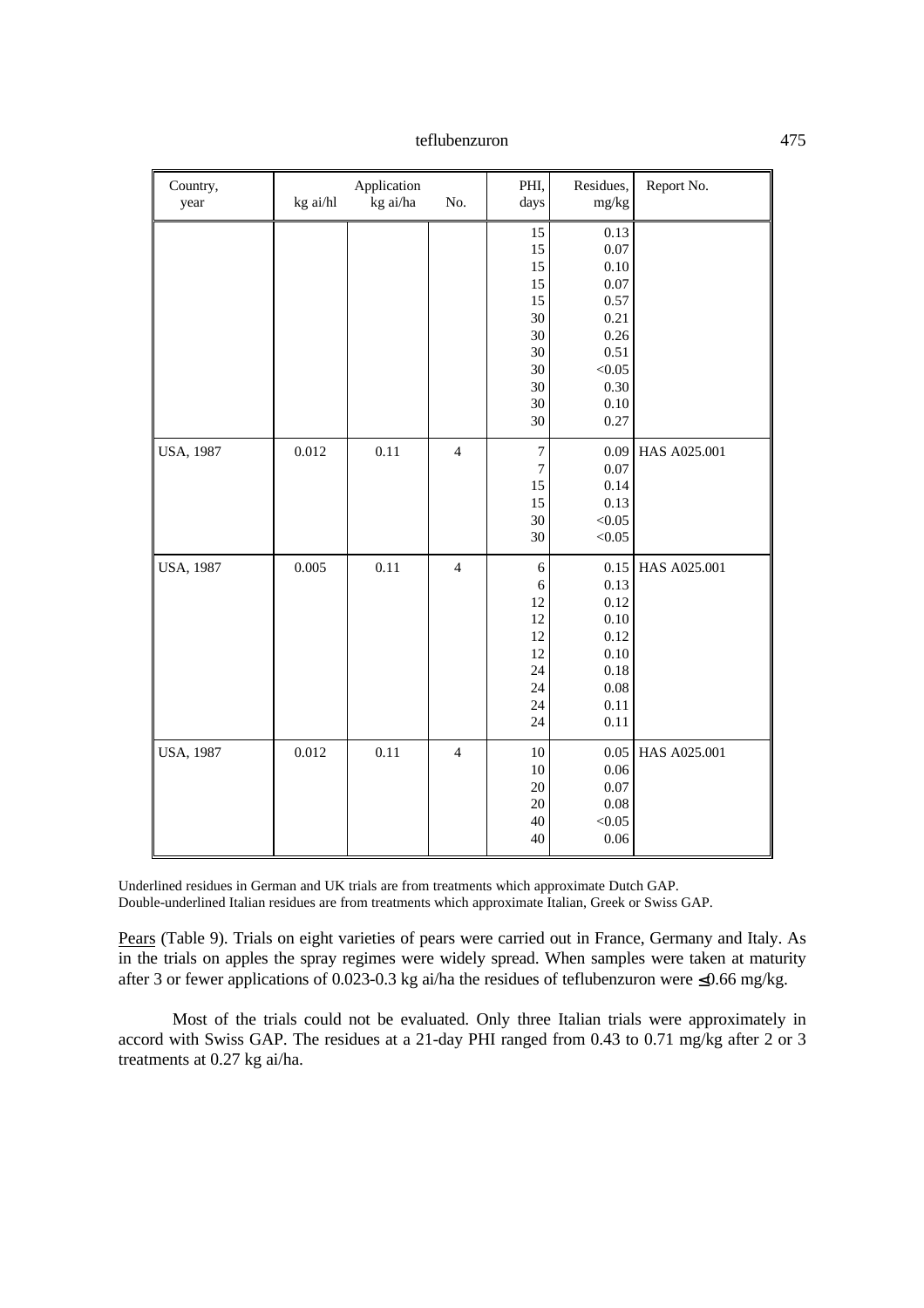| Country,<br>year     | kg ai/hl                         | Application<br>kg ai/ha        | No.                              | PHI.<br>days                      | Residues,<br>mg/kg                   | Report No.       |
|----------------------|----------------------------------|--------------------------------|----------------------------------|-----------------------------------|--------------------------------------|------------------|
| France, 1982         |                                  | 0.30                           | 1                                | 71                                | 0.20                                 | 182653501        |
| France, 1984         | 0.003                            | 0.028-0.033                    | $\overline{4}$                   | 27                                | < 0.05                               | FR84145146018A   |
| France, 1984         | 0.005                            | 0.055-0.065                    | $\overline{4}$                   | 27                                | < 0.05                               | FR84145146018B   |
| France, 1984         | 0.010                            | $0.11 - 0.13$                  | $\overline{4}$                   | 27                                | 0.07                                 | FR84145146018C   |
| France, 1984         | 0.015                            | $0.17 - 0.20$                  | $\overline{4}$                   | 27                                | 0.16                                 | FR84145146018D   |
| France, 1984         | 0.003<br>0.005<br>0.010<br>0.015 | 0.023<br>0.045<br>0.09<br>0.14 | 1<br>1<br>1<br>1                 | 67<br>67<br>67<br>67              | < 0.05<br>< 0.05<br>< 0.05<br>< 0.05 | FR84145146018A-D |
| France, 1984         | 0.011                            | 0.12                           | $\mathbf{1}$                     | 80                                | < 0.05                               | I8454.34.01A     |
| France, 1984         | 0.015                            | 0.17                           | 1                                | 80                                | < 0.05                               | I8454.34.01B     |
| France, 1984         | 0.007                            | 0.11                           | 1                                | 71                                | < 0.05                               | I8454.36.01A     |
| France, 1984         | 0.008                            | 0.15                           | $\mathbf{1}$                     | 71                                | 0.06                                 | I8454.36.01B     |
| France, 1985         | 0.011                            | 0.26                           | 5                                | 28                                | 0.30                                 | 16082.86         |
| France, 1985         | 0.014                            | 0.34                           | 5                                | 28                                | 0.25                                 | 16082.86         |
| France, 1985         | 0.011                            | 0.26                           | 6                                | 24                                | 0.38                                 | 16082.86         |
| France, 1985         | 0.014                            | 0.34                           | 6                                | 24                                | 0.38                                 | 16082.86         |
| France, 1990         | 0.008<br>0.010                   | 0.075<br>0.10                  | $\overline{c}$<br>$\overline{c}$ | 49<br>49                          | 0.04<br>0.07                         | S/FR/E/90/117    |
| France, 1990         | 0.008<br>0.010                   | 0.075<br>0.10                  | $\overline{c}$<br>$\overline{c}$ | 56<br>56                          | 0.09<br>0.09                         | S/FR/E/90/118    |
| <b>France</b> , 1990 | 0.008<br>0.011                   | 0.083<br>0.11                  | $\sqrt{2}$<br>$\overline{c}$     | 72<br>72                          | 0.03<br>0.04                         | S/FR/E/90/211    |
| France, 1990         | 0.008<br>0.011                   | 0.075<br>0.10                  | $\mathfrak{2}$<br>$\overline{c}$ | 80<br>$80\,$                      | 0.02<br>0.07                         | S/FR/E/90/441    |
| Germany, 1993        | 0.021                            | 0.16                           | 3                                | 0<br>7<br>14<br>21                | 0.47<br>0.26<br>0.26<br>0.26         | <b>SHE-9308</b>  |
| <b>Italy</b> , 1983  | 0.014                            | 0.34                           | $\overline{4}$                   | 54                                | 0.58                                 | C83220701        |
| <b>Italy</b> , 1983  | 0.014                            | 0.27                           | 2                                | 54                                | 0.28                                 | C83220702        |
| <b>Italy</b> , 1984  | 0.014                            | 0.27                           | $\overline{4}$                   | $\boldsymbol{0}$<br>7<br>14<br>21 | 2.1<br>1.4<br>1.5<br>1.3             | I84/33/07/01     |

Table 9. Residues of teflubenzuron in pears from supervised trials.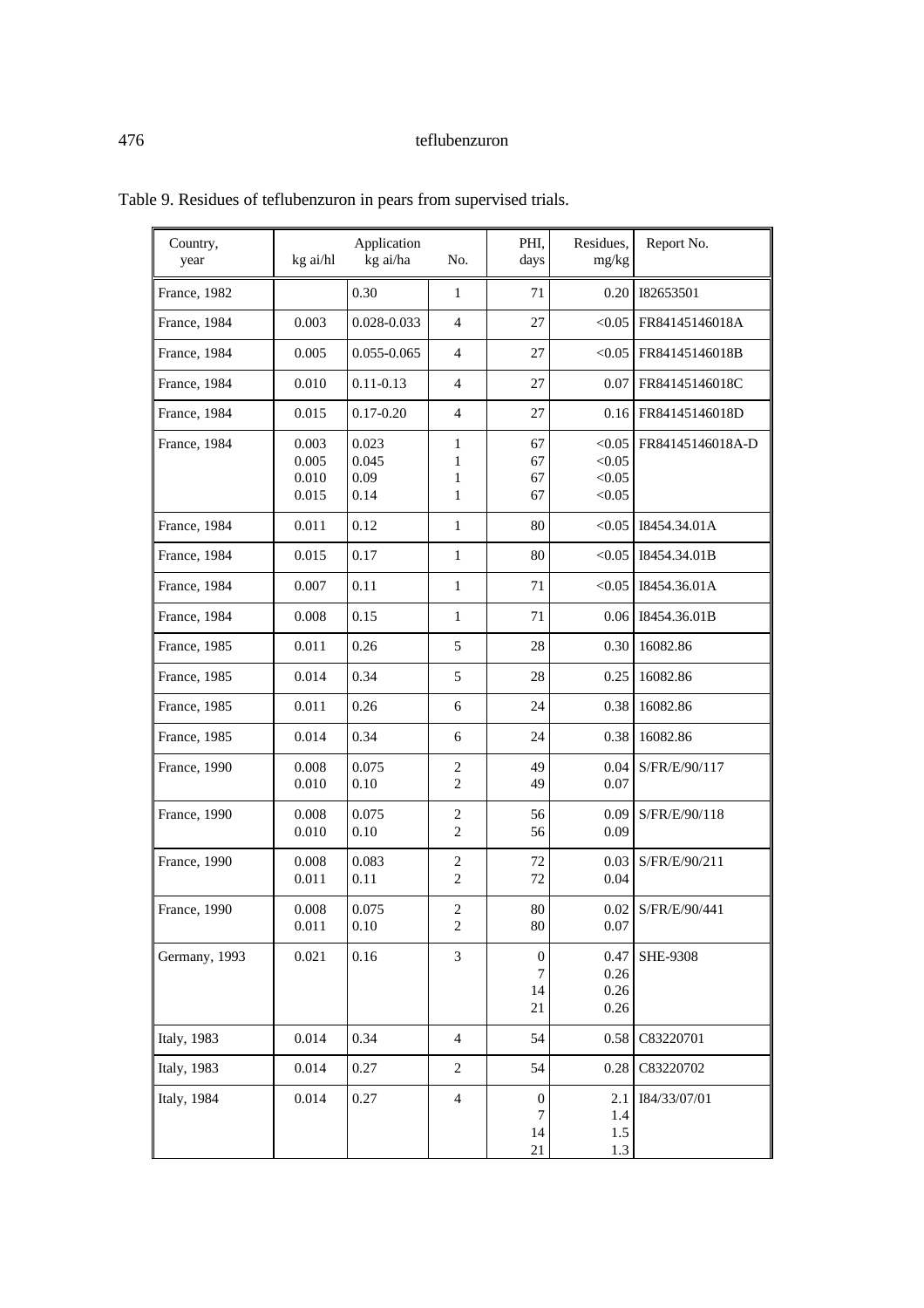| Country,<br>year    | kg ai/hl | Application<br>kg ai/ha | No.            | PHI,<br>days                            | Residues,<br>mg/kg                   | Report No.   |
|---------------------|----------|-------------------------|----------------|-----------------------------------------|--------------------------------------|--------------|
|                     |          |                         |                | 28                                      | 1.2                                  |              |
| Italy, 1984         | 0.014    | 0.27                    | $\overline{2}$ | $\boldsymbol{0}$<br>7<br>14<br>21<br>28 | 1.2<br>0.55<br>0.53<br>0.43<br>0.18  | I84/33/07/11 |
| <b>Italy</b> , 1984 | 0.014    | 0.27                    | 3              | $\theta$<br>7<br>14<br>21<br>28         | 1.0<br>0.65<br>0.67<br>0.60<br>0.66  | I84/33/07/13 |
| <b>Italy</b> , 1984 | 0.014    | 0.27                    | $\overline{2}$ | $\theta$<br>7<br>14<br>21<br>28         | 0.86<br>0.77<br>0.67<br>0.71<br>0.52 | I84/33/07/02 |

Double-underlined residues are from treatments which approximated Swiss GAP.

Stone fruits. Teflubenzuron is registered in Switzerland for stone fruits and Italy for peaches and nectarines with 1-3 treatments of 0.12 kg ai/ha and a 21-day PHI. In Poland, one treatment of 0.11 kg ai/ha and a PHI of 28 days are recommended for orchards. In Saudi Arabia two applications of 0.011 kg ai/hl are registered for peaches with a PHI of 21 days.

Cherries (Table 10). Three trials on cherries were conducted in 1991 in Germany. Two applications were made at a rate of 0.16 kg ai/ha with an interval of 14 days. Fruit samples were taken immediately after the final application and 7, 14, 21 and 28 days later. The residues declined from 0.65-1.2 mg/kg on day 0 to 0.18- 0.21 mg/kg on day 28, calculated on the whole fruit.

Table 10. Residues of teflubenzuron in cherries from supervised trials, Germany, 1991.

| kg ai/hl | Application<br>kg ai/ha | No.            | PHI,<br>days                     | Residues,<br>mg/kg <sup>1</sup>      | Report No.                |
|----------|-------------------------|----------------|----------------------------------|--------------------------------------|---------------------------|
|          | 0.16                    | $\mathfrak{2}$ | 0<br>7<br>14<br>21<br>28         | 0.87<br>0.38<br>0.49<br>0.24<br>0.18 | SHTR.93.010<br>$-9117-01$ |
|          | 0.16                    | $\overline{2}$ | $\theta$<br>7<br>14<br>21<br>28  | 1.2<br>1.2<br>0.47<br>0.24<br>0.20   | SHTR.93.010<br>$-9117-02$ |
|          | 0.16                    | $\overline{2}$ | $\Omega$<br>$\overline{7}$<br>14 | 0.65<br>0.76<br>0.56                 | SHTR.93.010<br>$-9117-03$ |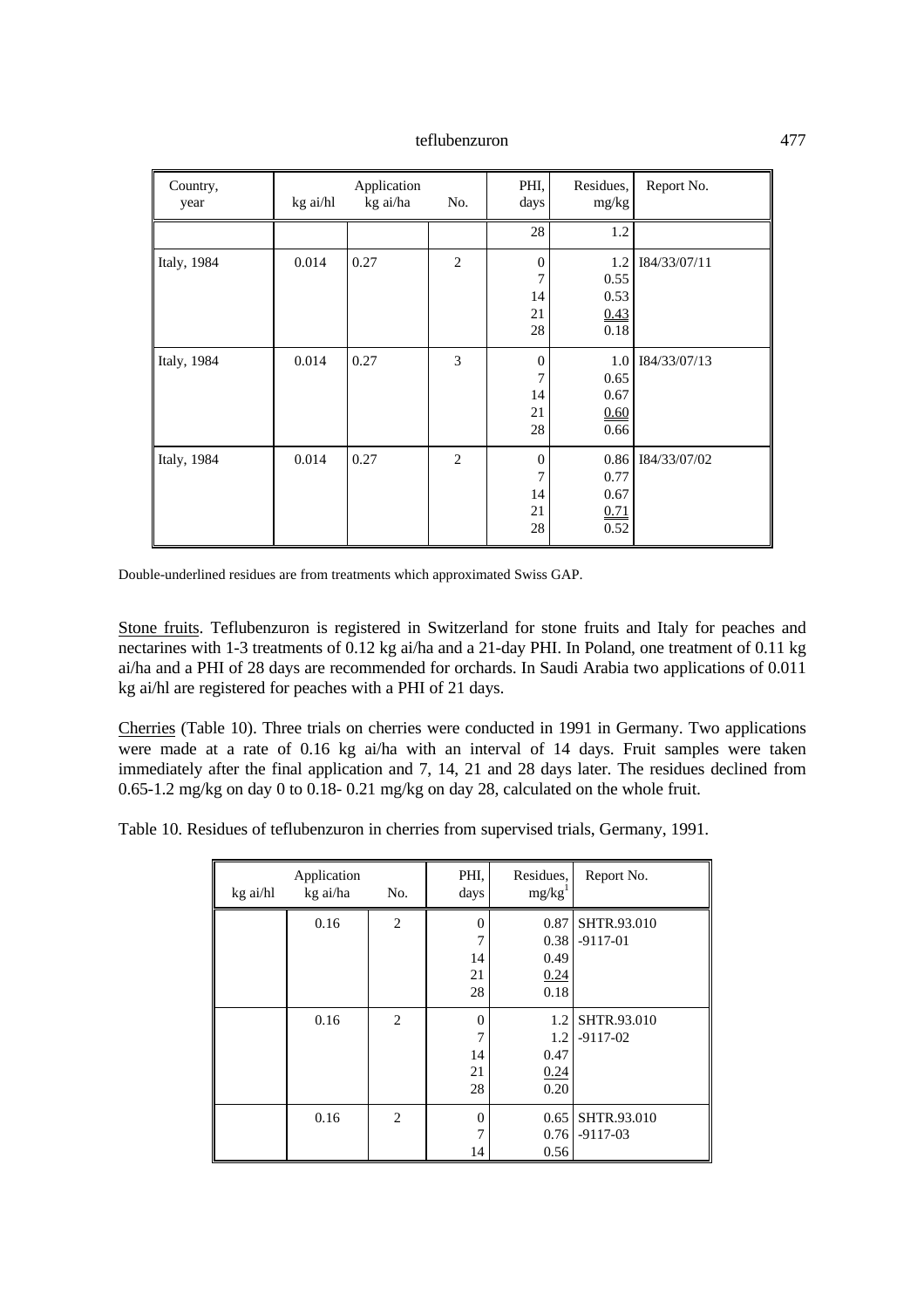| kg ai/hl | Application<br>kg ai/ha | No. | PHI,<br>days | Residues,<br>mg/kg <sup>1</sup> | Report No. |
|----------|-------------------------|-----|--------------|---------------------------------|------------|
|          |                         |     | 21<br>28     | 0.25<br>0.21                    |            |

<sup>1</sup> Calculated as whole fruit including stone

Underlined residues are from treatments which approximate Swiss GAP.

Plums (Table 11). Data on plums are confined to trials in Germany and Italy. After two applications of either 0.12 kg ai/ha (Italy) or 0.16 kg ai/ha (Germany) the residues of teflubenzuron in samples taken at harvest were  $\langle 0.01 - 0.08 \text{ mg/kg}.$ 

Table 11. Residues of teflubenzuron in plums from supervised trials.

| Country,<br>year    | kg ai/hl | Application<br>kg ai/ha | No.            | PHI,<br>days                            | Sample                                                                 | Residues,<br>mg/kg                         | Report No.                |
|---------------------|----------|-------------------------|----------------|-----------------------------------------|------------------------------------------------------------------------|--------------------------------------------|---------------------------|
| Germany, 1991       | 0.015    | 0.16                    | $\mathfrak{2}$ | $\boldsymbol{0}$<br>7<br>14<br>21<br>28 | pulp<br>pulp<br>pulp<br>fruit <sup>1</sup><br>fruit <sup>1</sup>       | 0.12<br>0.09<br>0.05<br>0.04<br>0.01       | SHTR.93.009<br>$-0118-01$ |
| Germany, 1991       | 0.015    | 0.16                    | $\overline{c}$ | $\boldsymbol{0}$<br>7<br>14<br>21       | pulp<br>fruit <sup>1</sup><br>fruit <sup>1</sup><br>fruit <sup>1</sup> | 0.11<br>0.04<br>0.05<br>0.04               | SHTR.93.009<br>$-9118-2$  |
| Germany, 1991       | 0.015    | 0.16                    | $\overline{c}$ | $\boldsymbol{0}$<br>7<br>14<br>21<br>28 | $\mbox{fruit}^1$                                                       | 0.01<br>< 0.01<br>0.01<br>< 0.01<br>< 0.01 | SHTR.93.009<br>$-9118-03$ |
| Germany, 1991       | 0.015    | 0.16                    | $\overline{c}$ | $\boldsymbol{0}$<br>7<br>14<br>21<br>28 | fruit <sup>1</sup>                                                     | 0.03<br>0.01<br>< 0.01<br>< 0.01<br>< 0.01 | SHTR.93.009<br>$-9118-04$ |
| Germany, 1992       | 0.015    | 0.16                    | $\overline{2}$ | $\boldsymbol{0}$<br>6<br>13<br>20<br>27 | $\mbox{fruit}^1$                                                       | 0.02<br>0.02<br>0.02<br>0.01<br>0.02       | SHTR.93.012               |
| <b>Italy</b> , 1988 | 0.006    | 0.12                    | $\overline{c}$ | 30                                      | fruit                                                                  | 0.08                                       | <b>I03608</b>             |
| <b>Italy</b> , 1988 | 0.006    | 0.12                    | $\mathfrak{2}$ | 30                                      | fruit                                                                  | 0.04                                       | I02607                    |
| <b>Italy</b> , 1988 | 0.006    | 0.12                    | $\sqrt{2}$     | 21                                      | fruit                                                                  | 0.03                                       | I01606                    |
| <b>Italy</b> , 1988 | 0.006    | 0.12                    | $\overline{c}$ | 21                                      | fruit                                                                  | 0.03                                       | SHGR.89.061               |
| <b>Italy</b> , 1988 | 0.006    | 0.12                    | $\overline{c}$ | 30                                      | fruit                                                                  | 0.04                                       | SHGR.89.061               |
| <b>Italy</b> , 1988 | 0.006    | 0.12                    | $\mathfrak{2}$ | 30                                      | fruit                                                                  | 0.08                                       | SHGR.89.061               |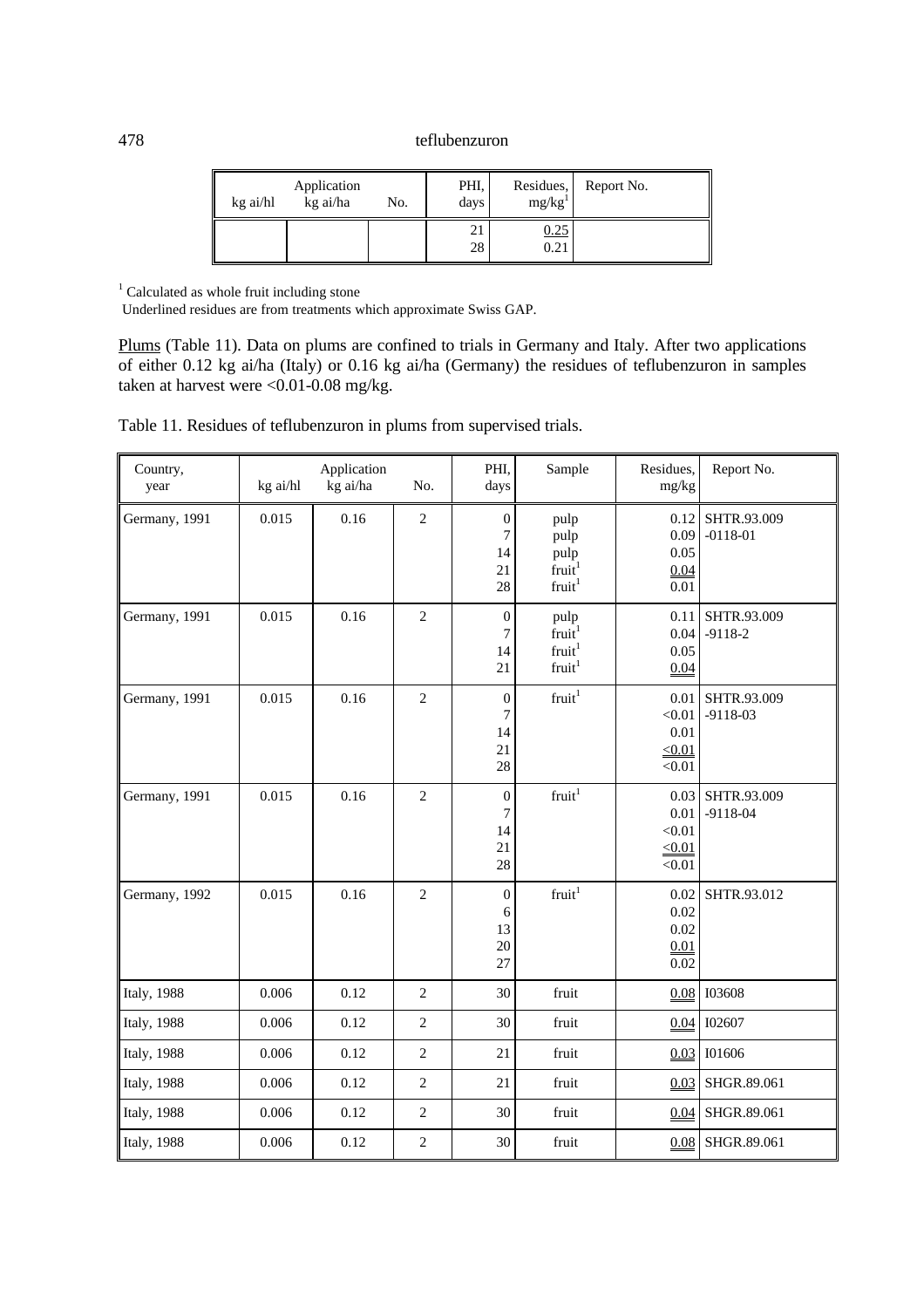<sup>1</sup> Calculated as whole fruit including stone

 $2^{2}$  Double-underlined residues are from treatments which approximate Swiss GAP

Nectarines (Table 12). Two trials were carried out in Italy in 1988. After two applications of 0.12 kg ai/ha (0.006% ai in the spray solution) residues in the pulp were 0.08 mg/kg and 0.04 mg/kg at 35 days and 56 days after the last treatment respectively.

Table 12. Residues of teflubenzuron in nectarines from supervised trials, Italy, 1988.

| kg ai/hl | Application<br>kg ai/ha | No. | PHI,<br>days | Sample | Residues,<br>mg/kg | Report No.     |
|----------|-------------------------|-----|--------------|--------|--------------------|----------------|
| 0.006    | 0.12                    | ∸   | 35           | pulp   |                    | $0.08$ 104/602 |
| 0.006    | 0.12                    |     | 56           | pulp   |                    | $0.04$ 105/603 |

Peaches (Table 13). In ten trials in France and Italy peaches were treated 1-6 times with the 150 SC formulation at rates of 0.1-0.19 kg ai/ha. At harvest, residues ranged from <0.05 to 0.61 mg/kg.

| Country,<br>year | kg ai/hl       | Application<br>kg ai/ha | No.            | PHI.<br>days | Residues,<br>mg/kg | Report No.   |
|------------------|----------------|-------------------------|----------------|--------------|--------------------|--------------|
| France, 1982     | 0.016<br>0.008 | 0.10<br>0.10            | 1              | 21           | 0.13               | 18262.35.01  |
| France, 1982     | 0.009<br>0.010 | 0.10<br>0.10            | 1              | 24           | 0.24               | 18262.35.02  |
| France, 1983     | 0.007          | 0.10                    | $\mathcal{E}$  | 20           | 0.10               | 18362.36.01  |
| France, 1983     | 0.006          | 0.10                    | $\mathcal{F}$  | 20           | 0.34               | 18362.36.02  |
| France, 1984     | 0.011          | 0.11                    | 6              | 21           | 0.19               | I8456.36.01A |
| France, 1984     | 0.015          | 0.15                    | 6              | 20           | < 0.05             | I8456.36.01B |
| France, 1984     | 0.011          | 0.11                    | 6              | 21           | 0.61               | I8456.36.02A |
| France, 1984     | 0.015          | 0.15                    | 6              | 21           | 0.52               | I8456.36.02B |
| Italy, 1986      | 0.008          | 0.19                    | 1              | 20           | 0.43               | I86/01/07/01 |
| Italy, 1986      | 0.008          | 0.19                    | $\overline{c}$ | 39           | 0.34               | I86/01/07/02 |

Table 13. Residues of teflubenzuron in peaches from supervised trials.

Underlined residues are from treatments which approximate Italian and Swiss GAP

Berries and other small fruits (Tables 14-15). The only registered uses are on grapes. The treatments are 2 x 0.09-0.096 kg ai/ha in Italy and Spain with a PHI of 28 days, and in Switzerland with a PHI of 21 days. In Saudi Arabia two treatments are registered with a spray concentration of 0.011 kg ai/hl and a 21-day PHI.

Nine varieties of grape were treated in France, Germany and Italy between 1982 and 1984 1-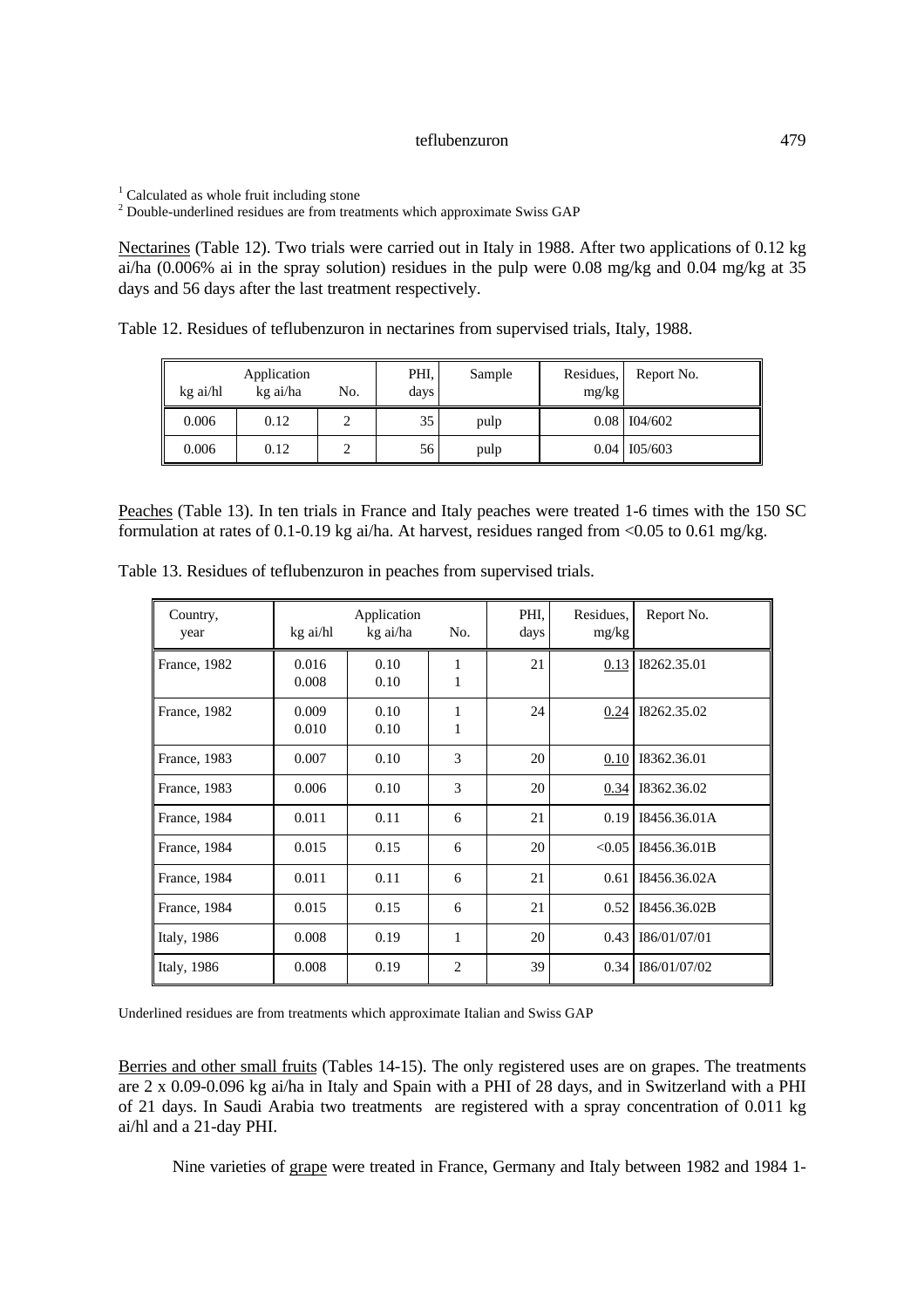3 times at rates of 0.1-0.3 kg ai/ha. After one or two applications 0.15-0.23 kg ai/ha the residues of teflubenzuron in samples taken 21-28 days after the last treatment were between <0.05 and 0.72 mg/kg. The application rates in most of the trials were much higher than the rates close to 0.1 kg ai/ha permitted by GAP.

| Country,<br>year | kg ai/hl       | Application<br>kg ai/ha | No.                          | PHI,<br>days                                       | Residues,<br>mg/kg                                           | Report No.   |
|------------------|----------------|-------------------------|------------------------------|----------------------------------------------------|--------------------------------------------------------------|--------------|
| France, 1982     | 0.27           | 0.30                    | $\mathbf 1$                  | 66                                                 | 0.86                                                         | 18260.35.01  |
| France, 1982     | 0.30           | 0.30                    | $\mathbf{1}$                 | 58                                                 | 3.3                                                          | 18260.35.02  |
| France, 1983     | 0.27           | 0.30                    | $\mathbf{1}$                 | 58                                                 | 0.58                                                         | 18361.35.01  |
| France, 1983     | 0.21           | 0.30                    | $\mathbf{1}$                 | 58                                                 | 0.41                                                         | 18361.35.02  |
| France, 1984     | 0.10           | 0.11                    | $\mathbf{1}$                 | 70                                                 | < 0.05                                                       | I8455.35.01a |
| France, 1984     | 0.14           | 0.15                    | $\mathbf{1}$                 | 70                                                 | 0.17                                                         | I8455.35.01b |
| France, 1984     | 0.006          | 0.025                   | $\mathbf{1}$                 | 77                                                 | 0.02                                                         | FR8480508a   |
| France, 1984     | 0.013          | 0.05                    | $\mathbf{1}$                 | 77                                                 | 0.03                                                         | FR8480508b   |
| France, 1984     | 0.025          | 0.10                    | $\mathbf{1}$                 | 77                                                 | 0.11                                                         | FR8480508c   |
| France, 1984     | 0.038          | 0.15                    | $\mathbf{1}$                 | 77                                                 | 0.14                                                         | FR8480508d   |
| Germany, 1982    | 0.015          | 0.18                    | $\overline{2}$               | $\boldsymbol{0}$<br>21<br>28<br>35<br>42           | 0.25<br>0.09<br>0.14<br>0.17<br>0.12                         | C821472      |
| Germany, 1982    | 0.015<br>0.015 | 0.15<br>0.23            | $\mathbf{1}$<br>$\mathbf{1}$ | $\boldsymbol{0}$<br>21<br>28<br>35<br>42           | 0.27<br>0.20<br>< 0.05<br>0.17<br>0.21                       | C82140301    |
| Germany, 1983    | 0.011<br>0.011 | 0.16<br>0.21            | $\mathbf 1$<br>1             | $\boldsymbol{0}$<br>21<br>28<br>35<br>42           | 0.17<br>0.17<br>0.15<br>0.26<br>0.15                         | C832772      |
| Germany, 1983    | 0.011<br>0.011 | 0.16<br>0.21            | 1<br>1                       | $\theta$<br>21<br>28<br>35<br>42<br>49<br>56<br>63 | 0.37<br>0.23<br>0.24<br>0.19<br>0.22<br>0.22<br>0.16<br>0.13 | C83270301    |
| Germany, 1983    | 0.011          | 0.16                    | $\mathbf{2}$                 | $\boldsymbol{0}$<br>21<br>$28\,$                   | 0.13<br>$0.08\,$<br>$0.07\,$                                 | C83270601    |

Table 14. Residues of teflubenzuron in grapes from supervised trials.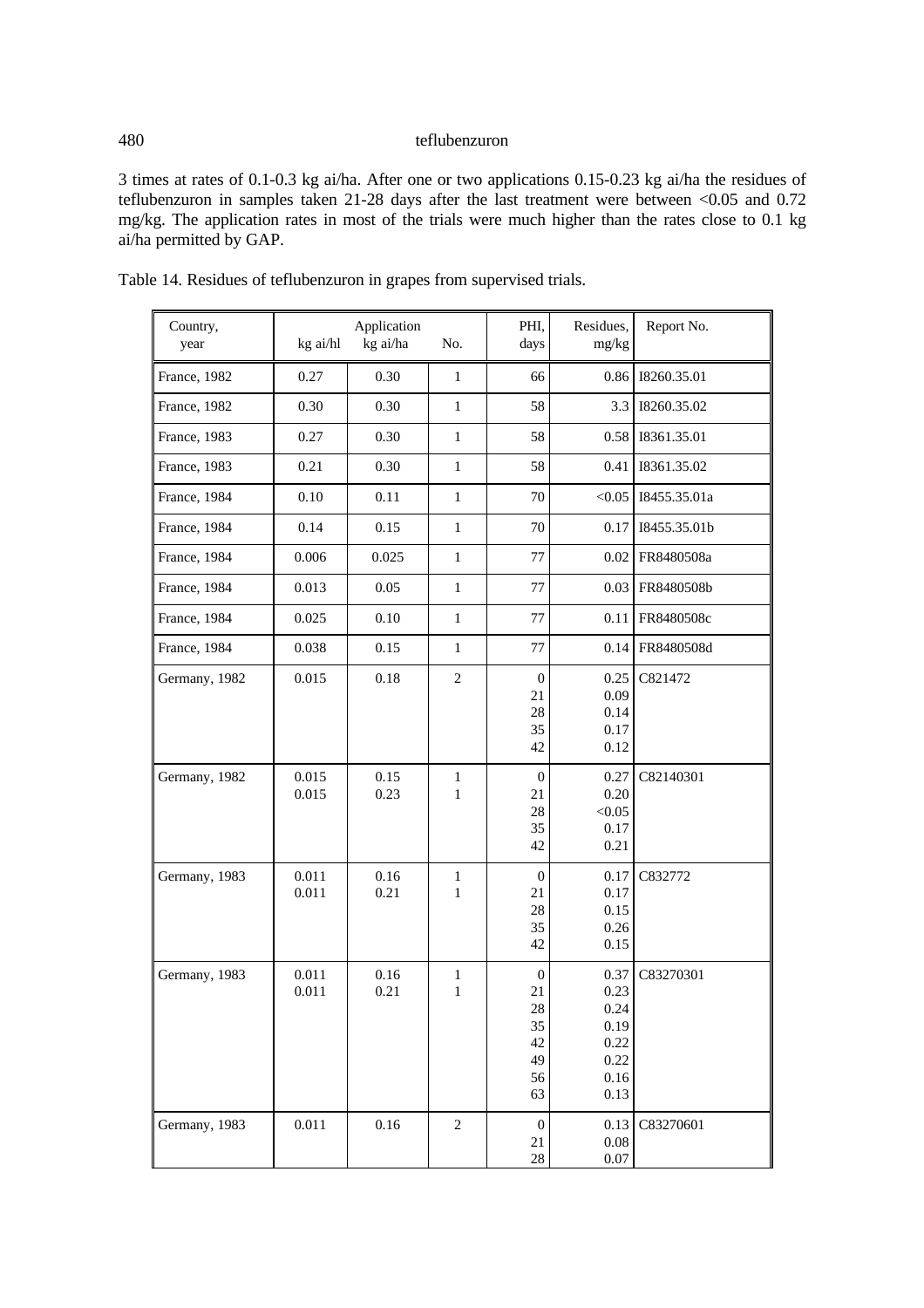| Country,<br>year | kg ai/hl | Application<br>kg ai/ha | No.            | PHI,<br>days                                 | Residues,<br>mg/kg                     | Report No.   |
|------------------|----------|-------------------------|----------------|----------------------------------------------|----------------------------------------|--------------|
|                  |          |                         |                | 35<br>42<br>56                               | 0.05<br>0.04<br>0.05                   |              |
| Italy, 1984      | 0.014    | 0.27                    | 3              | $\boldsymbol{0}$<br>7<br>14<br>21<br>28      | 4.0<br>2.0<br>2.4<br>2.3<br>2.1        | 184/36/07/01 |
| Italy, 1984      | 0.014    | 0.27                    | $\mathbf{1}$   | $\boldsymbol{0}$<br>7<br>14<br>21<br>28      | 3.1<br>1.8<br>1.1<br>1.0<br>1.0        | I84/36/07/04 |
| Italy, 1984      | 0.009    | 0.18                    | $\overline{c}$ | $\boldsymbol{0}$<br>7<br>14<br>21<br>28      | 0.55<br>0.68<br>0.54<br>0.38<br>< 0.05 | 184/36/07/12 |
| Italy, 1984      | 0.009    | 0.18                    | $\overline{c}$ | $\boldsymbol{0}$<br>$\tau$<br>14<br>21<br>28 | 2.7<br>1.4<br>0.82<br>0.72<br>0.67     | I84/36/07/13 |
| Italy, 1984      | 0.014    | 0.27                    | $\mathbf{1}$   | $\boldsymbol{0}$<br>7<br>14<br>21<br>28      | 1.7<br>1.4<br>1.1<br>1.0<br>0.94       | I84/36/07/05 |

In Germany, teflubenzuron is registered for use in forests against larvae of *Tenthredinidae spp.* and free-eating caterpillars (1 x 0.023 kg ai/ha). As a result, wild berries and fruits are treated unintentionally. For consumer safety, eight supervised residue trials were carried out on wild raspberries, blackberries and blueberries. The worst case was simulated by application of approximately twice the registered rate. Berries were sampled at various dates after single applications of 0.045 kg ai/ha. Residues were <0.05-0.09 mg/kg in raspberries and blackberries and 0.03-0.15 mg/kg in blueberries.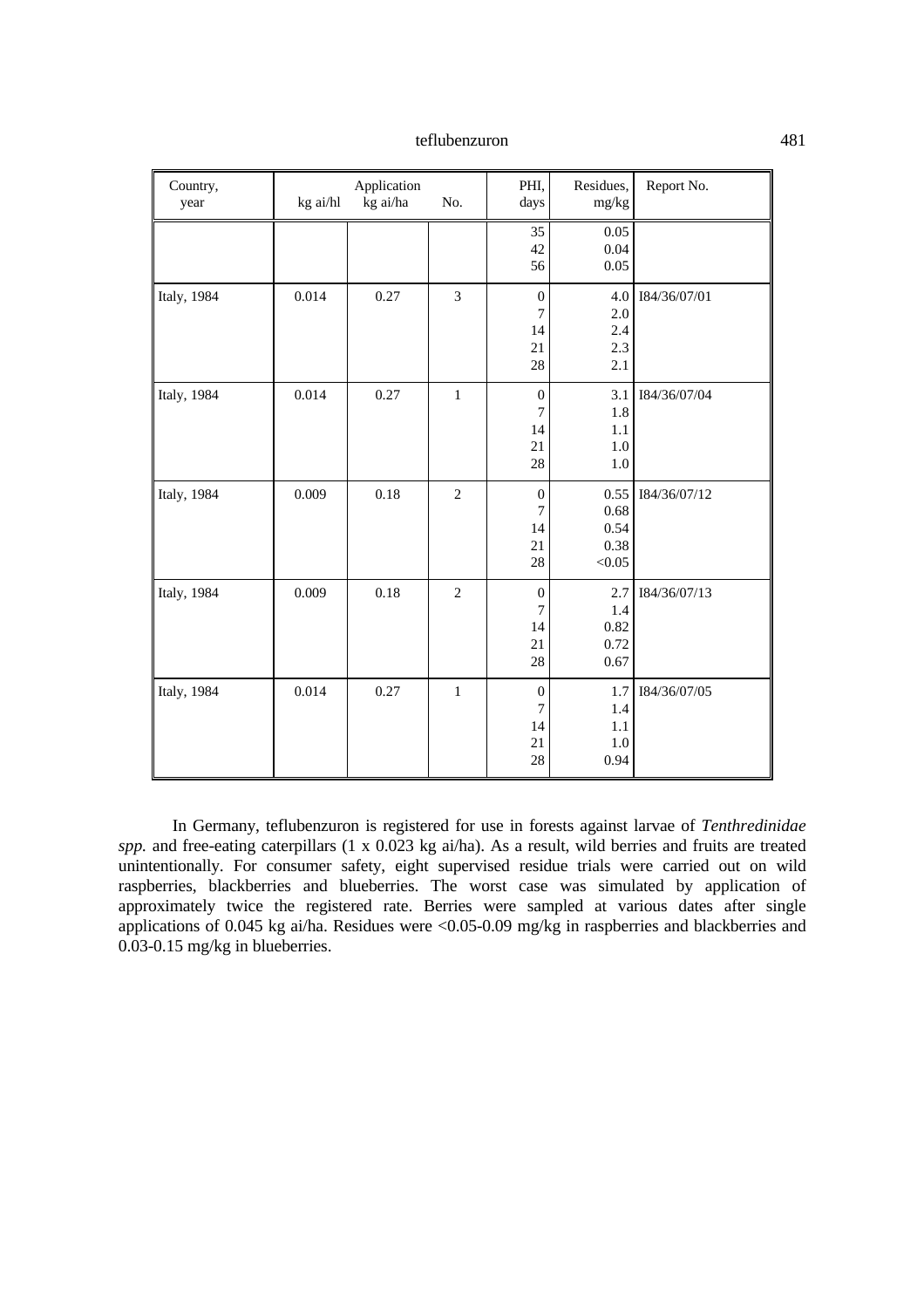| Year                | kg ai/hl | Application<br>kg ai/ha | No.          | PHI,<br>days                                                                        | Residues,<br>mg/kg                               | Report No. |
|---------------------|----------|-------------------------|--------------|-------------------------------------------------------------------------------------|--------------------------------------------------|------------|
| <b>Raspberries</b>  |          |                         |              |                                                                                     |                                                  |            |
| 1984                | 0.004    | 0.045                   | $\,1\,$      | $\boldsymbol{0}$<br>3<br>7<br>14                                                    | 0.06<br>< 0.05<br>< 0.05<br>< 0.05               | C84100401  |
| 1984                | 0.004    | 0.045                   | $\mathbf{1}$ | $\boldsymbol{0}$<br>3<br>$\boldsymbol{7}$<br>14                                     | 0.09<br>< 0.05<br>< 0.05<br>< 0.05               | C84100402  |
| <b>Blackberries</b> |          |                         |              |                                                                                     |                                                  |            |
| 1984                | 0.004    | 0.045                   | $\,1\,$      | $\boldsymbol{0}$<br>3<br>7<br>14                                                    | < 0.05<br>< 0.05<br>< 0.05<br>< 0.05             | C84110401  |
| 1984                | 0.004    | 0.045                   | $\mathbf 1$  | $\boldsymbol{0}$<br>3<br>$\overline{7}$<br>14                                       | < 0.05<br>< 0.05<br>< 0.05<br>< 0.05             | C84110402  |
| 1985                | 0.045    | 0.045                   | $\mathbf{1}$ | $\boldsymbol{0}$<br>1<br>$\overline{c}$<br>$\overline{7}$<br>14                     | 0.06<br>0.07<br>0.08<br>0.05<br>0.04             | C851803    |
| <b>Blueberries</b>  |          |                         |              |                                                                                     |                                                  |            |
| 1985                | 0.045    | 0.045                   | $\mathbf{1}$ | $\boldsymbol{0}$<br>1<br>$\overline{c}$<br>$\boldsymbol{7}$<br>14                   | $0.10\,$<br>0.08<br>0.11<br>0.07<br>0.09         | C85190501  |
| 1985                | 0.045    | 0.045                   | $\mathbf{1}$ | $\boldsymbol{0}$<br>$\mathbf{1}$<br>$\overline{\mathbf{c}}$<br>$\overline{7}$<br>14 | 0.09<br>$0.10\,$<br>0.11<br>0.05<br>0.03         | C85190502  |
| 1985                | 0.045    | 0.045                   | $\,1$        | $\boldsymbol{0}$<br>1<br>$\overline{\mathbf{c}}$<br>$\sqrt{ }$<br>14                | $0.08\,$<br>0.12<br>0.15<br>$0.06\,$<br>$0.08\,$ | C85190503  |

Table 15. Residues of teflubenzuron in wild berries from supervised trials in Germany.

Persimmons (Table 16). In a group of 5 trials in Korea in 1992 persimmons were treated 2-6 times with a 5% SC formulation at a rate of 0.25 kg ai/ha. Residues in samples taken 3-45 days after the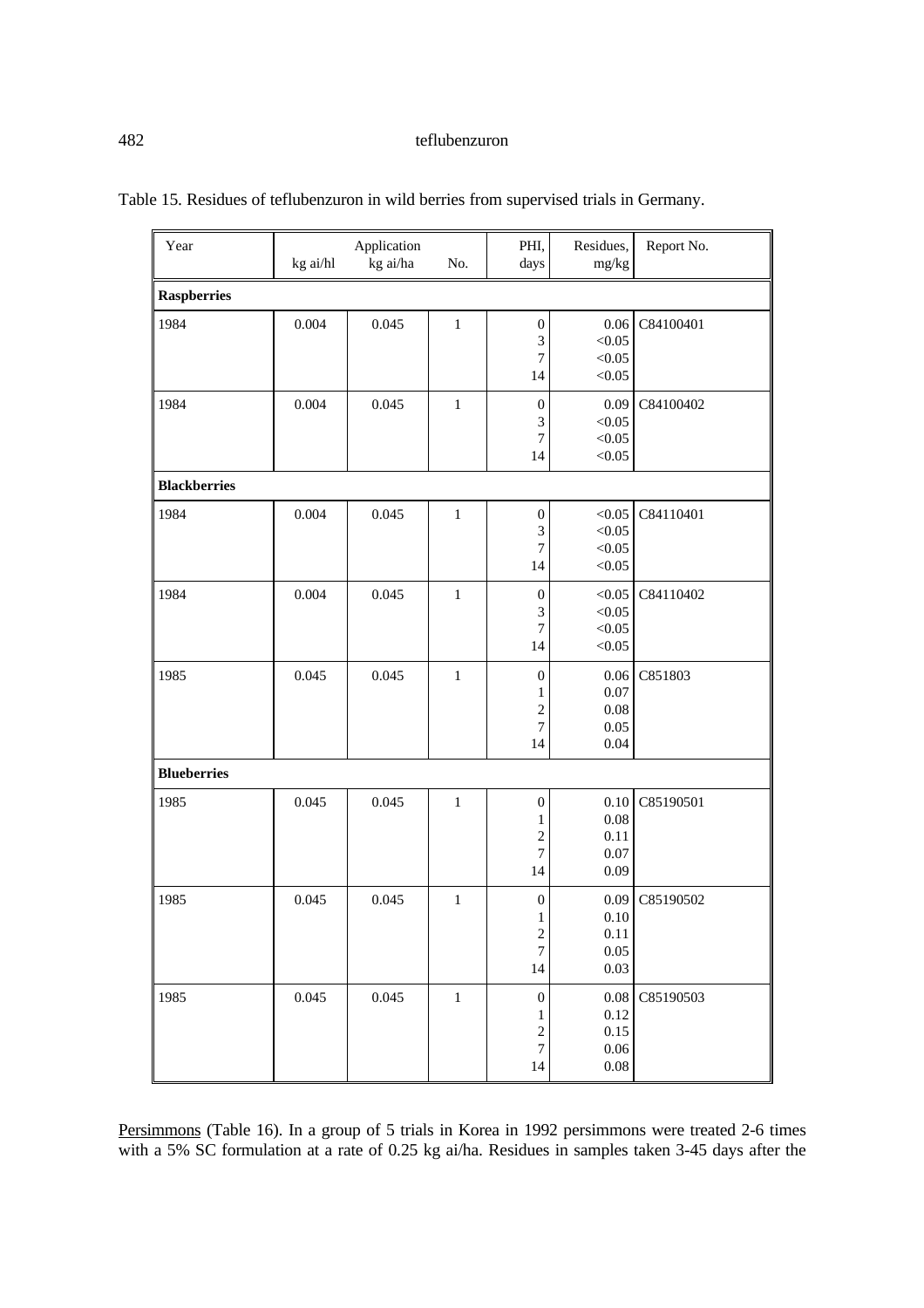last treatment ranged between 0.02 and 0.09 mg/kg. No GAP was available to evaluate the results.

| Application<br>kg ai/ha | No.            | PHI.<br>days       | Residues,<br>mg/kg           | Report No.  |
|-------------------------|----------------|--------------------|------------------------------|-------------|
| 0.25                    | 2              | 45                 | 0.02                         | KORE.92.002 |
| 0.25                    | 3              | 3<br>7<br>15<br>30 | 0.06<br>0.05<br>0.03<br>0.03 | KORE.92.002 |
| 0.25                    | $\overline{4}$ | 3<br>15            | 0.07<br>0.04<br>0.04         | KORE.92.002 |
| 0.25                    | 5              | 3<br>7             | 0.09<br>0.06                 | KORE.92.002 |
| 0.25                    | 6              | 3                  | 0.09                         | KORE.92.002 |

Table 16. Residues of teflubenzuron in persimmons from supervised trials in Korea, 1992. Whole fruit analysed.

Kiwifruit (Table 17). Four residue trials were carried out in New Zealand in 1986/87. The rates of application were 0.094, 0.19 and 0.25 kg ai/ha. Residues determined in whole fruit 16 and 99 days after the final application were 0.23-3.6 mg/kg and 0.28 mg/kg respectively. No GAP was available to evaluate the results.

Table 17. Residues of teflubenzuron in kiwifruit from supervised trials in New Zealand, 1986/7. Whole fruit analysed.

| kg ai/hl | Application<br>kg ai/ha | No. | PHI.<br>days | Residues,<br>mg/kg | Report No.       |
|----------|-------------------------|-----|--------------|--------------------|------------------|
| 0.008    | 0.19                    |     | 16           |                    | 1.3 CU 88554A    |
| 0.010    | 0.25                    |     | 16           |                    | 3.6 CU 88554B    |
| 0.010    | 0.094                   |     | 16           |                    | 0.23 CU 88554C   |
| 0.010    | 0.25                    | 3   | 99           | 0.28               | <b>CU 88554D</b> |

Head cabbages (Table 18). Registered uses exist for red, white and Savoy cabbage in Germany (1 x 0.06 kg ai/ha, 14-day PHI), for red and white cabbage in The Netherlands (2-4 x 0.06 kg ai/ha, 14 day PHI), and for head cabbage in Indonesia (0.025 kg ai/ha, no further information), Italy (1 x 0.03 kg ai/ha, 7-day PHI), Jordan (2 x 0.0075 kg ai/hl, 14-day PHI), Poland (1 x 0.03 kg ai/ha, 14-day PHI) and Switzerland (1 x 0.045 kg ai/ha, 14-day PHI).

Ten trials on Savoy cabbage were conducted in Germany in 1982-1985. After applying 3 x 0.06 kg ai/ha, all residues of teflubenzuron were <0.05 mg/kg at the recommended PHI of 14 days. Residues in 2 UK trials on Savoy cabbage treated once with 0.06 kg ai/ha were 0.05 and 0.17 mg/kg at day 14.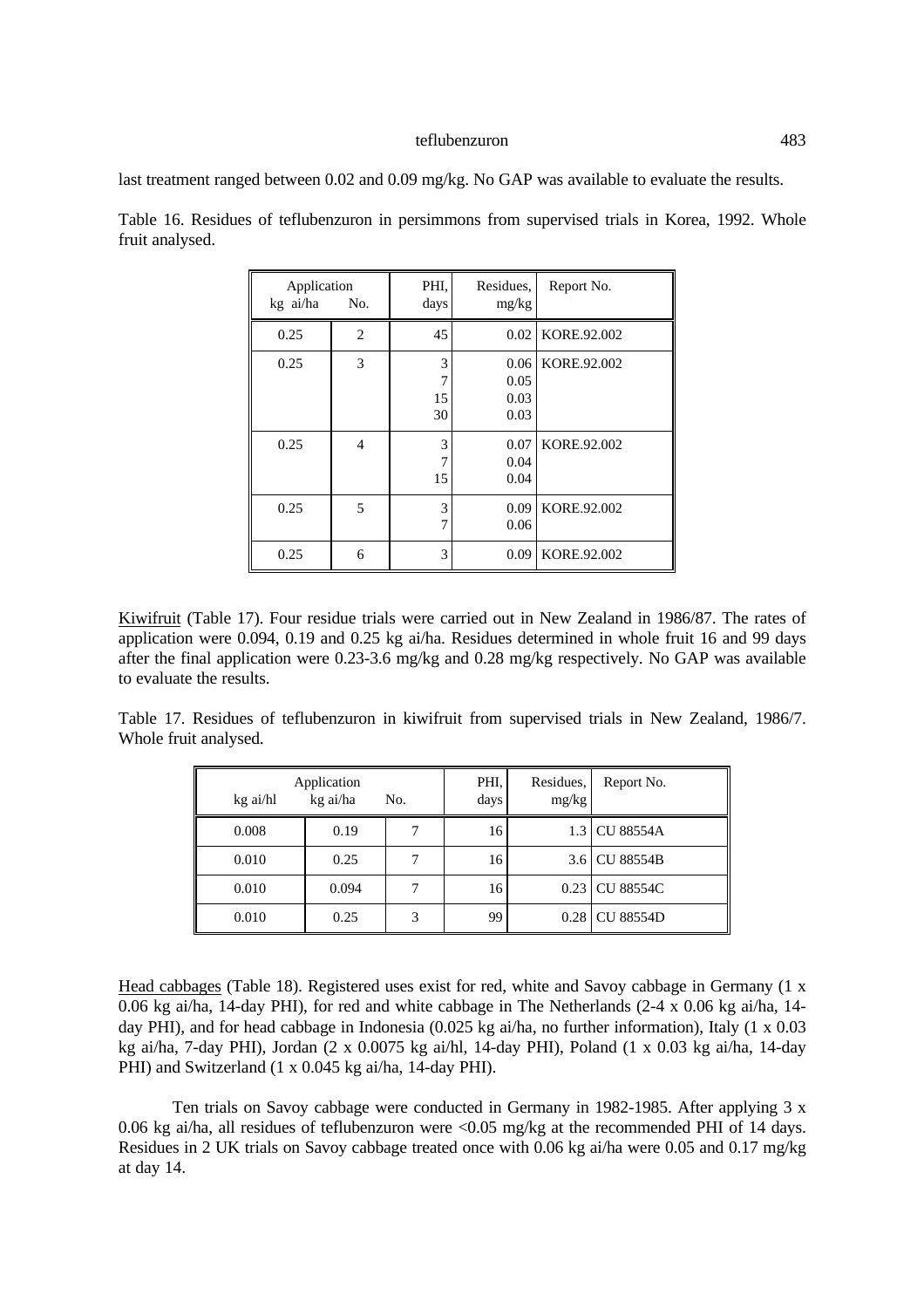Four US trials on white and red cabbage were available, each with analyses of duplicate samples with and without wrapper leaves. Residues after applying 6 x 0.045 kg ai/ha were <0.05 to 0.36 mg/kg in samples with wrapper leaves and <0.05 to 0.11 mg/kg without wrapper leaves.

In 2 trials in Brazil (1 x 0.015 kg ai/ha, 1 x 0.03 kg ai/ha) residues were  $\leq 0.01$  mg/kg 3 and 7 days after treatment.

One trial was carried out in Malaysia and one in the Philippines. The residues were <0.05 mg/kg 18 and 7 days, respectively, after applying 6 or 9 x 0.045 kg ai/ha.

|  |  | Table 18. Residues of teflubenzuron in head cabbage from supervised trials. |  |  |  |  |  |
|--|--|-----------------------------------------------------------------------------|--|--|--|--|--|
|--|--|-----------------------------------------------------------------------------|--|--|--|--|--|

| Country,<br>year    |          | Application  |              | PHI,<br>days                                                            | Sample                                                                                             | Residues, mg/kg                                                                                                                | Report No.   |
|---------------------|----------|--------------|--------------|-------------------------------------------------------------------------|----------------------------------------------------------------------------------------------------|--------------------------------------------------------------------------------------------------------------------------------|--------------|
|                     | kg ai/hl | kg ai/ha No. |              |                                                                         |                                                                                                    |                                                                                                                                |              |
| <b>Head cabbage</b> |          |              |              |                                                                         |                                                                                                    |                                                                                                                                |              |
| Brazil, 1989        | 0.004    | 0.015        | $\mathbf{1}$ | 3<br>7                                                                  | head                                                                                               | < 0.01<br>< 0.01                                                                                                               | SHGR.90.015  |
| Brazil, 1989        | 0.008    | 0.030        | $\mathbf{1}$ | $\overline{3}$<br>7                                                     | head                                                                                               | < 0.01<br>< 0.01                                                                                                               | SHGR.90.015  |
| Malaysia,<br>1984   | 0.007    | 0.045        | 6            | 18                                                                      | head                                                                                               | < 0.05                                                                                                                         | MYR84I01101  |
| <b>USA, 1987</b>    | 0.014    | 0.045        | 6            | $\boldsymbol{0}$<br>$\boldsymbol{0}$<br>3<br>3<br>7<br>7<br>14<br>14    | head w/o<br>head with<br>head w/o<br>head with<br>head $w/o$<br>head with<br>head w/o<br>head with | 0.18, 0.37<br>0.09, 0.42<br>0.18, 0.08<br>0.67, 0.37<br>< 0.05, 0.06<br>0.36, 0.15<br>0.11, 0.10<br>0.36, 0.26                 | HAS A025.001 |
| <b>USA, 1987</b>    | 0.006    | 0.045        | 6            | $\overline{0}$<br>$\boldsymbol{0}$<br>3<br>3<br>7<br>$\tau$<br>14<br>14 | head w/o<br>head with<br>head w/o<br>head with<br>head $w/o$<br>head with<br>head w/o<br>head with | < 0.05, < 0.05<br>0.26, 0.45<br>< 0.05, < 0.05<br>0.33, 0.31<br>< 0.05, < 0.05<br>0.17, 0.21<br>< 0.05, < 0.05<br>0.18, 0.18   | HAS A025.001 |
| <b>USA, 1987</b>    | 0.017    | 0.045        | 6            | $\boldsymbol{0}$<br>0<br>3<br>3<br>7<br>7<br>14<br>14                   | head w/o<br>head with<br>head w/o<br>head with<br>head $w/o$<br>head with<br>head w/o<br>head with | < 0.05, < 0.05<br>0.15, 0.14<br>< 0.05, < 0.05<br>< 0.05, 0.20<br>< 0.05, < 0.05<br>0.14, 0.11<br>< 0.05, < 0.05<br>0.09, 0.07 | HAS A025.01  |
| <b>USA, 1987</b>    | 0.024    | 0.045        | 6            | $\overline{0}$<br>0<br>3<br>3<br>$\sqrt{ }$<br>$\overline{7}$           | head w/o<br>head with<br>head w/o<br>head with<br>head w/o<br>head with                            | < 0.05, < 0.05<br>0.10, 0.14<br>< 0.05, < 0.05<br>0.10, 0.10<br>< 0.05, < 0.05<br>0.15, < 0.05                                 | HAS A025.01  |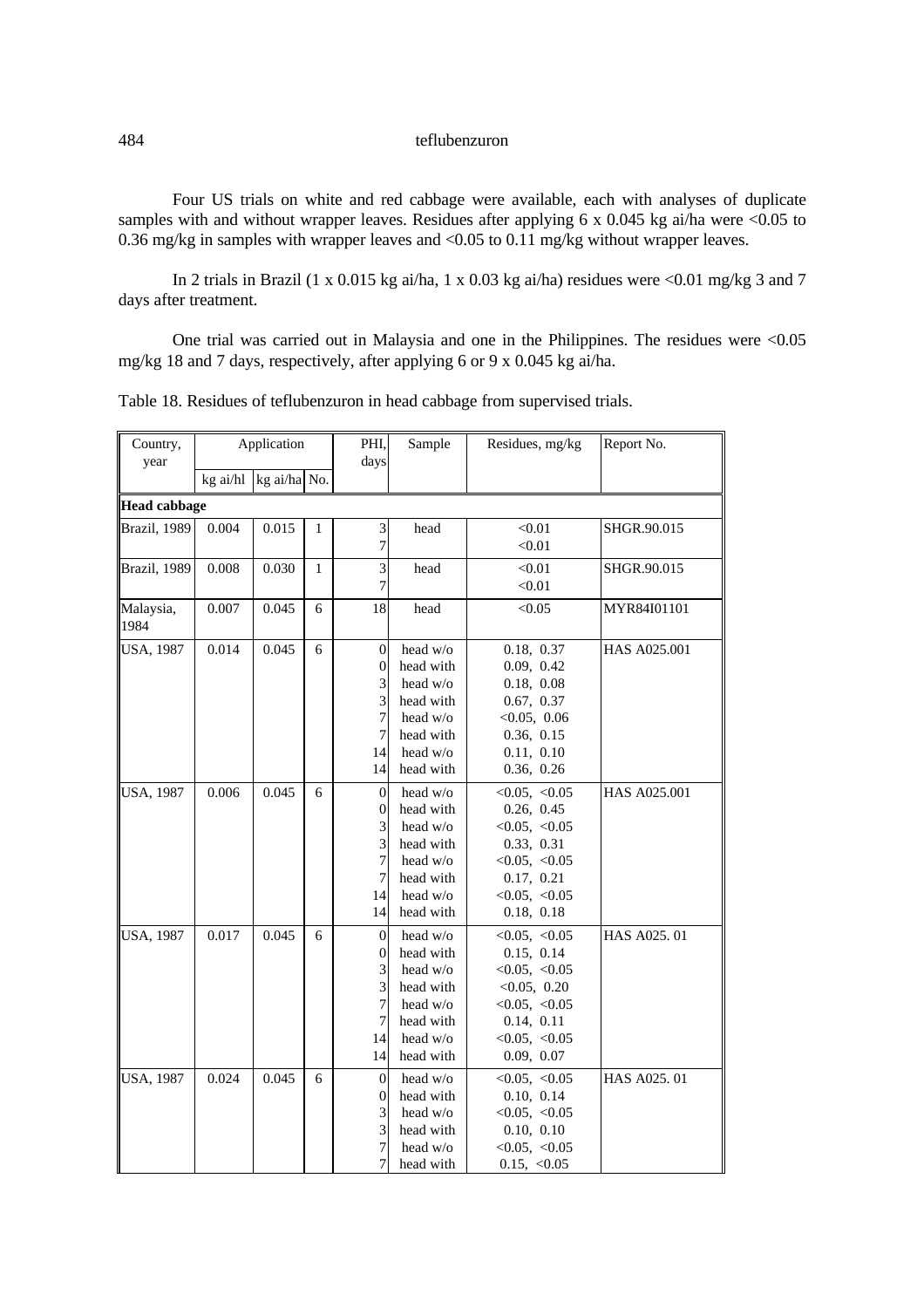| Country,      |           | Application  |   | PHI,             | Sample    | Residues, mg/kg       | Report No. |
|---------------|-----------|--------------|---|------------------|-----------|-----------------------|------------|
| year          |           |              |   | days             |           |                       |            |
|               | kg ai/hl  | kg ai/ha No. |   |                  |           |                       |            |
|               |           |              |   | 14               | head w/o  | < 0.05, < 0.05        |            |
|               |           |              |   | 14               | head with | < 0.05, < 0.05        |            |
| Savoy cabbage |           |              |   |                  |           |                       |            |
| Germany,      | 0.012     | 0.06         | 3 | $\mathbf{0}$     | head      | 0.75                  | C821172    |
| 1982          |           |              |   | 14               |           | < 0.05                |            |
|               |           |              |   | 28               |           | < 0.05                |            |
|               |           |              |   | 35               |           | < 0.05                |            |
|               |           |              |   | 42               |           | < 0.05                |            |
| Germany,      | 0.010     | 0.06         | 3 | $\mathbf{0}$     | head      | < 0.05                | C82110101  |
| 1982          |           |              |   | 14               |           | < 0.05                |            |
|               |           |              |   | 28               |           | < 0.05                |            |
|               |           |              |   | 35               |           | < 0.05                |            |
|               |           |              |   | 42               |           | < 0.05                |            |
| Germany,      | 0.015     | 0.06         | 3 | $\mathbf{0}$     | head      | 0.41                  | C832972    |
| 1983          |           |              |   | 14               |           | < 0.05                |            |
|               |           |              |   | 28               |           | < 0.05                |            |
|               |           |              |   | 35<br>42         |           | < 0.05<br>< 0.05      |            |
|               |           |              |   |                  |           |                       |            |
| Germany,      | 0.010     | 0.06         | 3 | $\mathbf{0}$     | head      | 0.99                  | C83290101  |
| 1983          |           |              |   | 17               |           | < 0.05                |            |
|               |           |              |   | 31<br>37         |           | < 0.05<br>< 0.05      |            |
|               |           |              |   | 44               |           | < 0.05                |            |
|               |           |              |   |                  |           |                       |            |
| Germany,      | 0.015     | 0.06         | 3 | $\mathbf{0}$     | head      | 0.25                  | C83290601  |
| 1983          |           |              |   | 14<br>21         |           | $\leq 0.05$<br>< 0.05 |            |
|               |           |              |   | 28               |           | < 0.05                |            |
|               |           |              |   | 34               |           | < 0.05                |            |
|               |           |              |   | 40               |           | < 0.05                |            |
| Germany,      | 0.010     | 0.06         | 3 | 0                | head      | 0.98                  | C840872    |
| 1984          |           |              |   | 7                |           | < 0.05                |            |
|               |           |              |   | 14               |           | $\leq 0.05$           |            |
|               |           |              |   | 21               |           | < 0.05                |            |
|               |           |              |   | 28               |           | < 0.05                |            |
| Germany,      | 0.008     | $0.06\,$     | 3 | $\boldsymbol{0}$ | head      | < 0.05                | C84080101  |
| 1984          |           |              |   | 7                |           | < 0.05                |            |
|               |           |              |   | 15               |           | $\leq 0.05$           |            |
|               |           |              |   | $20\,$           |           | < 0.05                |            |
|               |           |              |   | 27               |           | < 0.05                |            |
| Germany,      | 0.008     | 0.06         | 3 | $\boldsymbol{0}$ | head      | 0.10                  | C851501    |
| 1985          |           |              |   | 3                |           | 0.05                  |            |
|               |           |              |   | $\overline{7}$   |           | < 0.05                |            |
|               |           |              |   | 10               |           | < 0.05                |            |
|               |           |              |   | 14               |           | $\leq 0.05$           |            |
| Germany,      | 0.010     | 0.06         | 3 | $\boldsymbol{0}$ | head      | < 0.05                | C851505    |
| 1985          |           |              |   | 3                |           | < 0.05                |            |
|               |           |              |   | $\overline{7}$   |           | < 0.05                |            |
|               |           |              |   | 10               |           | < 0.05                |            |
|               |           |              |   | 14               |           | $\leq 0.05$           |            |
| Germany,      | $0.010 -$ | 0.06         | 3 | $\boldsymbol{0}$ | head      | 0.31                  | C851572    |
|               |           |              |   | 3                |           | 0.22                  |            |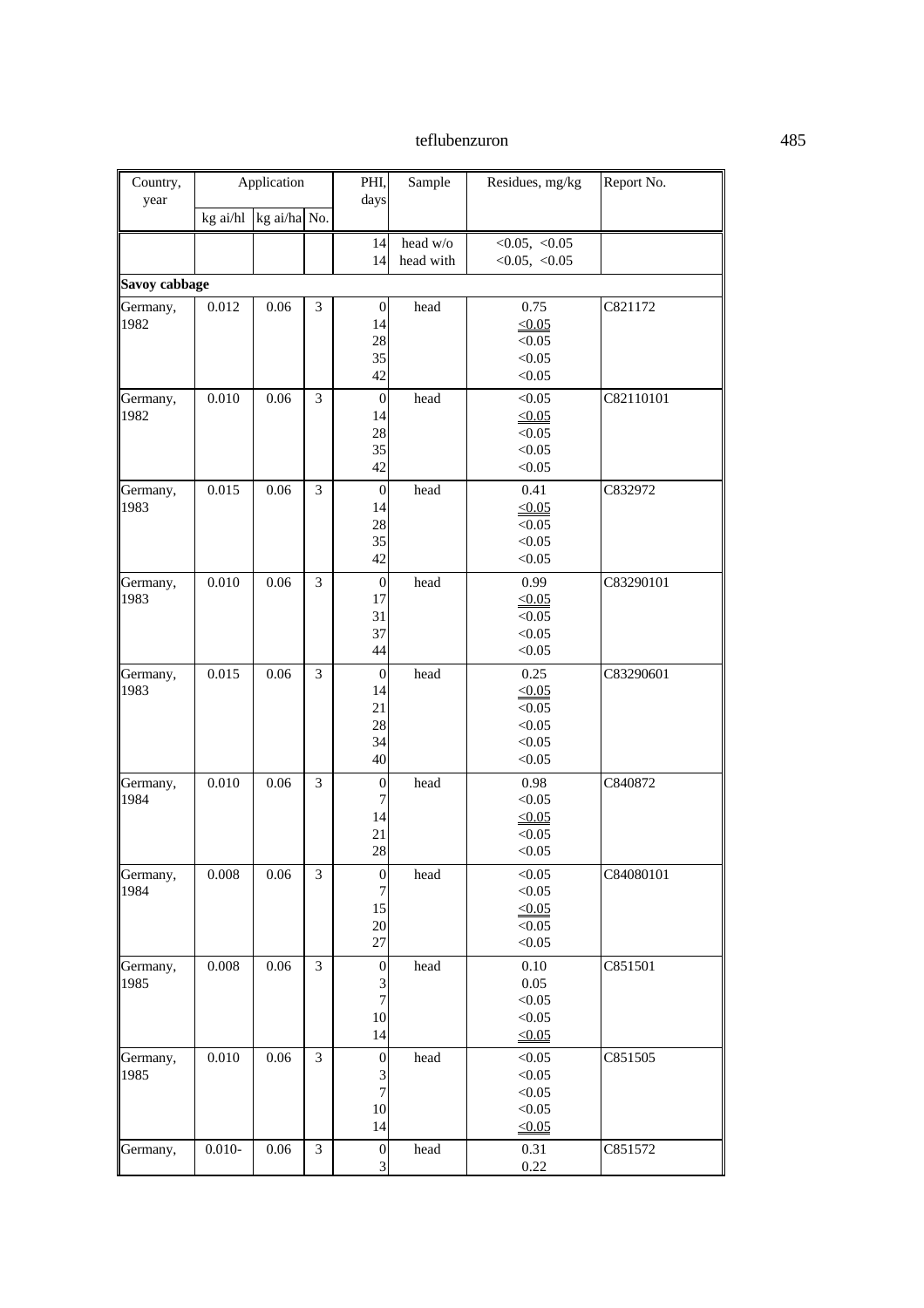| Country,             | Application |              |   | PHI,          | Sample | Residues, mg/kg                    | Report No.  |
|----------------------|-------------|--------------|---|---------------|--------|------------------------------------|-------------|
| year                 | kg ai/hl    | kg ai/ha No. |   | days          |        |                                    |             |
| 1985                 | 0.012       |              |   |               |        | < 0.05                             |             |
|                      |             |              |   | 14<br>21      |        | $\leq 0.05$<br>< 0.05              |             |
| UK, 1985             | 0.02        | 0.06         | 1 | 13            | head   | 0.05                               | GBR85I00101 |
| UK, 1985             | 0.02        | 0.06         |   | 13            | head   | 0.17                               | GBR85I00102 |
| White cabbage        |             |              |   |               |        |                                    |             |
| Philippines,<br>1985 | 0.005       | 0.045        | 9 | $\Omega$<br>3 | head   | 0.12<br>< 0.05<br>< 0.05<br>< 0.05 | PHI85I00201 |

w/o: without wrapper leaves

with: with wrapper leaves

Double-underlined residues were from treatments according to German GAP, but 3 treatments instead 1 were carried out

Broccoli (Table 19). Teflubenzuron is registered for use on broccoli in The Netherlands with 2-4 treatments at 0.06 kg ai/ha and a PHI of 14 days. In two German trials corresponding to Dutch GAP the residues were 0.13 and 0.19 mg/kg at day 14.

Table 19. Residues of teflubenzuron in broccoli from supervised trials in Germany, 1984. Whole broccoli analysed.

| kg ai/hl    | Application<br>kg ai/ha | No. | PHI,<br>days                    | Residues,<br>mg/kg                     | Report No. |
|-------------|-------------------------|-----|---------------------------------|----------------------------------------|------------|
| 0.010-0.012 | 0.06                    | 3   | 0<br>14<br>21<br>28             | 0.42<br>0.24<br>0.13<br>0.06<br>< 0.05 | C 842772   |
| 0.010-0.012 | 0.06                    | 3   | $\theta$<br>7<br>14<br>21<br>28 | 0.73<br>0.38<br>0.19<br>0.08<br>< 0.05 | C 842872   |

Underlined residues are from treatments according to Dutch GAP

Brussels sprouts (Table 20). Teflubenzuron is currently registered in The Netherlands, where 6-8 treatments at 0.09 kg ai/ha with a PHI of 14 days are recommended.

Eight residue trials were conducted in The Netherlands with 4, 5 and 6 applications at 0.06 or 0.09 kg ai/ha. The residues of teflubenzuron after 14 days were 0.1-0.28 and 0.12-0.48 mg/kg after treatment with 0.06 and 0.09 kg ai/ha respectively.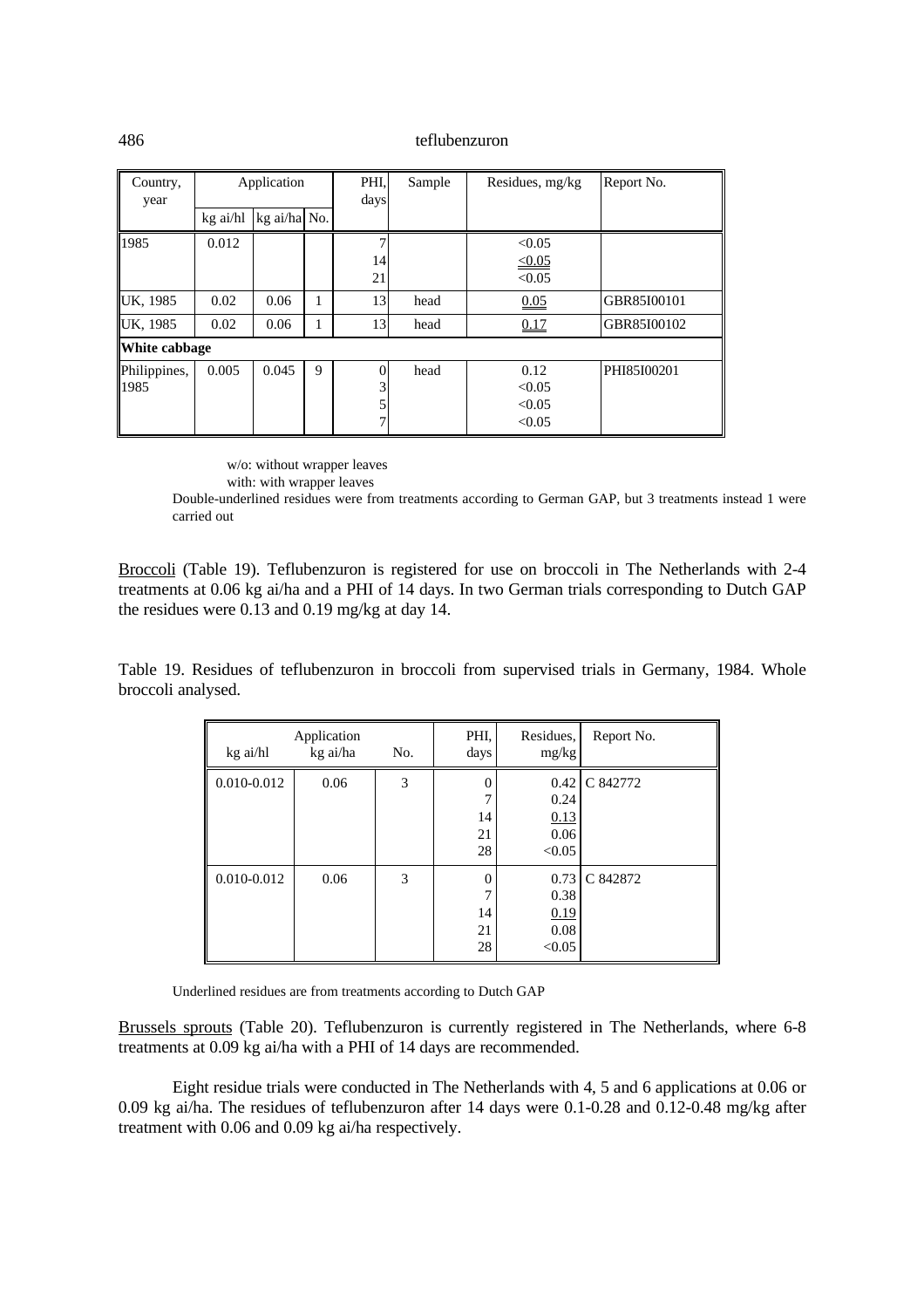| kg ai/hl | Application<br>kg ai/ha | No.            | PHI.<br>days | Residues, mg/kg | Report No. |
|----------|-------------------------|----------------|--------------|-----------------|------------|
| 0.006    | 0.06                    | 6              | 14<br>21     | 0.18<br>0.2     | 85-162A    |
| 0.006    | 0.06                    | 5              | 14           | 0.15            | 85-163A    |
| 0.006    | 0.06                    | 5              | 14<br>21     | 0.28<br>0.2     | 85-164A    |
| 0.006    | 0.06                    | $\overline{4}$ | 14           | 0.1             | 85-165     |
| 0.009    | 0.09                    | 6              | 14<br>21     | 0.39<br>0.24    | 85-162B    |
| 0.009    | 0.09                    | 5              | 14           | 0.24            | 85-163B    |
| 0.009    | 0.09                    | 5              | 14<br>21     | 0.48<br>0.34    | 85-164B    |
| 0.009    | 0.09                    | $\overline{4}$ | 14           | 0.12            | 85-165     |

Table 20. Residues of teflubenzuron in Brussels sprouts from supervised trials in The Netherlands, 1985. Whole plants analysed.

Cucumbers (Table 21). There are registered field and glasshouse uses on cucurbits in Spain (2-3 x 0.18 kg ai/ha, 3-day PHI), glasshouse uses on cucumbers and gherkins in The Netherlands (3-5 x 0.23 kg ai/ha, 3-day PHI), and field uses on cucumbers and gherkins in Jordan (0.0075 kg ai/hl, 3 day PHI). In Saudi Arabia 2 field applications with 0.011 kg ai/hl are used on cucumbers.

Three indoor trials were carried out in Germany. The residues after 3 days were 0.03 and 0.07 mg/kg from approximately 3 x 0.09 kg ai/ha, and 0.14 mg/kg from 3 x 0.18 kg. In two field trials in Italy, where 3 x 0.075 kg ai/ha were applied, the residues after 3 days were 0.02 and 0.19 mg/kg.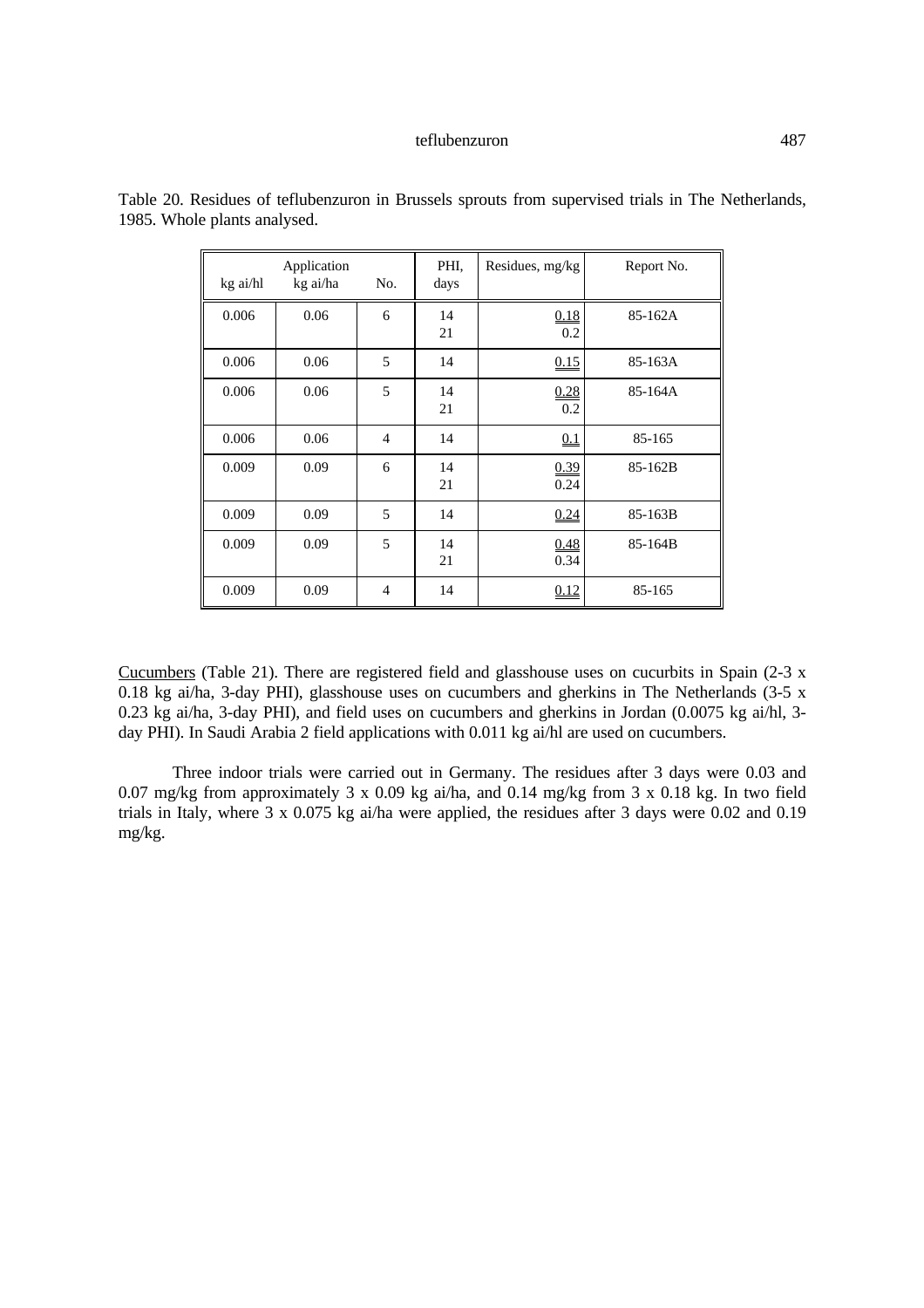| Country         | Application<br>kg ai/hl<br>kg ai/ha<br>No. |                |                               | PHI,<br>days                                                                  | Residues,<br>mg/kg                                   | Report No. |
|-----------------|--------------------------------------------|----------------|-------------------------------|-------------------------------------------------------------------------------|------------------------------------------------------|------------|
| <b>Indoors</b>  |                                            |                |                               |                                                                               |                                                      |            |
| Germany         | 0.008                                      | 0.09           | $\mathfrak{Z}$                | $\boldsymbol{0}$<br>$\mathbf 1$<br>3<br>$\boldsymbol{7}$<br>10                | 0.03<br>0.03<br>0.03<br>0.02<br>0.02                 | C 872722   |
| Germany         | 0.007<br>0.008                             | 0.067<br>0.009 | $\mathbf 1$<br>$\overline{c}$ | 14<br>$\boldsymbol{0}$<br>$\mathbf{1}$<br>3<br>5                              | 0.01<br>0.08<br>0.09<br>0.07<br>0.05                 | C 872730   |
|                 |                                            |                |                               | $\boldsymbol{7}$<br>10<br>14                                                  | 0.04<br>0.02<br>0.01                                 |            |
| Germany         |                                            | 0.18           | 3                             | $\boldsymbol{0}$<br>$\mathbf 1$<br>3<br>5<br>$\boldsymbol{7}$<br>$10\,$<br>14 | 0.20<br>0.22<br>0.14<br>0.15<br>0.06<br>0.04<br>0.02 | C 872720   |
| <b>Outdoors</b> |                                            |                |                               |                                                                               |                                                      |            |
| Italy           | 0.008                                      | 0.075          | 3                             | $\boldsymbol{0}$<br>$\sqrt{2}$<br>$\overline{7}$<br>10<br>14<br>21            | 0.08<br>0.02<br>0.03<br>0.02<br>0.03<br>$<0.01$      | 187160710  |
| Italy           | 0.008                                      | 0.075          | 3                             | $\boldsymbol{0}$<br>$\sqrt{2}$<br>$\overline{7}$<br>$10\,$<br>14<br>21        | 0.13<br>0.19<br>0.12<br>0.06<br>0.02<br>< 0.01       | 187160711  |

Table 21. Residues of teflubenzuron in cucumbers from supervised trials, 1987. Whole cucumbers analysed.

Peppers (Table 22). Teflubenzuron is registered for field use on sweet peppers in Italy (1-2 x 0.08 kg ai/ha, 10-day PHI), Jordan (2 x 0.0075 kg ai/hl), Saudi Arabia (2 x 0.011 kg ai/hl) and Spain (2-3 x 0.18 kg ai/hl, 3-day PHI), and on chilli peppers in Indonesia at 0.1 kg ai/ha. Glasshouse use on sweet peppers is registered in The Netherlands with 3-5 applications and in Spain with 2 or 3 applications of 0.23 kg ai/ha and a PHI of 3 days.

The Meeting reviewed 6 trials from Italy, 4 of them according to Italian GAP with one treatment of 0.075 kg ai/ha. The residues were 0.08-0.11 mg/kg 10 days after application.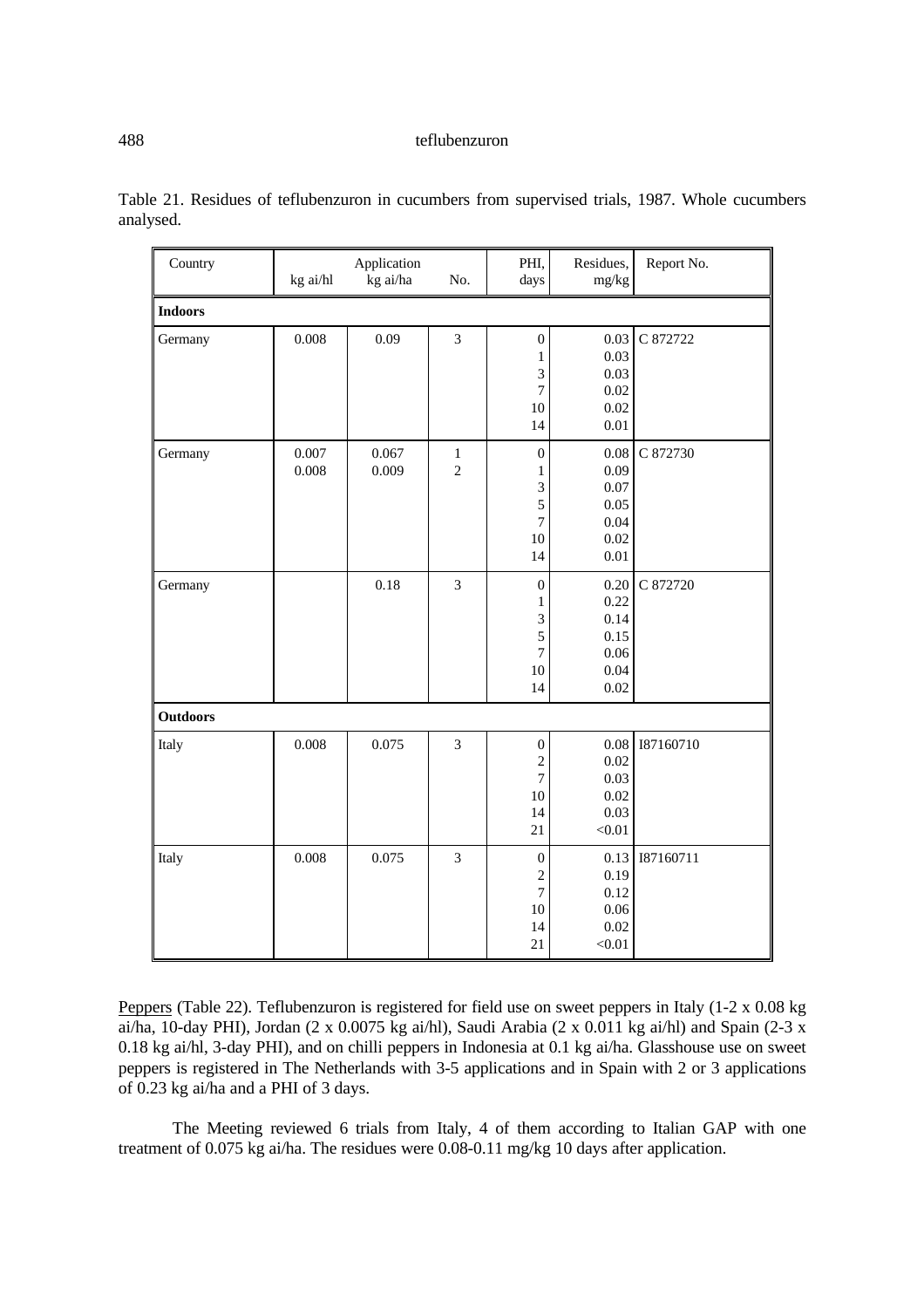Five trials (2-5 x 0.1 kg ai/ha) in Korea showed residues from <0.05 to 0.11 mg/kg. No GAP was available to evaluate the trials.

| kg ai/hl<br>kg ai/ha<br>No.<br>mg/kg<br>year<br>days<br>28<br>< 0.05<br>16083.86<br>Italy, 1985<br>0.0038<br>0.038<br>$\,1$<br>0.008<br>0.075<br>28<br>I6083.86<br>Italy, 1985<br>$\,1$<br>< 0.05<br>0.008<br>0.075<br><b>ITA88001</b><br><b>Italy, 1988</b><br>$\,1\,$<br>$\boldsymbol{0}$<br>0.16<br>0.09<br>$\boldsymbol{0}$<br>3<br>0.09<br>3<br>0.07<br>7<br>0.15 | Country, | Application | PHI,           | Residues, | Report No. |
|------------------------------------------------------------------------------------------------------------------------------------------------------------------------------------------------------------------------------------------------------------------------------------------------------------------------------------------------------------------------|----------|-------------|----------------|-----------|------------|
|                                                                                                                                                                                                                                                                                                                                                                        |          |             |                |           |            |
|                                                                                                                                                                                                                                                                                                                                                                        |          |             |                |           |            |
|                                                                                                                                                                                                                                                                                                                                                                        |          |             |                |           |            |
|                                                                                                                                                                                                                                                                                                                                                                        |          |             |                |           |            |
|                                                                                                                                                                                                                                                                                                                                                                        |          |             |                |           |            |
|                                                                                                                                                                                                                                                                                                                                                                        |          |             |                |           |            |
|                                                                                                                                                                                                                                                                                                                                                                        |          |             |                |           |            |
|                                                                                                                                                                                                                                                                                                                                                                        |          |             |                |           |            |
|                                                                                                                                                                                                                                                                                                                                                                        |          |             | $\overline{7}$ | 0.08      |            |
| 10<br>0.11                                                                                                                                                                                                                                                                                                                                                             |          |             |                |           |            |
| 0.07<br>14                                                                                                                                                                                                                                                                                                                                                             |          |             |                |           |            |
| Italy, 1988<br>0.008<br>0.075<br>$\mathbf{1}$<br>0.11<br><b>ITA88002</b><br>$\boldsymbol{0}$                                                                                                                                                                                                                                                                           |          |             |                |           |            |
| 0.12<br>$\boldsymbol{0}$                                                                                                                                                                                                                                                                                                                                               |          |             |                |           |            |
| 3<br>0.12                                                                                                                                                                                                                                                                                                                                                              |          |             |                |           |            |
| 3<br>0.14                                                                                                                                                                                                                                                                                                                                                              |          |             |                |           |            |
| 0.10<br>$\overline{7}$                                                                                                                                                                                                                                                                                                                                                 |          |             |                |           |            |
| 0.11<br>7                                                                                                                                                                                                                                                                                                                                                              |          |             |                |           |            |
| 10<br>0.09                                                                                                                                                                                                                                                                                                                                                             |          |             |                |           |            |
| 0.11<br>14                                                                                                                                                                                                                                                                                                                                                             |          |             |                |           |            |
| 0.15<br>14                                                                                                                                                                                                                                                                                                                                                             |          |             |                |           |            |
| 0.008<br>0.075<br><b>Italy</b> , 1988<br>$\,1$<br>0.13<br>SHGR.89.058<br>$\boldsymbol{0}$                                                                                                                                                                                                                                                                              |          |             |                |           |            |
| 0.08<br>$\mathfrak{Z}$                                                                                                                                                                                                                                                                                                                                                 |          |             |                |           |            |
| $\overline{7}$<br>0.12                                                                                                                                                                                                                                                                                                                                                 |          |             |                |           |            |
| 10<br>0.11                                                                                                                                                                                                                                                                                                                                                             |          |             |                |           |            |
| 14<br>0.07                                                                                                                                                                                                                                                                                                                                                             |          |             |                |           |            |
| <b>Italy</b> , 1988<br>0.008<br>0.075<br>$\mathbf{1}$<br>0.12<br>SHGR.89.058<br>$\boldsymbol{0}$                                                                                                                                                                                                                                                                       |          |             |                |           |            |
| 0.13<br>$\mathfrak{Z}$                                                                                                                                                                                                                                                                                                                                                 |          |             |                |           |            |
| 7<br>0.11                                                                                                                                                                                                                                                                                                                                                              |          |             |                |           |            |
| 10<br>0.10<br>0.13<br>14                                                                                                                                                                                                                                                                                                                                               |          |             |                |           |            |
| 0.10<br>Korea, 1992<br>$\sqrt{2}$<br>45<br>< 0.05<br>KORE.92.04                                                                                                                                                                                                                                                                                                        |          |             |                |           |            |
| 0.10<br>3<br>3<br>< 0.05<br>KORE.92.04<br>Korea, 1992                                                                                                                                                                                                                                                                                                                  |          |             |                |           |            |
| $\boldsymbol{7}$<br>< 0.05                                                                                                                                                                                                                                                                                                                                             |          |             |                |           |            |
| < 0.05<br>15                                                                                                                                                                                                                                                                                                                                                           |          |             |                |           |            |
| 30<br>< 0.05                                                                                                                                                                                                                                                                                                                                                           |          |             |                |           |            |
| Korea, 1992<br>0.10<br>$\overline{4}$<br>3<br>< 0.05<br>KORE.92.04                                                                                                                                                                                                                                                                                                     |          |             |                |           |            |
| $\boldsymbol{7}$<br>< 0.05                                                                                                                                                                                                                                                                                                                                             |          |             |                |           |            |
| < 0.05<br>15                                                                                                                                                                                                                                                                                                                                                           |          |             |                |           |            |
| 0.10<br>5<br>3<br>Korea, 1992<br>KORE.92.04<br>0.06                                                                                                                                                                                                                                                                                                                    |          |             |                |           |            |
| 7<br>< 0.05                                                                                                                                                                                                                                                                                                                                                            |          |             |                |           |            |
| 0.10<br>$\overline{3}$<br>Korea, 1992<br>$\sqrt{6}$<br>0.11<br>KORE.92.04                                                                                                                                                                                                                                                                                              |          |             |                |           |            |

|  | Table 22. Residues of teflubenzuron in peppers from supervised field trials. |  |  |
|--|------------------------------------------------------------------------------|--|--|
|  |                                                                              |  |  |

Double-underlined residues are from trials according to Italian GAP.

Egg plants (Table 23). Teflubenzuron is registered for field use on egg plants in Italy with 1-2 x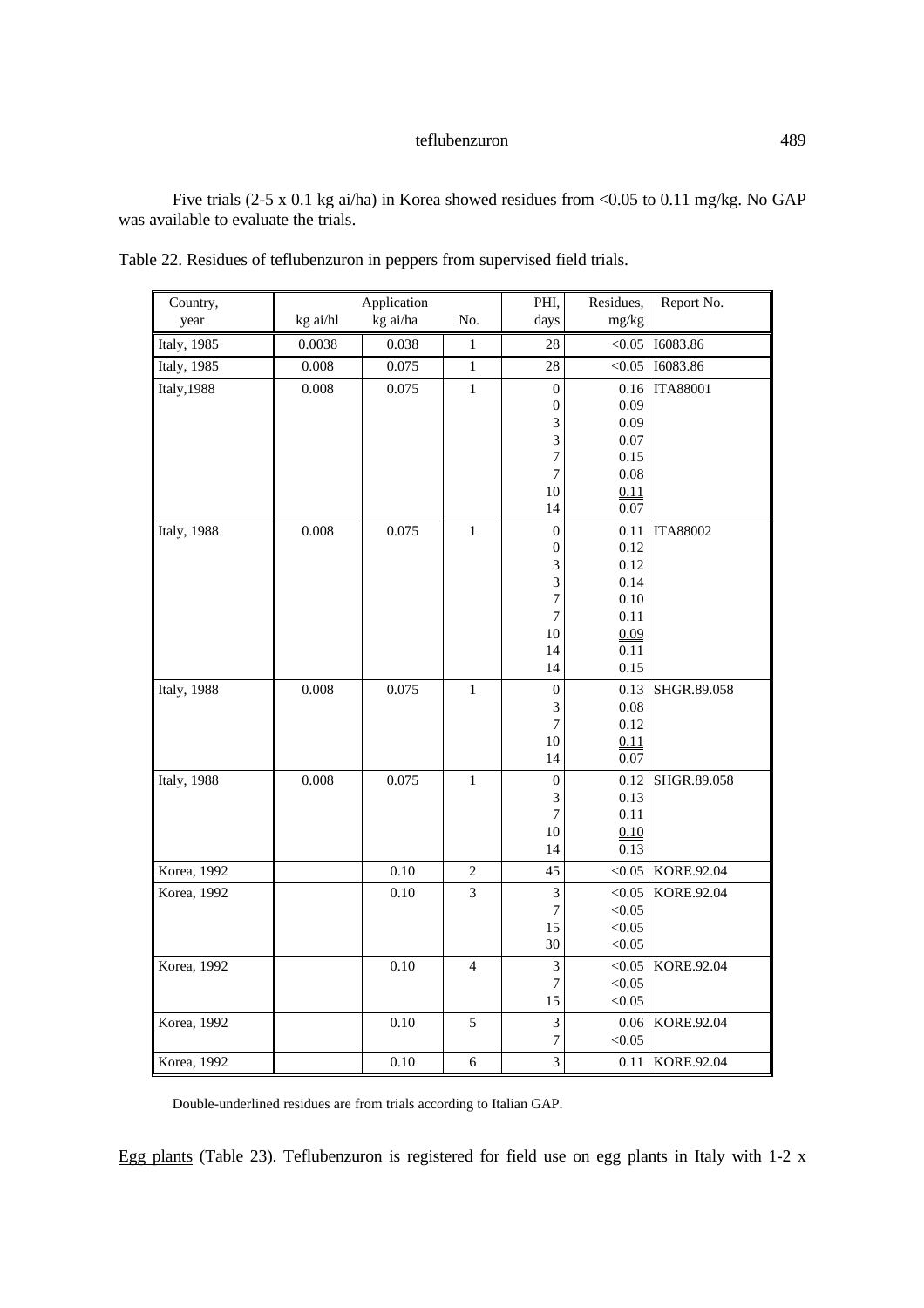0.022-0.024 kg ai/ha, 10-day PHI. The GAP for field use in Jordan, Saudi Arabia and Spain, and for glasshouse use in The Netherlands and Spain, is the same as for sweet peppers.

The Meeting reviewed 6 trials from Italy, 4 of them according to Italian GAP with 1 treatment at 0.023 kg ai/ha. The residues were <0.01 mg/kg 10 days after application.

| Year | Application<br>kg ai/ha<br>kg ai/hl<br>No. |       | PHI,<br>days | Residues,<br>mg/kg                                                                  | Report No.                                                                      |                 |
|------|--------------------------------------------|-------|--------------|-------------------------------------------------------------------------------------|---------------------------------------------------------------------------------|-----------------|
| 1985 | 0.001                                      | 0.011 | $\mathbf 1$  | 28                                                                                  | < 0.05                                                                          | 16083.86        |
| 1985 | 0.002                                      | 0.023 | $\mathbf 1$  | 28                                                                                  | < 0.05                                                                          | 16083.86        |
| 1988 | 0.002                                      | 0.023 | $\mathbf{1}$ | $\boldsymbol{0}$<br>$\boldsymbol{0}$<br>3<br>3<br>7<br>$\boldsymbol{7}$<br>10<br>14 | 0.02<br>0.02<br>< 0.01<br>0.01<br>< 0.01<br>< 0.01<br>< 0.01<br>< 0.01          | <b>ITA88003</b> |
| 1988 | 0.002                                      | 0.023 | $\mathbf{1}$ | $\boldsymbol{0}$<br>$\boldsymbol{0}$<br>3<br>3<br>$\overline{7}$<br>7<br>10<br>14   | $0.02\,$<br>0.02<br>< 0.01<br>0.01<br>< 0.01<br>< 0.01<br>$\leq 0.01$<br>< 0.01 | <b>ITA88004</b> |
| 1988 | 0.002                                      | 0.023 | $\mathbf{1}$ | $\boldsymbol{0}$<br>3<br>$\tau$<br>10<br>14                                         | 0.02<br>0.01<br>< 0.01<br>$\leq 0.01$<br>< 0.01                                 | SHGR.89.059     |
| 1988 | 0.002                                      | 0.023 | $\mathbf{1}$ | $\boldsymbol{0}$<br>3<br>$\tau$<br>10<br>14                                         | < 0.01<br>< 0.01<br>< 0.01<br>< 0.01<br>< 0.01                                  | SHGR.89.059     |

Table 23. Residues of teflubenzuron in egg plants from supervised field trials in Italy.

Tomatoes (Table 24). Teflubenzuron is currently registered for glasshouse use in The Netherlands (3- 5 x 0.23 kg ai/ha, 3-day PHI), and for glasshouse and field use in Spain (2-3 x 0.18-0.23 kg ai/ha, 3 day PHI). Field treatments are registered in Brazil and Paraguay (5-8 x 0.038 kg ai/ha with a PHI of 7 days), Argentina (3-8 x 0.075 kg ai/ha, PHI 7 days), Columbia and Ecuador (5-8 x 0.03 kg ai/ha and in Ecuador a PHI of 21 days). In Jordan, 2 applications of 0.0075 kg ai/hl and a 3-day PHI are allowed.

Field use. Six trials were conducted in Brazil. After applying 3-5 x 0.03-0.09 kg ai/ha, residues ranged from 0.05 to 0.15 mg/kg after 6 or 7 days. Two Italian trials with 4 x 0.075 kg ai/ha resulted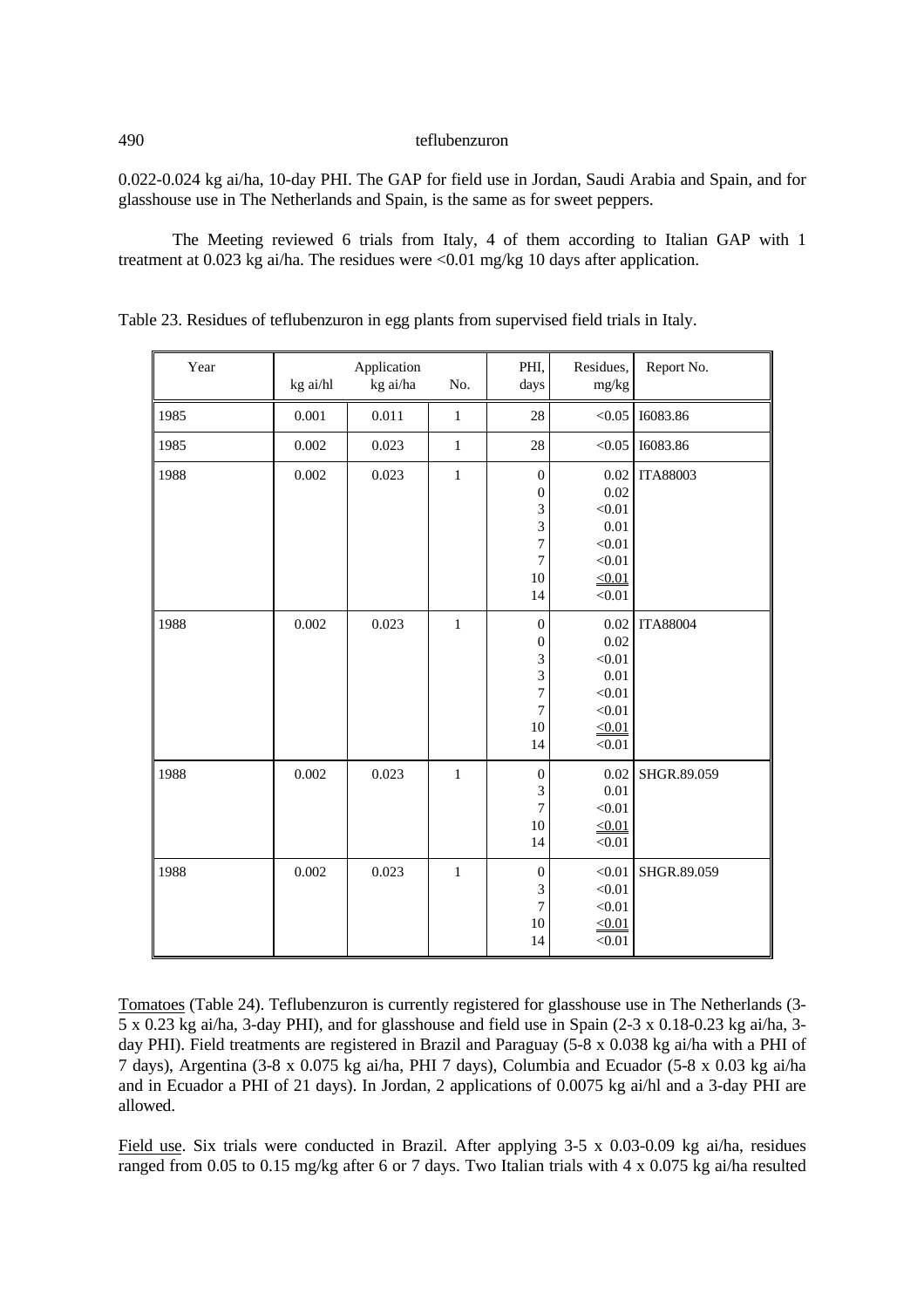in residues of 0.1 and 0.28 mg/kg 2 days after application.

Four trials were carried out in the USA. The report did not state whether the trials were outdoors or in greenhouses, but as they were in Fresno, California, it is very likely that they were outdoors. Residues from <0.05 to 0.1 mg/kg were found 3 days after treatment with 5 x 0.028-0.056 kg ai/ha.

Glasshouse use. Three trials in Germany were with 3-4 treatments at 0.09-0.17 kg ai/ha. The residues were 0.1, 0.17 and 0.47 mg/kg 3 days after the last application.

| Country,<br>year | kg ai/hl           | Application<br>kg ai/ha | No.                            | PHI,<br>days                                                               | Residues,<br>mg/kg                                   | Report No.   |
|------------------|--------------------|-------------------------|--------------------------------|----------------------------------------------------------------------------|------------------------------------------------------|--------------|
| <b>Indoors</b>   |                    |                         |                                |                                                                            |                                                      |              |
| Germany, 1987    | 0.008              | 0.09                    | 3                              | $\boldsymbol{0}$<br>1<br>$\mathfrak{Z}$<br>5<br>$\overline{7}$<br>10<br>14 | 0.12<br>0.13<br>0.10<br>0.13<br>0.13<br>0.08<br>0.08 | C 872630     |
| Germany, 1987    | 0.008              | 0.17                    | $\overline{4}$                 | $\boldsymbol{0}$<br>1<br>3<br>5<br>7<br>10<br>14                           | 0.67<br>0.59<br>0.47<br>0.37<br>0.51<br>0.31<br>0.28 | C 872620     |
| Germany, 1987    | 0.007<br>0.008     | 0.11<br>0.14            | $\mathbf{1}$<br>$\overline{2}$ | $\boldsymbol{0}$<br>1<br>3<br>5<br>$\overline{7}$<br>10<br>14              | 0.15<br>0.23<br>0.17<br>0.08<br>0.09<br>0.07<br>0.08 | C 872621     |
| UK, 1986         | 0.022              | 0.17                    | $\overline{4}$                 | $\boldsymbol{0}$<br>1<br>$\overline{\mathbf{c}}$<br>3                      | 0.55<br>0.65<br>0.32<br>0.20                         | GBR86I00101  |
| UK, 1993         | 0.015              | 0.23                    | 5                              | $\overline{3}$                                                             | 0.36                                                 | CFS 1994-060 |
| UK, 1993         | $0.075 -$<br>0.077 | $1.1 - 1.2$             | 5                              | 3                                                                          | 1.7                                                  | CFS 1994-060 |

Table 24. Residues of teflubenzuron in tomatoes from supervised trials.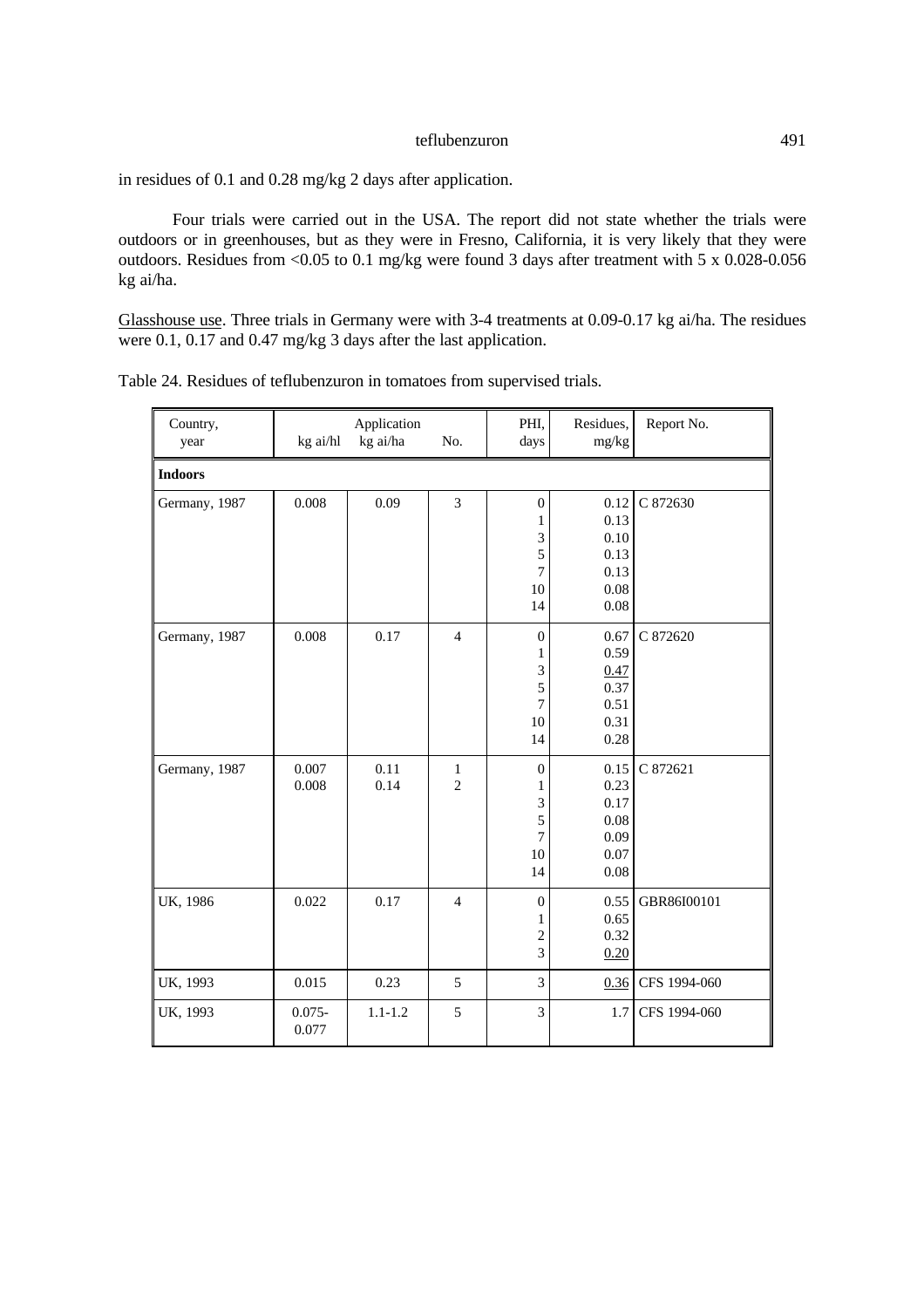| <b>Outdoors</b>  |       |       |                |                                                                                                |                                                                                 |              |
|------------------|-------|-------|----------------|------------------------------------------------------------------------------------------------|---------------------------------------------------------------------------------|--------------|
| Brazil, 1986     | 0.004 | 0.045 | 5              | $\boldsymbol{0}$<br>$\overline{\mathcal{L}}$<br>6<br>$\,$ 8 $\,$<br>12<br>18                   | 0.05<br>0.08<br>0.05<br>0.06<br>0.09<br>0.05                                    | BRA86I00402  |
| Brazil, 1986     | 0.007 | 0.09  | 5              | $\boldsymbol{0}$<br>4<br>6<br>$\,$ 8 $\,$<br>12<br>18                                          | 0.19<br>0.13<br>0.15<br>0.09<br>0.22<br>0.09                                    | BRA86I00502  |
| Brazil, 1986     | 0.004 | 0.045 | 5              | $\boldsymbol{0}$<br>4<br>6<br>8<br>12<br>18                                                    | 0.10<br>0.05<br>0.06<br>< 0.05<br>< 0.05<br>< 0.05                              | BRA86I00902  |
| Brazil, 1986     | 0.007 | 0.09  | 5              | $\boldsymbol{0}$<br>4<br>6<br>$\,$ 8 $\,$<br>12<br>18                                          | 0.14<br>0.09<br>0.08<br>0.05<br>0.04<br>0.03                                    | BRA86I01002  |
| Brazil, 1989     | 0.006 | 0.03  | 3              | $\boldsymbol{0}$<br>$\tau$<br>14                                                               | 0.09<br>0.10<br>0.05                                                            | SHGR.90.014  |
| Brazil, 1989     | 0.006 | 0.03  | 3              | $\boldsymbol{0}$<br>$\boldsymbol{7}$<br>14                                                     | 0.07<br>0.12<br>$0.01\,$                                                        | SHGR.90.014  |
| Italy, 1987      | 0.008 | 0.075 | $\overline{4}$ | $\boldsymbol{0}$<br>$\overline{c}$<br>$\overline{7}$<br>10<br>14<br>$21\,$                     | 0.25<br>0.10<br>0.18<br>0.23<br>0.18<br>0.11                                    | 187150710    |
| Italy, 1987      | 0.008 | 0.075 | $\overline{4}$ | $\boldsymbol{0}$<br>$\boldsymbol{2}$<br>$\overline{7}$<br>10<br>14<br>$21\,$                   | 0.35<br>0.28<br>0.29<br>$0.17\,$<br>0.13<br>$0.12\,$                            | 187150711    |
| <b>USA, 1987</b> | 0.006 | 0.028 | 5              | $\boldsymbol{0}$<br>$\boldsymbol{0}$<br>1<br>1<br>3<br>3<br>$\overline{7}$<br>$\boldsymbol{7}$ | $<0.05$<br>$0.07\,$<br>0.09<br>0.09<br>$0.06\,$<br>0.09<br>$0.08\,$<br>$0.08\,$ | HAS A025.001 |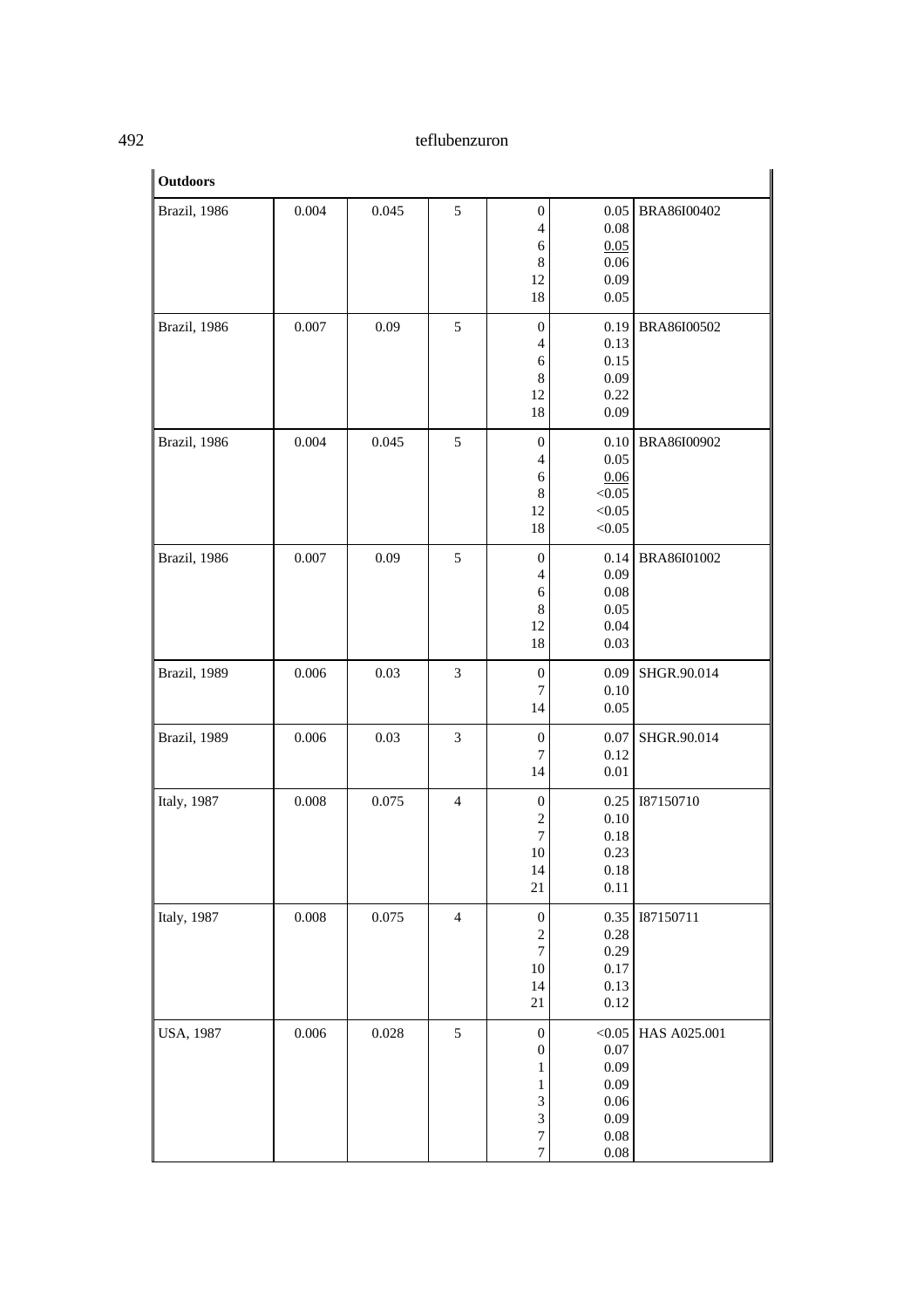|           |       |       |   | 14<br>14         | < 0.05<br>$<\!\!0.05$ |              |
|-----------|-------|-------|---|------------------|-----------------------|--------------|
| USA, 1987 | 0.012 | 0.056 | 5 | $\boldsymbol{0}$ | 0.16                  | HAS A025.001 |
|           |       |       |   | $\boldsymbol{0}$ | < 0.05                |              |
|           |       |       |   | 1                | 0.10                  |              |
|           |       |       |   | 1                | 0.13                  |              |
|           |       |       |   | 3                | < 0.05                |              |
|           |       |       |   | 3                | 0.10                  |              |
|           |       |       |   | $\overline{7}$   | 0.09                  |              |
|           |       |       |   | $\overline{7}$   | 0.13                  |              |
|           |       |       |   | 14               | 0.07                  |              |
|           |       |       |   | 14               | 0.06                  |              |
| USA, 1987 | 0.008 | 0.056 | 5 | $\boldsymbol{0}$ | 0.08                  | HAS A025.001 |
|           |       |       |   | $\mathbf{0}$     | $0.08\,$              |              |
|           |       |       |   | 1                | < 0.05                |              |
|           |       |       |   | 1                | $<\!\!0.05$           |              |
|           |       |       |   | 3                | 0.06                  |              |
|           |       |       |   | 3                | 0.07                  |              |
|           |       |       |   | 7                | 0.07                  |              |
|           |       |       |   | $\overline{7}$   | $<\!\!0.05$           |              |
|           |       |       |   | 14               | 0.09                  |              |
|           |       |       |   | 14               | 0.09                  |              |
| USA, 1987 |       | 0.056 | 5 | $\boldsymbol{0}$ | < 0.05                | HAS A025.001 |
|           |       |       |   | $\boldsymbol{0}$ | < 0.05                |              |
|           |       |       |   | 3                | $<\!\!0.05$           |              |
|           |       |       |   | 3                | < 0.05                |              |
|           |       |       |   | 7                | < 0.05                |              |
|           |       |       |   | $\boldsymbol{7}$ | < 0.05                |              |
|           |       |       |   | 14               | $0.05\,$              |              |
|           |       |       |   | 14               | $<\!\!0.05$           |              |

The underlined residue in the UK trial CFS 1994-060 is from a treatment which complies with Dutch GAP

Mushrooms (Table 25). Uses exist in Belgium (3 kg ai/ha, 14-day PHI) and Italy (1 x 4.8-6 kg ai/ha, 45-day PHI). In a trial with 4 replicates on cultivated mushrooms in The Netherlands the residues were all <0.05 mg/kg 25 days after applying 2 x 4.9 mg/kg.

In Germany, wild mushrooms may be treated unintentionally by the use of teflubenzuron in forests against larvae of *tenthredinidae spp.* and free-eating caterpillars at 0.023 kg ai/ha. The worst case was simulated by the application of approximately twice this rate (0.045 kg ai/ha) in 3 trials in Germany. The residues on days 0, 1 and 2 were all <0.05 mg/kg in two trials and 0.07, 0.07 and 0.05 mg/kg respectively in the third.

Table 25. Residues of teflubenzuron in mushrooms from supervised trials. Whole mushrooms analysed.

| Country, year         | Application<br>kg ai/hl<br>kg ai/ha<br>No. |  |  | PHI.<br>days | Residues.<br>mg/kg | Report No. |
|-----------------------|--------------------------------------------|--|--|--------------|--------------------|------------|
| <b>Wild mushrooms</b> |                                            |  |  |              |                    |            |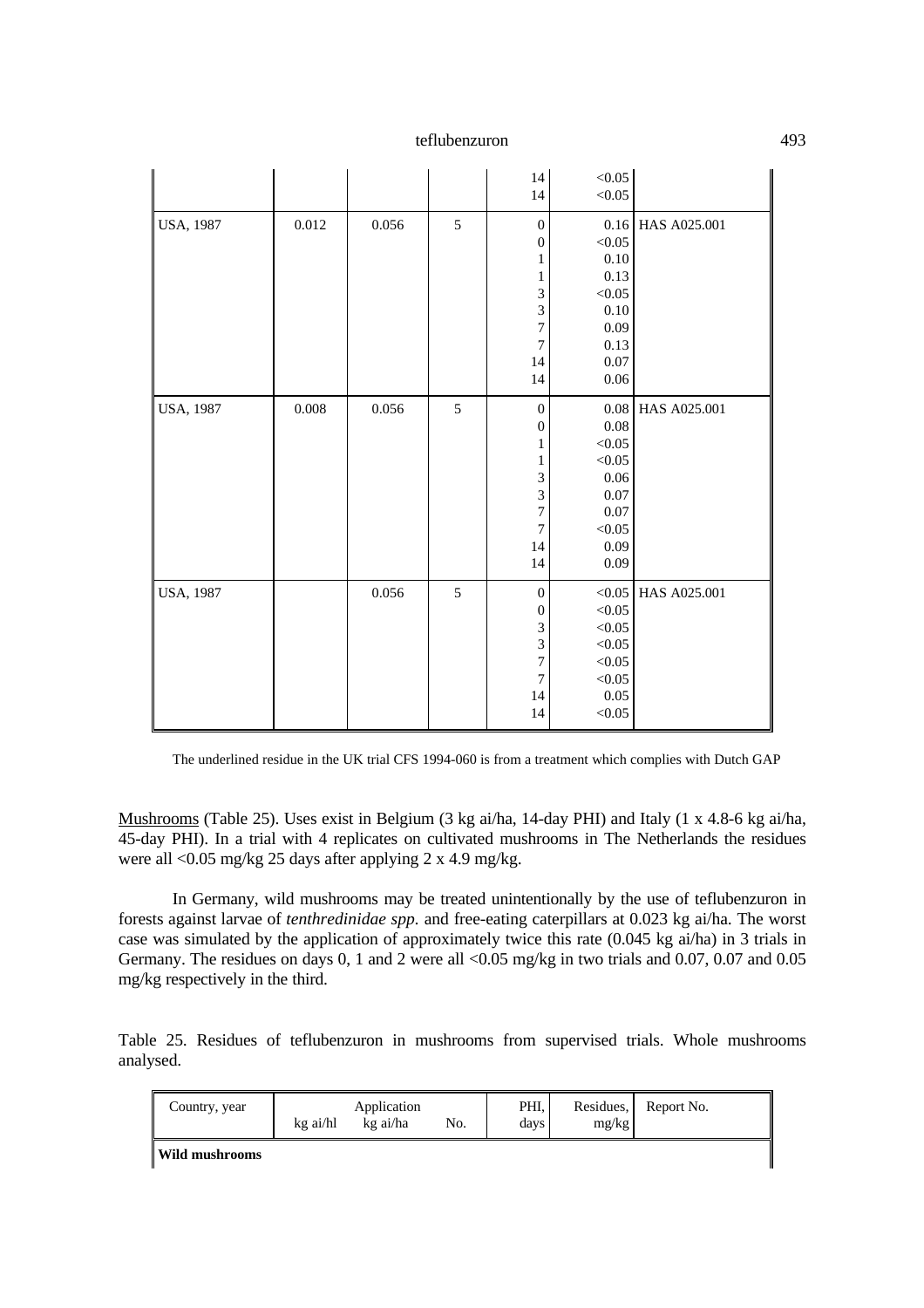| Country, year               | Application<br>kg ai/hl<br>kg ai/ha<br>No. |       |                | PHI.<br>days                   | Residues,<br>mg/kg                             | Report No. |
|-----------------------------|--------------------------------------------|-------|----------------|--------------------------------|------------------------------------------------|------------|
| Germany, 1984               | 0.004                                      | 0.045 | 1              | $\overline{0}$<br>2<br>7<br>14 | 0.07<br>0.07<br>0.05<br>< 0.05<br>< 0.05       | C 84090401 |
| Germany, 1984               | 0.004                                      | 0.045 | 1              | $\theta$<br>2<br>7<br>14       | < 0.05<br>< 0.05<br>< 0.05<br>< 0.05<br>< 0.05 | C 84090402 |
| Germany, 1985               | 0.045                                      | 0.045 | 1              | $\theta$<br>2<br>7<br>14       | < 0.05<br>< 0.05<br>< 0.05<br>< 0.05<br>< 0.05 | C 851603   |
| <b>Cultivated mushrooms</b> |                                            |       |                |                                |                                                |            |
| Netherlands,<br>1987        | 0.16                                       | 4.9   | $\overline{2}$ | 25<br>25<br>25<br>25           | < 0.05<br>< 0.05<br>< 0.05<br>< 0.05           | 87-139     |

Chinese cabbage (Table 26). Teflubenzuron is currently registered only in The Netherlands. It is recommended for field use at a rate of 0.06 kg ai/ha 2-4 times a season with a PHI of 14 days.

Two trials were carried out in The Netherlands. After applying 1 x 0.06 or 0.09 kg ai/ha the residues were 0.22 and 0.31 mg/kg at day 14.

Further trials were conducted in Malaysia (4 x 0.045 kg ai/ha) and the Philippines (9 x 0.045 kg ai/ha). The residues were 0.16, 0.93 and 2.8 mg/kg 7 days after treatment. No GAP was available for Asian countries with which to evaluate the results.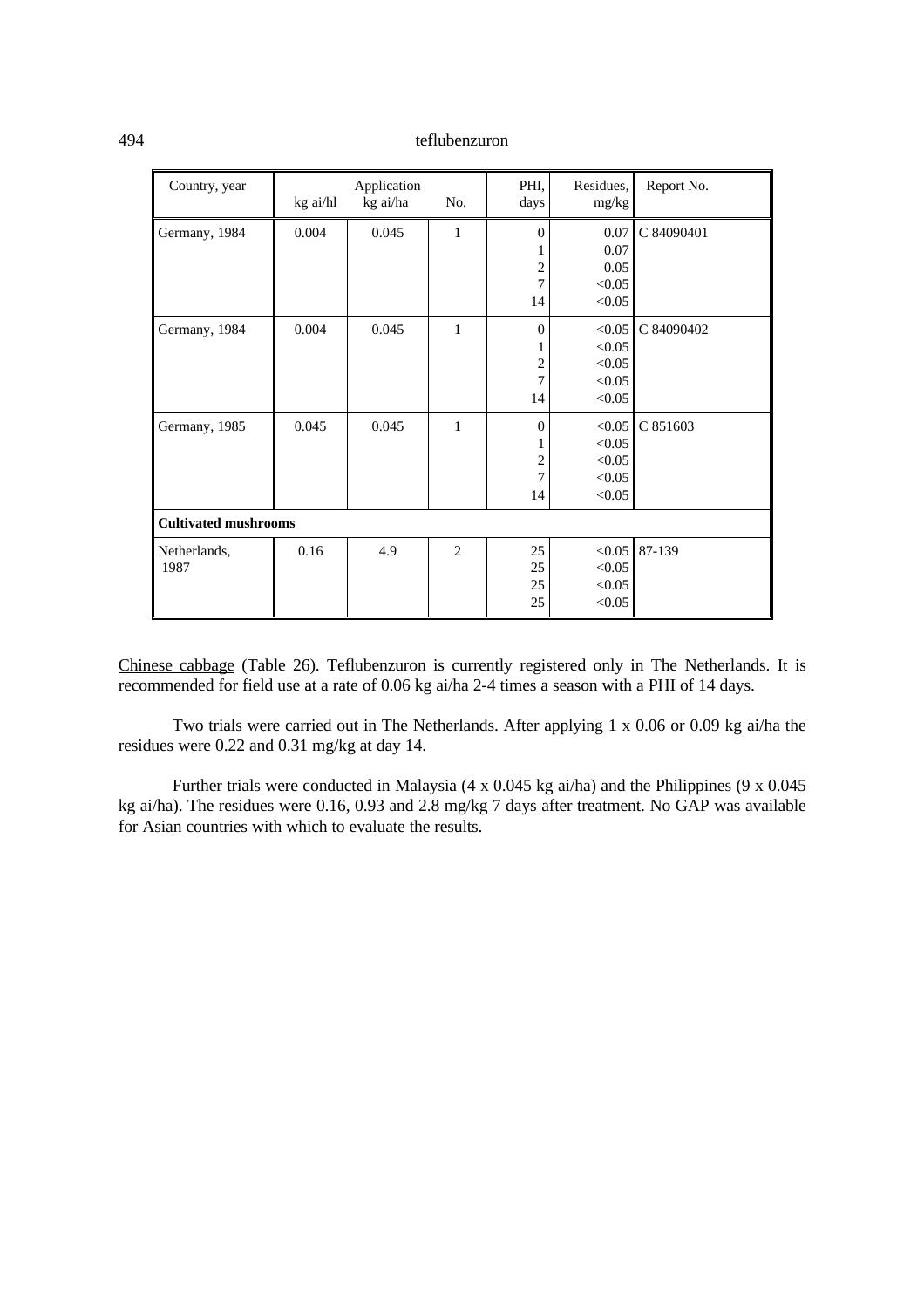| Country,<br>year     | kg ai/hl | Application<br>kg ai/ha | No.            | PHI.<br>days                 | Residues,<br>mg/kg          | Report No.  |
|----------------------|----------|-------------------------|----------------|------------------------------|-----------------------------|-------------|
| Netherlands, 1986    | 0.006    | 0.06                    | 1              | 14<br>21                     | 2<br>0.22<br>0.06           | 86.158A     |
| Netherlands, 1986    | 0.009    | 0.09                    | 1              | 14<br>21                     | 3.2<br>0.31<br>0.1          | 86.158B     |
| Malaysia, 1985       | 0.004    | 0.045                   | $\overline{4}$ | $\tau$                       | 0.93                        | MYS85I01002 |
| Malaysia, 1985       | 0.007    | 0.045                   | 4              | 7                            | 2.3                         | MYS85I01001 |
| Philippines,<br>1985 | 0.005    | 0.045                   | 9              | $\theta$<br>3<br>5<br>$\tau$ | 1.6<br>0.65<br>0.34<br>0.16 | PHI85I00301 |

Table 26. Residues of teflubenzuron in Chinese cabbage from supervised trials.

Peas, immature seeds (Table 27). No information on GAP was available for peas. One trial was conducted in France. The residues were 0.19 mg/kg in green peas with pods and  $\langle 0.05 \text{ mg/kg} \rangle$  in the peas 21 days after 2 applications of 0.045 kg ai/hl (0.23 kg ai/ha).

Table 27. Residues of teflubenzuron in peas from supervised trials in France, 1983.

| kg ai/hl | Application<br>kg ai/ha | No. | PHI,<br>days | Sample                 | Residues.<br>mg/kg | Report No.         |
|----------|-------------------------|-----|--------------|------------------------|--------------------|--------------------|
| 0.045    | 0.22                    | ∸   | 21<br>21     | peas with pod<br>seeds | < 0.05             | 0.19   18353.34.01 |

Soya beans (Table 28). Teflubenzuron is registered for use on soya beans in Brazil (0.0075-0.023 kg ai/ha) and Paraguay (2-3 treatments of 0.0075 kg ai/ha) with a PHI of 30 days in both countries.

Six trials were carried out in Brazil, four of them according to GAP. The residues were all  $\leq$  0.05 mg/kg in the beans, and 0.17 and 0.29 mg/kg in two samples of hulls.

One study involving replicated trials with various application rates was carried out in the USA. Except in one trial, residues in the dried beans were below the LOD of 0.05 mg/kg after 1 or 2 treatments at 0.022-0.34 kg ai/ha 28-43 days after application. In the exceptional trial residues in the dried beans were <0.05, 0.07, 0.16, 0.28 and 0.34 mg/kg from 2 x 0.034 kg ai/ha.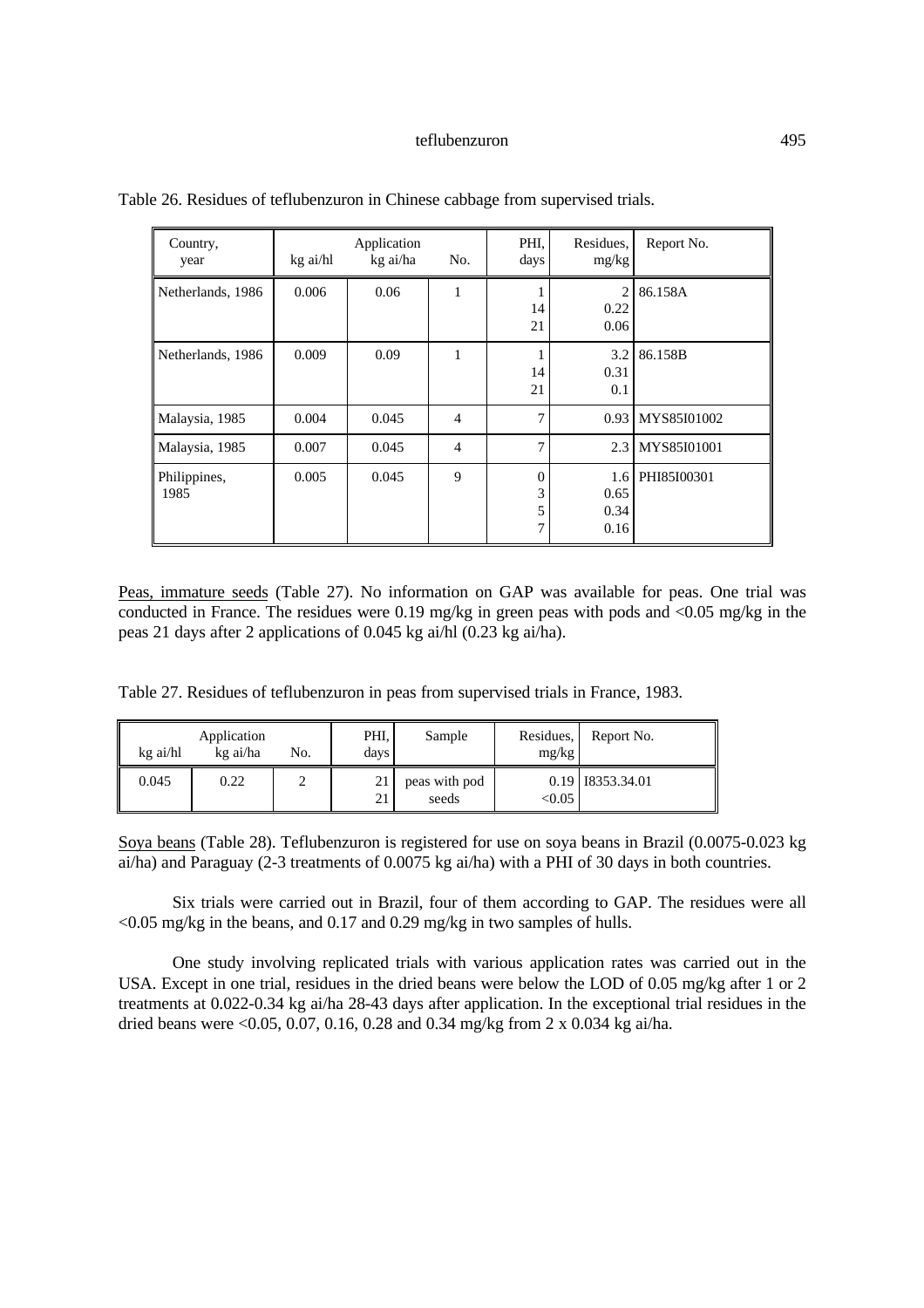| Country,<br>year | kg ai/hl                                  | Application<br>kg ai/ha                   | No.                                                                                                           | PHI,<br>days               | Sample       | Residues,<br>mg/kg                     | Report No.   |
|------------------|-------------------------------------------|-------------------------------------------|---------------------------------------------------------------------------------------------------------------|----------------------------|--------------|----------------------------------------|--------------|
| Brazil, 1989     | 0.006                                     | 0.015                                     | $\sqrt{2}$                                                                                                    | 21<br>30                   | seed         | < 0.01<br>< 0.01                       | SHGR.90.017A |
|                  | 0.012                                     | 0.030                                     | $\sqrt{2}$                                                                                                    | 21<br>30                   | seed         | < 0.01<br>< 0.01                       |              |
| Brazil, 1989     | 0.006                                     | 0.015                                     | $\overline{2}$                                                                                                | 21<br>30                   | seed         | < 0.01<br>< 0.01                       | SHGR.90.017B |
|                  | 0.012                                     | 0.030                                     | $\overline{c}$                                                                                                | 21<br>30                   | seed         | < 0.01<br>< 0.01                       |              |
| Brazil, 1985     | 0.012                                     | 0.030                                     | $\mathbf{1}$                                                                                                  | 53<br>53                   | hull<br>seed | 0.17<br>< 0.05                         | BRA85I00801  |
| Brazil, 1985     | 0.036                                     | 0.090                                     | $\mathbf{1}$                                                                                                  | 53<br>53                   | hull<br>seed | 0.29<br>< 0.05                         | BRA85I00901  |
| <b>USA, 1987</b> | 0.012<br>0.012<br>0.12<br>0.12            | 0.022<br>0.022<br>0.22<br>0.22            | $\mathbf{1}$<br>$\mathbf{1}$<br>$\,1$<br>$\mathbf{1}$                                                         | 47<br>47<br>47<br>47       | seed         | < 0.05<br>< 0.05<br>< 0.05<br>< 0.05   | HAS A025.001 |
|                  | 0.015<br>0.015<br>0.15<br>0.15            | 0.022<br>0.022<br>0.22<br>0.22            | 1<br>1<br>$\mathbf{1}$<br>$\,1$                                                                               | 30<br>30<br>30<br>30       | seed         | < 0.05<br>< 0.05<br>< 0.05<br>< 0.05   |              |
|                  | 0.024<br>0.024<br>0.24<br>0.24            | 0.022<br>0.022<br>0.22<br>0.22            | $\mathbf{1}$<br>$\mathbf{1}$<br>$\,1$<br>$\mathbf{1}$                                                         | 43<br>43<br>43<br>43       | seed         | < 0.05<br>< 0.05<br>< 0.05<br>< 0.05   |              |
|                  | 0.015<br>0.015<br>0.15<br>0.15            | 0.022<br>0.022<br>0.22<br>0.22            | $\,1\,$<br>$\,1$<br>$\mathbf{1}$<br>$\mathbf{1}$                                                              | 42<br>42<br>42<br>42       | seed         | < 0.05<br>< 0.05<br>< 0.05<br>< 0.05   |              |
|                  | $0.12\,$<br>0.12                          | 0.34<br>0.34                              | $\mathbf{I}$<br>$\,1$                                                                                         | $28\,$<br>$28\,$           | seed         | < 0.05<br>< 0.05                       |              |
|                  | 0.015<br>0.015<br>0.015<br>0.015<br>0.015 | 0.034<br>0.034<br>0.034<br>0.034<br>0.034 | $\overline{\mathbf{c}}$<br>$\overline{\mathbf{c}}$<br>$\overline{\mathbf{c}}$<br>$\sqrt{2}$<br>$\overline{c}$ | 30<br>30<br>30<br>30<br>35 | seed         | 0.34<br>0.28<br>0.07<br>0.16<br>< 0.05 |              |
|                  | 0.018<br>0.018                            | 0.034<br>0.034                            | $\overline{\mathbf{c}}$<br>$\overline{c}$                                                                     | 30<br>$30\,$               | seed         | < 0.05<br>< 0.05                       |              |

Table 28. Residues of teflubenzuron in soya beans from supervised trials.

Potatoes (Table 29). Teflubenzuron is registered for use on potatoes in Germany (1 x 0.045 kg ai/ha),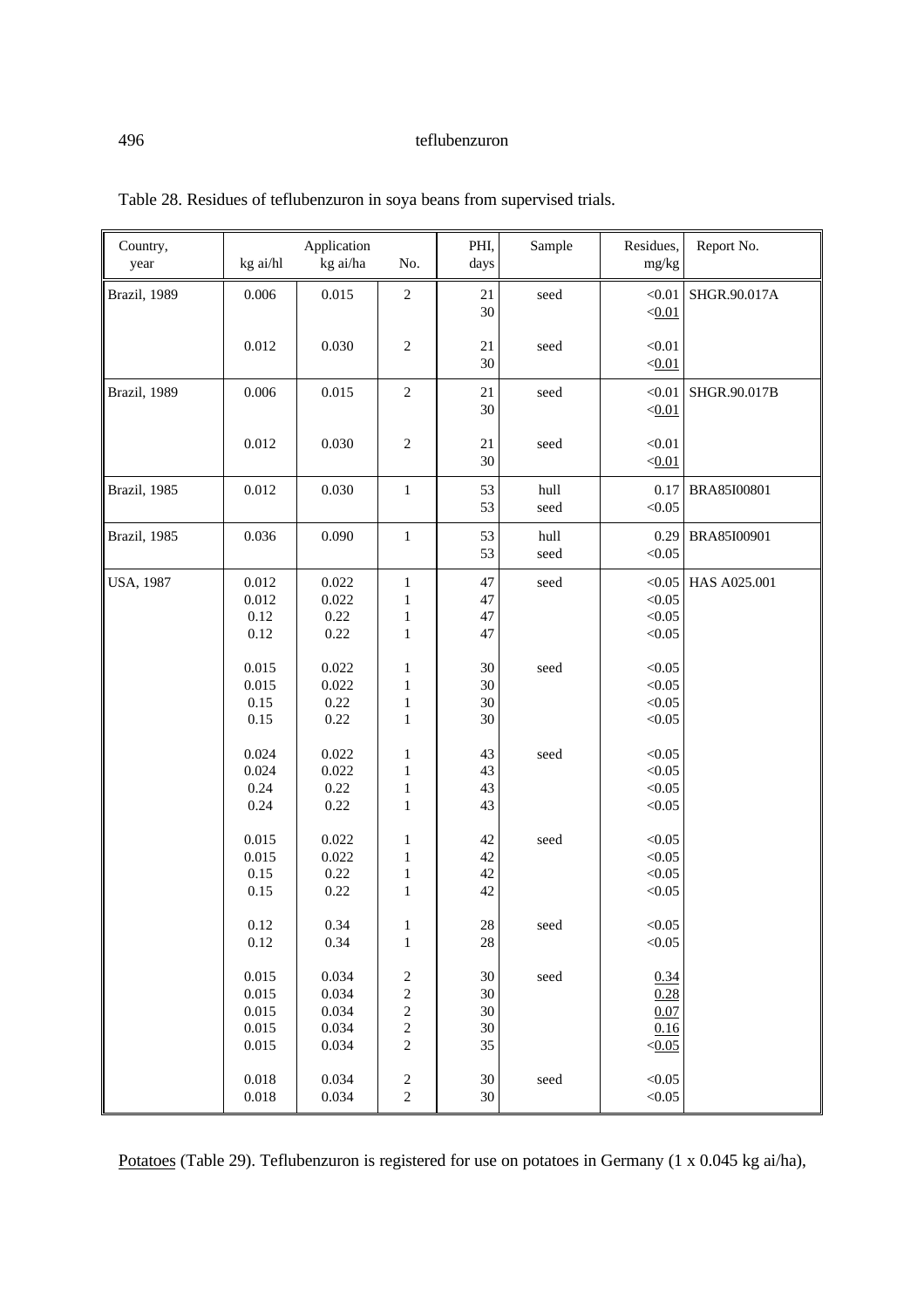Italy (1-2 x 0.024 kg ai/ha), Poland (1-2 x 0.038 kg ai/ha), Saudi Arabia (2 x 0.011 kg ai/hl), Spain  $(1-2 \times 0.022 \text{ kg} \text{ ai/ha})$  and Switzerland  $(0.038 \text{ kg} \text{ ai/ha})$ . The PHIs range from 14 to 28 days.

Trials on potatoes were conducted in the following countries: 2 in Brazil (4 x 0.06 or 0.12 kg ai/ha), 2 in France (1 x 0.046-0.26 kg ai/ha), 3 in Germany (2 x 0.052 kg ai/ha), 2 in Italy (1 x 0.045 kg ai/ha), 1 in Slovakia (1 x 0.022 kg ai/ha) and 1 study in the USA with replicated applications of 5 x 0.034-0.17 kg ai/ha. No residues above 0.05 mg/kg (LOD) were found in any sample at any PHI (7-79 days).

| Country,<br>year    | kg ai/hl                                  | Application<br>kg ai/ha                  | No.                                                   | PHI,<br>days                                                         | Residues,<br>mg/kg                             | Report No.   |
|---------------------|-------------------------------------------|------------------------------------------|-------------------------------------------------------|----------------------------------------------------------------------|------------------------------------------------|--------------|
| Brazil, 1985        | 0.015                                     | 0.06                                     | $\overline{4}$                                        | 24                                                                   | < 0.05                                         | BRA85I01201  |
| Brazil, 1985        | 0.030                                     | 0.12                                     | $\overline{4}$                                        | 24                                                                   | < 0.05                                         | BRA85I01501  |
| France, 1984        | 0.002<br>0.005<br>0.010<br>0.015          | 0.043<br>0.085<br>0.17<br>0.23           | $\,1$<br>$\mathbf{1}$<br>$\mathbf{1}$<br>$\mathbf{1}$ | 49<br>49<br>49<br>49                                                 | < 0.05<br>< 0.05<br>< 0.05<br>< 0.05           | FR8413511    |
| France, 1984        |                                           | 0.03<br>0.06<br>0.12<br>0.18             | $\mathbf{1}$<br>1<br>$\mathbf{1}$<br>$\mathbf{1}$     | $\overline{7}$<br>$\overline{7}$<br>$\overline{7}$<br>$\overline{7}$ | < 0.05<br>< 0.05<br>< 0.05<br>< 0.05           | FR8414521    |
| Germany, 1982       | 0.01                                      | 0.052                                    | $\overline{c}$                                        | $\overline{0}$<br>64                                                 | < 0.05<br>< 0.05                               | C821272      |
| Germany, 1982       | 0.01                                      | 0.052                                    | $\overline{c}$                                        | $\boldsymbol{0}$<br>14                                               | < 0.05<br>< 0.05                               | C82120101    |
| Germany, 1982       | 0.01                                      | 0.052                                    | $\overline{2}$                                        | 14<br>41                                                             | < 0.05<br>< 0.05                               | C82120501    |
| <b>Italy</b> , 1985 | 0.01                                      | 0.045                                    | $\mathbf{1}$                                          | 21                                                                   | < 0.05                                         | 184370701    |
| <b>Italy</b> , 1985 | 0.01                                      | 0.045                                    | $\,1\,$                                               | 35                                                                   | < 0.05                                         | 184370703    |
| Slovakia, 1987      |                                           | 0.022                                    | $\mathbf{1}$                                          | 79                                                                   | < 0.05                                         | CU-88-492    |
| <b>USA, 1987</b>    |                                           | 0.034<br>0.034<br>0.17                   | 5<br>5<br>5                                           | 16<br>16<br>16                                                       | < 0.05<br>< 0.05<br>< 0.05                     | HAS A025.001 |
|                     | 0.007<br>0.007<br>0.036<br>0.004<br>0.017 | 0.034<br>0.034<br>0.17<br>0.034<br>0.034 | 5<br>5<br>5<br>5<br>5                                 | 14<br>14<br>14<br>14<br>14                                           | < 0.05<br>< 0.05<br>< 0.05<br>< 0.05<br>< 0.05 |              |
|                     | 0.017<br>0.017<br>0.017<br>$0.08\,$       | 0.034<br>0.034<br>0.034<br>0.17          | 5<br>5<br>5<br>$\overline{5}$                         | 14<br>24<br>24<br>24                                                 | < 0.05<br>< 0.05<br>< 0.05<br>< 0.05           |              |

Table 29. Residues of teflubenzuron in potatoes from supervised trials. Tubers analysed.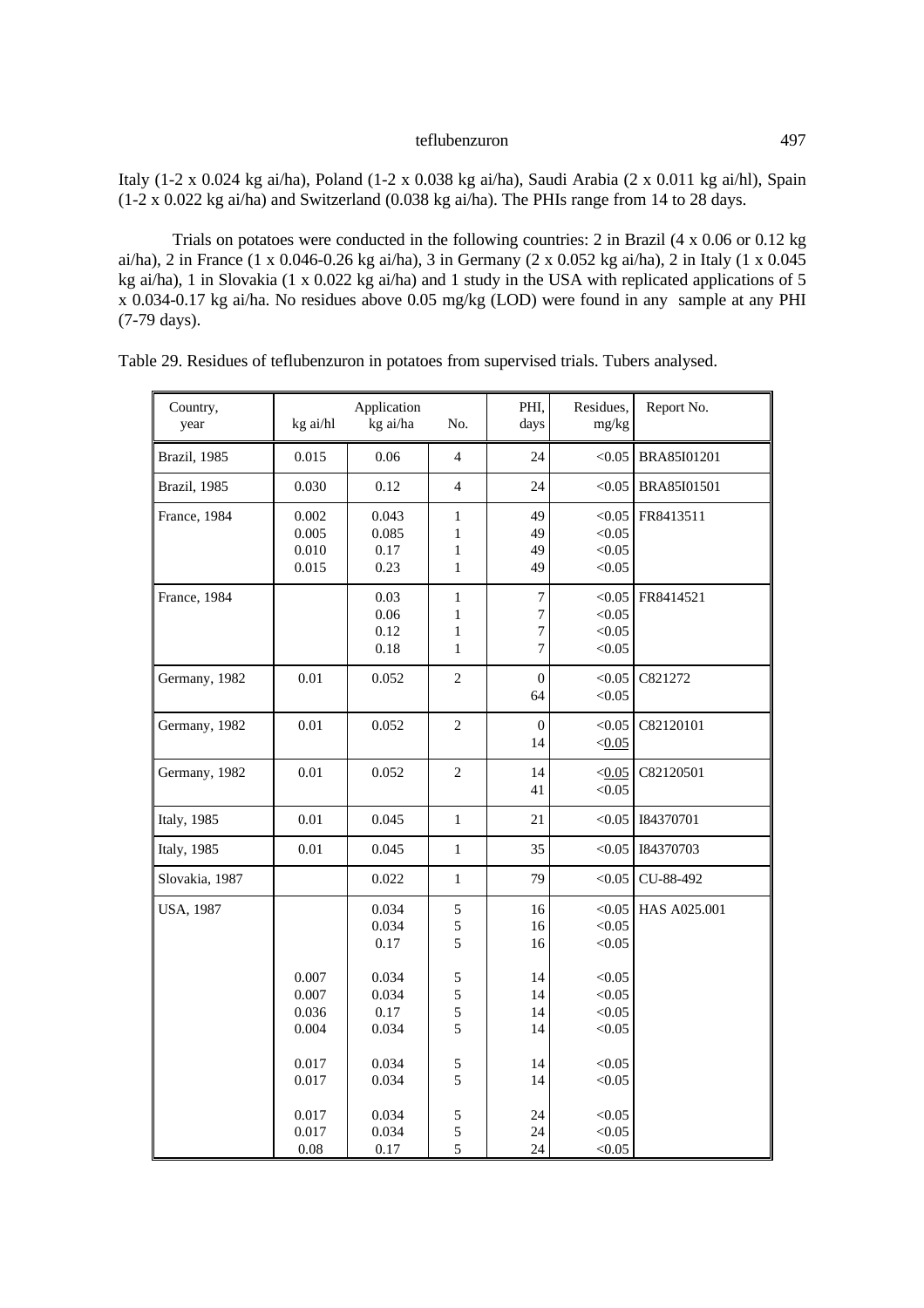| ║<br>Country,<br>vear | kg ai/hl | Application<br>kg ai/ha | No. | PHI.<br>days | Residues,<br>mg/kg | Report No. |
|-----------------------|----------|-------------------------|-----|--------------|--------------------|------------|
|                       | 0.08     | 0.17                    |     | 24           | < 0.05             |            |

Cereals. Teflubenzuron is registered for general use on cereals only in Switzerland, with 0.06 kg ai/ha and a PHI of 42 days, but is approved for use on maize in Columbia, Ecuador and Italy, and for sorghum in Columbia and Ecuador: supervised trials were reported only on maize.

Maize (Table 30). GAP in Columbia and Ecuador consists in 2 treatments at 0.045 kg ai/ha, with a PHI of 21 days in Ecuador, and in Italy 2 x 0.15-0.16 kg ai/ha with a PHI of 28 days.

Supervised trials were in France (6), Germany (10), Italy (2) and Slovakia (3). In the French trials (1 x 0.11-0.3 kg ai/ha) the residues were 0.16 to 6 mg/kg in the whole plant and  $\langle 0.01 \text{ or } \langle 0.05 \rangle$ mg/kg in the grain 62-108 days after application. In Germany, 1 x 0.15 kg ai/ha gave residues of 0.41-1.9 mg/kg in the whole plant at 28 days and <0.01 or <0.05 mg/kg in the grain at 39-114 days after application. The residues found at 63-75 days in the grain in two Slovakian trials were <0.05 mg/kg. Two trials in Italy with 2 x 0.15 kg ai/ha complied with GAP. At 28 days the residues were 3.6 and 3.9 mg/kg in the whole plant and <0.05 mg/kg in the grain.

| Country,<br>year | kg ai/hl | Application<br>kg ai/ha | No.          | PHI,<br>days                           | Sample         | Residues,<br>mg/kg               | Report No.    |
|------------------|----------|-------------------------|--------------|----------------------------------------|----------------|----------------------------------|---------------|
| France, 1982     | 0.051    | 0.26                    | $\mathbf{1}$ | 62                                     | plant          | 2.0                              | 182.55.33.01  |
| France, 1982     | 0.051    | 0.26                    | $\mathbf{1}$ | 74<br>74                               | plant<br>grain | 3.2<br>< 0.05                    | 182.55.33.02  |
| France, 1983     | 0.06     | 0.3                     | 1            | 70<br>84                               | plant<br>grain | 6.0 <sub>1</sub><br>< 0.05       | 183.57.34.01  |
| France, 1984     | 0.023    | 0.11                    | $\mathbf{1}$ | 66<br>108                              | plant<br>grain | 0.48<br>< 0.05                   | I84.57.34.02a |
| France, 1984     | 0.05     | 0.15                    | $\mathbf{1}$ | 66<br>108                              | plant<br>grain | 0.51<br>< 0.05                   | I84.57.34.02b |
| France, 1984     | 0.01     | 0.05                    | $\mathbf{1}$ | 101<br>101                             | plant<br>grain | 0.16<br>< 0.01                   | FR8460501     |
| France, 1984     | 0.02     | 0.10                    | $\mathbf{1}$ | 101<br>101                             | plant<br>grain | 0.53<br>< 0.01                   | FR8460501     |
| France, 1984     | 0.03     | 0.15                    | $\mathbf{1}$ | 101<br>101                             | plant<br>grain | 0.54<br>< 0.01                   | FR8460501     |
| Germany, 1982    | 0.025    | 0.15                    | $\mathbf{1}$ | $\overline{0}$<br>14<br>28<br>42<br>56 | plant          | 3.9<br>2.1<br>1.4<br>1.1<br>0.90 | C821372       |

Table 30. Residues of teflubenzuron in maize from supervised trials.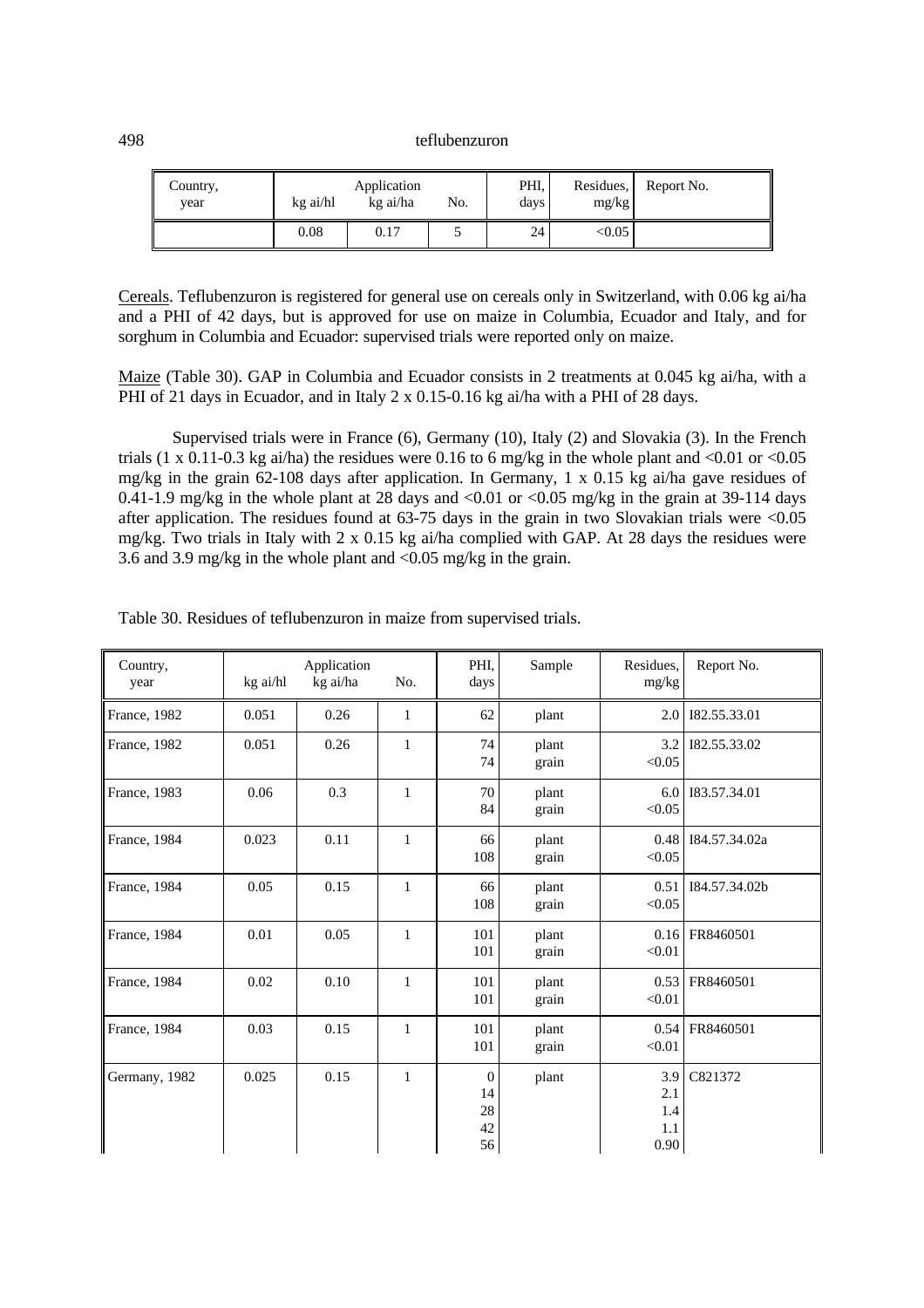| Country,<br>year | kg ai/hl | Application<br>kg ai/ha | No.            | PHI,<br>days                                         | Sample         | Residues,<br>mg/kg                                | Report No.   |
|------------------|----------|-------------------------|----------------|------------------------------------------------------|----------------|---------------------------------------------------|--------------|
|                  |          |                         |                | 70                                                   |                | < 0.05                                            |              |
| Germany, 1982    | 0.025    | 0.15                    | $\mathbf{1}$   | $\boldsymbol{0}$<br>14<br>28<br>42<br>56<br>71       | plant          | 2.1<br>1.6<br>$0.70\,$<br>1.0<br>0.60<br>< 0.05   | C82130501    |
| Germany, 1983    | 0.015    | 0.15                    | $\mathbf{1}$   | $\boldsymbol{0}$<br>14<br>28<br>39<br>39<br>69       | plant<br>grain | 2.6<br>1.8<br>1.9<br>1.9<br>< 0.05<br>$<\!\!0.05$ | C833072      |
| Germany, 1983    | 0.030    | 0.15                    | $\mathbf{1}$   | $\boldsymbol{0}$<br>14<br>28<br>44<br>49             | plant<br>grain | 1.4<br>2.1<br>1.4<br>1.4<br>< 0.05                | C83300301    |
| Germany, 1983    | 0.038    | 0.15                    | $\mathbf{1}$   | $\boldsymbol{0}$<br>15<br>31<br>45                   | plant          | 3.8<br>3.4<br>1.8<br>2.3                          | C83300401    |
| Germany, 1983    | 0.019    | 0.15                    | $\mathbf{1}$   | $\boldsymbol{0}$<br>14<br>28<br>44<br>63             | plant<br>grain | 2.4<br>1.1<br>0.92<br>0.96<br>$<\!\!0.05$         | C83300501    |
| Germany, 1983    | 0.019    | 0.15                    | $\,1$          | $\boldsymbol{0}$<br>14<br>28<br>39<br>51             | plant<br>grain | 1.6<br>1.8<br>1.9<br>0.58<br>< 0.05               | C83300601    |
| Germany, 1986    | 0.038    | 0.15                    | $\mathbf{1}$   | $\boldsymbol{0}$<br>28<br>56<br>111                  | plant<br>grain | 3.2<br>1.4<br>0.57<br>< 0.05                      | C862272      |
| Germany, 1986    | 0.038    | 0.15                    | $\,1\,$        | $\boldsymbol{0}$<br>25<br>56<br>98                   | plant<br>grain | 4.8<br>1.3<br>$0.62\,$<br>< 0.05                  | C862205      |
| Germany, 1987    | 0.038    | 0.15                    | $\mathbf 1$    | $\boldsymbol{0}$<br>$28\,$<br>56<br>114              | plant<br>grain | 3.7<br>0.41<br>0.63<br>$<0.01$                    | C871772      |
| Italy, 1984      | 0.025    | $0.15\,$                | $\overline{2}$ | $\boldsymbol{0}$<br>$\boldsymbol{7}$<br>$14\,$<br>21 | plant          | 6.0<br>$5.0\,$<br>5.5<br>3.5                      | 184/38/07/11 |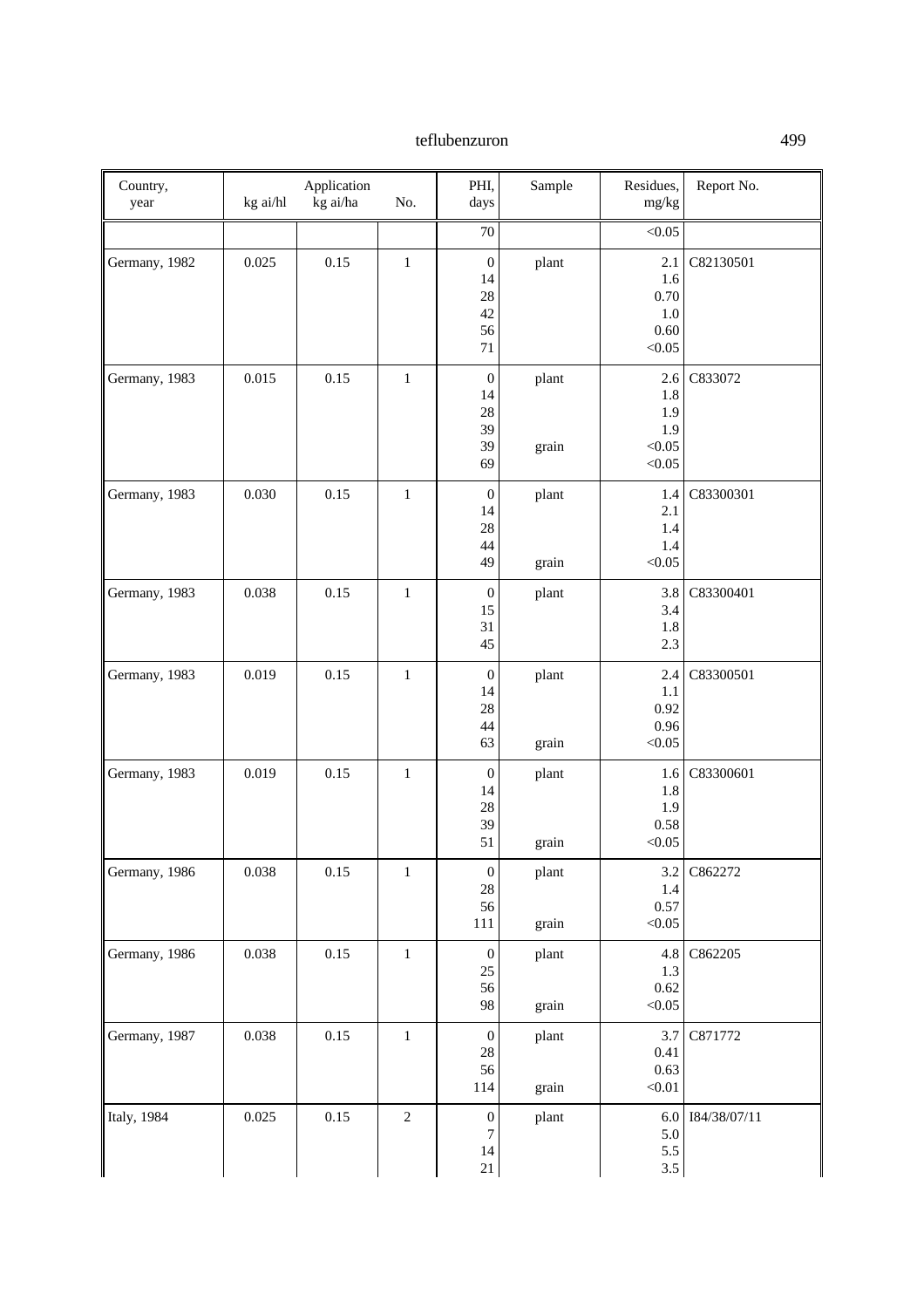| Country,<br>year | kg ai/hl | Application<br>kg ai/ha | No.            | PHI,<br>days                                | Sample         | Residues,<br>mg/kg                        | Report No.   |
|------------------|----------|-------------------------|----------------|---------------------------------------------|----------------|-------------------------------------------|--------------|
|                  |          |                         |                | 28<br>28                                    | grain          | 3.6<br>< 0.05                             |              |
| Italy, 1984      | 0.025    | 0.15                    | $\overline{2}$ | $\overline{0}$<br>7<br>14<br>21<br>28<br>28 | plant<br>grain | 5.0<br>3.7<br>3.0<br>2.8<br>3.9<br>< 0.05 | 184/38/07/12 |

Cotton (Table 31). Teflubenzuron is registered for use on cotton in Argentina (2 x 0.011 kg ai/ha, 21 day PHI), Brazil (0.0075-0.1 kg ai/ha, PHI 30 days), Paraguay (2-3 x 0.0075 kg ai/ha, PHI 30 days), Colombia (2 x 0.019 kg ai/ha), Ecuador (2 x 0.019-0.045 kg ai/ha) and Guatemala (2-3 x 0.075 kg ai/ha).

Residue trials were conducted in Brazil (4), Guatemala (2), Mexico (1) and the USA (one study with various rates and concentrations). The residues in the seed were <0.01 mg/kg after 31 days from 2 x 0.03 or 0.06 kg ai/ha in Brazil, and <0.05 mg/kg at 6-8 days from 14-15 x 0.039 kg ai/ha in Guatemala and 12 x 0.06-0.08 kg ai/ha at 18 days in Mexico. In the US trials the residues were <0.05, 0.07, 0.08, 0.11, 0.24 and 13 mg/kg, and 0.78, 3.1 and 4.6 mg/kg after the application of 12 x 0.045 and 12 x 0.45 kg ai/ha, respectively, at 14 or 18 days after treatment.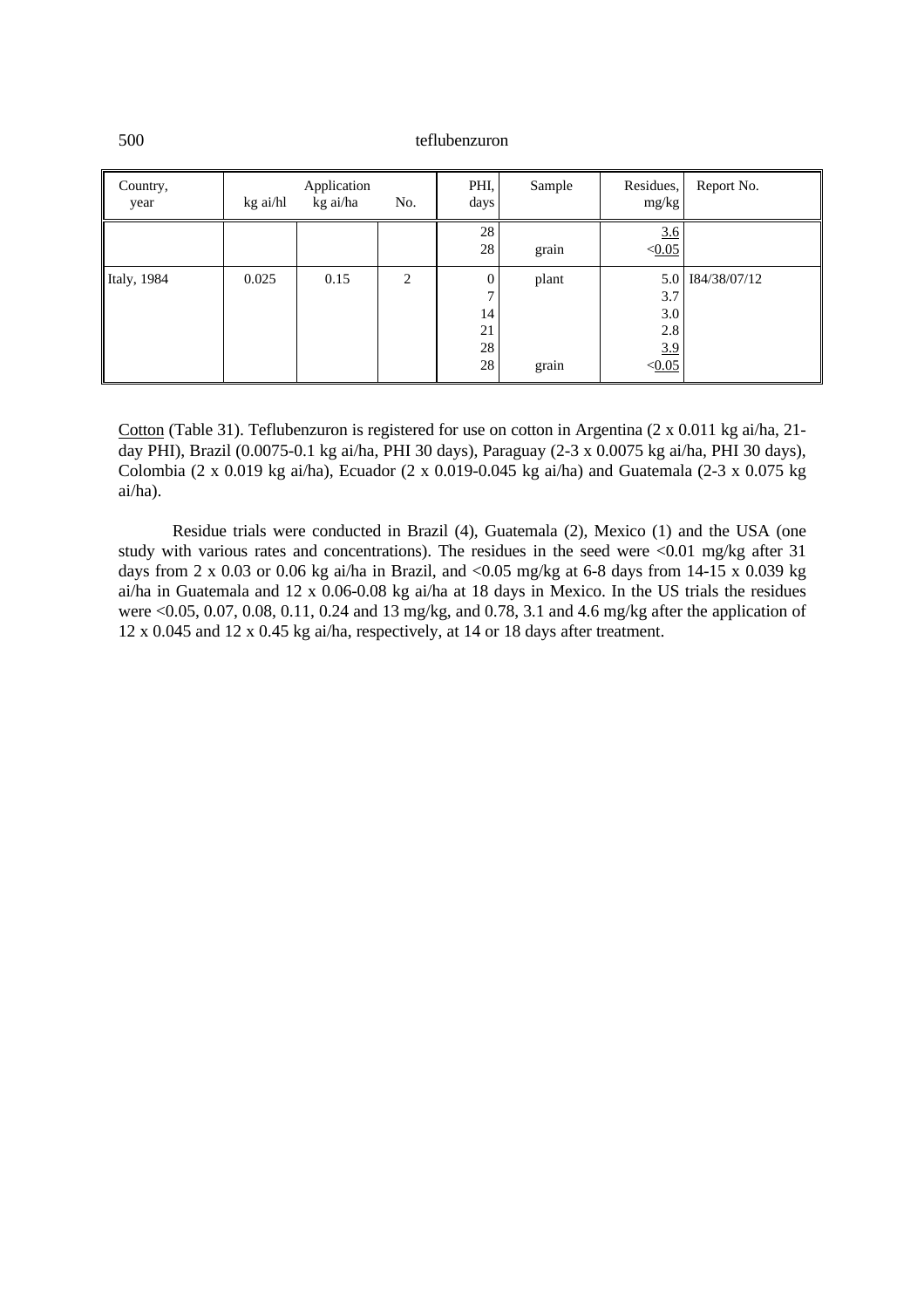| Country,<br>year     | kg ai/hl                                                                   | Application<br>kg ai/ha                                                    | No.                              | PHI.<br>days                                       | Residues,<br>mg/kg                                                 | Report No.   |
|----------------------|----------------------------------------------------------------------------|----------------------------------------------------------------------------|----------------------------------|----------------------------------------------------|--------------------------------------------------------------------|--------------|
| Brazil, 1989         | 0.012                                                                      | 0.03                                                                       | $\overline{2}$                   | 31                                                 | < 0.01                                                             | SHGR.90.019  |
| <b>Brazil</b> , 1989 | 0.024                                                                      | 0.06                                                                       | $\overline{2}$                   | 31                                                 | < 0.01                                                             | SHGR.90.019  |
| Brazil, 1989         | 0.012                                                                      | 0.03                                                                       | $\overline{c}$                   | 30                                                 | < 0.01                                                             | SHGR.90.019  |
| Brazil, 1989         | 0.024                                                                      | 0.06                                                                       | $\overline{2}$                   | 30                                                 | < 0.01                                                             | SHGR.90.019  |
| Guatemala, 1984      | 0.14                                                                       | 0.039                                                                      | 14                               | 6                                                  | < 0.05                                                             | GTM84I00301  |
| Guatemala, 1985      | 0.14                                                                       | 0.039                                                                      | 15                               | 8                                                  | < 0.05                                                             | GTM85I00101  |
| Mexico, 1984         | $0.30 - 0.40$                                                              | $0.06 - 0.08$                                                              | 12                               | 18                                                 | < 0.05                                                             | MEX84I00101  |
| <b>USA, 1987</b>     | 0.012<br>0.012<br>0.12<br>0.048<br>0.048<br>0.48<br>0.019<br>0.019<br>0.19 | 0.045<br>0.045<br>0.45<br>0.045<br>0.045<br>0.45<br>0.045<br>0.045<br>0.45 | 12<br>12<br>12<br>12<br>12<br>12 | 14<br>14<br>14<br>14<br>14<br>14<br>18<br>18<br>18 | 0.11<br>0.24<br>3.1<br>< 0.05<br>0.08<br>0.78<br>0.07<br>13<br>4.6 | HAS A025,001 |

Table 31. Residues of teflubenzuron in cotton from supervised trials. Seed analysed.

Coffee beans (Table 32). The only registered uses of teflubenzuron on coffee are in Brazil (0.038 kg ai/ha) and Kenya (1-2 x 0.11 kg ai/ha) at PHIs of 30 days in both countries. In two residue trials in Brazil, 2 applications of 0.075 or 0.15 kg ai/ha gave residues of 0.6 and 1.7 mg/kg respectively, after 35 days.

Table 32. Residues of teflubenzuron in coffee beans from supervised trials, Brazil, 1989.

| Application<br>kg ai/ha<br>kg ai/hl<br>No. |       |  | PHI.<br>days | Residues,<br>mg/kg | Report No.       |
|--------------------------------------------|-------|--|--------------|--------------------|------------------|
| 0.01                                       | 0.075 |  | 35           |                    | 0.60 SHGR.90.018 |
| 0.02                                       | 0.15  |  | 35           |                    | 1.7 SHGR.90.018  |

Alfalfa forage and green grass (Table 33). Two supervised trials on alfalfa and one on green grass were carried out in Italy (1 x 0.075 kg ai/ha). The residues in alfalfa forage declined from 1.4 and 2 mg/kg at day 3 to 0.18 and 1.2 mg/kg at day 28 after application, and in grass from 12 mg/kg at day 3 to 0.71 mg/kg at day 28. No information on GAP was available to evaluate the trials.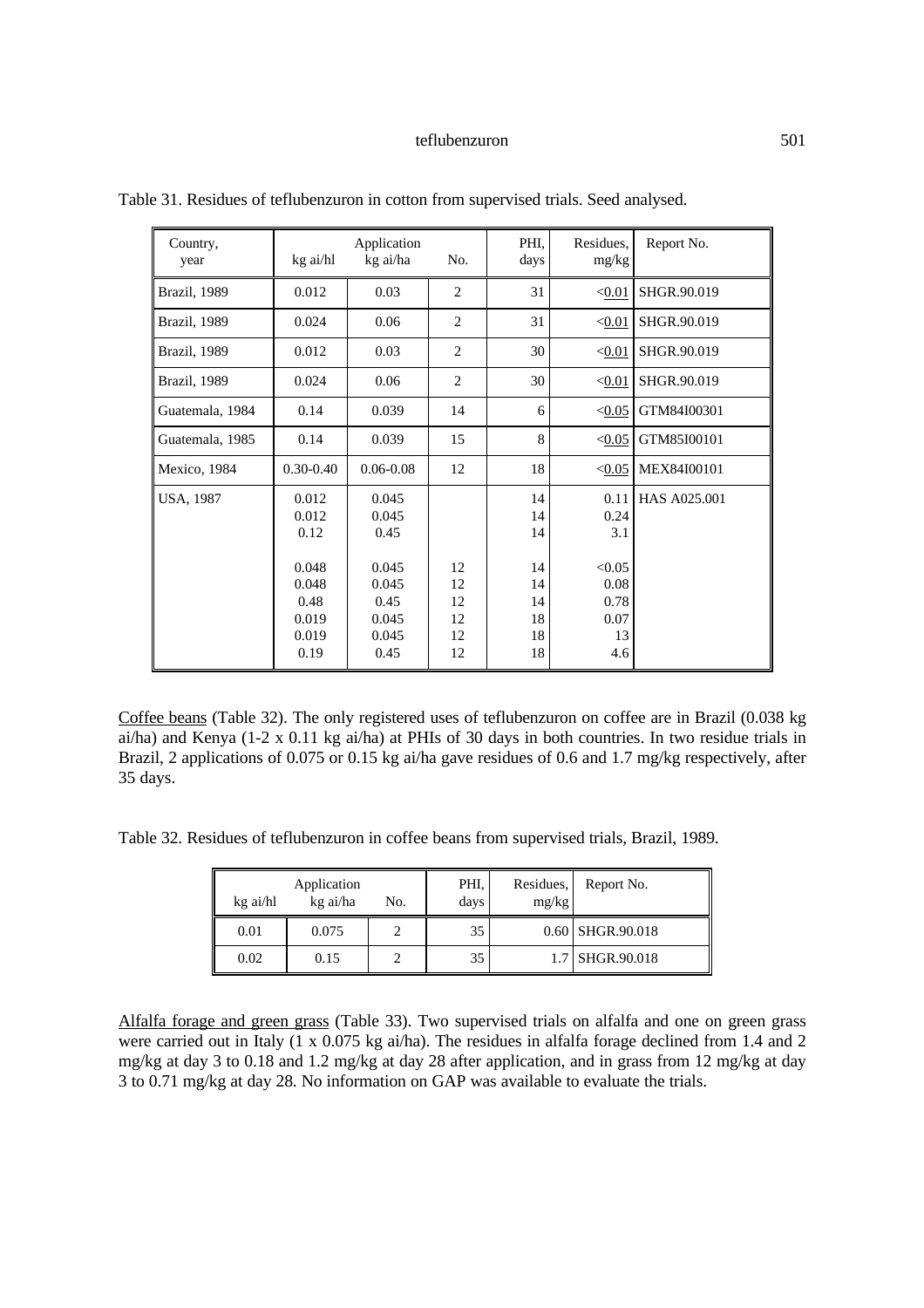| kg ai/hl       | Application<br>kg ai/ha | No.          | PHI,<br>days     | Residues,<br>mg/kg | Report No.  |
|----------------|-------------------------|--------------|------------------|--------------------|-------------|
| <b>Alfalfa</b> |                         |              |                  |                    |             |
| 0.008          | 0.075                   | $\mathbf{1}$ | $\boldsymbol{0}$ | 4.8                | SHGR.89.007 |
|                |                         |              | 3                | 2.0                |             |
|                |                         |              | $\overline{7}$   | 1.7                |             |
|                |                         |              | 14               | 2.2                |             |
|                |                         |              | 21               | 0.06               |             |
|                |                         |              | 28               | 0.18               |             |
| 0.008          | 0.075                   | $\mathbf{1}$ | $\overline{0}$   | 0.49               | SHGR.89.007 |
|                |                         |              | $\mathfrak{Z}$   | 1.4                |             |
|                |                         |              | $\overline{7}$   | 0.72               |             |
|                |                         |              | 14               | 0.48               |             |
|                |                         |              | 21               | 0.46               |             |
|                |                         |              | 28               | 1.2                |             |
| Grass          |                         |              |                  |                    |             |
| 0.008          | 0.075                   | $\mathbf{1}$ | $\mathfrak{Z}$   | 12                 | SHGR.89.008 |
|                |                         |              | $\overline{7}$   | 5.2                |             |
|                |                         |              | 14               | 7.4                |             |
|                |                         |              | 21               | 1.5                |             |
|                |                         |              | 28               | 0.71               |             |

Table 33. Residues of teflubenzuron in forage (alfalfa and grass) from supervised trials in Italy, 1988. Green forage analysed.

Soya bean forage and hay (Table 34). Teflubenzuron is registered for use on soya beans in Brazil (0.0075-0.023 kg ai/ha) and in Paraguay (2-3 treatments of 0.075 kg ai/ha) with PHIs of 30 days.

Residues were determined in soya bean forage in 8 trials and in hay in 4 in the USA. After applying 1 or 2 x 0.022 kg ai/ha the residues in the forage and hay were 0.17-0.56 and 0.19-1.3 mg/kg respectively at 14 days.

Table 34. Residues of teflubenzuron in soya bean forage and hay from supervised trials in the USA, 1987.

| kg ai/hl | Application<br>kg ai/ha | No.            | PHI,<br>days                               | Sample | Residues,<br>mg/kg                                     | Report No.        |
|----------|-------------------------|----------------|--------------------------------------------|--------|--------------------------------------------------------|-------------------|
| 0.012    | 0.022                   |                | $\Omega$<br>$\Omega$<br>3<br>3<br>14<br>14 | forage | $1.1\,$<br>0.71<br>0.73<br>1.0<br>0.27<br>0.49<br>0.30 | 0.97 HAS A025.001 |
| 0.012    | 0.022                   | $\overline{2}$ | $\mathbf{0}$                               | forage |                                                        | 0.93 HAS A025.001 |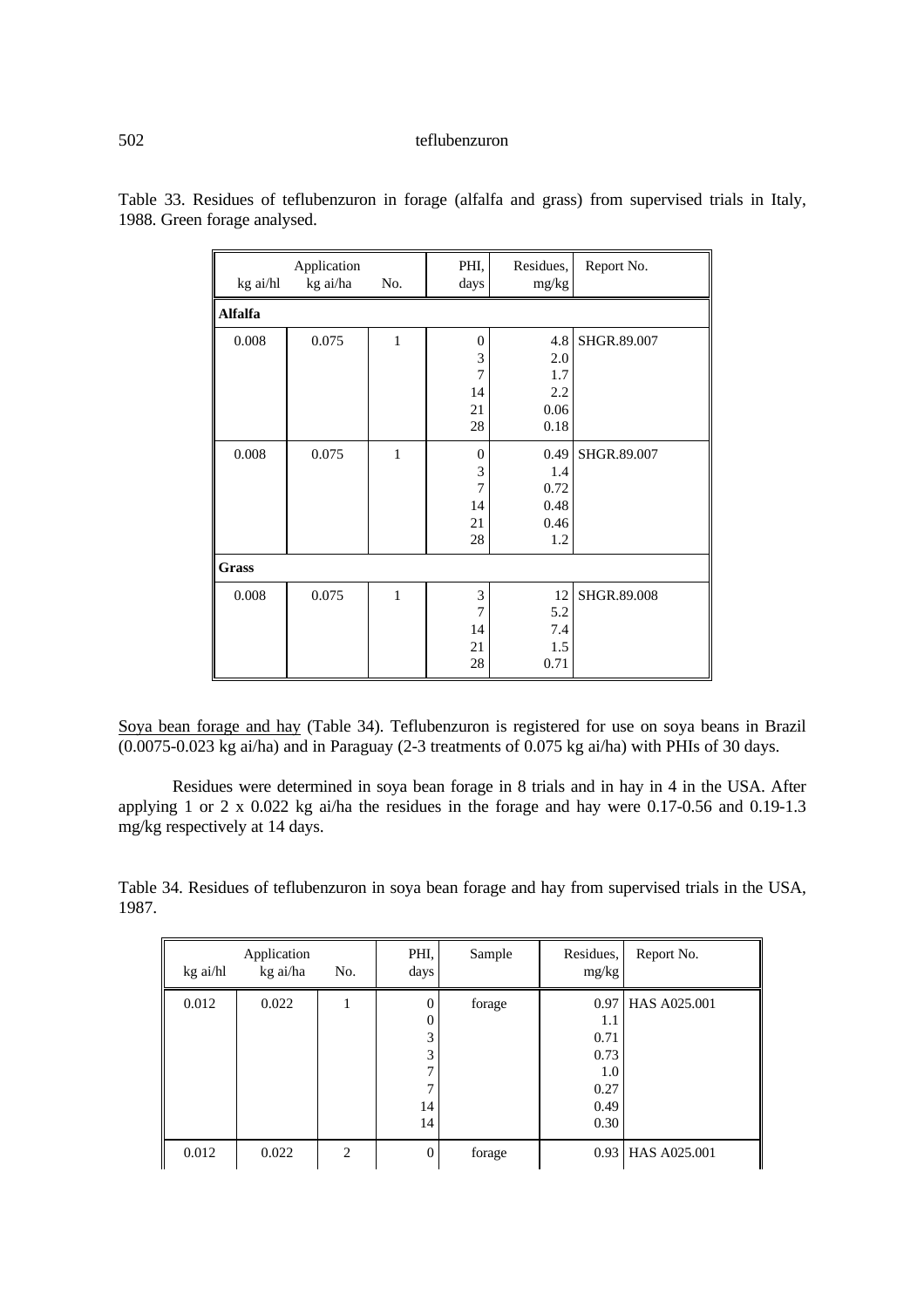| kg ai/hl | Application<br>kg ai/ha | No.            | PHI,<br>days                                                                                                                                                                                                                                              | Sample        | Residues,<br>mg/kg                                                                                                                            | Report No.   |
|----------|-------------------------|----------------|-----------------------------------------------------------------------------------------------------------------------------------------------------------------------------------------------------------------------------------------------------------|---------------|-----------------------------------------------------------------------------------------------------------------------------------------------|--------------|
|          |                         |                | $\boldsymbol{0}$<br>$\overline{\mathbf{3}}$<br>$\overline{3}$<br>$\overline{7}$<br>$\sqrt{ }$<br>14<br>14<br>$\boldsymbol{0}$<br>$\boldsymbol{0}$<br>$\overline{3}$<br>$\overline{3}$<br>$\overline{7}$<br>$\overline{7}$<br>14<br>14                     | hay           | 1.2<br>0.45<br>0.31<br>0.22<br>0.26<br>0.36<br>$0.17\,$<br>2.2<br>$1.7\,$<br>1.2<br>0.96<br>< 0.05<br>< 0.05<br>$0.08\,$<br>0.19<br>0.19      |              |
| 0.015    | 0.022                   | $\,1$          | $\boldsymbol{0}$<br>$\boldsymbol{0}$<br>$\overline{\mathbf{3}}$<br>3<br>$\overline{7}$<br>$\overline{7}$<br>14<br>14                                                                                                                                      | forage        | 0.59<br>0.60<br>0.53<br>0.28<br>$0.06\,$<br>0.66<br>0.22<br>0.30                                                                              | HAS A025.001 |
| 0.015    | 0.022                   | $\overline{c}$ | $\boldsymbol{0}$<br>$\boldsymbol{0}$<br>$\overline{\mathbf{3}}$<br>$\overline{3}$<br>$\overline{7}$<br>$\overline{7}$<br>14<br>14<br>$\boldsymbol{0}$<br>$\boldsymbol{0}$<br>$\sqrt{3}$<br>$\overline{3}$<br>$\overline{7}$<br>$\overline{7}$<br>14<br>14 | forage<br>hay | 0.61<br>0.66<br>$1.1\,$<br>0.66<br>0.50<br>$1.0\,$<br>0.54<br>0.51<br>0.86<br>$1.1\,$<br>< 0.05<br>$1.8\,$<br>1.9<br>$0.80\,$<br>0.91<br>0.26 | HAS A025.001 |
| 0.024    | 0.022                   | $\,1$          | $\boldsymbol{0}$<br>$\boldsymbol{0}$<br>$\mathfrak{Z}$<br>$\overline{\mathbf{3}}$<br>$\overline{7}$<br>$\overline{7}$<br>14<br>14<br>$\boldsymbol{0}$<br>$\boldsymbol{0}$<br>$\overline{\mathbf{3}}$<br>$\overline{3}$<br>$\overline{7}$                  | forage<br>hay | 1.3<br>0.54<br>0.44<br>0.67<br>0.44<br>0.46<br>0.53<br>0.48<br>$1.0\,$<br>$2.3\,$<br>2.1<br>$0.17\,$<br>$1.6\,$                               | HAS A025.001 |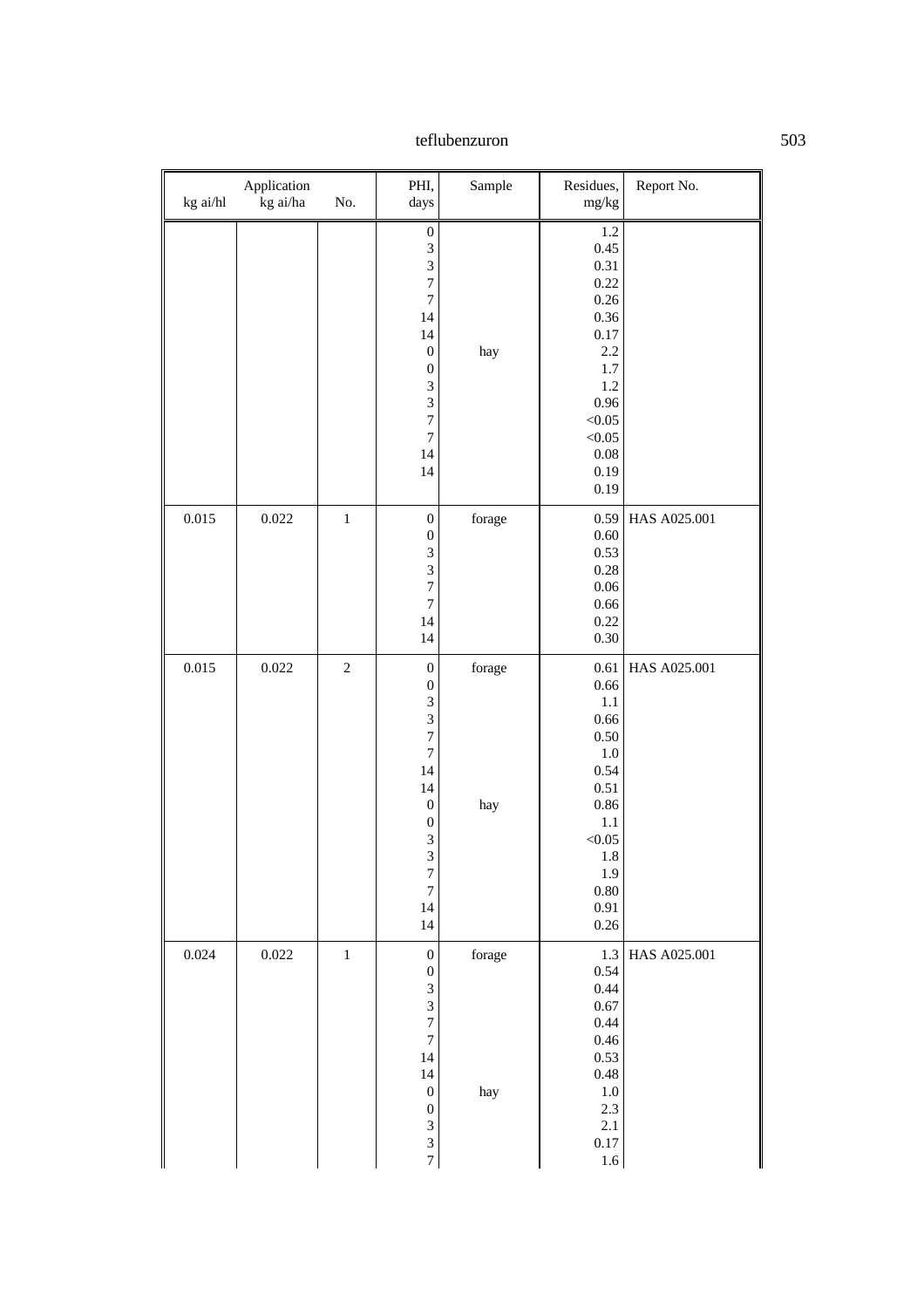| kg ai/hl | Application<br>kg ai/ha | No.            | PHI,<br>days                                                                                                                                                                                                             | Sample        | Residues,<br>mg/kg                                                                                                         | Report No.   |
|----------|-------------------------|----------------|--------------------------------------------------------------------------------------------------------------------------------------------------------------------------------------------------------------------------|---------------|----------------------------------------------------------------------------------------------------------------------------|--------------|
|          |                         |                | $\overline{7}$<br>14<br>14                                                                                                                                                                                               |               | 2.4<br>0.60<br>1.3                                                                                                         |              |
| 0.024    | 0.022                   | $\overline{2}$ | $\boldsymbol{0}$<br>$\boldsymbol{0}$<br>3<br>3<br>7<br>$\overline{7}$<br>14<br>14                                                                                                                                        | forage        | 0.58<br>0.58<br>0.60<br>0.34<br>0.46<br>0.34<br>0.34<br>0.45                                                               | HAS A025.001 |
| 0.015    | 0.022                   | $\,1$          | $\boldsymbol{0}$<br>$\boldsymbol{0}$<br>3<br>3<br>$\overline{7}$<br>$\boldsymbol{7}$<br>14<br>14                                                                                                                         | forage        | 0.97<br>0.92<br>0.98<br>0.93<br>0.79<br>0.86<br>0.56<br>0.46                                                               | HAS A025.001 |
| 0.015    | 0.022                   | $\overline{c}$ | $\boldsymbol{0}$<br>$\boldsymbol{0}$<br>$\overline{3}$<br>3<br>$\overline{7}$<br>$\overline{7}$<br>14<br>14<br>$\boldsymbol{0}$<br>$\boldsymbol{0}$<br>$\overline{\mathbf{3}}$<br>3<br>7<br>$\boldsymbol{7}$<br>14<br>14 | forage<br>hay | 0.67<br>0.76<br>0.48<br>0.31<br>0.28<br>0.62<br>0.28<br>0.41<br>0.57<br>1.3<br>0.77<br>0.88<br>0.65<br>1.6<br>0.62<br>0.77 | HAS A025.001 |

# **Animal feeding studies**

The results of metabolism studies with goats and poultry indicated that teflubenzuron *per se* was the main terminal residue.

Dairy cattle (Table 35). Cameron and Puglis (1989a) fed dairy cows (4/treatment) with teflubenzuron for a period of 28 days with 10 ppm, 30 ppm or 100 ppm in the diet. Three cows in each test group were slaughtered 17-24 h after the final administration. Two additional cows fed at the highest level were maintained on the basal diet for a further 7 or 14 days after the end of dosing to provide data on depletion. Milk samples were taken from three days before administration to termination. Samples of milk and tissues (subcutaneous fat, peritoneal fat, liver, kidney, skeletal muscle) were analysed for residues of teflubenzuron. Liver samples were also analysed for the metabolite E-115, 1-(3,5 dichloro-2,4-difluorophenyl)-3-(2,6-difluoro-3-hydroxybenzoyl)urea.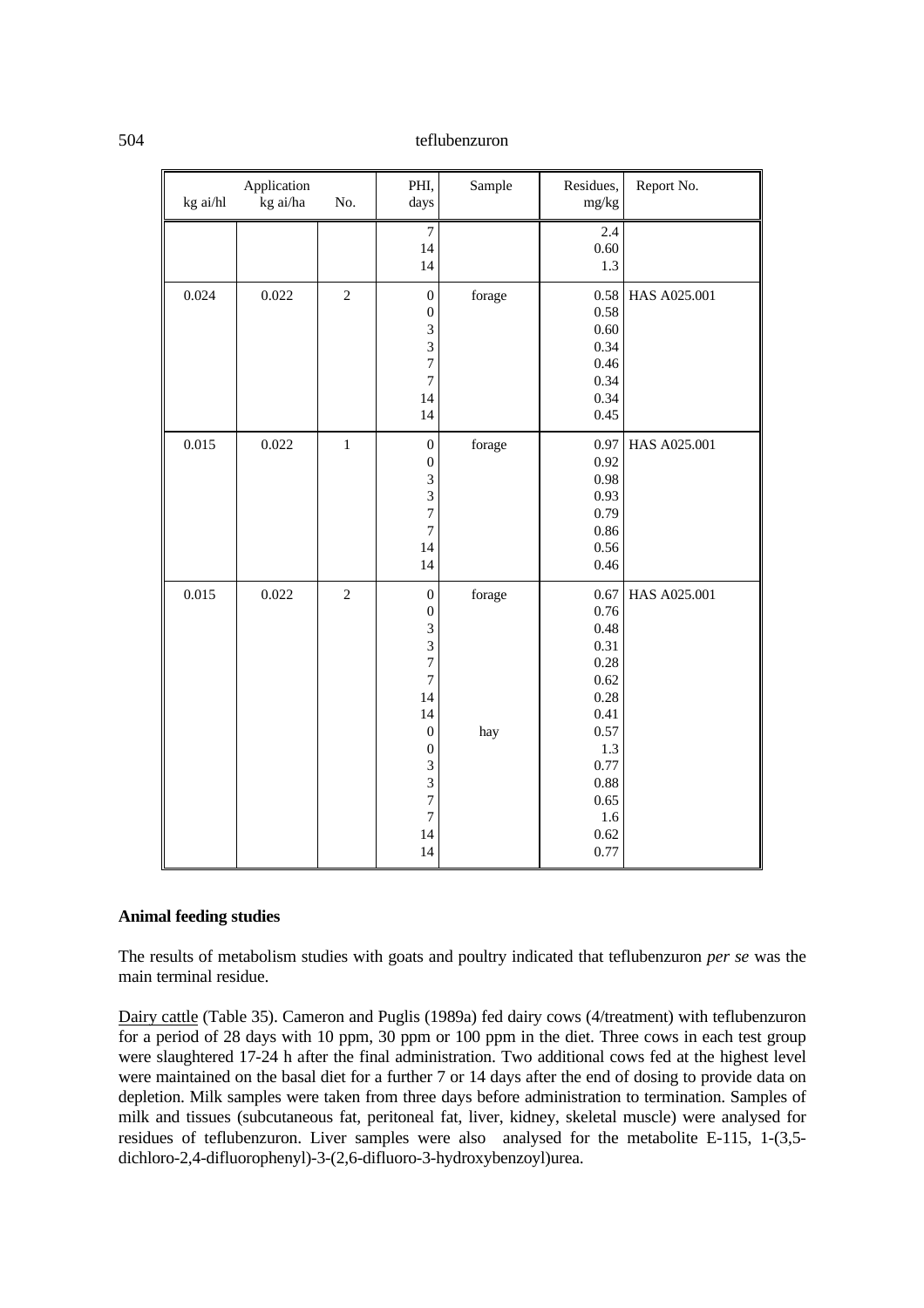The results of the analyses are given in Table 35. Low concentrations of teflubenzuron were detected in the liver and/or kidney of some animals. There was no indication of any correlation with the feeding level (or with the withdrawal time in the high-dose group); positive values were found in the liver of one control animal and the kidney of another. All residues were below 0.05 mg/kg. Residues of the metabolite E-115 in liver samples were  $\langle 0.05 \text{ mg/kg (LOD)} \rangle$ .

Peritoneal fat contained only low residues of teflubenzuron (all  $\langle 0.03 \text{ mg/kg} \rangle$ ). Two positive samples were from the control group. There was little evidence of any dose-related trend. Residue concentrations at or close to the LOD (0.01 mg/kg) were recorded in subcutaneous fat in the highdose group. No residues were found in any muscle or milk samples (<0.01 mg/kg).

| Group              | Cow                     | Teflubenzuron, mg/kg |        |        |                |                     |        |  |
|--------------------|-------------------------|----------------------|--------|--------|----------------|---------------------|--------|--|
|                    |                         | Kidney               | Liver  | Muscle | Peritoneal fat | Subcutaneous<br>fat | Milk   |  |
| A (control)        | 1                       | 0.015                | < 0.01 | < 0.01 | 0.026          | < 0.01              | < 0.01 |  |
|                    | $\overline{\mathbf{c}}$ | < 0.01               | < 0.01 | < 0.01 | < 0.01         | < 0.01              | < 0.01 |  |
|                    | 3                       | < 0.01               | 0.017  | < 0.01 | 0.024          | < 0.01              | < 0.01 |  |
| B(10 ppm)          | 4                       | 0.018                | 0.025  | < 0.01 | 0.015          | < 0.01              | < 0.01 |  |
|                    | 5                       | < 0.01               | < 0.01 | < 0.01 | < 0.01         | < 0.01              | < 0.01 |  |
|                    | 6                       | < 0.01               | < 0.01 | < 0.01 | 0.028          | < 0.01              | < 0.01 |  |
| C(30 ppm)          | 7                       | < 0.01               | < 0.01 | < 0.01 | 0.015          | < 0.01              | < 0.01 |  |
|                    | 8                       | < 0.01               | < 0.01 | < 0.01 | 0.017          | < 0.01              | < 0.01 |  |
|                    | 9                       | < 0.01               | < 0.01 | < 0.01 | < 0.01         | < 0.01              | < 0.01 |  |
| D(100 ppm)         | 10                      | < 0.01               | < 0.01 | < 0.01 | 0.011          | 0.01                | < 0.01 |  |
|                    | 11                      | < 0.01               | < 0.01 | < 0.01 | 0.015          | < 0.01              | < 0.01 |  |
|                    | 12                      | 0.017                | < 0.01 | < 0.01 | 0.015          | < 0.01              | < 0.01 |  |
| 7 days withdrawal  | 13                      | 0.041                | < 0.01 | < 0.01 | 0.016          | < 0.01              | < 0.01 |  |
| 14 days withdrawal | 14                      | < 0.01               | < 0.01 | < 0.01 | 0.020          | 0.016               | < 0.01 |  |

Table 35. Residues in dairy cattle dosed with teflubenzuron (Cameron and Puglis, 1989a).

Poultry (Tables 36 and 37). Groups of ten domestic hens were fed teflubenzuron at levels of 0.5 or 1.5 ppm and a group of 30 at 5 ppm in the diet for 28 days by Cameron and Puglis (1989b). An 18 day acclimatization period was followed by a 28-day treatment period and 7- and 14-day withdrawal periods (two groups of birds treated with 5 ppm). Eggs were collected for analysis. On day 28 ten hens from each group were slaughtered and the remaining hens in the highest dose group placed on a residue-free diet and slaughtered 7 or 14 days later. Samples of eggs and tissues were analysed for teflubenzuron and liver samples also for the metabolite 1-(3,5-dichloro-2,4-difluorophenyl)-3-(2,6 difluoro-3-hydroxybenzoyl)urea (E-115).

Table 36 shows the results of the analyses of eggs. Residues of teflubenzuron were detected in all treated groups and a dose-related trend was observed. Residues above the LOD (0.01 mg/kg) were first measured at day 14 in the 0.5 and 1.5 ppm groups and at day 3 in the high-dose group. Residues in the highest dose group declined during the withdrawal period and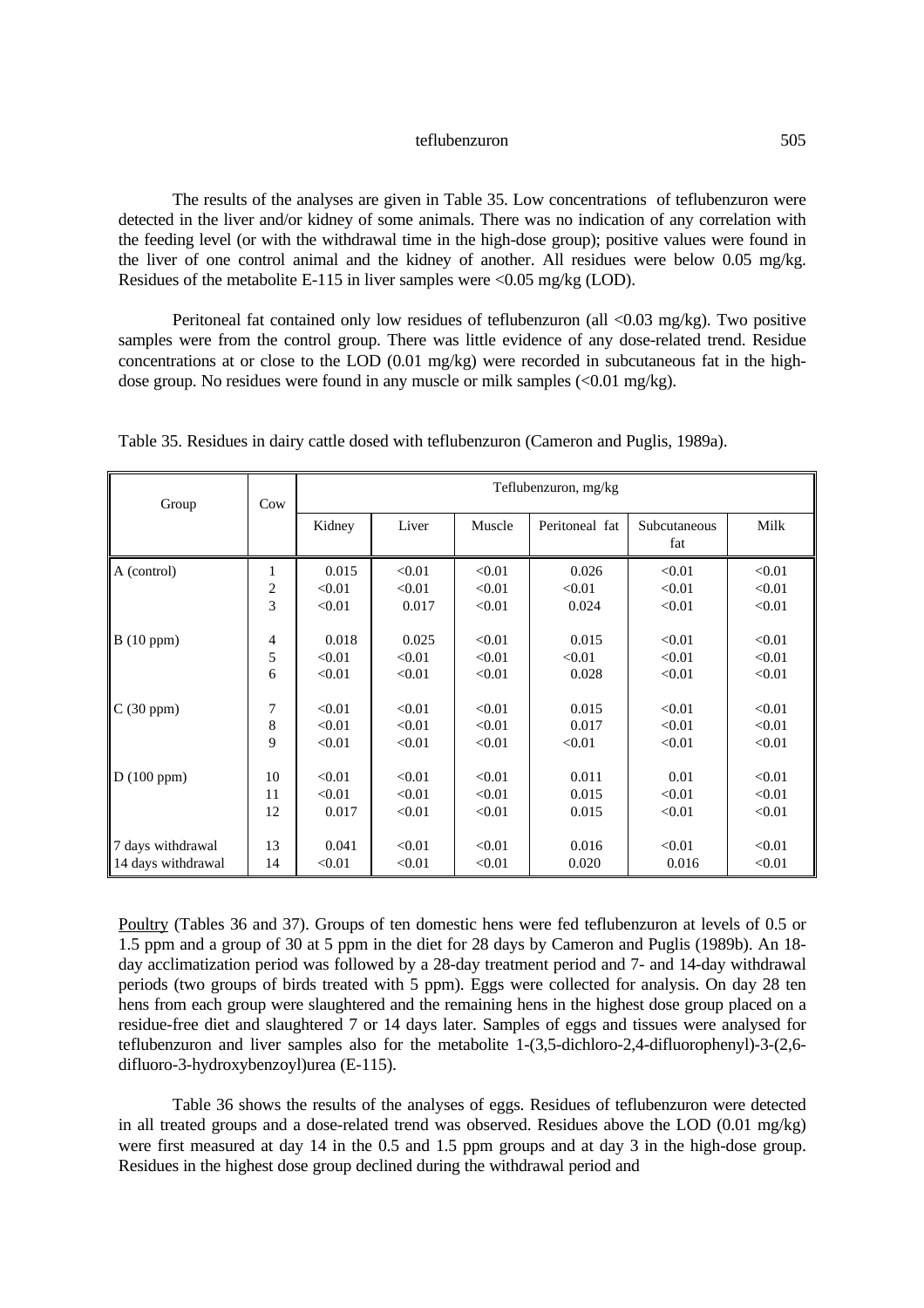were below the LOD after 42 days .

| Day  | Teflubenzuron, mg/kg     |                        |                         |                      |  |  |
|------|--------------------------|------------------------|-------------------------|----------------------|--|--|
|      | Dose group $A$ (control) | Dose group B (0.5 ppm) | Dose group $C(1.5$ ppm) | Dose group D (5 ppm) |  |  |
| $-1$ | < 0.01                   | < 0.01                 | < 0.01                  | < 0.01               |  |  |
|      |                          |                        |                         |                      |  |  |
| 3    |                          |                        |                         | 0.03                 |  |  |
| 5    |                          |                        |                         | 0.11                 |  |  |
| 7    | < 0.01                   | < 0.01                 | < 0.01                  | 0.14                 |  |  |
| 10   |                          |                        |                         | 0.16                 |  |  |
| 14   | < 0.01                   | 0.04                   | 0.06                    | 0.28                 |  |  |
| 17   |                          |                        |                         | 0.29                 |  |  |
| 21   | < 0.01                   | 0.03                   | 0.08                    | 0.20                 |  |  |
| 24   |                          |                        |                         | 0.29                 |  |  |
| 26   |                          |                        |                         | 0.30                 |  |  |
| 28   | < 0.01                   | 0.03                   | 0.08                    | 0.22                 |  |  |
| 30   |                          |                        |                         | 0.17                 |  |  |
| 35   |                          |                        |                         | 0.08                 |  |  |
| 42   |                          |                        |                         | < 0.01               |  |  |

Table 36. Residues of teflubenzuron in eggs (Cameron and Puglis, 1989b).

The results of the tissue analyses are given in Table 37. Teflubenzuron was found in all types of tissue analysed, at levels which increased with the dose. The highest concentrations occurred in abdominal fat (0.7 mg/kg in the highest dose group).

The results indicated that residues of teflubenzuron in the liver persisted after 7 or 14 days withdrawal, although it should be noted that high residues were found in the livers of control birds as well. In other tissues residues of teflubenzuron declined when treatment was stopped. Residues of the metabolite E-115 in liver samples were below the LOD  $\langle 0.05 \text{ mg/kg} \rangle$ .

Table 37. Residues in hens dosed with teflubenzuron (Cameron and Puglis, 1989b).

| Group                                                                                                      | Teflubenzuron, mg/kg, mean                 |                                                   |                                                        |                                                    |                                                      |  |
|------------------------------------------------------------------------------------------------------------|--------------------------------------------|---------------------------------------------------|--------------------------------------------------------|----------------------------------------------------|------------------------------------------------------|--|
|                                                                                                            | Kidney                                     | Liver                                             | Muscle                                                 | Abdominal<br>fat                                   | Subcutaneous fat<br>$(\sin + \text{underlying fat})$ |  |
| A (control)<br>B(0.5 ppm)<br>$\mathbb{C}$ (1.5 ppm)<br>D(5 ppm)<br>7 days withdrawal<br>14 days withdrawal | 0.015<br>0.016<br>0.036<br>< 0.01<br>0.014 | 0.37<br>0.041<br>0.043<br>0.081<br>0.086<br>0.092 | < 0.01<br>< 0.01<br>0.014<br>0.038<br>< 0.01<br>< 0.01 | < 0.01<br>0.077<br>0.23<br>0.70<br>0.016<br>< 0.01 | < 0.01<br>0.028<br>0.081<br>0.32<br>< 0.01<br>< 0.01 |  |

# **FATE OF RESIDUES IN STORAGE AND PROCESSING**

**In processing**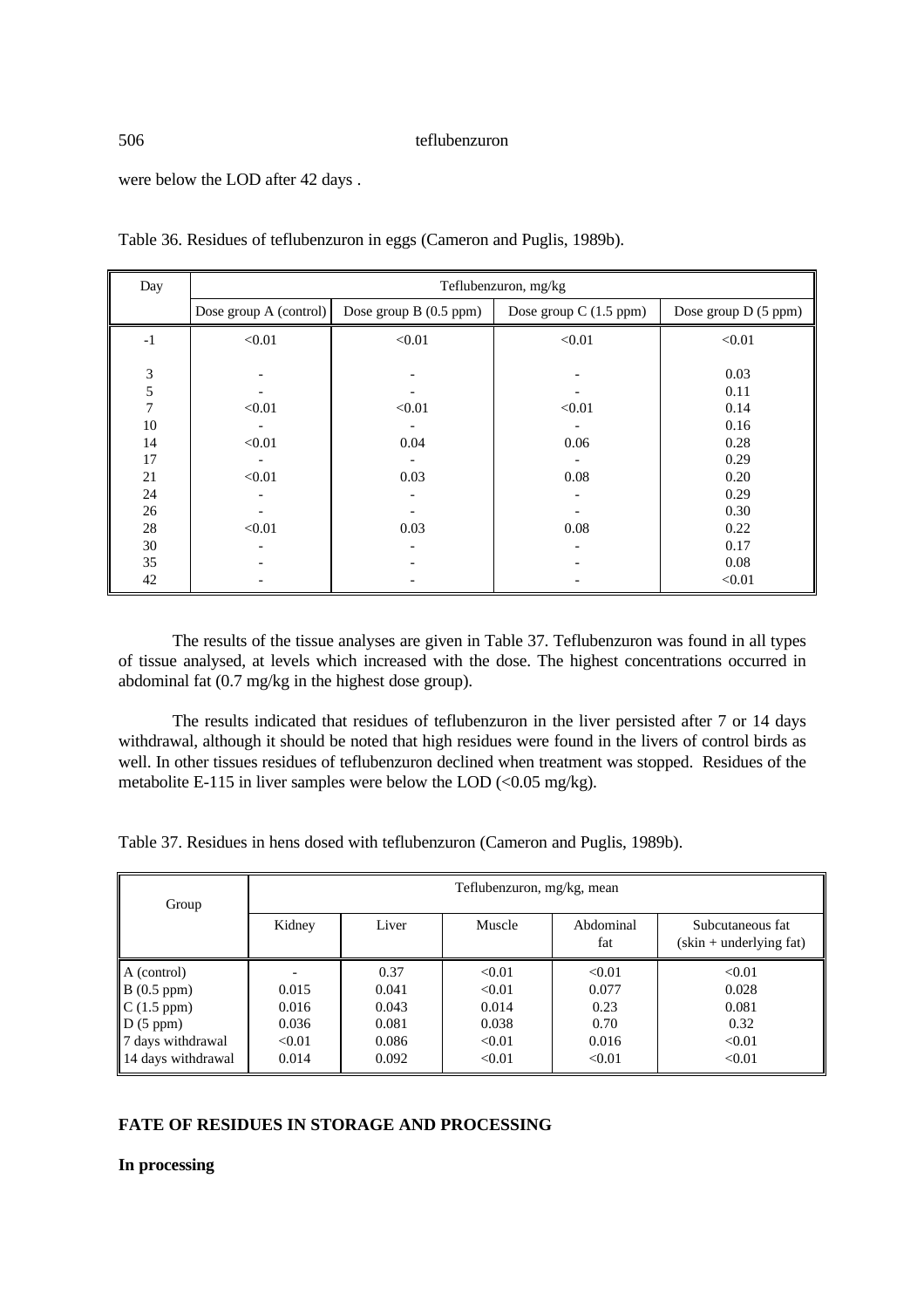The results of processing studies are summarized in Table 38.

Apples. Processing studies were carried out in the USA and Germany. In one of the two US trials residues were found in whole fruit and wet pomace, and were concentrated in dry pomace; residues in juice were <0.05 mg/kg. At a fivefold application rate residues of 0.06-0.07 mg/kg were found in juice. In Germany residues were found in the whole fruit and washed whole fruit, and were concentrated in pomace and further concentrated in dried apples. Residues were lowered in apple sauce and below the LOD  $\left($ <0.01 mg/kg) in juice.

Plums and cherries. Plums were processed to jam and dried prunes in a study in Germany. Residues were  $\leq 0.01$  mg/kg in destoned fruit and jam, and low  $(0.02 \text{ mg/kg})$  in prunes.

Cherries treated twice with teflubenzuron at a rate of 0.16 kg ai/ha were processed into preserve, jam and juice. Residues in these commodities were respectively 0.4, 0.3 and 0.7 times those in the unprocessed fruit and ranged from 0.12 to 0.21 mg/kg.

Grapes. Grapes were used to make juice and wine in Germany. The residues in the grapes were 0.12- 0.26 mg/kg, but no residues were measurable in any of the corresponding juice or wine samples where the LOD was 0.01 or 0.05 mg/kg.

Potatoes. In two studies in the USA potatoes were treated 5 times at 0.034 or 0.17 kg ai/ha and processed to chips and French fries. Residues were <0.05 mg/kg in all samples from the lower rate. After the fivefold application rate, residues were still <0.05 mg/kg in tubers and chips, and <0.05 and 0.1 mg/kg in fries.

Soya beans. A single processing study was carried out on soya beans in the USA. Beans were treated once with 0.34 kg ai/ha and sampled 28 days after treatment. The residues were  $\langle 0.05 \text{ mg/kg} \rangle$  in the unprocessed seeds, beans and hulls, and 0.08 mg/kg in the meat. After processing to the oils, the residue in crude oil was <0.05 mg/kg, in refined oil 0.06 mg/kg and in refined bleached oil <0.05 and 0.14 mg/kg.

Cotton seed. Three processing studies were conducted in Guatemala and Mexico. Cotton plants were treated 12-15 times with teflubenzuron at rates of 0.039 to 0.08 kg ai/ha. The residues of teflubenzuron in the seeds, refined oil and presscake were below the LOD (<0.01 or <0.05 mg/kg). Fibre contained residues between 0.25 and 2.1 mg/kg and residues in the raw oil were at or below the LOD of 0.1 mg/kg.

Tomatoes. A study was carried out in the USA. The residues in the raw tomatoes were not given so transfer factors could not be derived, but residues in the juice were below the LOD (0.05 mg/kg) and the concentrate and the purée contained residues between 0.07 and 0.11 mg/kg. The highest residues were in the pomace at 0.94-1.2 mg/kg.

Table 38. Residues of teflubenzuron in processed commodities.

| Commodity<br>Country | Rate.<br>kg ai/ha | No. of<br>applications | PHI, days | Sample | Residues, mg/kg | Report No.          |
|----------------------|-------------------|------------------------|-----------|--------|-----------------|---------------------|
| <b>Apples</b>        | 0.11              |                        | 30        | fruit  | 0.1             | <b>HAS A025.001</b> |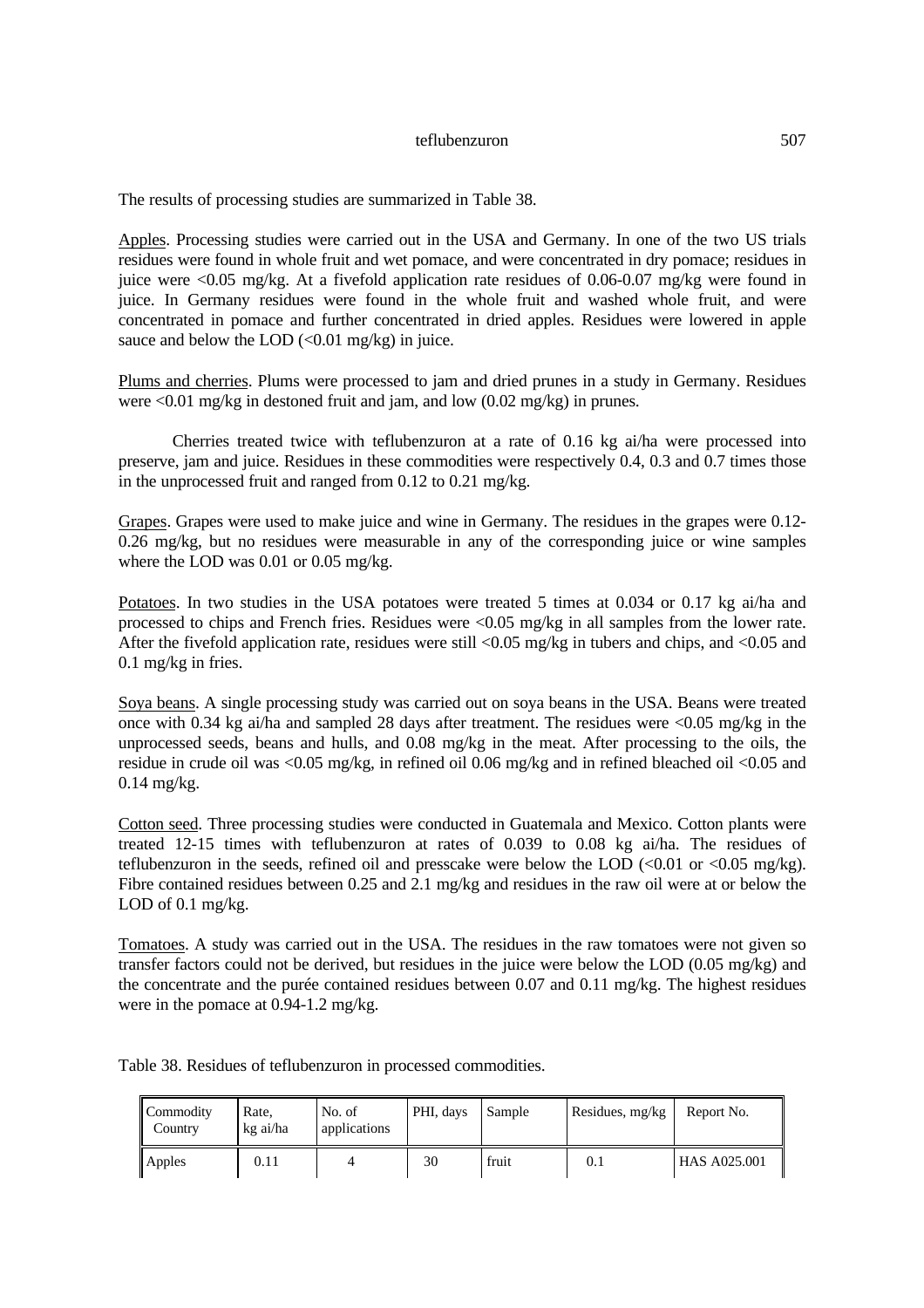| Commodity<br>Country   | Rate,<br>kg ai/ha | No. of<br>applications | PHI, days | Sample                                                                                   | Residues, mg/kg                                               | Report No.      |
|------------------------|-------------------|------------------------|-----------|------------------------------------------------------------------------------------------|---------------------------------------------------------------|-----------------|
| <b>USA</b>             |                   |                        |           | fruit<br>wet pomace<br>wet pomace<br>juice<br>juice<br>dry pomace<br>dry pomace          | 0.1<br>0.13<br>0.16<br>< 0.05<br>< 0.05<br>2.5<br>1.9         |                 |
| Apples<br><b>USA</b>   | 0.56              | $\overline{4}$         | 30        | fruit<br>fruit<br>wet pomace<br>wet pomace<br>juice<br>juice<br>dry pomace<br>dry pomace | < 0.05<br>< 0.05<br>0.4<br>0.51<br>0.07<br>0.06<br>6.2<br>5.8 | HAS A025.001    |
| Apple<br>Germany       | 0.16              | 3                      | 14        | fruit<br>washed fruit<br>juice<br>pomace<br>sauce<br>dried apples                        | 0.12<br>0.19<br>< 0.01<br>0.46<br>0.03<br>1.4                 | <b>SHE-9308</b> |
| Plums<br>Germany       | 0.16              | $\mathfrak{2}$         | 21        | fruit<br>destoned<br>jam<br>prunes                                                       | < 0.01<br>< 0.01<br>0.02                                      | SHTR.93.009     |
| Cherries<br>Germany    | 0.16              | $\overline{2}$         | 21        | fruit<br>destoned<br>preserve<br>juice<br>jam                                            | 0.31<br>0.12<br>0.21<br>0.1                                   | SHTR.93.010     |
| Grapes<br>Germany      | 0.18              | $\overline{c}$         | 42        | fruit<br>juice<br>wine                                                                   | 0.12<br>< 0.05<br>< 0.05                                      | C 82 14 72      |
| Grapes<br>Germany      | 0.16/2.0          | $1/1$                  | 35        | fruit<br>juice<br>wine                                                                   | 0.26<br>< 0.01<br>< 0.01                                      | C 83 27 72      |
| Grapes<br>Germany      | 0.16/2.0          | 1/1                    | 56        | fruit<br>juice<br>wine                                                                   | 0.16<br>< 0.01<br>< 0.01                                      | C 83 27 03 01   |
| Potatoes<br><b>USA</b> | 0.034             | 5                      | 24        | tuber<br>tuber<br>chips<br>chips<br>french fries<br>french fries                         | < 0.05<br>< 0.05<br>< 0.05<br>< 0.05<br>< 0.05<br>< 0.05      | HAS A025.001    |
| Potatoes<br><b>USA</b> | 0.17              | 5                      | 24        | tuber<br>tuber<br>chips                                                                  | < 0.05<br>< 0.05<br>< 0.05                                    | HAS A025.001    |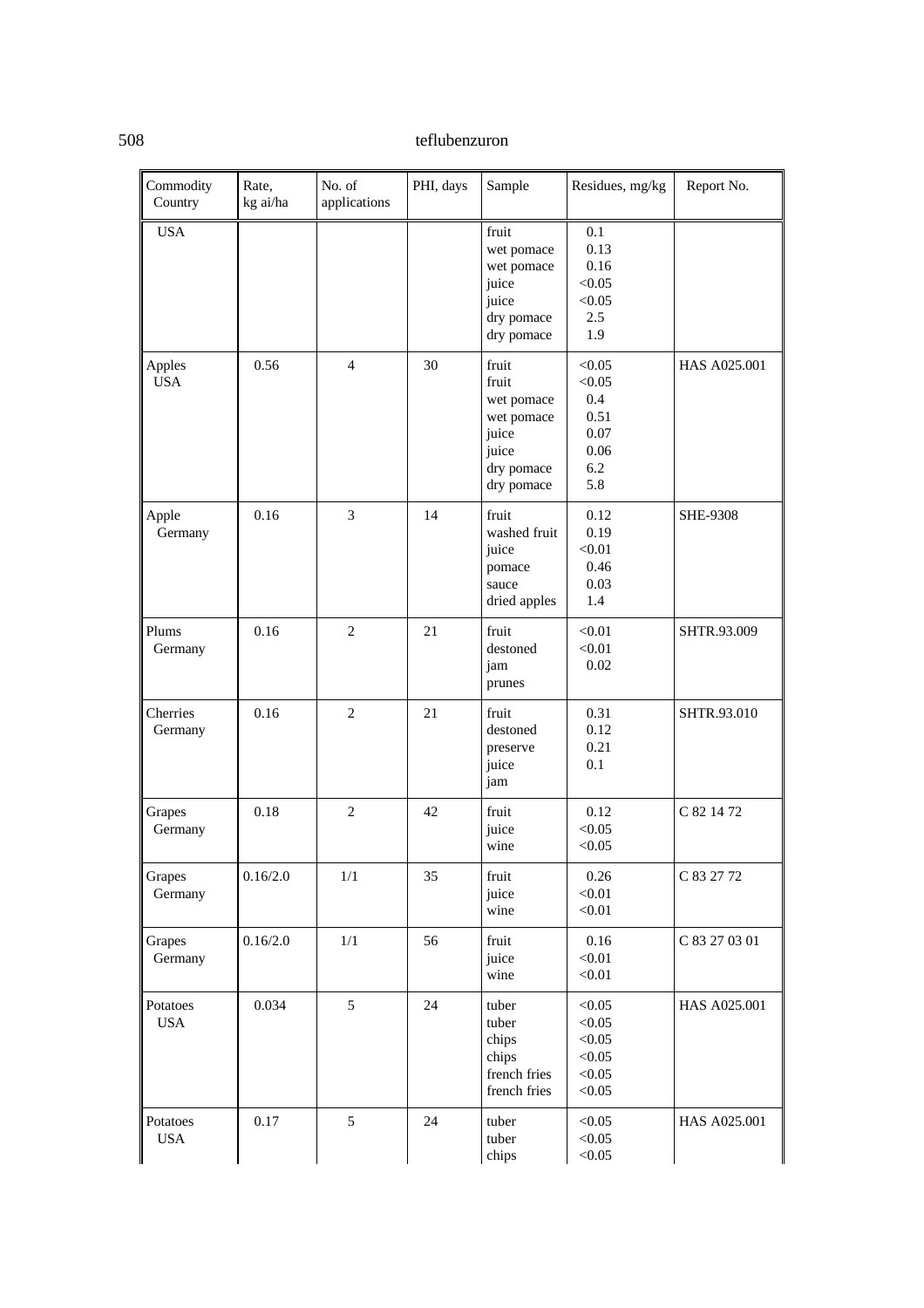| Commodity<br>Country     | Rate,<br>kg ai/ha | No. of<br>applications | PHI, days        | Sample                                                                                                                  | Residues, mg/kg                                                        | Report No.   |
|--------------------------|-------------------|------------------------|------------------|-------------------------------------------------------------------------------------------------------------------------|------------------------------------------------------------------------|--------------|
|                          |                   |                        |                  | chips<br>french fries<br>french fries                                                                                   | < 0.05<br>0.1<br>< 0.05                                                |              |
| Soya beans<br><b>USA</b> | 0.34              | $\,1$                  | 28               | seeds<br>beans<br>hulls<br>meat<br>crude oil<br>refined oil<br>refined<br>bleached<br>oil<br>refined<br>bleached<br>oil | < 0.05<br>< 0.05<br>< 0.05<br>0.08<br>< 0.05<br>0.06<br>< 0.05<br>0.14 | HAS A025.001 |
| Cotton<br>Guatemala      | 0.039             | 14                     | 6                | seeds<br>raw oil<br>refined oil<br>presscake<br>fibre                                                                   | < 0.05<br>< 0.1<br>< 0.1<br>< 0.05<br>0.93                             | GTM84100301  |
| Cotton<br>Guatemala      | 0.039             | 15                     | $\,8\,$          | seeds<br>raw oil<br>refined oil<br>presscake<br>fibre                                                                   | < 0.05<br>< 0.1<br>< 0.1<br>< 0.05<br>2.1                              | GTM85100101  |
| Cotton<br>Mexico         | $0.06 - 0.08$     | 12                     | 18               | seeds<br>raw oil<br>refined oil<br>presscake<br>fibre                                                                   | < 0.05<br>0.1<br>< 0.1<br>< 0.05<br>0.25                               | MEX84100101  |
| Tomatoes<br><b>USA</b>   | 0.056             | 5                      | $\boldsymbol{0}$ | concentrate<br>concentrate<br>pomace<br>pomace<br>juice<br>juice<br>puree<br>puree                                      | 0.1<br>0.11<br>1.2<br>0.94<br>< 0.05<br>< 0.05<br>0.07<br>0.08         | HAS A025.001 |

# **RESIDUES IN FOOD IN COMMERCE OR AT CONSUMPTION**

No information was available.

# **NATIONAL MAXIMUM RESIDUE LIMITS**

The following national MRLs were reported to the Meeting.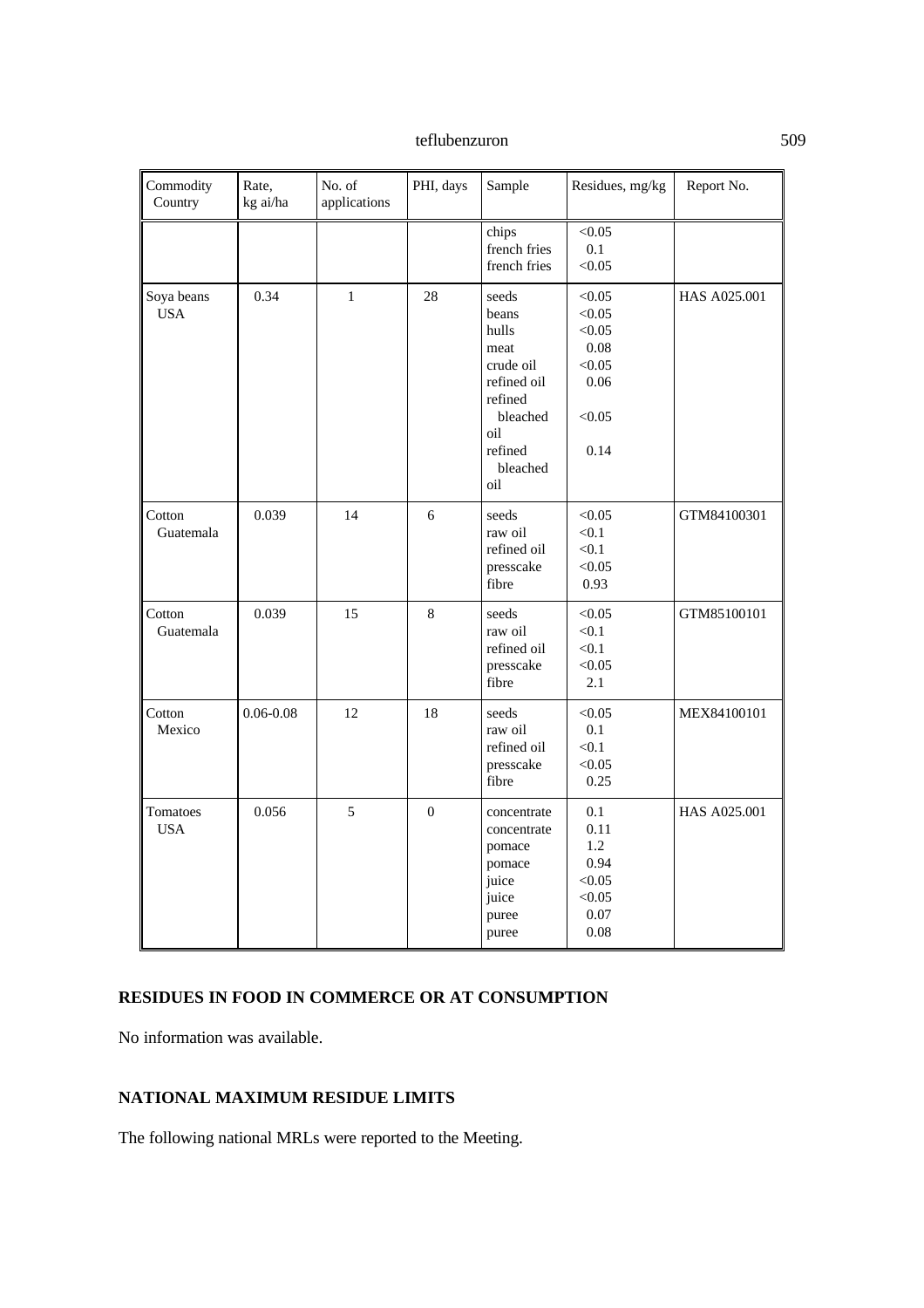Residue definition: teflubenzuron.

| Country       | Commodity               | MRL, mg/kg   |
|---------------|-------------------------|--------------|
| Belgium       | Mushrooms               | 0.05         |
| <b>Brazil</b> | Coffee beans            | 0.5          |
|               | Cotton                  | $0.01\,$     |
|               | Soya bean               | 0.01         |
|               | Tomato                  | 0.1          |
| France        | Apple                   | 0.5          |
|               | Pear                    | 0.5          |
|               | Quince                  | 0.5          |
| Germany       | Berries (wild)          | 0.2          |
|               | Mushrooms (wild)        | 0.2          |
|               | Orange                  | 0.5          |
|               | Other plant commodities | 0.05         |
|               | Pome fruits             | $\mathbf{1}$ |
| Italy         | Apple                   | $\mathbf{1}$ |
|               | Cabbage                 | 0.5          |
|               | Egg plant               | 0.5          |
|               | Grapes (wine)           | 1(0.01)      |
|               | Maize (grain)           | 0.1          |
|               | Mushrooms               | 0.2          |
|               | Nectarine               | $\mathbf{1}$ |
|               | Peach                   | $\,1$        |
|               | Pear                    | 1            |
|               | Peppers                 | 0.5          |
|               | Potato                  | 0.1          |
| Kenya         | Coffee beans            | 0.5          |
| Netherlands   | Apple                   | $0.5\,$      |
|               | <b>Broccoli</b>         | $0.05\,$     |
|               | <b>Brussels</b> sprouts | $0.5\,$      |
|               | Cabbage, Red            | 0.05         |
|               | Cabbage, White          | 0.05         |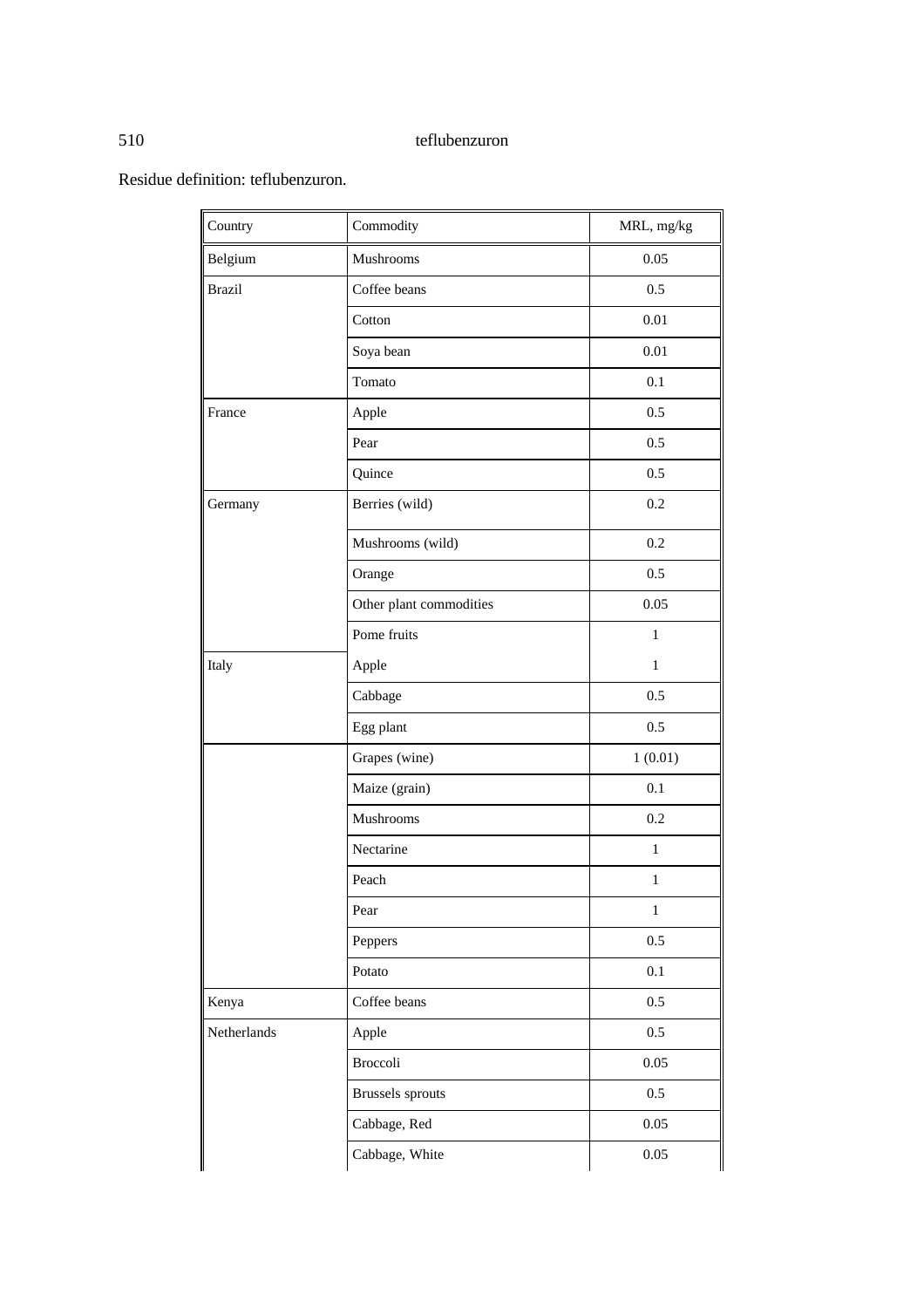| Country      | Commodity       | MRL, mg/kg |
|--------------|-----------------|------------|
|              | Chinese cabbage | 0.5        |
|              | Cauliflower     | 0.05       |
|              | Cucumber        | 0.2        |
|              | Cucurbits       | $0.2\,$    |
|              | Egg plant       | 0.5        |
|              | Gherkin         | 0.2        |
|              | Melon           | 0.2        |
|              | Pear            | 0.5        |
|              | Peppers         | 0.5        |
|              | Squash, Summer  | 0.2        |
|              | Tomato          | 0.5        |
| Spain        | Apple           | 0.5        |
|              | Cucumber        | 0.2        |
|              | Cucurbits       | 0.2        |
|              | Egg plant       | 0.5        |
|              | Grapes          | 0.5        |
|              | Pear            | 0.5        |
|              | Peppers         | 0.5        |
|              | Potato          | 0.05       |
|              | Tomato          | 0.5        |
| Switzerland  | Apple           | 0.3        |
|              | Cabbage         | 0.05       |
|              | Cabbage, Savoy  | $0.05\,$   |
|              | Cereal grains   | $0.05\,$   |
|              | Grapes          | 0.3        |
|              | Pear            | 0.3        |
|              | Potato          | $0.05\,$   |
|              | Stone fruits    | 0.3        |
| South Africa | Citrus fruits   | 0.5        |
|              | Lychee          | 0.5        |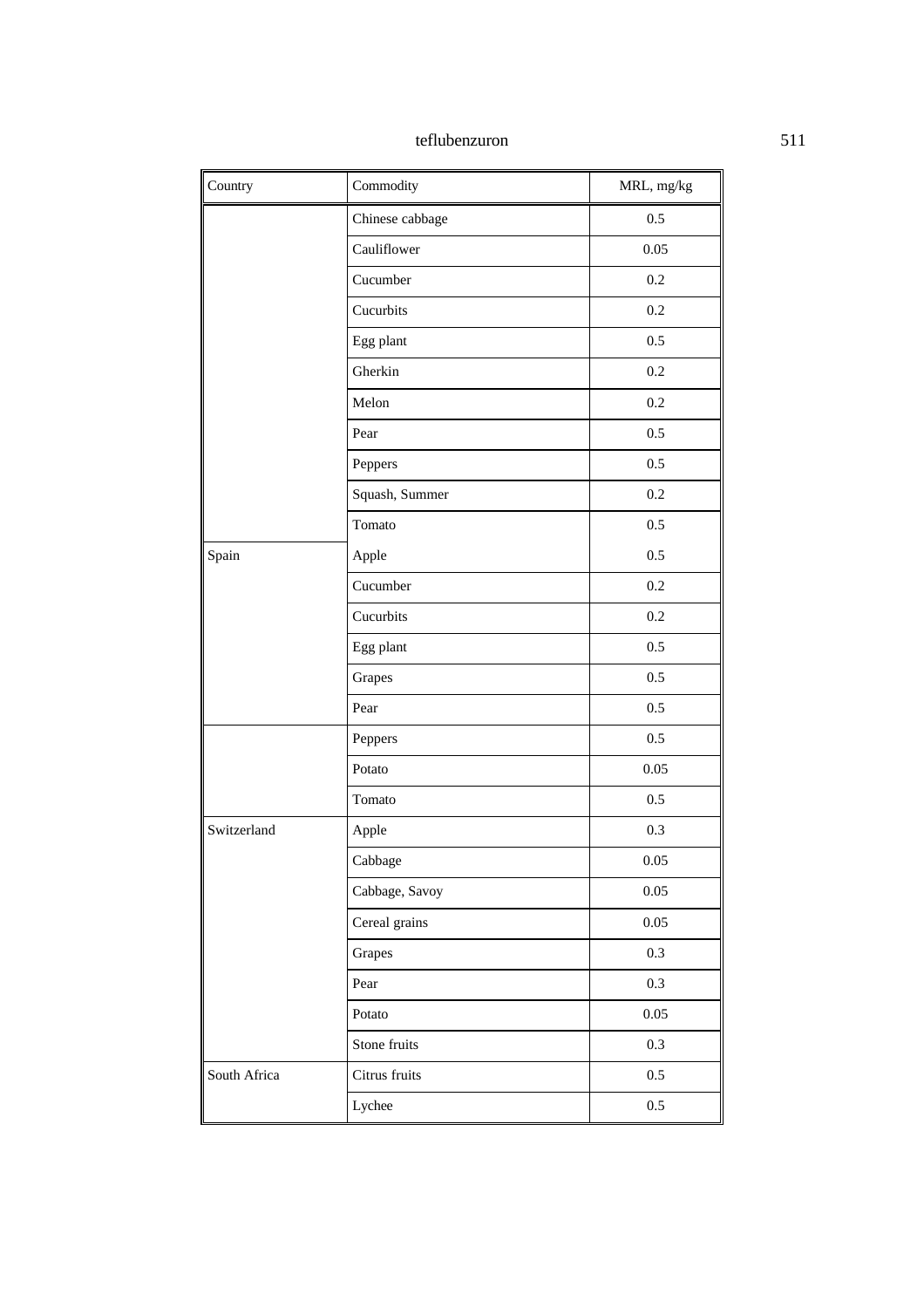# **APPRAISAL**

Teflubenzuron is an acylurea insecticide whose major use is for the control of a wide range of insect pests (*lepidopterous* and *coleopterous* larvae being most sensitive) and some mites in fruits, vegetables, cereals, nuts and seeds. At the request of the manufacturer, the compound was removed from the review schedule of the FAO Panel of the 1994 JMPR and its residue aspects were reviewed for the first time by the present Meeting.

Teflubenzuron is formulated as suspension concentrates containing 50 or 150 g ai/l. The active ingredient is a crystalline solid, virtually insoluble in water, soluble in medium-polarity solvents, not hydrolysed at pH 5 but hydrolysed at room temperature and pH 7 and 9 with half-lives of 8 months and 8 days respectively.

The fate of residues has been studied in animals, plants and soil.

Studies on rats, lactating goats and laying hens showed poor absorption from the gastrointestinal tract, rapid elimination mainly in the faeces or excreta, excretion largely as the unchanged parent compound, and in the case of goats no accumulation in any organ or tissue, or milk.

In goats and hens, 96-99% of administered doses were eliminated in the faeces or excreta and most of the radioactivity was associated with the parent compound. That portion of a dose which is absorbed appears to be metabolized in the liver and conjugated before elimination, mainly in the bile. In hens only, the absorbed fraction appears to be passed into body tissues, especially fatty tissues and egg yolk. The major part of the residue in fat and egg yolk was identified as teflubenzuron. The elimination of radioactivity in the milk of goats accounted for 0.03% of the total administered dose.

Studies of plant metabolism with foliar applications of teflubenzuron to apple trees, potato plants and cotton plants have shown that the insecticide does not penetrate into leaves, fruit or potato tubers. More than 98% of the extractable radioactivity was in the unchanged compound and was situated on the surface of the treated plant part. It was concluded that there is no systemic transport and no metabolism.

In a study on spinach, the residue was also almost all (99%) on the surface. The parent compound amounted to 95% of the total radioactive residue at day 0 and 77% at day 15. The fact that the radioactivity was almost completely removed by surface extraction indicates that any significant degradation is photolytic rather than metabolic.

Investigation of the degradation of teflubenzuron in soil showed that microbiological activity is of primary importance. In very humic soil degradation was more rapid than in sandy loam, with a half-life of two weeks in humic sand and six weeks in sandy loam soil. In sandy loam, teflubenzuron was degraded about six times as rapidly under anaerobic as under aerobic conditions.

Under both aerobic and anaerobic conditions, 3,5-dichloro-2,4-difluorophenylurea and 3,5 dichloro-2,4-difluoroaniline were the major products.

The adsorption and desorption of teflubenzuron was studied in four different types of soil. It was found that sand adsorbed 96.9%, sandy loam 98.8%, silt loam 99.1%, and clay loam 99.4% of the amount dissolved in the aqueous control sample after a 6-h contact period, and 6.1%, 3.7%, 1.3%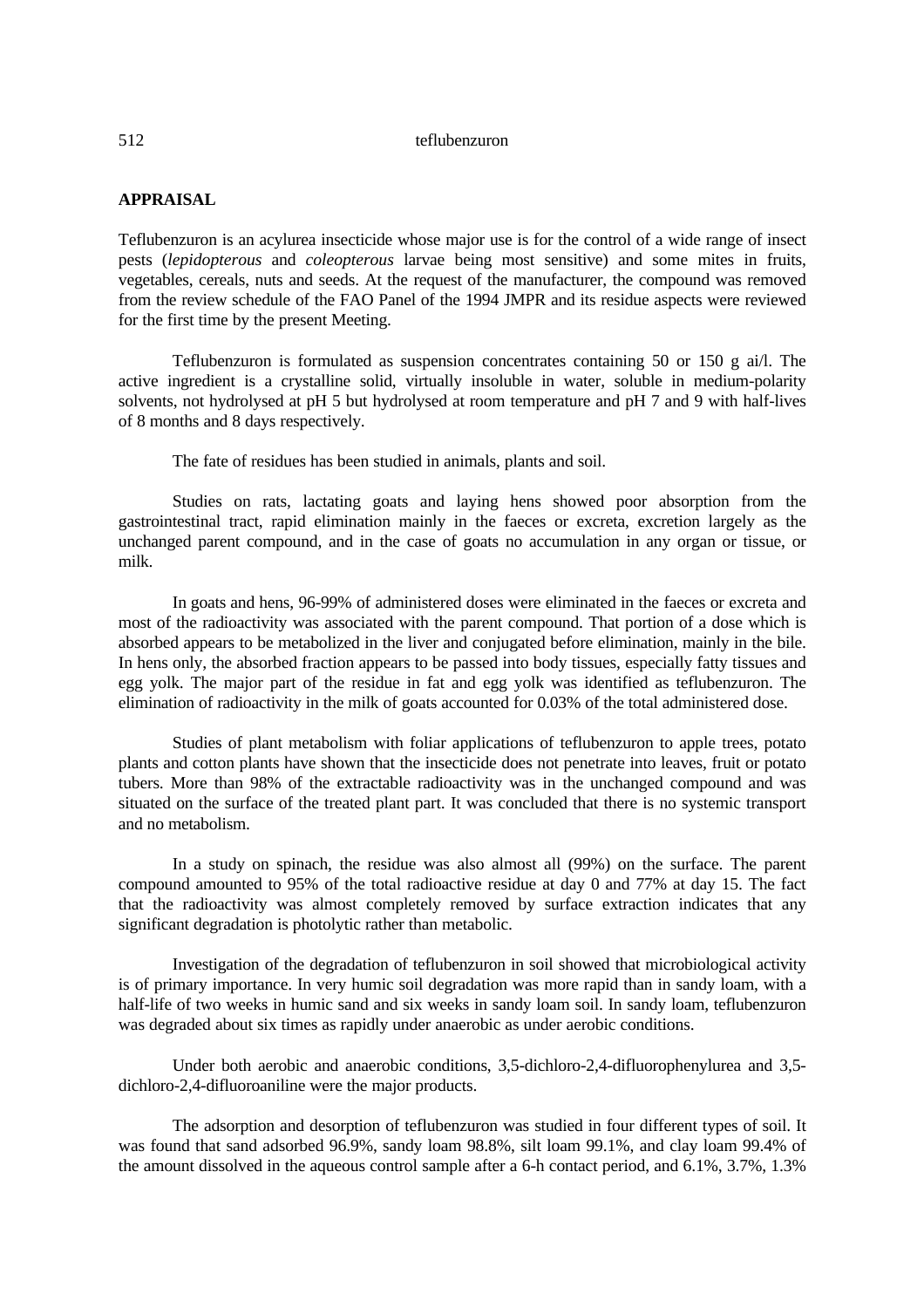and 1.3% of the adsorbed radioactivity respectively could be desorbed again during two desorption periods of 24 h each.

Teflubenzuron itself shows practically no tendency to migrate once it is applied to soil. This is attributable to the very low solubility of the compound in water, very slight leaching and high adsorption to all types of soil tested.

Residues were not significant in rotational crops. After applying  $\int_{0}^{14}$ C]teflubenzuron (0.5 kg ai/ha) and ageing the soil for 30, 120 or 360 days, the total radioactive residues expressed as teflubenzuron equivalents were 0.007, 0.006 and 0.002 mg/kg in head lettuce, 0.005, 0.003 and 0.002 mg/kg in wheat grain, 0.24, 0.088 and 0.035 mg/kg in wheat straw, and 0.026, 0.013 and 0.005 mg/kg in carrots. The results show that rotational crops, with the exception of cereal straw, will not contain residues above 0.05 mg/kg.

The biodegradation of  $\int_0^{14}$ C]teflubenzuron was determined in two water/sediment systems. The half-life was 6-7 weeks. Two major degradation products were found; one was identified as 3,5 dichloro-2,4-difluorophenylurea.

Analytical methods are available for the determination of teflubenzuron residues in plant and animal materials, soil, water and air. Teflubenzuron is extracted from plants with acetone, from soil with an acetone/water mixture and from animal products such as muscle, liver, kidney, fat, skin, milk and eggs with acetonitrile or methanol. It is extracted from water on a C<sub>18</sub>-"Bondelut" solid-phase column. Clean-up is carried out by solvent partition followed by gel-permeation chromatography and/or silica gel column chromatography. The residue is determined by reversed-phase HPLC with ultraviolet detection at 254 nm or by capillary gas chromatography with mass-selective detection. The limits of determination were 0.01 mg/kg in plants, soil and animal products and 0.0001 mg/l in water. In some supervised trials (e.g. on potatoes), an analytical method with an LOD of 0.05 mg/kg was used. For the analysis of air, the air is sucked through a Tenax or XAD column and the adsorbed teflubenzuron is eluted and determined by reversed-phase HPLC with UV detection or by GLC with a mass-selective detector as a confirmatory method. The LOD was 10  $\mu$ g/m<sup>3</sup>. The stability of stored analytical samples of teflubenzuron in apples, pears, potatoes and cabbage was investigated over a 3 year period. Losses of the insecticide were from about 6% from cabbage to 25% from apples.

Because the residues in plants and animal products are generally mostly the parent compound, the Meeting concluded that for both regulatory and risk assessment purposes the residue should be defined as teflubenzuron. The log  $P_{\text{OW}}$  of 4.56 and the results of a feeding study on laying hens, with residues in eggs and fat, indicate the fat-soluble nature of teflubenzuron. In contrast to the results with hens, a feeding study on dairy cattle showed little or no transfer of the pesticide from animal feed in milk, fat and tissues.

Definition of the residue for compliance with MRLs and for estimation of dietary intake: teflubenzuron

The residue is fat-soluble.

Supervised residue trials gave the following results.

Citrus fruits. The use of teflubenzuron is registered in the United Arab Emirates and South Africa, where 1-2 treatments with a spray concentration of 0.0038 or 0.003 kg ai/hl and PHIs of 7 or 30 days are recommended respectively. In Saudi Arabian GAP the spray concentration is 0.011 kg ai/hl with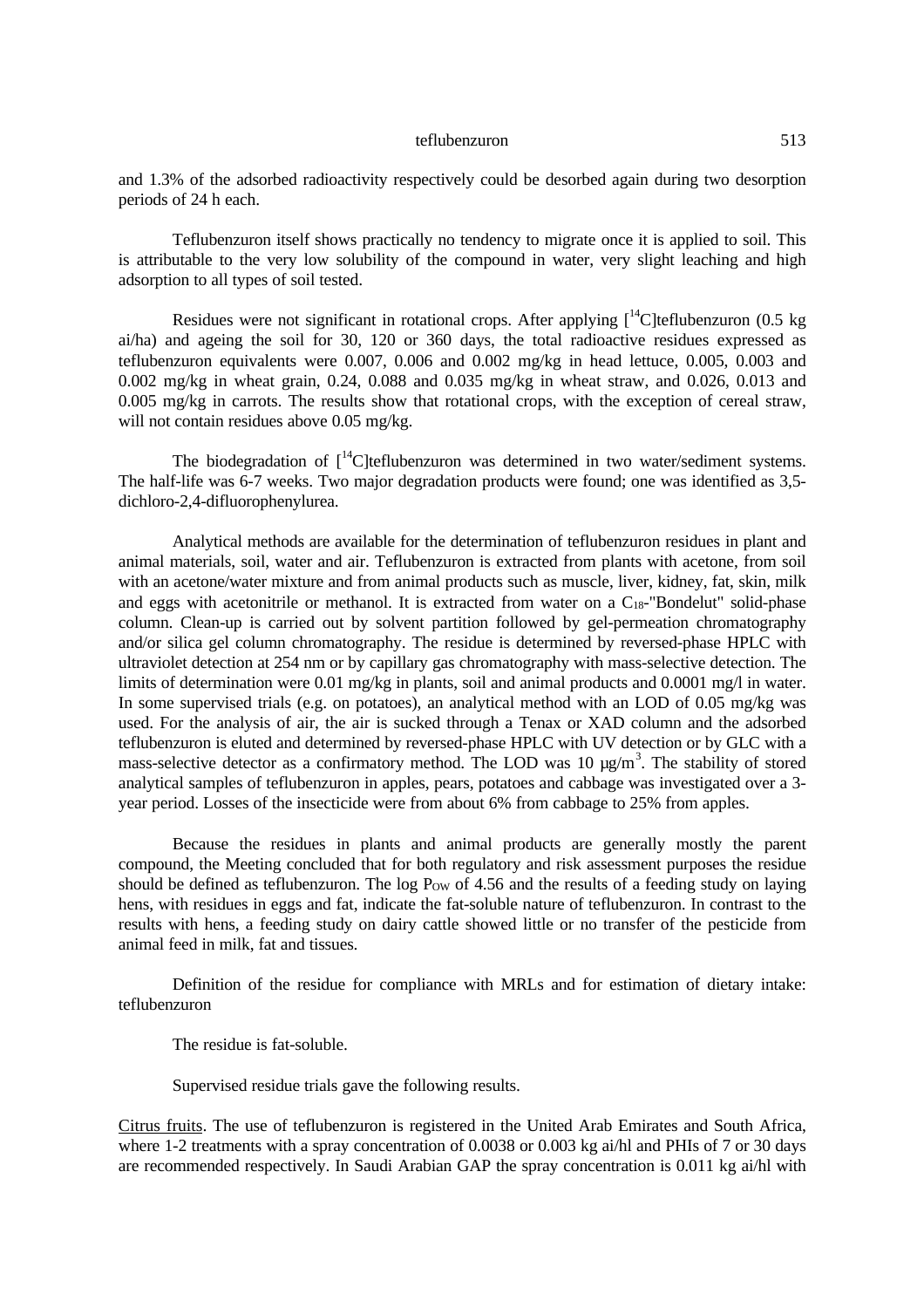a 21-day PHI. In total, 20 supervised trials were carried out in Brazil, South Africa and the USA.

The whole fruit was analysed only in three US trials (one on grapefruit, two on oranges) but there is no registered use in the USA. No residue was found in the whole fruit  $\langle 0.05 \text{ mg/kg} \rangle$ , 45 and 76 days after three spray treatments (0.005-0.006 kg ai/hl, 0.11 kg ai/ha).

One trial in Brazil and three in South Africa approximated South African GAP. The residues were  $\langle 0.01, \langle 0.05 (2) \rangle$  and 0.1 mg/kg in the pulp and 0.24, 0.26, 0.34 and 0.47 mg/kg in the peel at PHIs of 25-35 days. In three trials, samples were also analysed after 6 or 7 days, the PHI in the United Arab Emirates. The residues were all <0.05 mg/kg in the pulp and 0.36, 0.37 and 0.39 mg/kg in the peel. Calculation of the residues in the whole fruit was not possible because no further data were reported.

The Meeting concluded that no acceptable residue data on a whole fruit basis had been submitted and could not estimate a maximum residue level for teflubenzuron in citrus fruits.

Pome fruits. Teflubenzuron is registered for use on apples and pears in Europe (France, Greece, Italy, The Netherlands, Poland, Portugal, Spain, Switzerland), Africa (Jordan, The United Arab Emirates) and Argentina (apples only).

The residue data after 1-4 treatments of apples with 0.11-0.21 kg ai/ha (0.011 kg ai/hl) at PHIs of 24-28 days in Germany and the UK could be related to Dutch GAP (1-3 x 0.11-0.16 kg ai/ha, 0.011 kg ai/hl, 28-day PHI). The residues in ten German and two UK trials were 0.05, 0.09, 0.11, 0.19 (2), 0.23 (2), 0.24, 0.27, 0.29, 0.36 and 0.37 mg/kg.

The Italian trials on apples were evaluated with reference to the Southern European GAP (Italy, Greece and Switzerland). Two trials approximated Italian GAP with 1-3 treatments of 0.15- 0.16 kg ai/ha and a PHI of 14 days. The residues were 0.23 and 0.27 mg/kg. Two other trials with 2 treatments at 0.24-0.27 kg ai/ha were close to Greek GAP (2-3 treatments, 0.21 kg ai/ha, 30-day PHI) and resulted in residues of 0.45 and 0.51 mg/kg after 28 days.

Swiss GAP (2-3 treatments, 0.3 kg ai/ha, 21-day PHI) was approximated by one Italian trial on apples and three on pears (2-3 treatments with 0.24-0.27 kg ai/ha, 21-day PHI). The residues were 0.65 mg/kg in apples, and 0.43, 0.6 and 0.71 mg/kg in pears.

Many residue trials on apples and pears were conducted in France, but they did not accord with French or other European GAP. No GAP was available for the USA so the results could not be evaluated.

The Meeting estimated a maximum residue level of 1 mg/kg for teflubenzuron in pome fruits.

The teflubenzuron residues in apples in rank order in the German and UK trials were 0.05, 0.09, 0.11, 0.19 (2), 0.23 (2), 0.24, 0.27, 0.29, 0.36 and 0.37 mg/kg. The residues from trials on apples and pears in Southern Europe belonged to another population: 0.23, 0.27, 0.43, 0.45, 0.51, 0.6, 0.65 and 0.71 mg/kg. The Meeting therefore estimated an STMR level of 0.48 mg/kg for teflubenzuron in pome fruits.

Stone fruits. Teflubenzuron is registered in Switzerland for stone fruits, in Italy for peaches and nectarines, and in Saudi Arabia for peaches with 1-3 treatments of 0.11-0.12 kg ai/ha and a 21-day PHI. In Poland, one treatment of 0.11 kg ai/ha and a PHI of 28 days are recommended for orchards.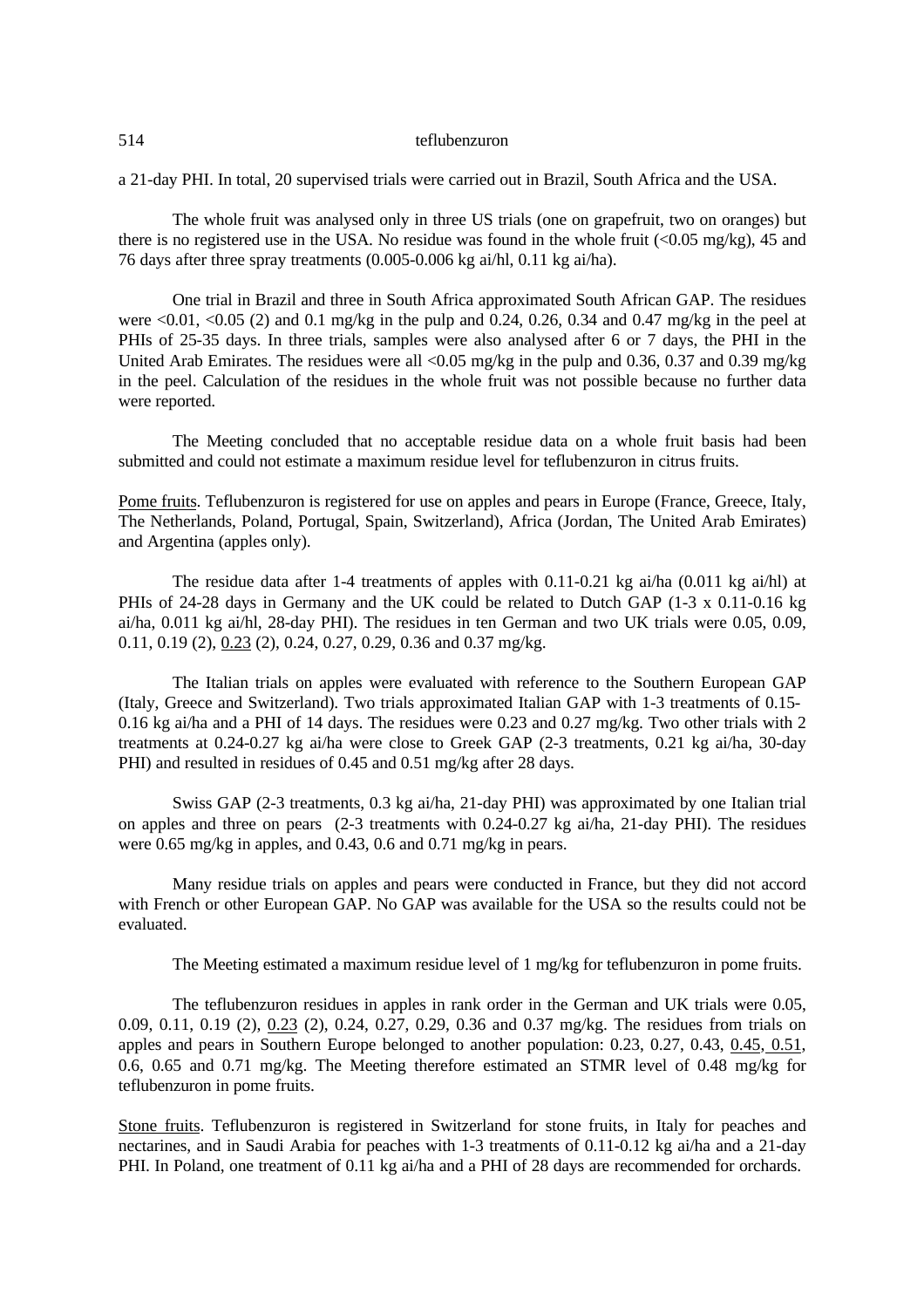Three German trials on cherries with 2 x 0.16 kg ai/ha, approximately Swiss GAP, resulted in residues of  $0.24$  (2) and  $0.25$  mg/kg.

The Meeting concluded that there were not enough data to estimate a maximum residue level for teflubenzuron in cherries.

Trials on plums which approximated Swiss GAP were available from Germany (5) and Italy (6). After two applications of 0.16 kg ai/ha in Germany residues of teflubenzuron in samples taken at day 21 were <0.01 (2),  $0.01$  and 0.04 (2) mg/kg. After two applications of 0.12 kg ai/ha in Italy the residues at 21-30 days were 0.03 (2), 0.04 (2) and 0.08 (2) mg/kg.

The Meeting estimated a maximum residue level of 0.1 mg/kg for teflubenzuron in plums.

The residues from all the relevant trials in rank order were  $\leq 0.01$  (2), 0.01, 0.03 (2), 0.04 (4) and 0.08 (2) mg/kg, with a median value of 0.04 mg/kg. The Meeting estimated an STMR level of 0.04 mg/kg for teflubenzuron in plums.

Two trials on nectarines were carried out in Italy. After two applications of 0.12 kg ai/ha the residues in the fruits were 0.08 mg/kg and 0.04 mg/kg at 35 and 56 days after the last treatment respectively. No information on residues at the approved PHI of 21 days was available.

In eight trials in France and two in Italy peaches were treated 1-6 times with 0.1-0.19 kg ai/ha. Four trials with 2-3 x 0.1 kg ai/ha approximated Italian and Swiss GAP and resulted in residues of 0.1, 0.13, 0.24 and 0.34 mg/kg at 20-24 days.

The Meeting could not estimate a maximum residue level for teflubenzuron in nectarines and peaches because there were insufficient data from trials according to GAP.

Berries and other small fruits. The only registered uses of teflubenzuron on berries are on grapes with 2 x 0.09-0.096 kg ai/ha in Italy, Spain (both PHIs 28 days) and Switzerland (PHI 21 days), and 2 x 0.011 kg ai/hl and a 21-day PHI in Saudi Arabia.

Trials on grapes were conducted in France, Germany and Italy between 1982 and 1984. In the 10 French trials, grapes were treated once at rates of 0.1-0.3 kg ai/ha. Residues of teflubenzuron 58-77 days after treatment ranged from <0.05 to 0.86 mg/kg. In the 5 German trials, two treatments of 0.15-0.23 kg ai/ha gave residues 21 days after the last treatment between 0.08 and 0.23 mg/kg. Residues in 5 Italian trials with 1-3 treatments of 0.18-0.27 kg ai/ha were <0.05-2.1 mg/kg at 28 days. Generally the application rates in the trials were much higher than the rates close to 0.1 kg ai/ha permitted by GAP, or the PHI was excessive.

The Meeting concluded that since no data were provided from trials according to GAP it could not estimate a maximum residue level for teflubenzuron in grapes.

Uses on other berries are not registered but eight German trials on wild raspberries, blackberries and blueberries were reported. In Germany, teflubenzuron is registered for use in the forest against larvae of *Tenthredinidae spp.* and free-eating caterpillars (1 x 0.023 kg ai/ha). As result of this, wild berries and fruits are treated unintentionally. The worst case was simulated by application of approximately twice the approved rate (0.045 kg ai/ha). In raspberries and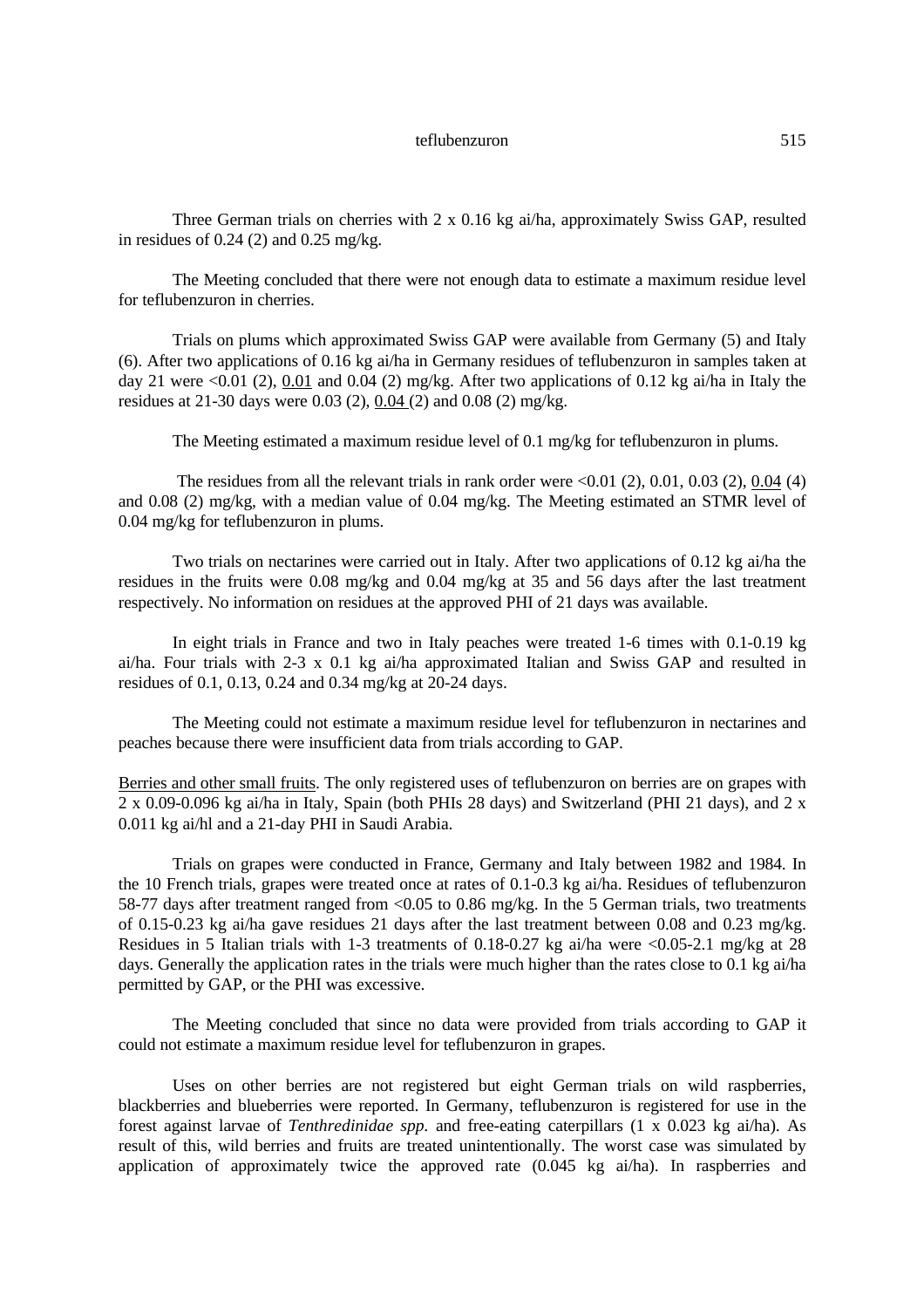blackberries, the residues were <0.05 (2), 0.06 (2) and 0.09 mg/kg,  $\leq 0.05$  (4) and 0.08 mg/kg, and  $\leq 0.05$  (4) and 0.05 mg/kg at 0, 2 or 3, and 7 days respectively. The residues in blueberries in three trials, which appeared to be from a different population, were 0.08,  $0.09$  and 0.1 mg/kg,  $0.11$  (2) and 0.12 mg/kg, and 0.05, 0.06 and 0.07 mg/kg at 0, 2 and 7 days.

The Meeting accepted that there was an indirect use on wild berries, but because the data were limited and the commodities are not in international trade it did not estimate maximum residue levels for teflubenzuron on wild raspberries, blackberries or blueberries.

Persimmons. Data were available from a group of 5 trials in Korea. Persimmons were treated 2-6 times with 0.25 kg ai/ha. Residues in samples taken 3-45 days after the last treatment were 0.02-0.09 mg/kg. No GAP was available to evaluate the trials.

Kiwifruit. Four residue trials were carried out in New Zealand. The application rates were 0.094, 0.19 and 0.25 kg ai/ha. Residues determined in whole fruit 16 and 99 days after the final application were 0.23-3.6 mg/kg and 0.28 mg/kg respectively. No GAP was available to evaluate the trials.

Head cabbages. There are registered uses on red, white and Savoy cabbage in Germany  $(1 \times 0.06 \text{ kg})$ ai/ha, 14-day PHI), on red and white cabbage in The Netherlands (2-4 x 0.06 kg ai/ha, 14-day PHI), and on head cabbages in Indonesia (0.025 kg ai/ha, no further information), Italy (1 x 0.03 kg ai/ha, 7-day PHI), Jordan (2 x 0.0075 kg ai/hl, 14-day PHI), Poland (1 x 0.03 kg ai/ha, 14-day PHI) and Switzerland (1 x 0.045 kg ai/ha, 14-day PHI).

Four US trials on white and red cabbage, each with analyses of duplicate samples with and without wrapper leaves, were reported. Residues after applying 6 x 0.045 kg ai/ha were <0.05-0.36 mg/kg in samples with wrapper leaves and <0.05-0.11 mg/kg without wrapper leaves 14 days after treatment. One trial was carried out in Malaysia and one in the Philippines. After applying 6 or 9 x 0.045 kg ai/ha, residues were <0.05 mg/kg after 18 and 7 days respectively. In two trials in Brazil (1 x 0.015 kg ai/ha, 1 x 0.03 kg ai/ha) residues were <0.01 mg/kg 3 or 7 days after treatment. No information on GAP was available for the USA, Brazil, Malaysia or the Philippines with which to evaluate the data from the trials in these countries.

Ten trials on Savoy cabbage were conducted in Germany, 1982-1985. After applying 3 x 0.06 kg ai/ha, all residues were  $\langle 0.05 \text{ mg/kg} \rangle$  at the recommended PHI of 14 days. Residues in two UK trials on Savoy cabbage treated once according to German GAP with 0.06 kg ai/ha were 0.05 and 0.17 mg/kg at 14 days.

The Meeting estimated a maximum residue level of 0.2 mg/kg for teflubenzuron in head cabbages.

The teflubenzuron residues in the ten German and two UK trials in rank order were  $\leq 0.05$ (10), 0.05 and 0.17 mg/kg. The median residue was below the LOD (0.05 mg/kg). The Meeting estimated an STMR level of 0.05 mg/kg.

Broccoli. Teflubenzuron is registered for use on broccoli in The Netherlands with 2-4 treatments of 0.06 kg ai/ha and a PHI of 14 days.

Two German trials according to Dutch GAP were reported. The residues were 0.13 and 0.19 mg/kg at day 14.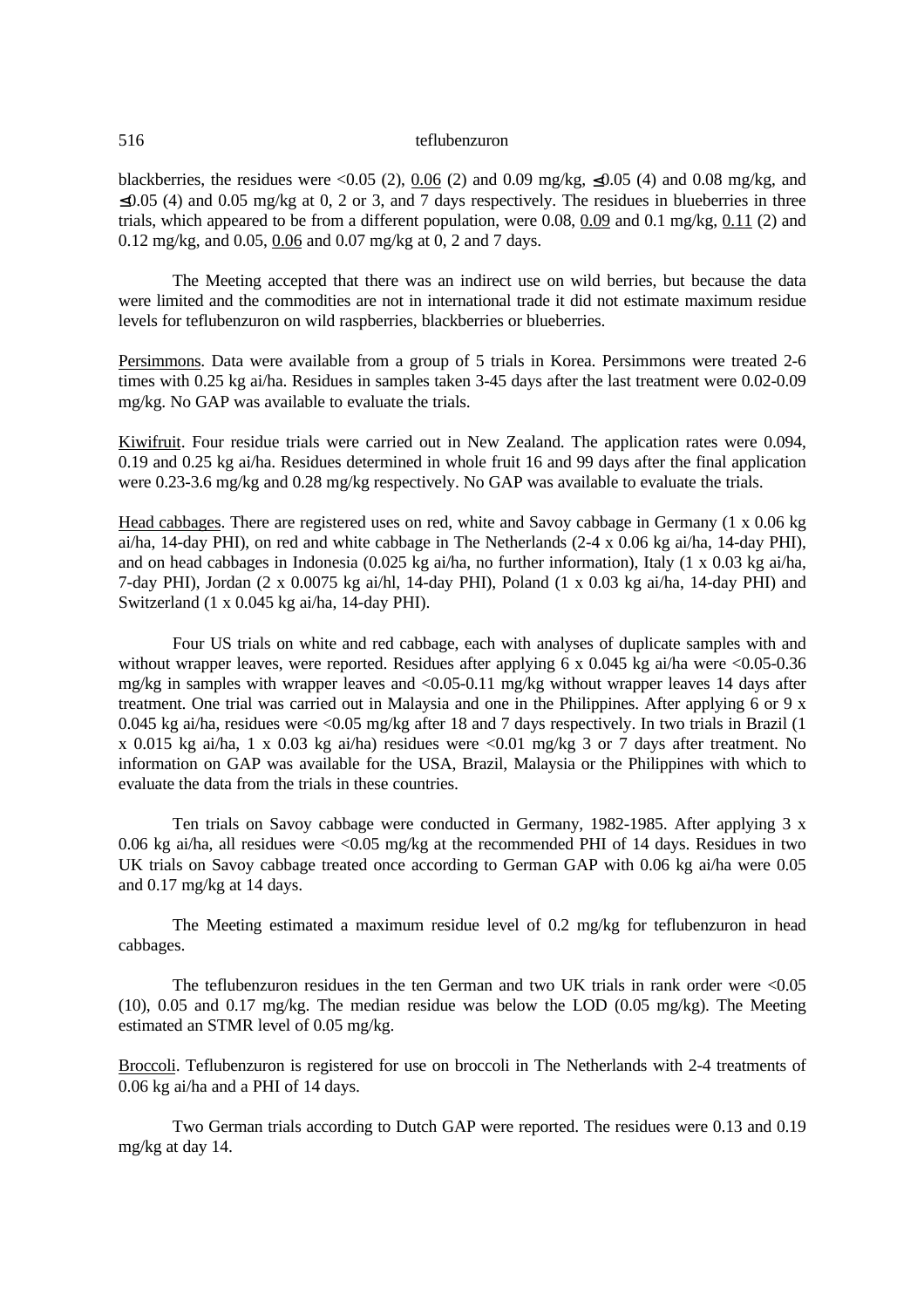The Meeting concluded that insufficient data were available to estimate a maximum residue level for teflubenzuron in broccoli.

Brussels sprouts. Teflubenzuron is registered in The Netherlands, where 6-8 treatments of 0.09 kg ai/ha with a PHI of 14 days are recommended.

Eight residue trials were conducted in The Netherlands with 4, 5 or 6 applications, four at 0.06 and four at 0.09 kg ai/ha. After treatment with 0.09 kg ai/ha, the residues were 0.12 to 0.48 mg/kg at 14 days. The residues after 14 days in the 4 trials with 0.06 kg ai/ha were of the same order, 0.1-0.28 mg/kg, and support the conclusion that a maximum residue level of 0.5 mg/kg is appropriate. The residues in rank order were 0.1, 0.12, 0.15, 0.18, 0.24, 0.28, 0.39 and 0.48 mg/kg, giving a median of 0.21 mg/kg.

The Meeting estimated an STMR level of 0.21 mg/kg and a maximum residue level of 0.5 mg/kg for Brussels sprouts.

Cucumbers. Teflubenzuron is registered for field and glasshouse uses on cucurbits in Spain (2-3 x 0.18 kg ai/ha, 3-day PHI), for glasshouse use on cucumbers and gherkins in The Netherlands (3-5  $x$ ) 0.23 kg ai/ha, 3-day PHI), for field treatments of cucumbers and gherkins (2 x 0.0075 kg ai/hl, 3-day PHI) in Jordan, and for field use on cucumbers with 2 x 0.011 kg ai/hl in Saudi Arabia.

Three indoor trials were carried out in Germany. The residues after 3 days were 0.03 and 0.07 mg/kg from approximately 3 x 0.09 kg ai/ha, and 0.14 mg/kg from 3 x 0.18 kg. In two field trials in Italy, where 3 x 0.075 kg ai/ha were applied, the residues after 3 days were 0.02 and 0.19 mg/kg.

The Meeting concluded that there were insufficient data from trials according to GAP to estimate a maximum residue level for teflubenzuron in cucumbers.

Peppers. Teflubenzuron is registered for field use on sweet peppers in Italy (1-2 x 0.08 kg ai/ha, 10 day PHI), Jordan (2 x 0.0075 kg ai/hl), Saudi Arabia (2 x 0.011 kg ai/hl) and Spain (2-3 x 0.18 kg ai/hl, 3-day PHI), and on chilli peppers in Indonesia at 0.1 kg ai/ha. Glasshouse use on sweet peppers is registered in The Netherlands with 3-5 applications and in Spain with 2 or 3 applications of 0.23 kg ai/ha and a PHI of 3 days.

The Meeting reviewed 6 trials from Italy, 4 of them (all in 1988) according to Italian GAP with 1 treatment of 0.075 kg ai/ha. The residues were 0.09, 0.1 and 0.11 mg/kg  $(2)$  10 days after application.

Trials were reported from Korea but no information on GAP was available for their evaluation.

The Meeting concluded that only 4 trials according to GAP, carried out in one year, were insufficient to estimate a maximum residue level for peppers, which are a major crop.

Egg plants. Teflubenzuron is registered for field use on egg plants in Italy with 1-2 x 0.022-0.024 kg ai/ha, 10-day PHI. The GAP for field use in Jordan, Saudi Arabia and Spain, and for glasshouse use in The Netherlands and Spain, is the same as for sweet peppers.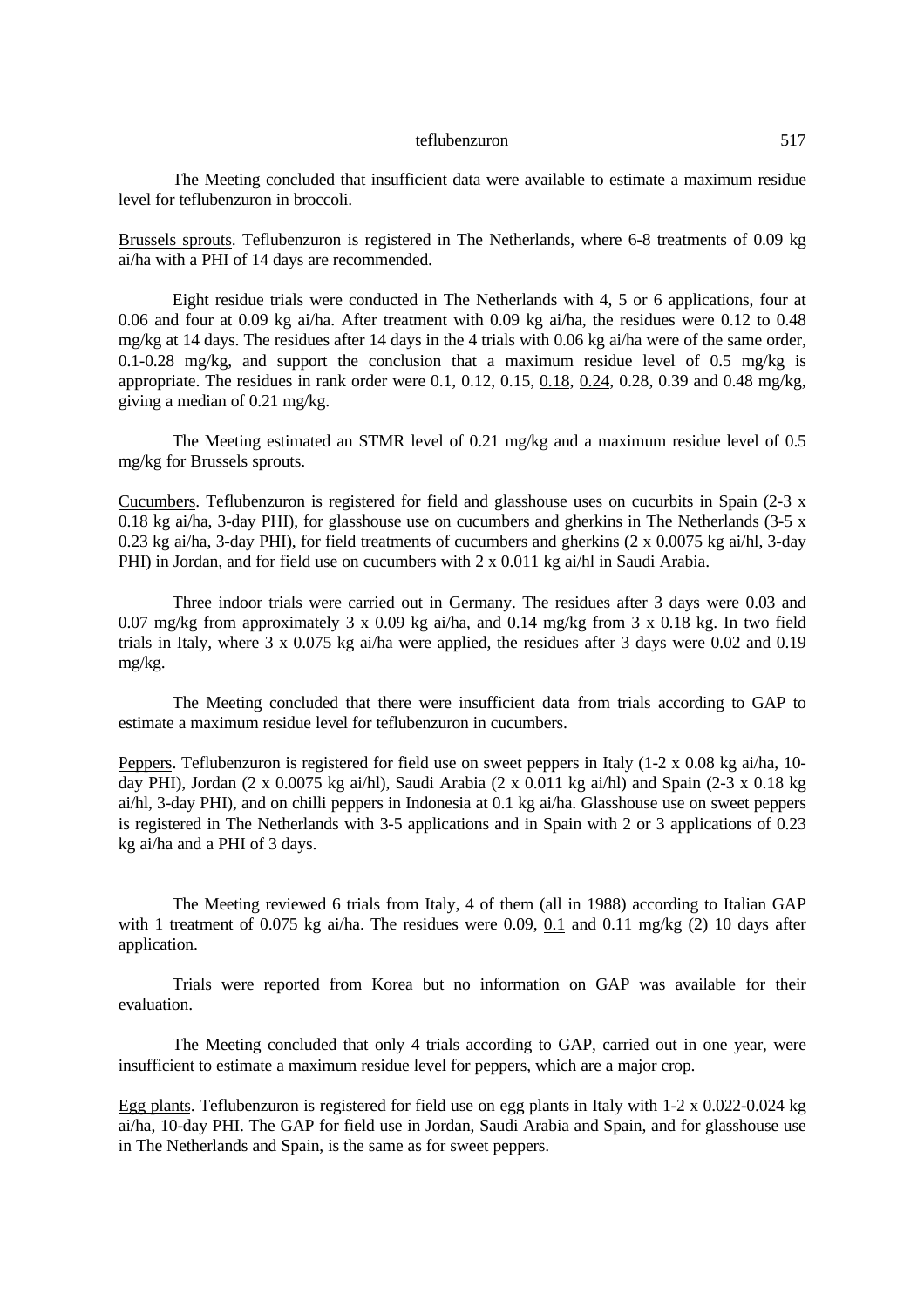The Meeting reviewed 6 outdoor trials from Italy. In four of them which complied with Italian GAP with 1 treatment at 0.023 kg ai/ha the residues were all <0.01 mg/kg 10 days after application. No residue data were available for glasshouse use.

The Meeting concluded that the data were insufficient to estimate a maximum residue level.

Tomatoes. Teflubenzuron is currently registered for glasshouse use in The Netherlands (3-5 x 0.23 kg ai/ha, 3-day PHI), and for glasshouse and field use in Spain (2-3 x 0.18-0.23 kg ai/ha, 3-day PHI). In Brazil and Paraguay, 5-8 field treatments at 0.038 kg ai/ha with a PHI of 7 days are recommended. Further registered field uses exist in Argentina, Colombia, Ecuador, and Jordan.

Four trials were carried out in the USA. Residues from <0.05 to 0.1 mg/kg were found 3 days after treatment with 5 x 0.028-0.056 kg ai/ha. No information on GAP was available for the USA with which to evaluate the data.

Two of 6 field trials in Brazil, with 5 x 0.045 kg ai/ha, approximated GAP and resulted in residues of 0.05 and 0.06 mg/kg 6 days after treatment, two trials at twice this rate gave residues of 0.08 and 0.15 mg/kg, and in the third pair of trials (3 x 0.03 kg ai/ha) 0.1 and 0.12 mg/kg were found at 7 days. Two Italian field trials at 4 x 0.075 kg ai/ha, with residues of 0.1 and 0.28 mg/kg at day 2, could not be evaluated against Spanish GAP because the rate was too low.

Three indoor trials with 3 or 4 treatments at 0.09-0.17 kg ai/ha were reported from Germany, but there are no registered uses there. One of them could be evaluated against Dutch GAP and showed a residue of 0.47 mg/kg 3 days after application. Two of three UK trials at 4 x 0.17 kg ai/ha, 5 x 1.14-1.17 kg ai/ha, and 5 x 0.23 kg ai/ha approximated Dutch and Spanish glasshouse uses and showed residues of 0.2 and 0.36 mg/kg 3 days after treatment.

The Meeting concluded that there were insufficient data from trials according to GAP for field and glasshouse uses to estimate a maximum residue level for teflubenzuron in tomatoes.

Mushrooms. Uses on cultivated mushrooms exist in Belgium (3 kg ai/ha, 14-day PHI) and Italy (1 x 4.8-6 kg ai/ha, 45-day PHI).

One trial with four replicated plots of cultivated mushrooms was conducted in The Netherlands. The residues were all <0.05 mg/kg 25 days after applying 2 x 4.9 kg ai/ha.

The Meeting concluded that the data from trials according to GAP were insufficient to estimate a maximum residue level for teflubenzuron in cultivated mushrooms.

In 3 trials on wild mushrooms in Germany with 1 x 0.045 kg ai/ha the residues on days 0, 1 and 2 were all <0.05 mg/kg in two trials and 0.07, 0.07 and 0.05 mg/kg respectively in the third.

The Meeting accepted that there was an indirect use on wild mushrooms from the German use of teflubenzuron in forests (1 x 0.023 kg ai/ha), but because the data were limited and wild mushrooms are not in international trade it did not estimate a maximum residue level for wild mushrooms.

Chinese cabbage. Teflubenzuron is currently registered only in The Netherlands. It is recommended for field use at a rate of 0.06 kg ai/ha 2-4 times a season with a PHI of 14 days.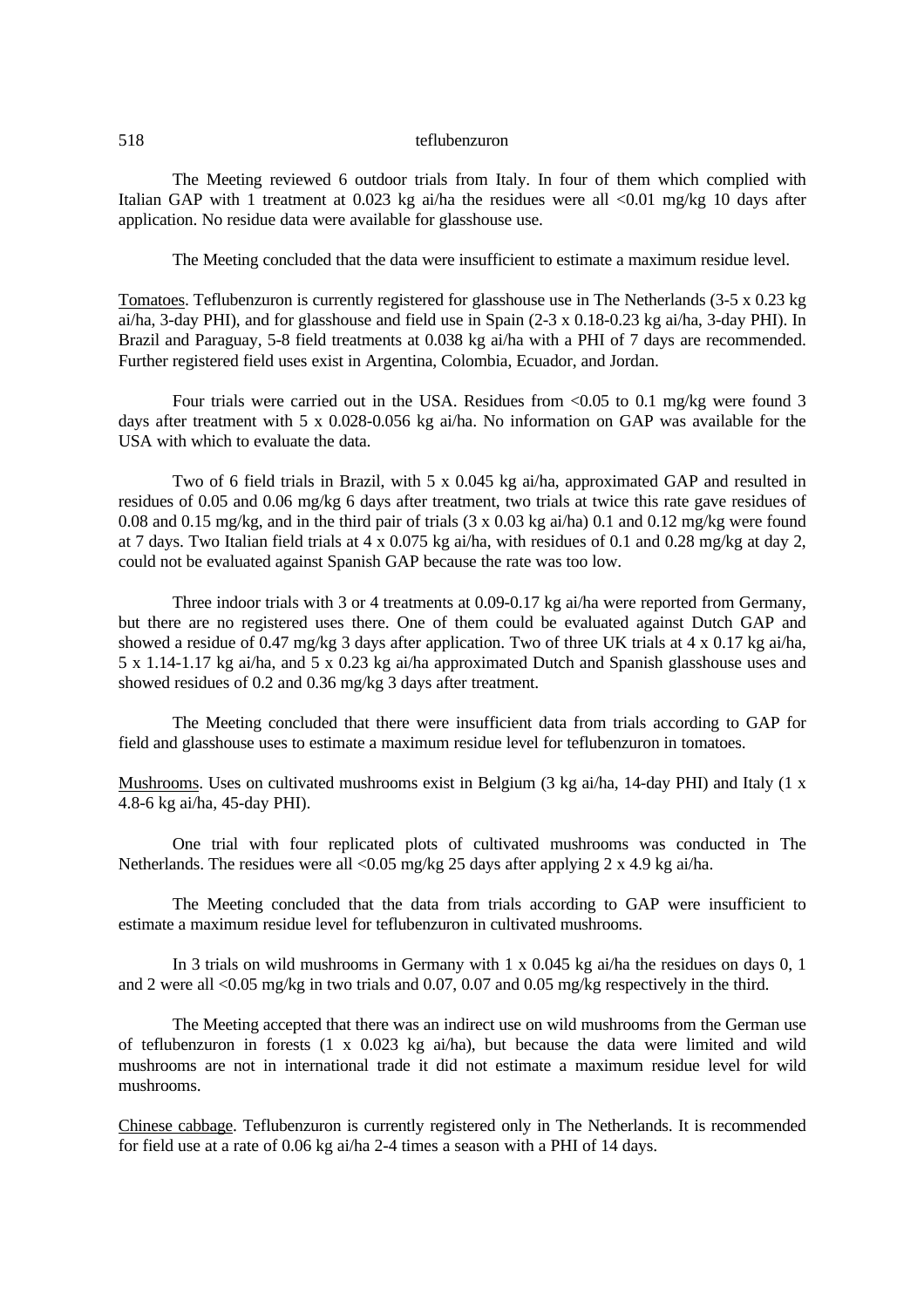Two trials were carried out in the Netherlands. After applying  $1 \times 0.06$  or 0.09 kg ai/ha the residues were 0.22 and 0.31 mg/kg at day 14.

Trials were also conducted in Malaysia and the Philippines but no information on GAP for Asian countries was available from which to evaluate the results.

The Meeting concluded that there were insufficient data from trials according to GAP to estimate a maximum residue level.

Peas. One trial with 2 x 0.045 kg ai/hl was conducted in France. The residues were 0.19 mg/kg in peas with pods and <0.05 mg/kg in the peas after 21 days. No information on GAP was available to evaluate the trial.

Soya beans. Teflubenzuron is registered for the use on soya beans in Brazil (0.0075-0.023 kg ai/ha) and Paraguay (2-3 x 0.0075 kg ai/ha) with PHIs of 30 days.

Six trials were carried out in Brazil (1-2 x 0.015-0.09 kg ai/ha). Four of them  $(2 \times 0.015$ -0.03 kg ai/ha) were within the wide range of Brazilian GAP but were at only 2 sites. The residues were <0.01 mg/kg 30 days after treatment.

One study with replicated trials at various application rates was carried out in the USA. Residues in the seeds after 2 treatments with 0.034 kg ai/ha (0.015 kg ai/hl) and a PHI of 30 days were <0.05-0.34 mg/kg. No information on relevant GAP was available.

The Meeting concluded that the data from trials according to GAP were insufficient to estimate a maximum residue level for teflubenzuron in soya beans, a major crop.

Potatoes. Teflubenzuron is registered for use on potatoes in Germany (1 x 0.045 kg ai/ha), Italy (1-2 x 0.024 kg ai/ha), Poland (1-2 x 0.038 kg ai/ha), Saudi Arabia (2 x 0.011 kg ai/hl), Spain (1-2 x 0.022 kg ai/ha) and Switzerland (0.038 kg ai/ha). The PHIs range from 14 to 28 days.

Data were available from 11 trials in Brazil, France, Germany, Italy, Slovakia and the USA, but most of them were not according to GAP or no information on relevant GAP was available. Only 2 German trials (2 x 0.052 kg ai/ha, 14-day PHI) approximated GAP. Teflubenzuron was not detected in any of the samples  $\langle 0.05 \text{ mg/kg} \rangle$ , even from exaggerated application rates at short PHIs.

It was concluded from a study of teflubenzuron metabolism and kinetics in potato plants that teflubenzuron does not penetrate into the leaves, stems or tubers if it is sprayed on the foliage. No systemic transport or metabolism occurs in the plants.

In view of the results of the metabolism study and the absence of residues in the trials, the Meeting concluded that sufficient information was available to estimate a maximum residue level for potatoes of 0.05\* mg/kg as being a practical limit of determination, and estimated an STMR level of nil for teflubenzuron in potatoes.

Maize. Uses of teflubenzuron exist in Colombia and Ecuador with 2 treatments of 0.045 kg ai/ha and in Ecuador a PHI of 21 days. The insecticide is registered in Italy for use on maize at 2 x 0.15-0.16 kg ai/ha with a PHI of 28 days, and in Switzerland for cereals at 0.06 kg ai/ha with a 42-day PHI.

Supervised trials were reported from France (6), Germany (10), Italy (2) and Slovakia (3),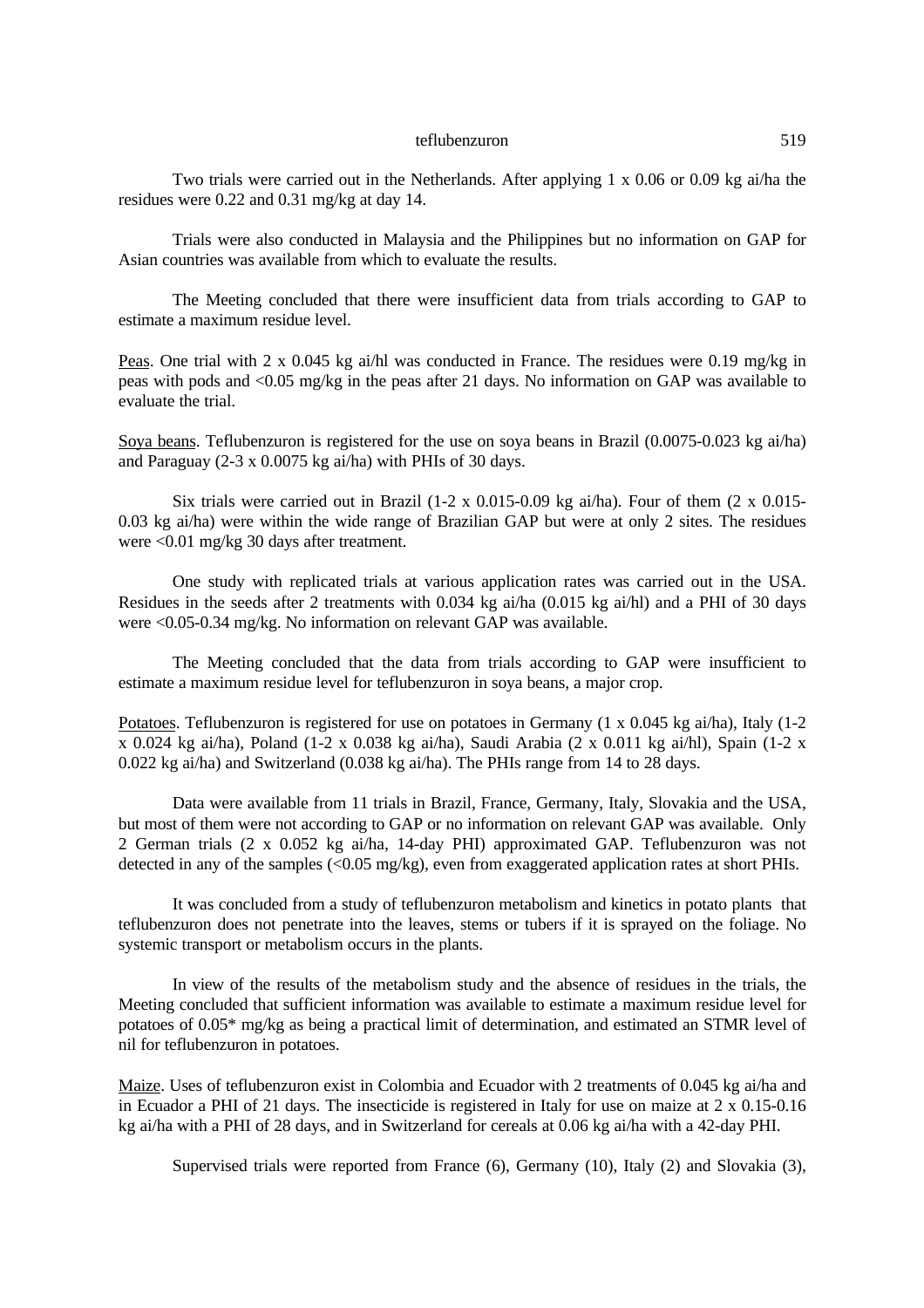but information on GAP was available only from Italy. None of the northern European trials approximated Swiss GAP nor the French trials Italian GAP (they were at exaggerated rates and/or longer PHIs). Two trials in Italy with 2 x 0.15 kg ai/ha corresponded with GAP. At day 28 the residues were 3.6 and 3.9 mg/kg in the whole plant and <0.05 mg/kg in the grain.

The data from trials according to GAP were insufficient to estimate a maximum residue level.

Cotton seed. Teflubenzuron is registered for uses on cotton in Argentina (2 x 0.011 kg ai/ha, 21-day PHI), Brazil (0.0075-0.1 kg ai/ha, 30-day PHI), Paraguay (2-3 x 0.0075 kg ai/ha, 30-day PHI), Colombia (2 x 0.019 kg ai/ha), Ecuador (2 x 0.019-0.045 kg ai/ha) and Guatemala (2-3 x 0.075 kg ai/ha).

Seven trials in Latin America were within the wide range of Brazilian GAP. No residues above the LODs of 0.01 or 0.05 mg/kg were found in 4 Brazilian trials (2 x 0.03 or 2 x 0.06 kg ai/ha, PHI 31 days), 2 trials in Guatemala (14-15 x 0.039 kg ai/ha, PHI 6-8 days), or 1 trial in Mexico (12 x 0.06-0.08 kg ai/ha, PHI 18 days). The residues in rank order were  $\leq 0.01$  (4),  $\leq 0.05$  mg/kg (3).

In 9 US trials the residues were  $\langle 0.05, 0.07, 0.08, 0.11, 0.24 \rangle$  and 13 mg/kg from 12 x 0.045 kg ai/ha, and 0.78, 3.1 and 4.6 mg/kg from 12 x 0.45 kg ai/ha 14 or 18 days after treatment. No information on GAP was available to evaluate the trials.

The results of the 6 US trials with 12 treatments at 0.045 kg ai/ha are inconsistent with the "nil" residues in Latin America with similar application rates. For this reason and because Brazilian GAP is reported to have such a wide range of application rates, the Meeting could not estimate a maximum residue level for cotton seed.

Coffee beans. The registered uses of teflubenzuron on coffee plants are in Brazil at 0.038 kg ai/ha and in Kenya with 1 or 2 treatments at 0.11 kg ai/ha, with PHIs of 30 days in both countries.

Two residue trials were conducted in Brazil. After 2 applications of 0.075 or 0.15 kg ai/ha and a PHI of 35 days, the residues were 0.6 and 1.7 mg/kg respectively.

There were insufficient data to estimate a maximum residue level.

Alfalfa forage and green grass. Two supervised trials on alfalfa and 1 on green grass were carried out in Italy (1 x 0.075 kg ai/ha). The residues in alfalfa forage declined from 1.4 and 2 mg/kg at day 3 to 0.18 and 1.2 mg/kg at day 28 after application. The residue is grass was 0.71 mg/kg at 28 days. No information on GAP was available to evaluate the trials.

Soya bean forage and hay. Teflubenzuron is registered for use on soya beans in Brazil (0.0075-0.023 kg ai/ha) and Paraguay (2-3 x 0.0075 kg ai/ha) with PHIs of 30 days.

Eight trials were carried out in the USA with 1 or 2 x 0.022 kg ai/ha. The residues in the forage and hay were 0.17-0.56 mg/kg and 0.19-1.3 mg/kg, respectively, at day 14. No information on GAP was available to evaluate the results.

Because no residue data were submitted from South America, the Meeting could not estimate a maximum residue level for teflubenzuron in soya bean forage or hay.

Animal products. When dairy cows were fed with feed containing 10, 30 or 100 ppm teflubenzuron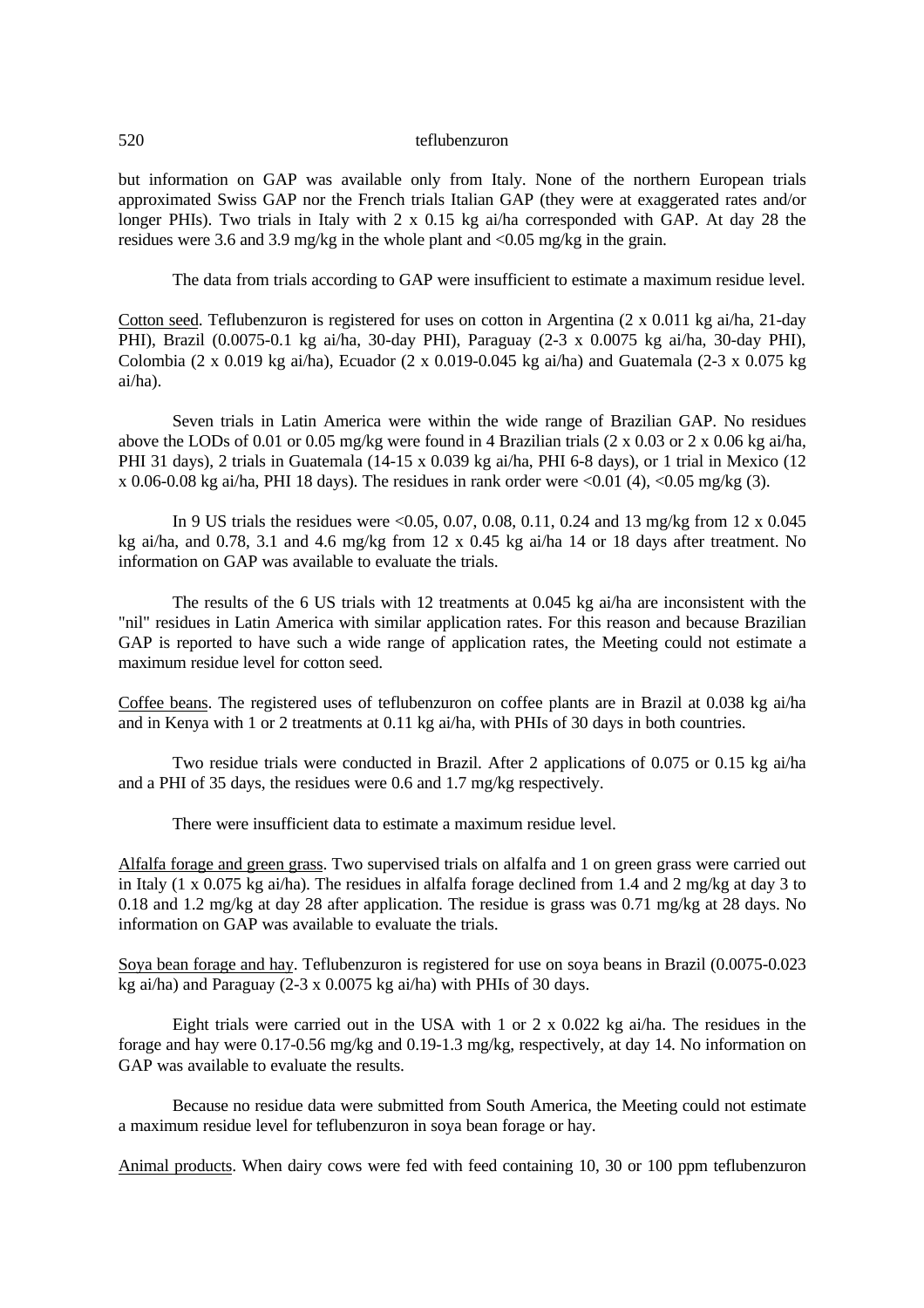for 28 days, the residues of teflubenzuron in subcutaneous fat, peritoneal fat, liver, kidney and skeletal muscle were <0.05 mg/kg. Low concentrations of teflubenzuron were detected in the liver or kidney of some animals (0.015-0.041 mg/kg). There was no indication of any correlation with the dose level, or with the withdrawal period in the high-dose group. Two apparent residues were found in the control group. Residues of the metabolite E-115, 1-(3,5-dichloro-2,4-difluorophenyl)-3-(2,6 difluoro-3-hydroxybenzoyl)urea, in liver samples were  $\langle 0.05 \text{ mg/kg}$  (the LOD).

Only low residues of teflubenzuron occurred in peritoneal fat (0.011-0.028 mg/kg). Residues at or close to the LOD (0.01 mg/kg) were recorded in subcutaneous fat in the high-dose group, but 0.016 mg/kg was found 14 days after withdrawal.

No residues were found in any muscle or milk samples  $\langle 0.01 \text{ mg/kg} \rangle$ .

An obstacle to estimating maximum residues for meat and milk is the lack of sufficient residue data on typical feed items (green forage, fruit pomace, cereal grains, pulses, oil seed), for which no MRLs could be recommended. The Meeting concluded that in the absence of such recommendations no maximum residues for teflubenzuron in products of ruminant origin could be estimated.

Laying hens were fed teflubenzuron at levels of 0.5 ppm, 1.5 ppm and 5 ppm in the diet for 28 days. Residues were detected in the eggs of all treated groups and a dose-related trend was observed. Values above the LOD of 0.01 mg/kg were first measured at day 14 in the groups treated with 0.5 ppm  $(0.04 \text{ mg/kg})$  and 1.5 ppm  $(0.06 \text{ mg/kg})$ . In the high-dose group the first measured mean residue was 0.03 mg/kg at day 3, a mean maximum of 0.30 mg/kg was reached at day 26 and the residues declined during the withdrawal period. They were below the LOD after 42 days in the highest dose group.

Residues of teflubenzuron were found in all types of tissue analysed. The highest concentrations occurred in abdominal fat (0.7 mg/kg in the highest dose group). In the 0.5 ppm group residues were <0.01 mg/kg in muscle and 0.028 mg/kg in subcutaneous fat. Residues in the liver of hens kept on a teflubenzuron-free diet after dosing persisted for 7 or 14 days after withdrawal. Residues of the metabolite E-115 in liver samples were below the LOD (<0.05 mg/kg). High positive results were found in the livers of control birds.

Again the lack of residue data on typical poultry feed items (cereals, pulses) prevented the Meeting from estimating maximum residue levels for teflubenzuron in poultry commodities.

Processing studies on apples, plums, cherries, grapes, potatoes, tomatoes, soya beans and cotton were made available to the Meeting. With most of these crops (apples, plums, tomatoes, potatoes, soya beans, cotton seed) even exaggerated application rates did not produce sufficiently high residues in the raw commodity to estimate transfer factors. The Meeting was also unable to confirm the reported results for the processed products in the absence of details of the processing procedures.

In general, residues were reduced in canning fruit and processing to juice and wine but concentrated during soya bean oil production, by drying fruits, and in producing pomace. This is to be expected because of the fat-soluble nature of the active ingredient or the reduced water content of the processed products.

The only information on residues in the edible portions of food commodities came from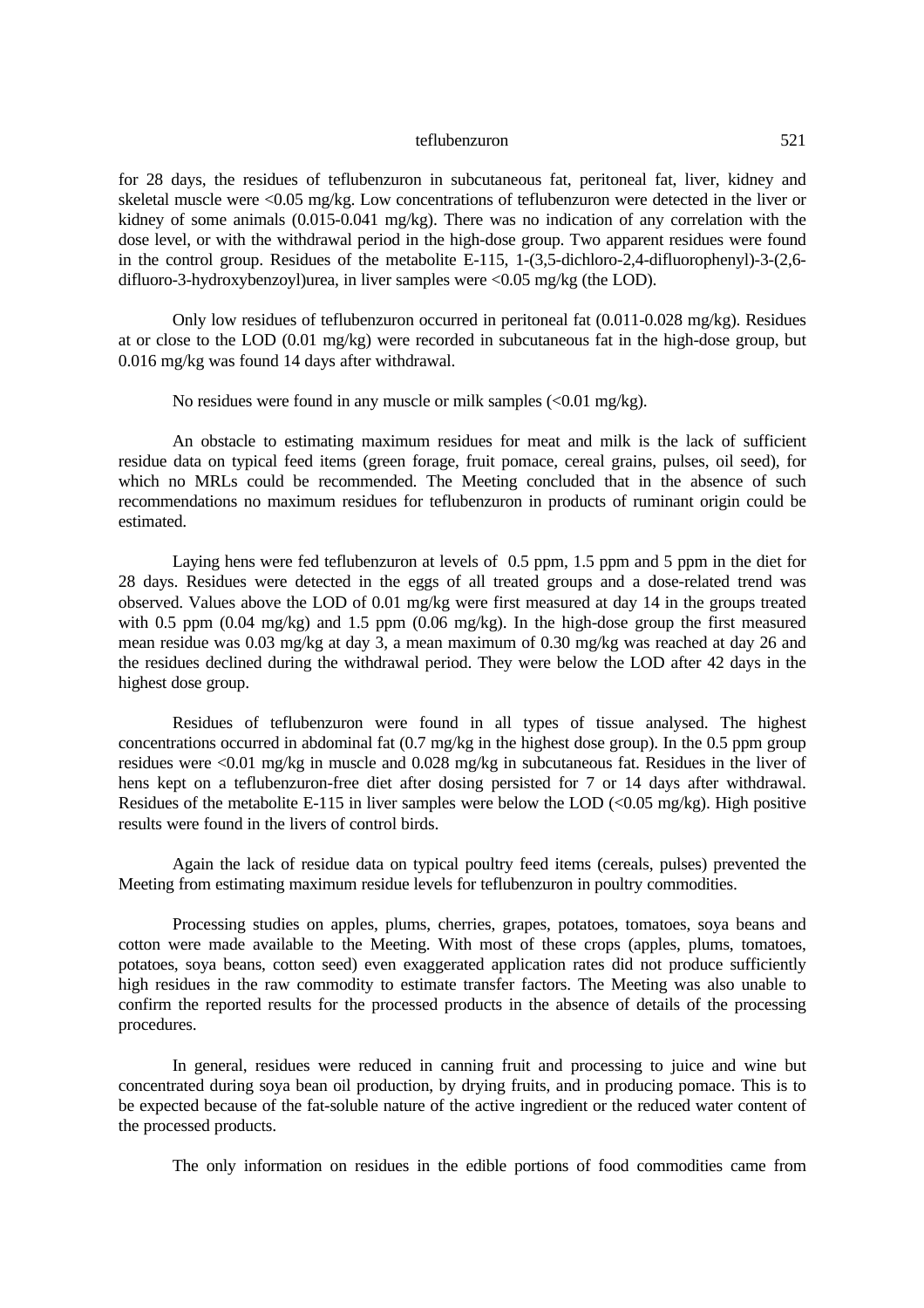separate analyses of the pulp and peel of citrus fruit. Although the data were insufficient to estimate a maximum residue level for citrus, they indicated that residues in citrus pulp are likely to be less than 10% of the residue in the peel.

No information was provided on residues in commodities in commerce or at consumption.

# **RECOMMENDATIONS**

The Meeting estimated the maximum residue and STMR levels listed below. The maximum residue levels are recommended for use as MRLs.

Definition of the residue (for compliance with MRLs and for estimation of dietary intake): teflubenzuron.

The residue is fat-soluble.

| Commodity      |                          | Recommended<br>$MRL$ , mg/kg | <b>Estimated STMR,</b><br>mg/kg | PHI on which estimates are<br>based, days |
|----------------|--------------------------|------------------------------|---------------------------------|-------------------------------------------|
| <b>CCN</b>     | Name                     |                              |                                 |                                           |
| VB 0402        | Brussels sprouts         | 0.5                          | 0.21                            | 14                                        |
| <b>VB</b> 0041 | Cabbages, Head           | 0.2                          | 0.05                            | 14                                        |
| <b>FS 0014</b> | Plums (including Prunes) | 0.1                          | 0.04                            |                                           |
| FP 0009        | Pome fruits              |                              | 0.48                            | 14-30                                     |
| VR 0589        | Potatoes                 | $0.05*$                      |                                 | $7 - 35$                                  |

# **FURTHER WORK OR INFORMATION**

Desirable

1. Physical and chemical properties of the pure active ingredient.

2. Further processing studies on apples and plums to allow the calculation of transfer factors.

## **REFERENCES**

Anon., 1993. Information on Spanish GAP and residue studies of teflubenzuron in apples, pears, grapes, tomato, cucumber, peppers, aubergine by Ministerio de Agricultura, Pesca y Alimentac, Spain, July 1992.

Anon., 1995a. Information on German GAP of teflubenzuron by Federal Biological Centre for Agriculture and Forestry Braunschweig, Germany, August 1995.

Anon., 1995b. Information on GAP and national MRLs of teflubenzuron by Poland, 15 October 1995.

Anon., 1996. Information of The Netherlands on pesticides to be considered by the JMPR 1996- Teflubenzuron. Ministerie van Volksgezondheid, Welzijn en Sport, Rijswijk, The Netherlands, 24 April 1996.

Cameron, D.M. and Puglis, J.M. 1989a. Residues of CME 134 (teflubenzuron) in milk and tissues of dairy cow. HRC report no. CMK 45/891235. Unpublished.

Cameron, D.M. and Puglis, J.M. 1989b. Residues of CME 134 (teflubenzuron) in eggs and tissues of laying hens. HCR report no. CMK 49/891695. Unpublished.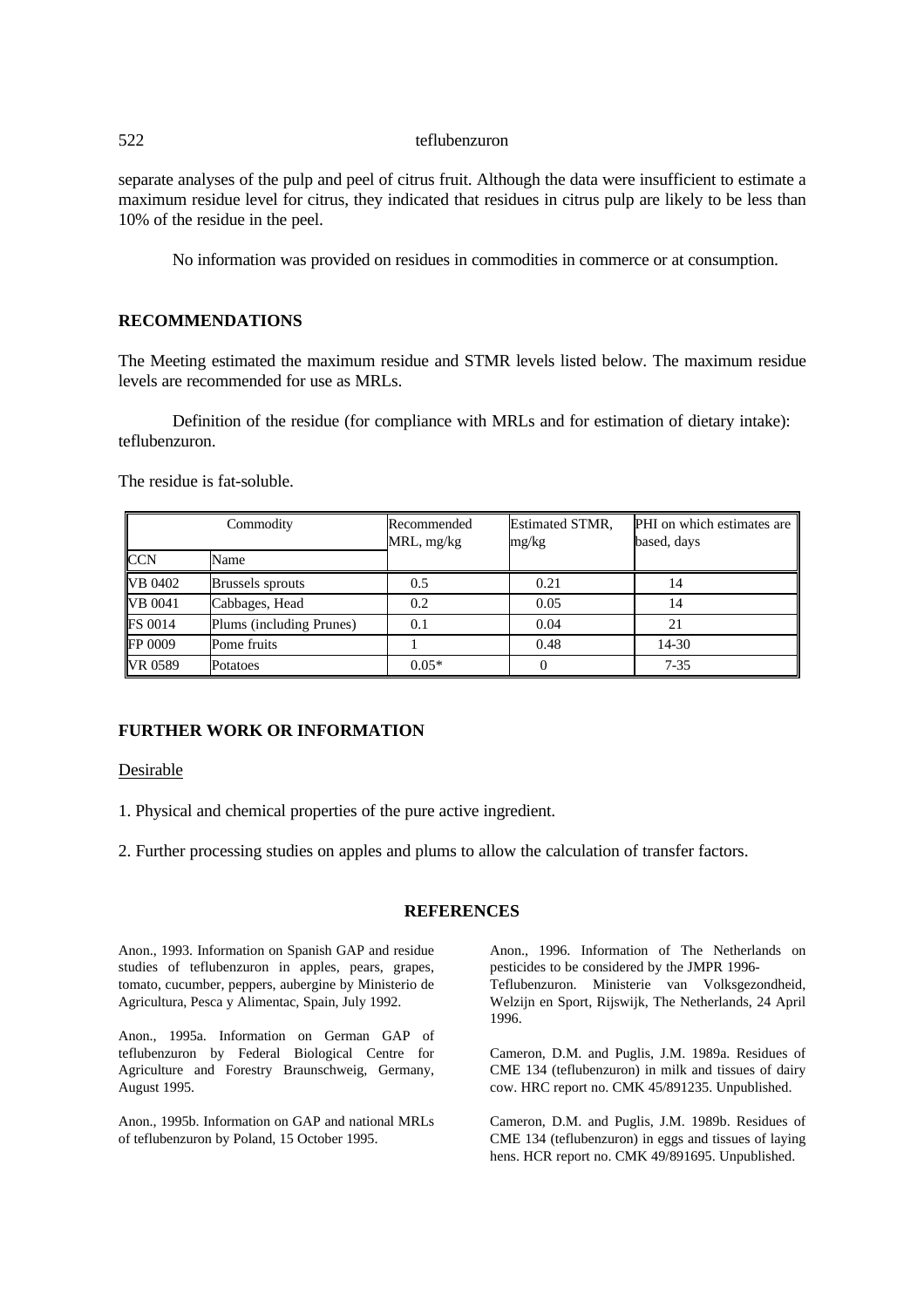Cameron, B.D., O'Brien, J.W. and Young, C.G. 1987a.The disposition of <sup>14</sup>C-CME 134 in the lactating goat (Nature of residue studies to EPA Guidelines). Cela Merck document No. 134 AX-652-003. Unpublished.

Cameron, B.D., O'Brien, J.W. and Young, C.G. 1987b. The disposition of  $^{14}$ C- CME 134 in the laying hen (Nature of residue studies to EPA Guidelines). Shell Agrar document No. 134 AX-652-004. Unpublished.

Cameron, B.D., O'Brien, J.W., McGuire, G.M. and Young, C.G. 1988. Further identification of <sup>14</sup>C-CME 134 metabolites in the hen. Shell Forschung GmbH. Irl project No. 136479. Unpublished.

Cameron, B.D., O'Brien, J.W., McGuire, G.M. and Young, C.G. 1989. Further identification of 14C-CME 134 metabolites in the goat. IRI Project No. 136479. Extension 1 and 2. Inveresk Research International Report No. 4490 A. Unpublished.

Cardinals, J.M. 1989. Determination of the solubility of CME 134 in different solvents. RCC Notox 0940/C652. Unpublished.

Celamerck 1980.Testing of the leaching behavior of pesticides. Biologische Bundesanstalt fur Land und Forstwirtschaft, 2nd Ed. Doc. No. 13401-922-003. Unpublished.

Celamerck 1982. Celamerck GmbH & Co. KG, RU 134/32/10; Dec. 1, 1982. Unpublished.

Celamerk, 1985a. The vapour pressure of teflubenzuron. Celamerk Doc. No 134AX-15-002. Unpublished.

Celamerck 1985b. Celamerck GmbH & Co. KG, RU 134/32/10; March 12, 1985. Unpublished.

Celamerck 1986. Celamerck GmbH & Co. KG, RU 134/32/10; July 23, 1986. Unpublished.

Croucher, A. and Edwards, V. T. 1990. Teflubenzuron ( <sup>14</sup>C-benzoyl ring) degradation in soil under aerobic conditions. Sittingbourne, Shell Research, SBGR-90.117 AC 2025. Unpublished.

Cyanamid 1988. Methode zur Rückstandsbestimmung von Teflubenzuron (CME 134) in Wasser. Testing specification RU 134/35/90, Cyanamid Forschung GmbH, 03.07.1988. Unpublished.

Cyanamid 1995. Cyanamid Forschung GmbH, CFS

1994-108; Jan. 18, 1995. Unpublished.

Darskus, R. 1982. Determination of the partition coefficient of CME 134. Celamerk 134AA-114-001. Unpublished.

Harteveld, J.L.N. and Jager, H. 1988. The vapour pressure of teflubenzuron. RCC Notox 0940/C648. Unpublished.

Hawkins, D.R. and Mayo, B.C. 1988. The billary excretion and metabolism of  $^{14}$ C- CME 134. Huntingdon Res. Cent. HRC/cmk 17/871263; Shell Agrar Document No. 134AX-651010. Unpublished.

Hawkins, D.R., Mayo, B.C., Jackson, A.J.S. and Stoker, L.M. 1987. The photodegradation of  $^{14}$ C-CME 134 on soil. Huntingdon Res. Cent. HRC/CMK 12/871013; Shell Agrar Document No. 134AX-913001. Unpublished.

Hawkins, D.R., Mayo, B.C., Jackson, A.J.S., Stoker, L.M., Thompson, J. and Biggs, S.R. 1988a. The hydrolysis of  ${}^{14}$ C CME 134. HRC/CMK 11/861862. Unpublished.

Hawkins, D.R., Mayo, B.C., Jackson, A.J.S., Biggs, S.R., Green, S.L. and Stoker, L.M. 1988b. The photodegradation of  ${}^{14}$ C CME 134 in aqueous solution. Shell Agrar Document No. 134 AX-913001. Unpublished.

HEUPT, W. 1983. Determination of the hydrolytic activity of CME 134. Cela Merck Document No. 134 AA-911-004. Unpublished.

Heupt, W. 1984. Report on the behaviour of CME 134 in soil. Cela Merck Document No. 134 AA-921003. Unpublished.

Muttzall, P.J. 1987. Biodegradation of CME 134 in an aerobic water/sediment system. Cela Merck Document No. 134 AX-912-003. Unpublished.

Nendza, M. 1991. Predictive QSAR models estimating ecotoxic hazard of phenylureas mammalian toxicity. Chemosphere, 22(5-6): 613-623.

Pesticide Manual 1994. The Pesticide Manual. A World Compendium. C. Tomlin, ed. 10th Edition.

Scheafer, C.H., Miure, T., Dupras, E.F., Jr., Wilder, W.H. and Mulligan, F.S., II. 1988. Efficacy of CME 134 against mosquitoes: Effects on non-target organisms and evaluation of potential chemical persistence. Entomol. Soc. Amer., 81: 1128-1132.